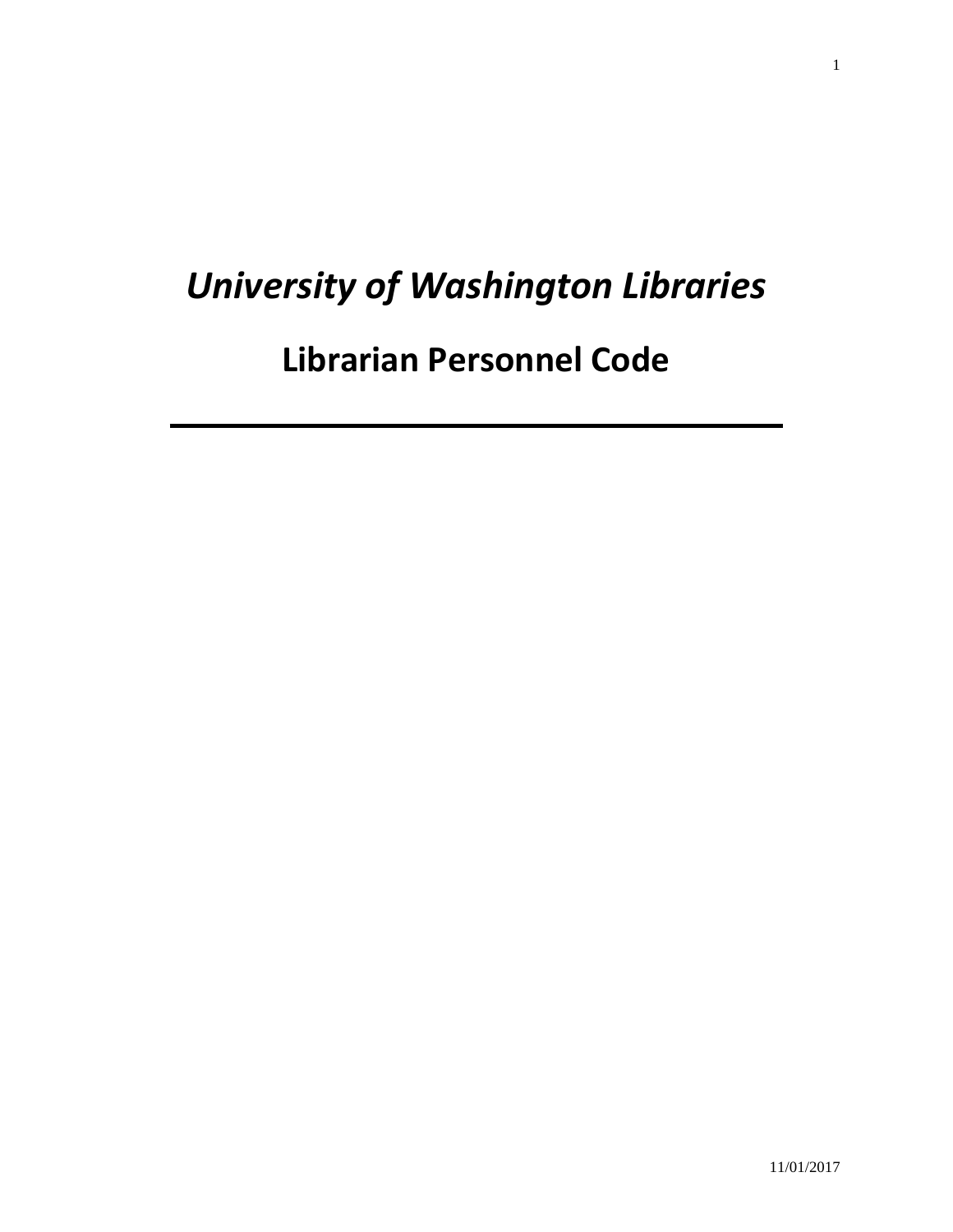## **TABLE OF CONTENTS**

| <b>CHAPTER</b> |                        |                                                                           |                                                                       |    |
|----------------|------------------------|---------------------------------------------------------------------------|-----------------------------------------------------------------------|----|
| Ι.             |                        | <b>Introduction</b>                                                       |                                                                       | 4  |
| Н.             | <b>Rank and Status</b> |                                                                           |                                                                       |    |
|                | Α.                     | <b>Rank</b>                                                               |                                                                       | 5  |
|                |                        | 1.                                                                        | <b>Assistant Librarian</b>                                            | 5  |
|                |                        | 2.                                                                        | <b>Senior Assistant Librarian</b>                                     | 6  |
|                |                        | 3.                                                                        | <b>Associate Librarian</b>                                            | 8  |
|                |                        | 4.                                                                        | Librarian                                                             | 9  |
|                | В.                     | <b>Status</b>                                                             |                                                                       | 10 |
|                |                        | 1.                                                                        | Appointment Status - Supported by State-Appropriated Funds            | 10 |
|                |                        |                                                                           | <b>Provisional Appointment</b>                                        |    |
|                |                        |                                                                           | <b>Permanent Appointment</b>                                          |    |
|                |                        | 2.                                                                        | Appointment Status - Supported by other than State-Appropriated Funds | 11 |
|                |                        |                                                                           | <b>Non-Continuing Appointment</b>                                     |    |
|                |                        |                                                                           | <b>Continuing Appointment</b>                                         |    |
|                |                        | 3.                                                                        | <b>Appointment Status - Temporary</b>                                 | 11 |
|                |                        |                                                                           | <b>Temporary Appointment</b>                                          |    |
|                |                        |                                                                           | <b>Re-employment upon Retirement</b>                                  |    |
|                |                        | 4.                                                                        | <b>Appointment Status - Emeritus</b>                                  | 12 |
| III.           | <b>Committees</b>      |                                                                           |                                                                       | 13 |
|                | А.                     |                                                                           | <b>Librarian Personnel Committee</b>                                  | 13 |
|                | В.                     | <b>Review Committees</b>                                                  |                                                                       |    |
|                | C.                     | <b>Ad hoc Review Committees</b>                                           |                                                                       | 17 |
|                | D.                     | <b>Merit Review Committee</b>                                             |                                                                       | 17 |
|                | Ε.                     | <b>Librarian Advisory Program Committee</b>                               |                                                                       | 18 |
|                | F.                     |                                                                           | <b>Adjudication Committee</b>                                         | 18 |
| IV.            | <b>Guidelines</b>      |                                                                           |                                                                       | 19 |
|                | А.                     | <b>Guidelines for Appointment, Renewal of Appointment and Promotion</b>   |                                                                       | 19 |
|                | <b>B.</b>              | Guidelines for Activities Supporting Reappointment, Promotion, and        |                                                                       |    |
|                |                        | <b>Permanent/Continuing Appointment</b>                                   |                                                                       | 26 |
|                | C.                     | <b>Guidelines for Performance Evaluations</b>                             |                                                                       | 28 |
|                | D.                     | <b>Guidelines for Determining Salary Increases Based on Merit</b>         |                                                                       | 30 |
|                | E.                     | <b>Guidelines for Resignation, Retirement and Involuntary Termination</b> |                                                                       | 35 |
|                | F.                     |                                                                           | <b>Guidelines for Professional Leave</b>                              | 39 |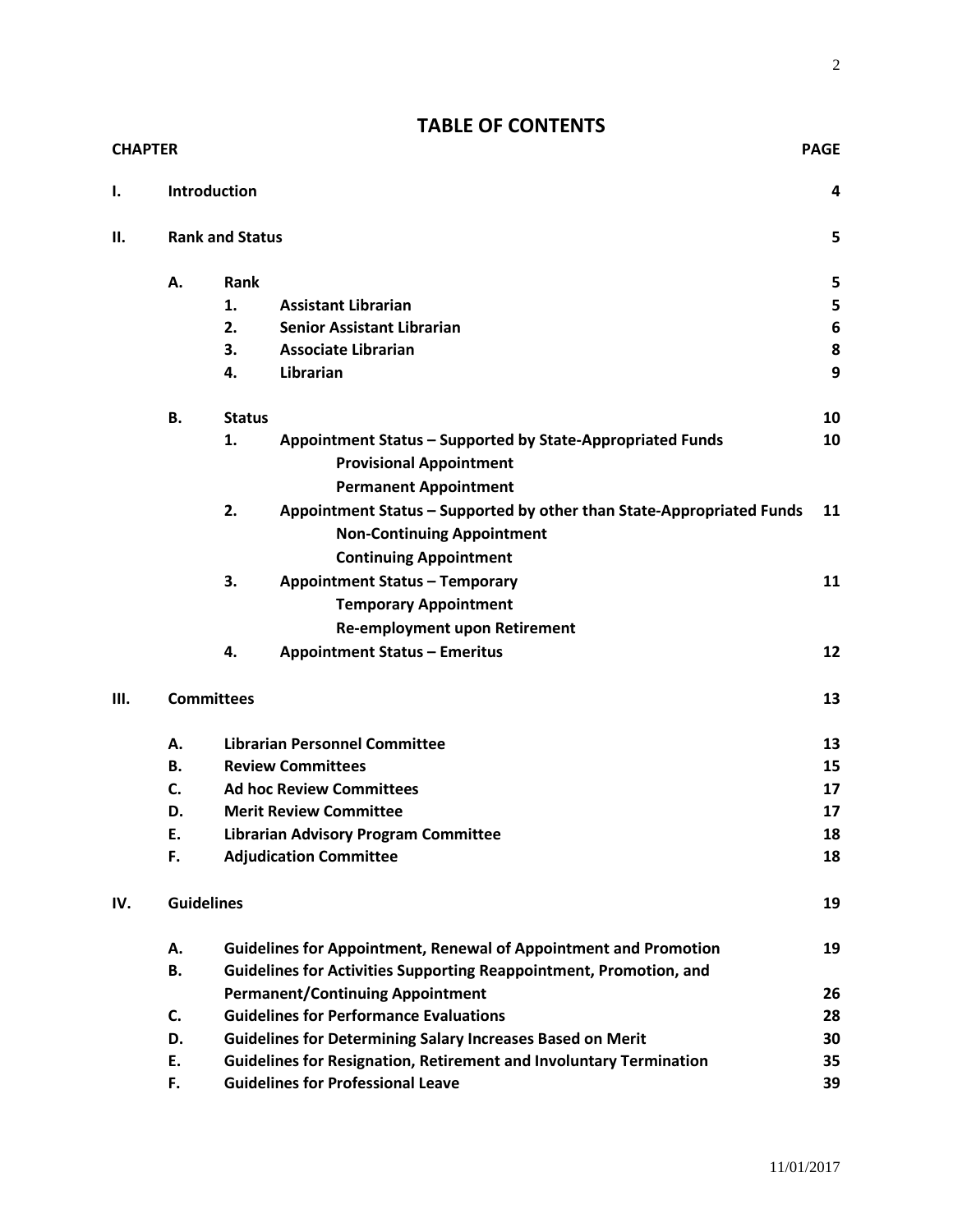3

## **PAGE**

| G.          | Guidelines for Administrative, Conciliatory and Adjudicative Proceedings for the |    |
|-------------|----------------------------------------------------------------------------------|----|
|             | <b>Resolution of Differences</b>                                                 | 41 |
| Η.          | <b>Code of Conduct</b>                                                           | 61 |
| I.          | <b>Guidelines for Revisions to the Librarian Personnel Code</b>                  | 62 |
| J.          | Guidelines for Interdepartmental Teaching and Outside Professional Work          | 63 |
|             |                                                                                  |    |
| APPENDIX A. | Distribution of Personnel Representation on University Libraries Committees      | 66 |
|             | <b>APPENDIX B. Activities Review Documentation</b>                               | 67 |
|             | <b>APPENDIX C. Merit Review Documentation</b>                                    | 69 |
|             |                                                                                  |    |
|             | <b>APPENDIX D. Librarian Advisory Program</b>                                    | 74 |
|             |                                                                                  |    |
| APPENDIX E. | <b>Documentation Checklist</b>                                                   | 78 |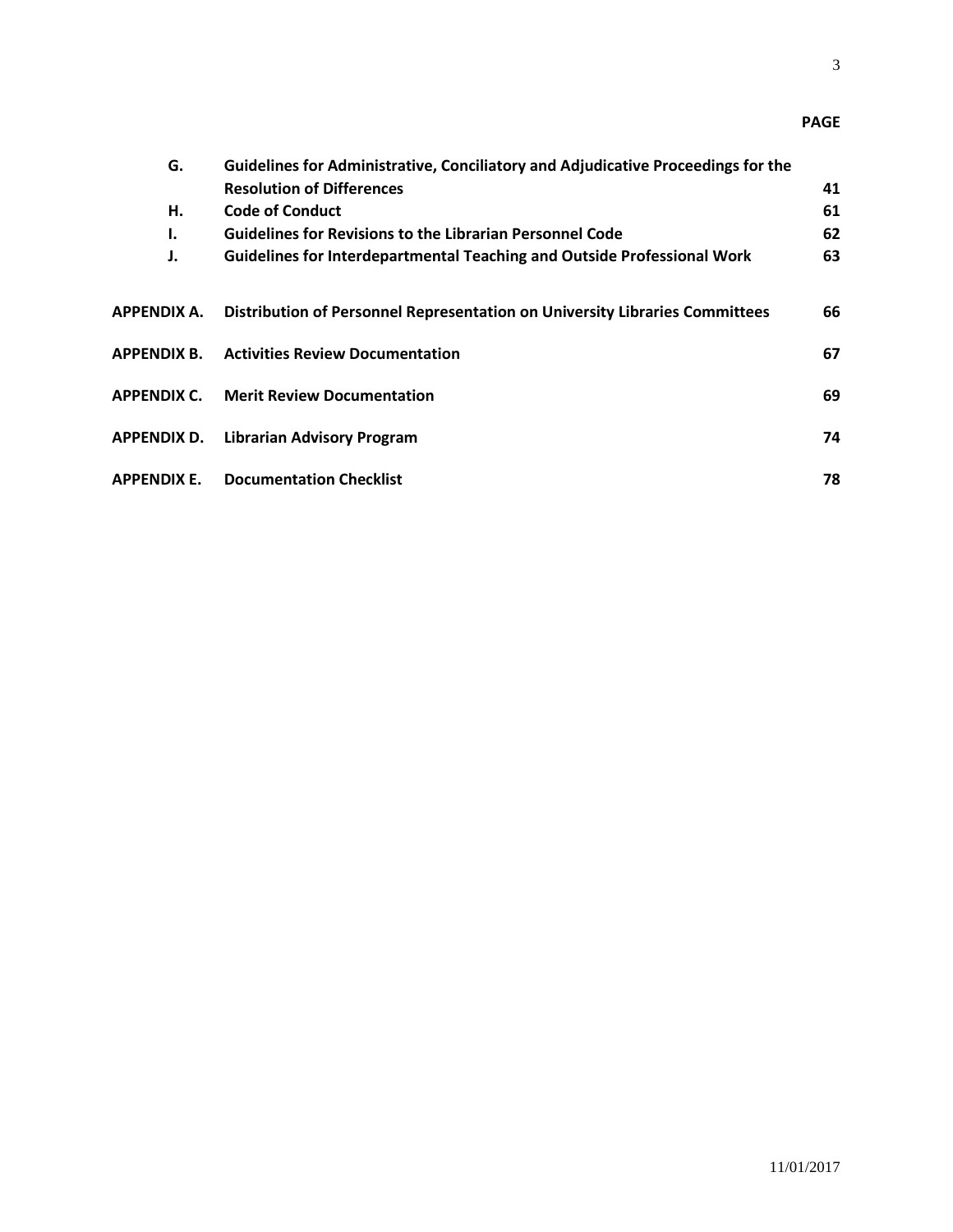# **CHAPTER I. Introduction**

### **Librarians at the University of Washington**

The University Libraries constitutes a vital instructional arm of the University of Washington and acts as an essential element in the University's curricular, teaching, research and clinical functions. As the University's major information resource, the University Libraries enhances and extends students' classroom and laboratory experience, and facilitates the research conducted by faculty, staff and students. The University Libraries is an integral part of the University's mission to sustain an atmosphere in which information and ideas are readily accessible and freely exchanged.

In keeping with the policy of the University of Washington, the appointment and promotion policies of the Librarian Personnel Code are designed to contribute to the academic and scholarly excellence of the University by the maintenance of high standards of librarianship. To fulfill this responsibility, librarians at the University of Washington are responsible for developing local library resources and collections, for providing access to information resources world-wide, and for facilitating use by students, faculty and staff of this accumulation of the world's knowledge. Librarians serve as the link between the University's instructional and research programs and the University Libraries' resources by providing reference and information services, offering user education and information management training, and assisting with the establishment and use of automated information resources. Beyond the responsibilities associated with their assigned positions, librarians contribute to the administration of the University and share in the shaping of University Libraries policies. They also serve on University and University Libraries committees, councils and task forces, and act as partners in the academic enterprise and learning community.

Librarians hold appointments as academic personnel at the University of Washington as do teaching, research and clinical faculty. The chief academic officer, the Provost, is responsible for the interpretation and implementation of University policies and procedures for academic personnel and has delegated to the Dean of University Libraries the responsibility for administering the Librarian Personnel Code. Librarians must have a graduate degree from a program accredited by the American Library Association or an equivalent graduate library science, information studies or archival studies degree for appointment; and appointment is made with rank and status appropriate to the appointee's qualifications and experience.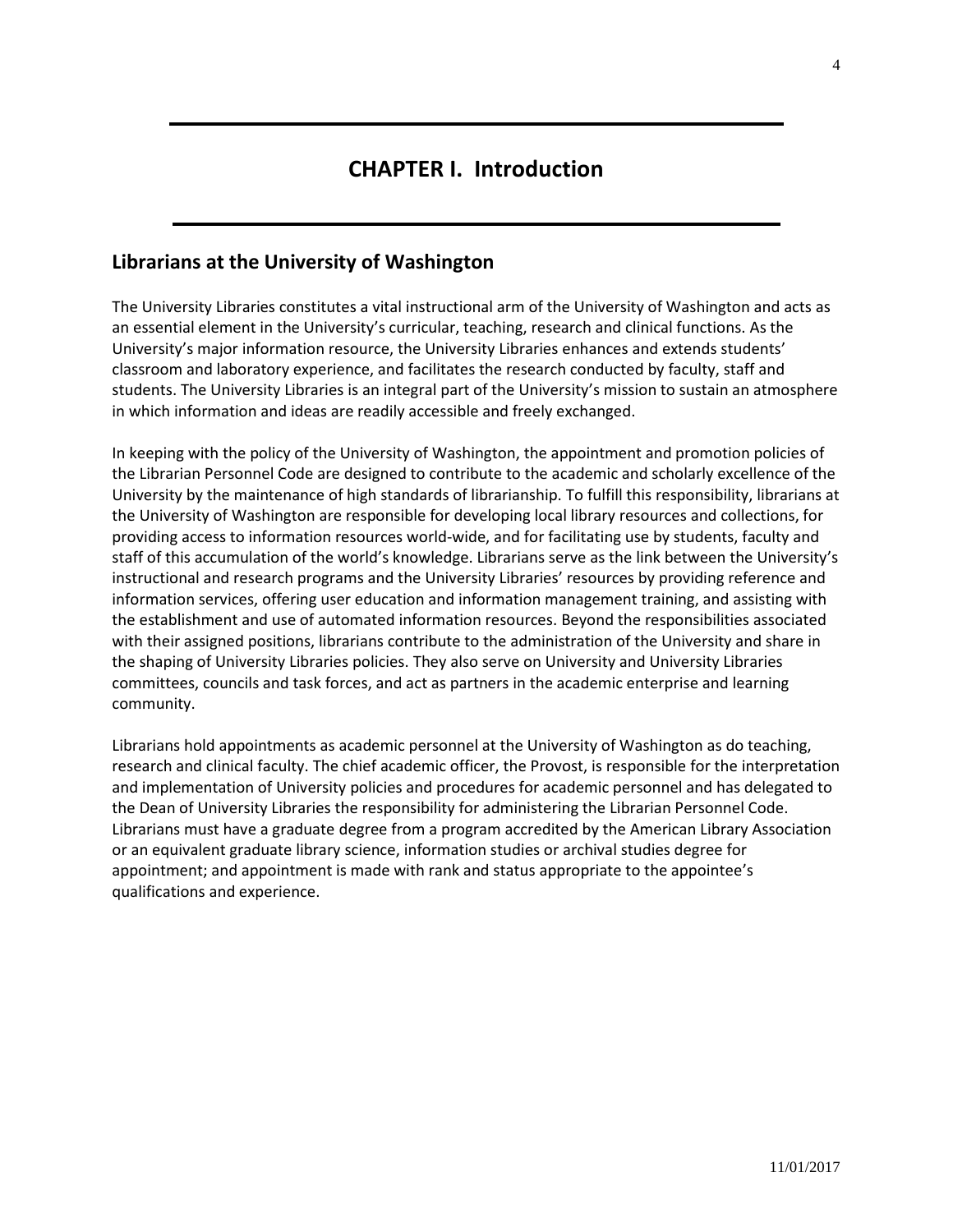# **CHAPTER II. Rank and Status**

All librarians are appointed with a specific rank dependent upon their qualifications, and a specific status dependent upon those qualifications and source of funding. Rank reflects the individual's cumulative record of achievement and level of responsibility, and is distinct from the position held. Librarians are eligible to apply for promotion to the next highest rank after a specified period. Factors which are relevant to this process are illustrated in Chapter IV. The Librarian Advisory Program [see Appendix D] describes additional assistance for newly appointed librarians and for librarians who are working to achieve permanent/continuing status.

As a component of a peer recognized structure within the academic environment, rank acknowledges the growth and expertise attained during an active professional career. Status represents the conditions and term of appointment and will be either for a specific or indefinite period. Appointment status is dependent upon the qualifications of the individual and the source of funding for the position held. All appointments are subject to earlier removal for cause, for reasons of programmatic change or program elimination, or financial emergency [see Chapter IV, Guideline E].

#### **SECTION A: Rank**

Librarians are appointed at the rank of Assistant Librarian, Senior Assistant Librarian, Associate Librarian, or Librarian dependent upon their qualifications. Each rank carries with it different levels of responsibility and librarians are expected to fulfill the responsibilities associated with their ranks and their positions. However, supervisory and management responsibilities are not requirements for promotion in any rank.

Librarians may be promoted from Assistant Librarian to Senior Assistant Librarian, from Senior Assistant Librarian to Associate Librarian, and from Associate Librarian to Librarian. Persons holding the rank of Associate Librarian are not required to pursue promotion to the rank of Librarian.

The qualifications, responsibilities and expectations for appointment and promotion at each rank are described in the following section. Within this section, whenever this document refers to the duration of an appointment year, a year is one University academic year (July 1 through June 30) and for purposes of rank and status, the librarian's initial appointment period is defined as beginning on July 1 following the date of hire.

#### **1. Assistant Librarian**

**a. Criteria for Appointment to Assistant Librarian.** This rank is for librarians who have received the appropriate graduate degree from a program accredited by the American Library Association or an equivalent graduate library science, information studies or archival studies degree, and have little or no professional experience in librarianship. Generally, appointment to Assistant Librarian will be made for those individuals with fewer than two years of experience as a librarian.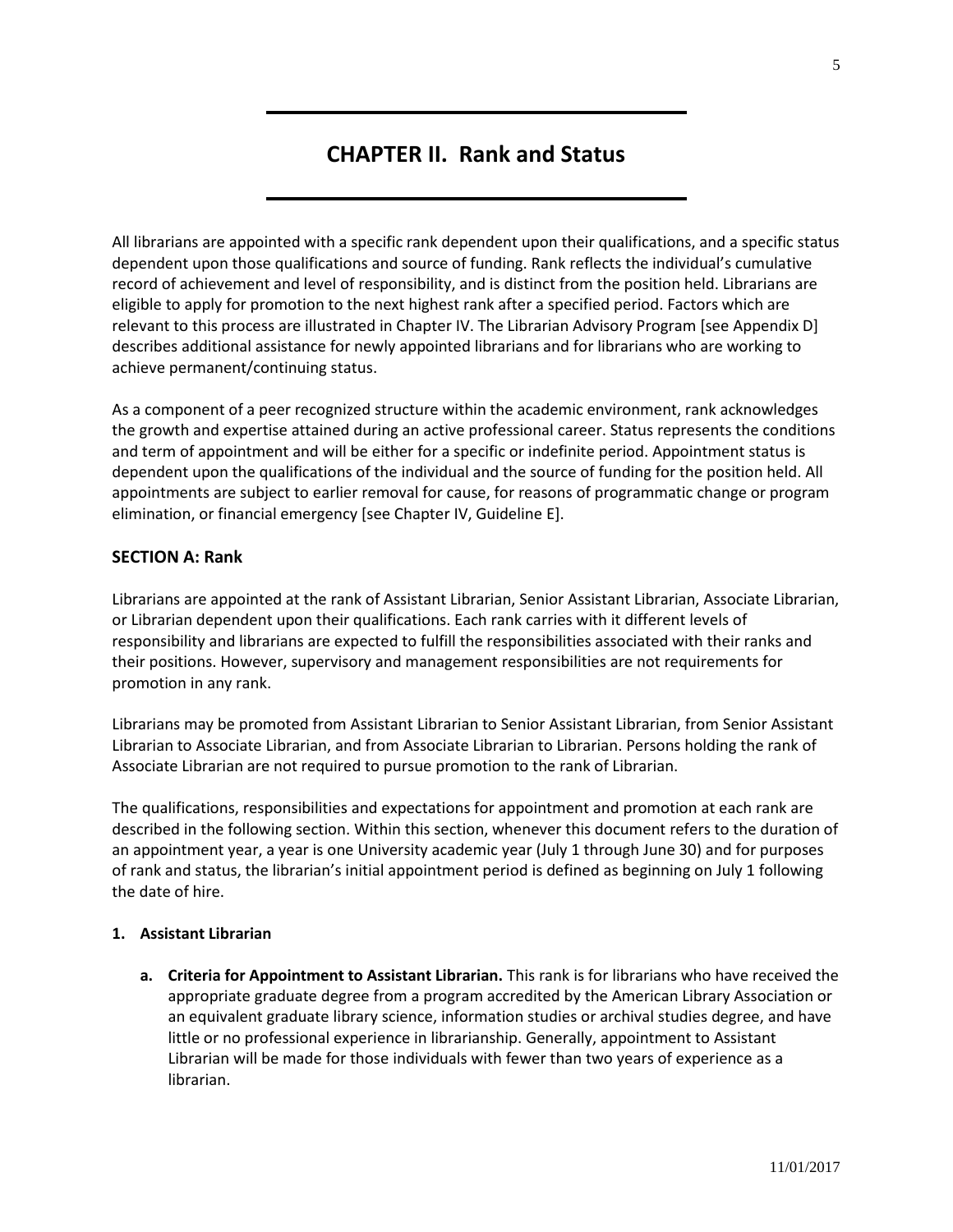- **b. Expectations for Rank.** Librarians at this rank are generally at the beginning of their career. They are expected to fulfill at a consistently high level the responsibilities described in the position description. Assistant Librarians become familiar with library functions, operations and policies. They demonstrate an interest in and an ability to contribute to the workings of their individual unit, department or user community. They show evidence of an interest in pursuing their own professional development and in making contributions to the profession beyond the work environment.
- **c. Appointment Status.** The appointment as Assistant Librarian is always with provisional/noncontinuing status and is for a period of two years only, exclusive of time granted for extension of appointment in accordance with Chapter IV, Guideline A. Assistant Librarians do not hold permanent/continuing appointment status. They qualify for promotion to Senior Assistant Librarian after the first completed year of their initial two-year appointment as Assistant Librarian.
- **d. Promotion to Senior Assistant Librarian.** Not later than October 1 of the second year of the provisional or non-continuing appointment, an Assistant Librarian may apply for promotion to Senior Assistant Librarian with provisional/non-continuing status. If the Assistant Librarian does not apply for promotion, the appointment will expire on the following June 30.

When the Assistant Librarian applies for promotion to Senior Assistant Librarian, the librarian will be notified, no later than June 30 of the second year of the appointment, of one of the following actions:

- 1. Promotion to Senior Assistant Librarian with provisional/non-continuing status effective the beginning of the next academic year; **or**
- 2. Nonrenewal of appointment at the end of the next academic year.

#### **2. Senior Assistant Librarian**

**a. Criteria for Appointment to Senior Assistant Librarian.** This rank is for librarians who generally have at least two years of demonstrated competence as an Assistant Librarian in the University of Washington Libraries; or have established an equivalent record in comparable professional positions at other institutions; or have established a cumulative equivalent record at the University of Washington Libraries and other institutions.

Librarians promoted to or appointed at the rank of Senior Assistant Librarian have met the position responsibilities and expectations of Assistant Librarians. They have demonstrated the ability to master the foundations, theory and practice of librarianship, to develop an understanding of library operations beyond their immediate assignment and to recognize the role of the Libraries in the University, and the role of serving the wider research and learning community. They have demonstrated the capacity for continued growth and development in the profession.

**b. Expectations for Rank.** Librarians at this rank fulfill responsibilities requiring the utilization of the professional skills and techniques of the trained and experienced librarian. Senior Assistant Librarians contribute to and/or initiate projects and programs within their units, and may contribute to projects outside the assigned units as members of a Library, University or other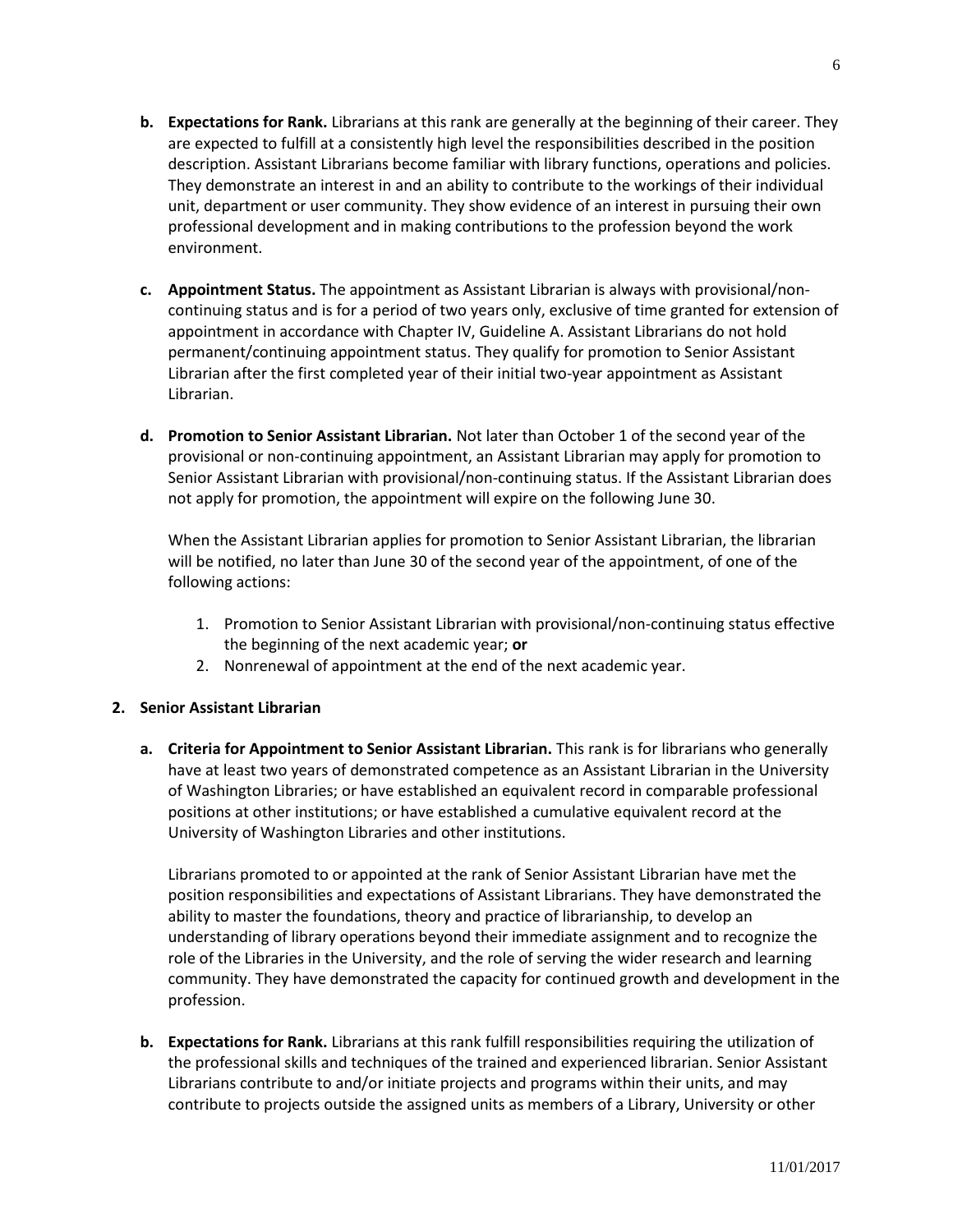user community task force, council or committee. They are accountable for performing assigned position responsibilities in a consistently excellent manner. They contribute constructively to recommendations concerning library functions, operations and policies, and to the implementation and success of policies, programs, and services of the University Libraries, the University and other user communities. They show evidence of substantive professional development which includes participation in professional activities beyond the work environment.

- **c. Appointment Status.** The appointment as Senior Assistant Librarian is always with provisional/non-continuing status and is for an initial period of three years, exclusive of time granted for extension of appointment in accordance with Chapter IV, Guideline A. Senior Assistant Librarians may apply for a renewal of their appointment for an additional, and final, three-year period. Senior Assistant Librarians do not hold permanent/continuing appointment status. They qualify for renewal/reappointment or for promotion to Associate Librarian after the second complete year of their initial three-year appointment as Senior Assistant Librarian.
- **d. Renewal of Appointment Status or Promotion to Associate Librarian.** Not later than October 1 of the third complete year of the initial appointment as Senior Assistant Librarian, the librarian must either:
	- 1. Apply for renewal of appointment with provisional/non-continuing status; **or**
	- 2. Apply for promotion to Associate Librarian with permanent/continuing status. Candidates applying for promotion must document that they meet the criteria stated in Chapter II.A.3.a.

If one of the above actions is not taken, the initial appointment will expire on the following June 30.

If the Senior Assistant Librarian applies for renewal of provisional/non-continuing appointment for an additional, and final, three-year period, the librarian will be notified not later than June 30 of the third year of one of the following actions:

- 1. Renewal of provisional/non-continuing appointment for an additional, and final, three-year renewal period effective the beginning of the next academic year; **or**
- 2. Nonrenewal of appointment at the end of the next academic year.

If the Senior Assistant Librarian applies for promotion, the librarian will be notified not later than June 30 of the third year of one of the following actions:

- 1. Renewal of provisional/non-continuing appointment for an additional, and final, three-year period effective the beginning of the next academic year; **or**
- 2. Promotion to Associate Librarian with permanent/continuing status effective the beginning of the next academic year; **or**
- 3. Nonrenewal of appointment at the end of the next academic year.

If a Senior Assistant Librarian has had a provisional/non-continuing appointment renewed for an additional, and final, three-year period, the Senior Assistant Librarian may apply for promotion to Associate Librarian with permanent/continuing status during the first and second years of this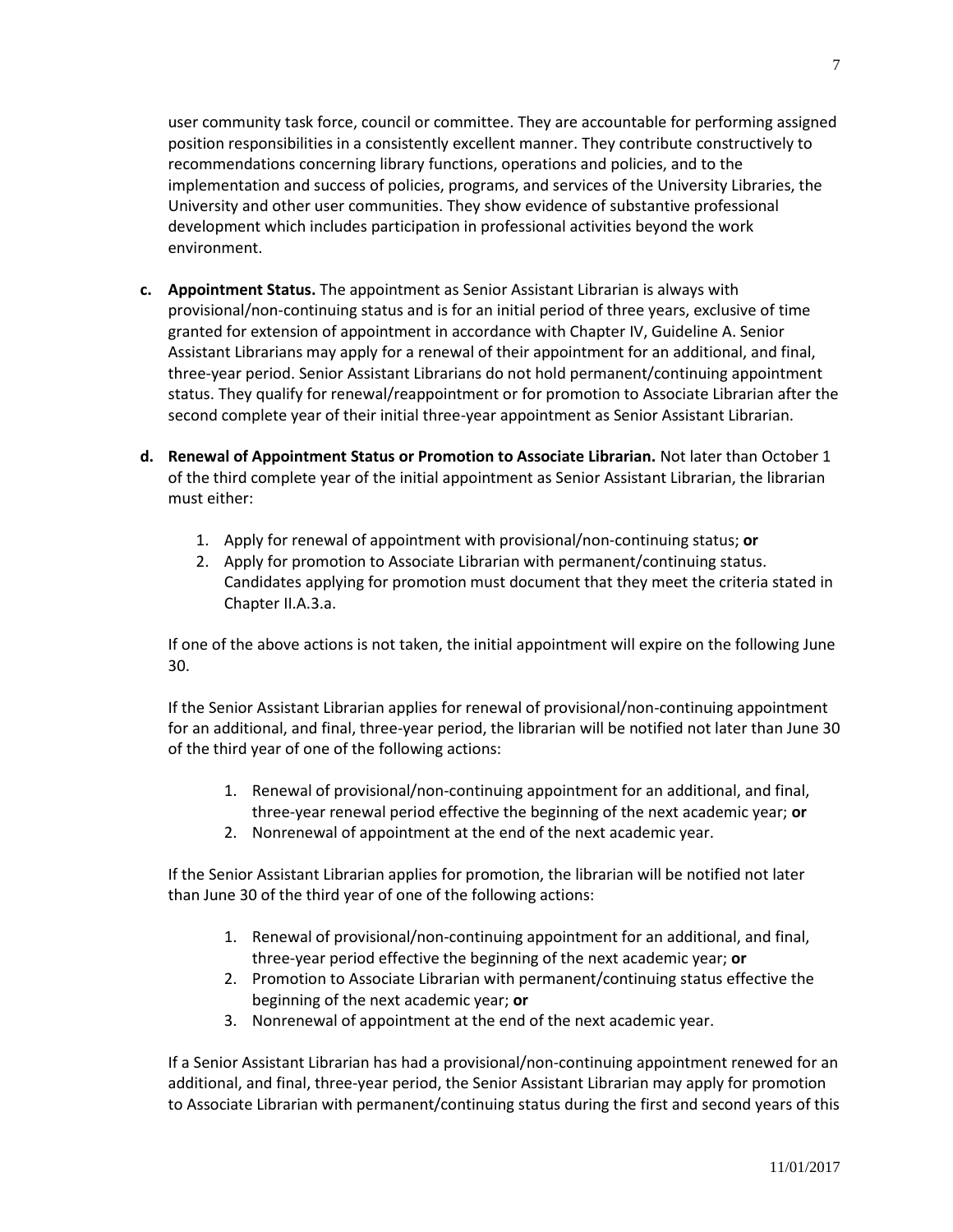renewed three-year appointment. If the Senior Assistant Librarian does not apply for this promotion by the third year of the renewed appointment, the appointment will expire on the following June 30.

The Senior Assistant Librarian will be notified of one of the following actions not later than June 30 of the third year of the renewed appointment:

- 1. Promotion to Associate Librarian with permanent/continuing status effective the beginning of the next academic year; **or**
- 2. Nonrenewal of appointment at the end of the next academic year.

#### **3. Associate Librarian**

**a. Criteria for Appointment to Associate Librarian.** This rank is for librarians who generally have at least five years of demonstrated competence in the University of Washington Libraries; or have established an equivalent record in comparable positions at other institutions; or have established a cumulative equivalent record at the University of Washington Libraries and other institutions.

Librarians promoted to or appointed at the rank of Associate Librarian have met the position responsibilities and expectations of Senior Assistant Librarian; have achieved an understanding of the interrelationships of library functions and operations; and have made substantial and sustained contributions to their user communities or to the libraries in which they have gained their experience.

Librarians promoted to or appointed at the rank of Associate Librarian also demonstrate substantial growth in their profession, and have made sustained and significant contributions in professional activities beyond the work environment. Such activities should enhance the individual's value and contributions to the University Libraries, the University, the research and learning community, user communities or the profession. Associate Librarians also demonstrate excellent potential for a sustained and substantive professional career.

- **b. Expectations for Rank.** The rank of Associate Librarian is indicative of sustained excellence in professional performance and achievement. Associate Librarians contribute significantly toward the development and implementation of projects and programs in their assigned units. They contribute to and/or initiate projects with broad scope outside their assigned units, either individually or as members of a committee or task force. They are accountable for performing assigned responsibilities in a consistently excellent manner, for making thoughtful and innovative recommendations concerning library functions, operations, and policies, and for the implementation and success of new or existing policies, programs, and services. Associate Librarians may contribute to the University, the research and learning community or user community through service on councils, committees or task forces. They show evidence of sustained, substantive professional development, which includes significant participation in professional activities beyond the work environment.
- **c. Appointment Status.** Promotion to the rank of Associate Librarian is always made with permanent/continuing status. Initial appointment in the University of Washington Libraries at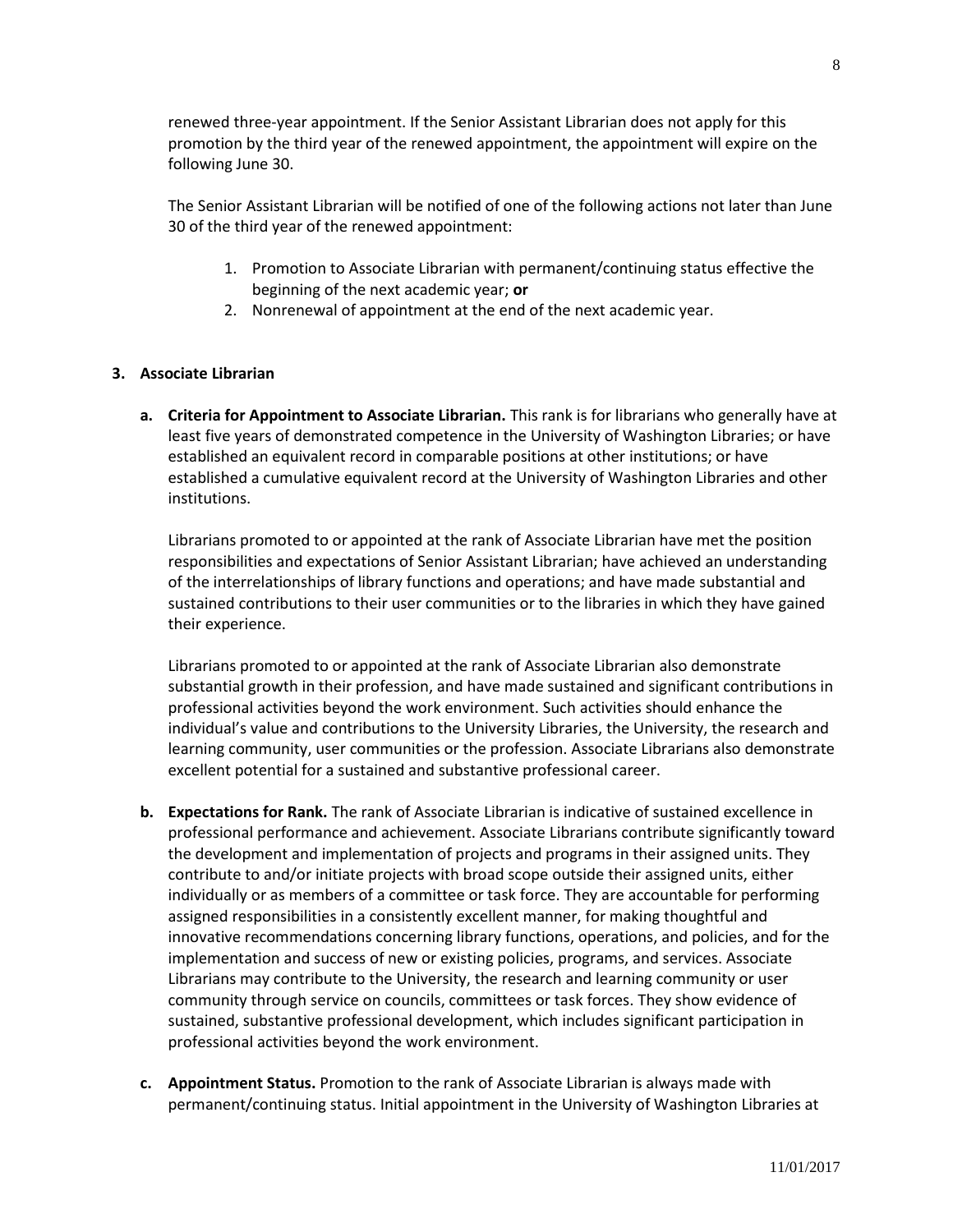the rank of Associate Librarian may be made without permanent/continuing status for one three-year period. Associate Librarians appointed with provisional/non-continuing status may apply for permanent/continuing status during the first and second years of their three-year appointment. Associate Librarians appointed with provisional/non-continuing status must apply for permanent/continuing status no later than October 1 of the third year after the date of initial appointment. If the Associate Librarian does not apply for permanent/continuing status by the third year of their appointment, the appointment will expire on the following June 30. The Associate Librarian will be notified of one of the following actions not later than June 30 of the third year of the renewed appointment:

- 1. Permanent/continuing status effective the beginning of the next academic year; **or**
- 2. Nonrenewal of appointment at the end of the next academic year.
- **d. Promotion to Librarian.** An Associate Librarian may request promotion to the rank of Librarian after the second year of appointment as Associate Librarian with permanent/continuing status. Applications for promotion to the rank of Librarian must be received not later than October 1 of any academic year. The Associate Librarian will be notified whether the promotion has been granted or not by June 30 of the same academic year. If the promotion is granted, it will become effective the beginning of the next academic year. If the promotion is not granted, additional applications may be made in future years. Persons holding the rank of Associate Librarian are not required to pursue promotion to the rank of Librarian.

#### **4. Librarian**

**a. Criteria for Appointment to Librarian.** This rank is for librarians who have at least eight years of demonstrated professional competence in the University of Washington Libraries; or have an equivalent record in comparable positions at other institutions; or have a cumulative equivalent record at the University of Washington Libraries and other institutions.

Librarians promoted to or appointed at the rank of Librarian must have a record of substantial constructive impact on library services through active decision-making, setting priorities and policies, and developing programs. Librarians promoted to or appointed at the rank of Librarian must also have the demonstrated ability to continue this substantial level of contribution throughout the remainder of their careers. Significant service within the University or user community may also be evident.

The rank of Librarian is indicative of a career which is exemplary in its evidence of professional competence, achievement, and influence. It manifests a record of superior achievement in the librarian's specific areas of concentration, of contributions to their user community or the libraries in which they have gained their experience, and in the practice of and significant contributions to the profession.

**b. Expectations for Rank.** Librarians are accountable and responsible for the development and implementation of University Libraries policies, programs and services. Librarians, regardless of position assignment, exert leadership or influence within the University Libraries, and may do so within the University or research and learning community. To this end, they serve on, and contribute to committees, task forces, or other special projects, within the University Libraries,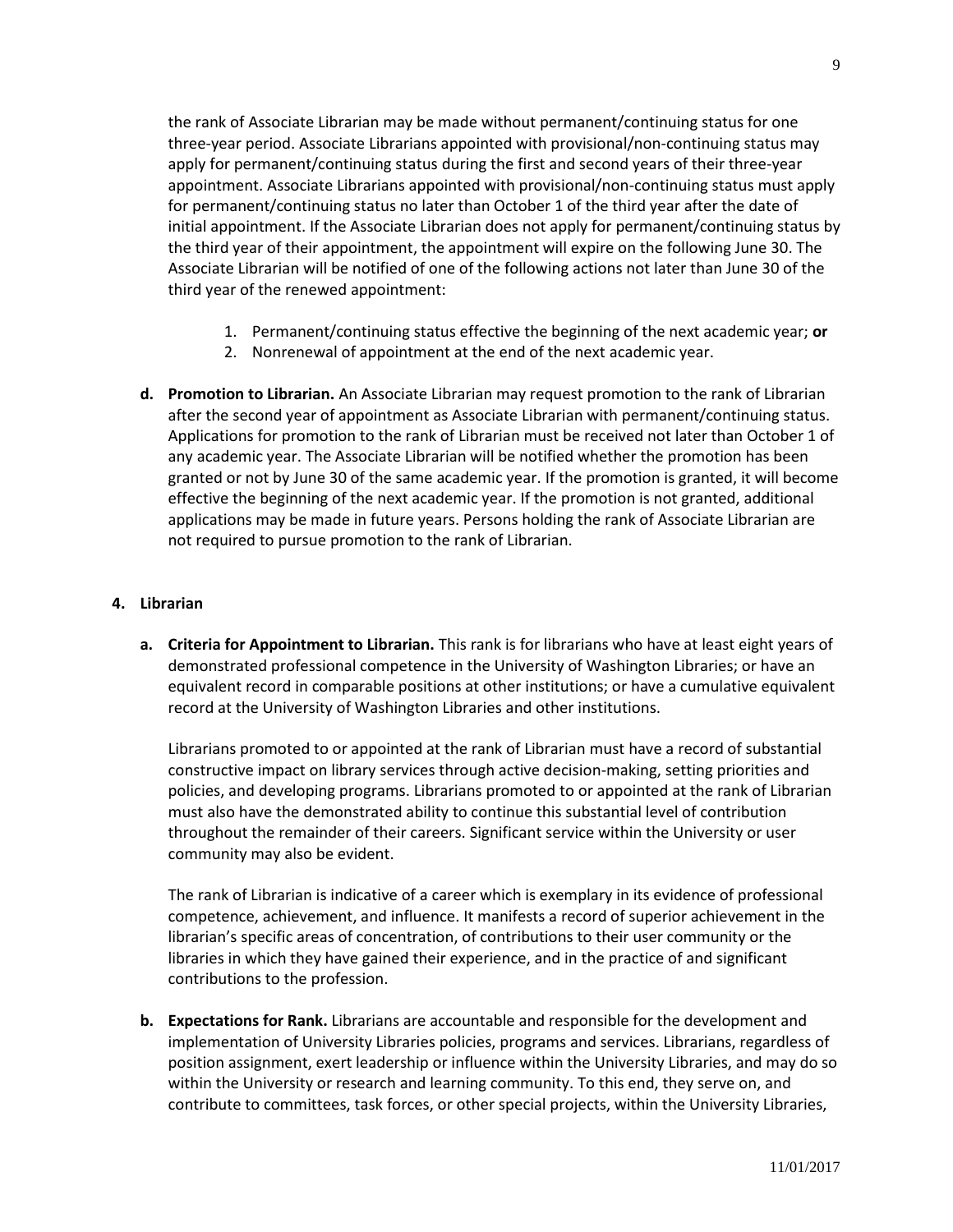research or learning communities or user communities. Librarians, by their sustained exemplary performance of their position responsibilities, serve as models of professional excellence for other librarians at the University of Washington, as well as regionally, nationally or internationally. Librarians must have a substantial record of contributions to the profession and of sustained professional development. This rank is reserved for those librarians whose careers are exemplary in their evidence of professional competence, achievement, leadership or

**c. Appointment Status.** Promotion to the rank of Librarian is with permanent/continuing status. Appointment to the rank of Librarian is with permanent/continuing status.

#### **SECTION B: Status**

influence.

The appointment status for librarians can be provisional, permanent, non-continuing, continuing or temporary, dependent upon the qualifications of the librarian and whether they are supported by stateappropriated funds or other than state-appropriated funds. If an appointment is supported by state funds that are not under the jurisdiction or control of the University Libraries, the appointment will be equivalent to appointments supported by other than state-appropriated funds. Appointment status applies to all librarians.

#### **1. Appointment Status – Supported by State-appropriated Funds**

- **a. Provisional Appointment.** A provisional appointment is a specific term appointment exclusive of time granted for extension of appointment in accordance with Chapter IV, Guideline A for positions which are entirely supported by state-appropriated funds. Provisional appointments are always made for the ranks of Assistant Librarian and Senior Assistant Librarian and may be made for initial appointment at the rank of Associate Librarian. Provisional appointments are generally made for all librarians who have less than five years of experience or who have not yet sufficiently demonstrated that they have met the expectations for permanent/continuing appointment at the University of Washington Libraries.
- **b. Permanent Appointment.** Permanent appointment is based on the achievements of the individual and carries with it the right of librarians to hold their rank without reduction of salary, except for the grounds and in the manner provided in Chapter IV, Guideline E. Permanent appointment is not affected by transfer or reassignment from a particular position or administrative appointment.

Permanent appointment shall be granted to those librarians whose training, ability, and contributions are of sufficient significance to warrant a commitment on the part of the University to employ them for the remainder of their professional careers. Such a policy requires that the granting of permanent appointment be considered carefully. It is a specific action which is exercised after careful consideration of the candidate's qualifications and accomplishments in relation to the qualifications and responsibilities contained in Chapter II, Section A.

Permanent appointment is made at the ranks of Associate Librarian or Librarian for those librarians appointed to positions of .5 FTE or more, entirely supported by state-appropriated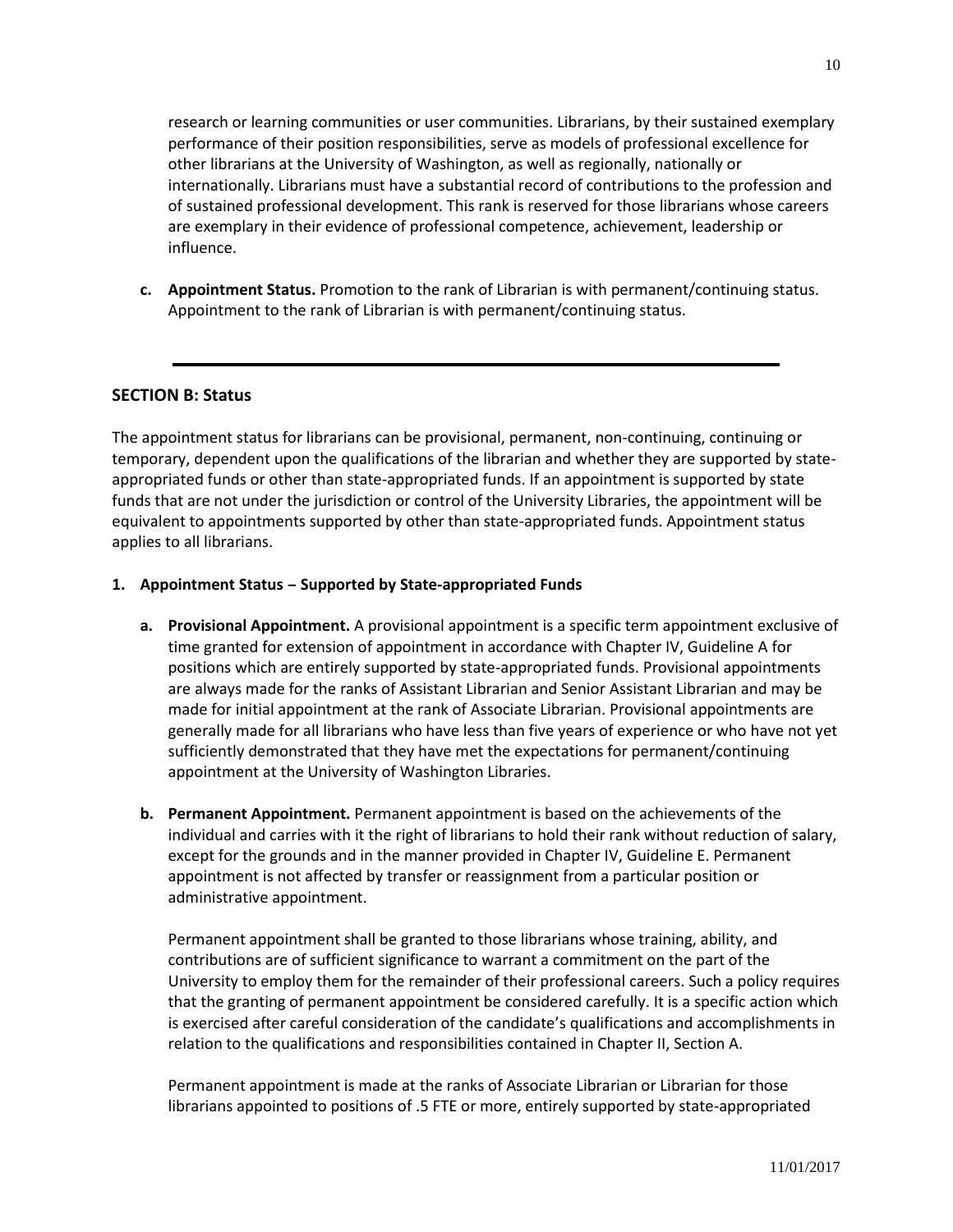funds. Permanent appointment is not possible if a librarian only holds a temporary, provisional, non-continuing or continuing appointment. If a librarian holds an appointment which is funded by a combination of state-appropriated funds and other than state-appropriated funds, only the state-funded portion of the appointment is subject to change from provisional to permanent status. If a librarian with continuing appointment subsequently is selected through normal appointment procedures for a position funded entirely by state-appropriated funds, then the appointment status will change from continuing to permanent.

#### **2. Appointment Status – Supported by Other than State-appropriated Funds**

- **a. Non-Continuing Appointment.** Non-continuing appointment is made for an Assistant Librarian or Senior Assistant Librarian whose position is supported either wholly or in part by other than state-appropriated funds and is dependent upon continuation of such funding. The regulations for provisional appointments for Assistant Librarian and Senior Assistant Librarian apply to individuals having those ranks with non-continuing appointment. Initial appointment in the University of Washington Libraries at the rank of Associate Librarian may be made with noncontinuing status.
- **b. Continuing Appointment.** Continuing appointment is granted to those librarians whose positions are supported either wholly or in part by other than state-appropriated funds. Continuing appointment implies the same rights and privileges as permanent appointment, except that the duration of the appointment is determined by and dependent upon continuation of support as determined by the University Libraries of salary funding available from other than state-appropriated funds. Librarians whose salaries are supported by other than state-appropriated funds may be considered for continuing appointment on the same basis as is applied in granting permanent appointment, but are subject to removal upon expiration of such funding. If a librarian with continuing appointment subsequently is selected through the normal appointment procedures for a position supported by state-appropriated funds, then the appointment status will change from continuing to permanent.

#### **3. Appointment Status – Temporary**

- **a. Temporary Appointment.** A temporary appointment shall have a specified date of expiration and shall generally be limited to two years or less. Temporary appointments may be supported by state-appropriated funds or supported by other than state-appropriated funds, and may be made for any position at an appropriate rank when it becomes necessary to employ temporary staff. This type of appointment may also be used when it is necessary to employ temporary replacements for vacant positions. Under no circumstances is the appointment period to exceed the period of time for which funds have been made available. Librarians with temporary appointments are not eligible for promotion, and are not eligible to serve on the Librarian Personnel Committee or review committees. Librarians with temporary appointments are also not eligible to vote for representatives to the Librarian Personnel Committee.
- **b. Re-employment Upon Retirement.** Librarians with permanent status who meet the eligibility requirements for retirement may elect to retire and request consideration on an annual basis to be considered for re-employment by the Libraries for not more than 40 percent of their appointment status for up to five years after the date of retirement. The request for approval for re-employment for the first year must be made in advance of retirement and approval for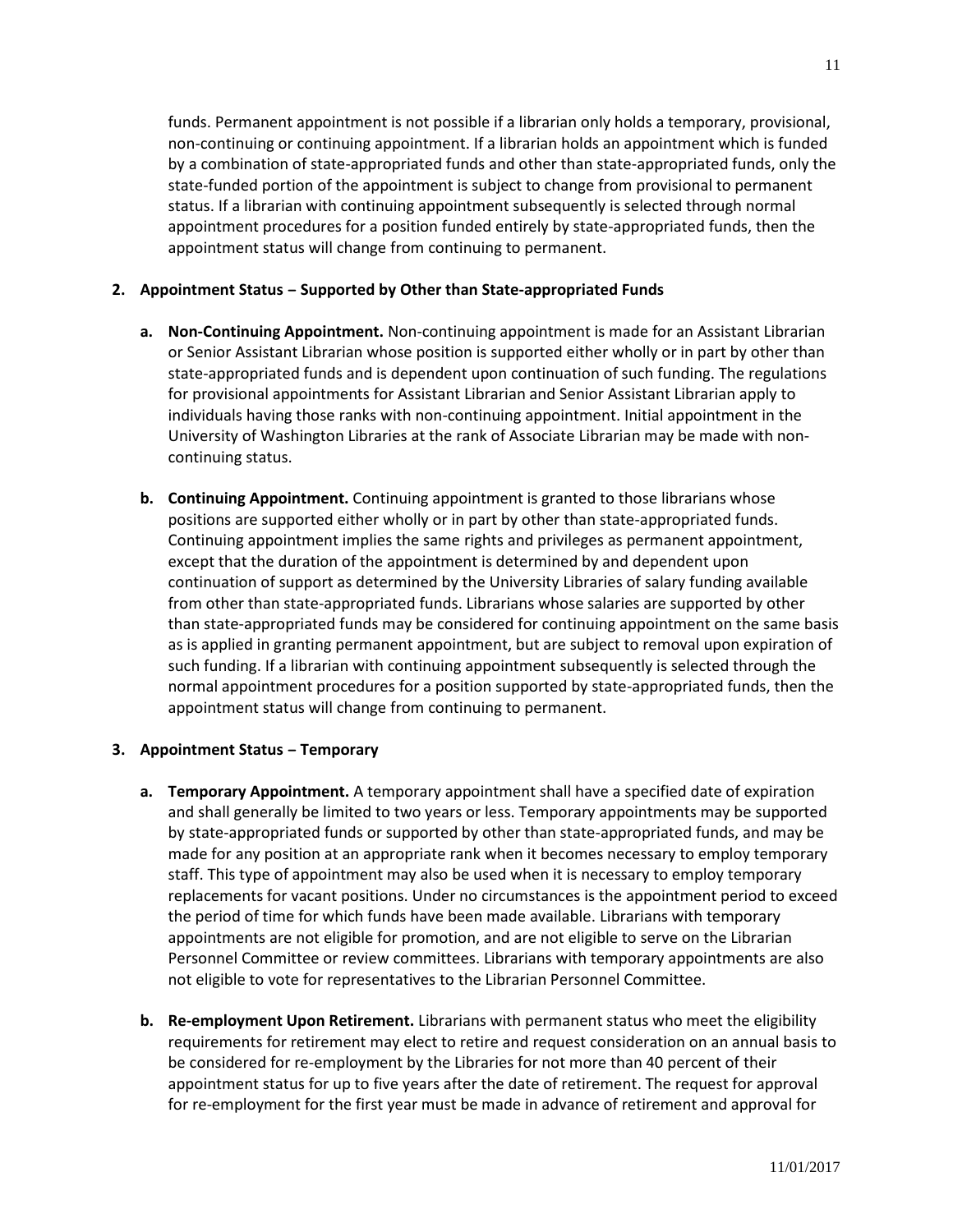any or all of the additional four years must be requested on an annual basis. Requests for reemployment must be approved in advance by the Dean of University Libraries and the Provost. Librarians who have been re-employed upon retirement are not eligible to participate in the merit review process, are not eligible to serve on the Librarian Personnel Committee or review committees, and are not eligible to vote for representatives to the Librarian Personnel Committee.

#### **4. Appointment Status – Emeritus**

**a. Emeritus Appointment.** The emeritus appointment may be recommended by the University Libraries for a retired librarian whose professional performance and achievements have been meritorious. Such recommendation requires approval by the Dean of University Libraries and the President of the University. The normal criteria for appointment with the emeritus title are at least ten years of prior service as a member of the University Libraries and achievement of the rank of Librarian or Associate Librarian.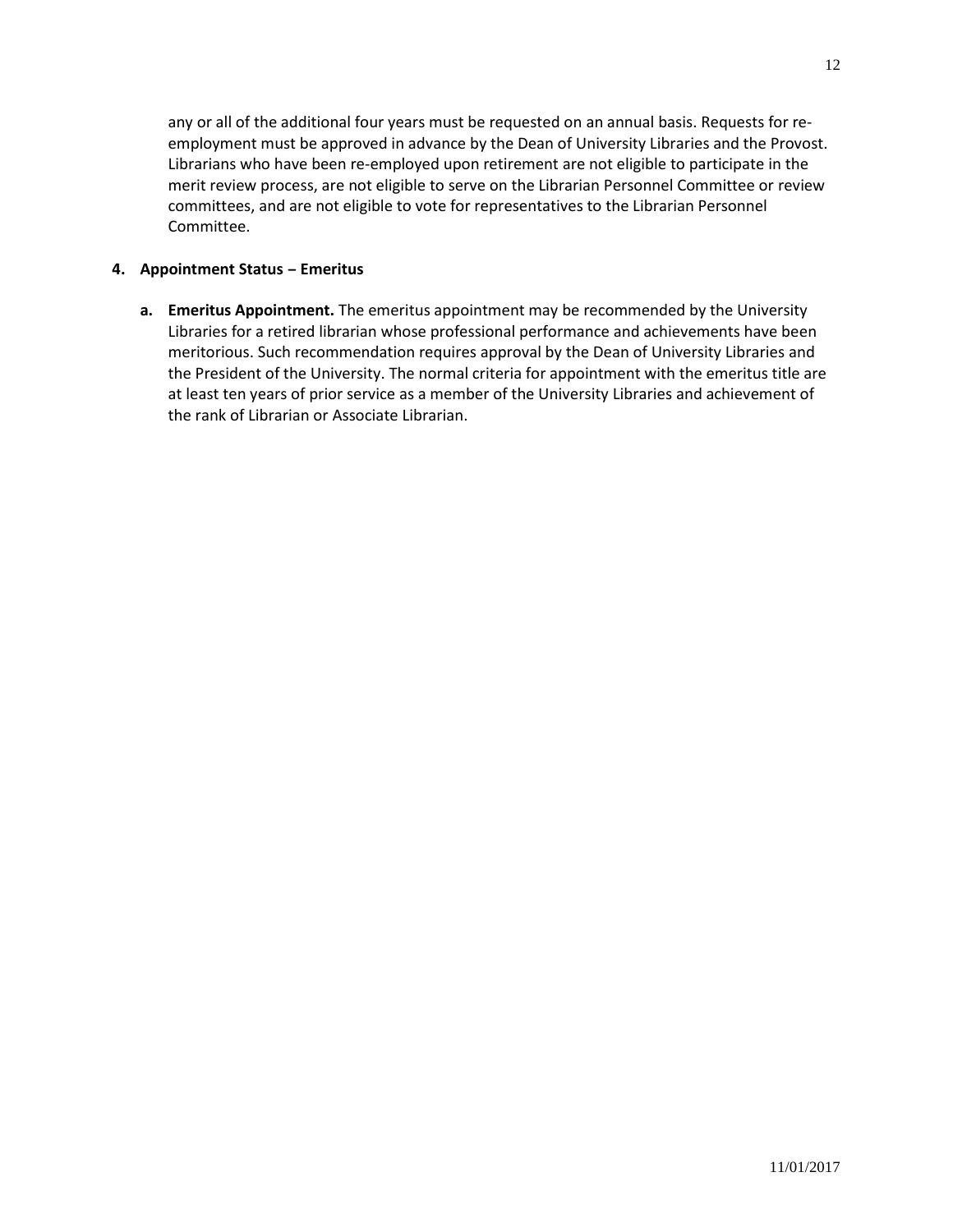# **CHAPTER III. Committees**

**Librarian Personnel Committee** - The Librarian Personnel Committee of seven members provides representative-based oversight in the support, implementation and revisions of the Librarian Personnel Code.

**Review Committees** - Review committees of nine members make recommendations to the Librarian Personnel Committee regarding a librarian's qualifications for promotion, appointment status, renewal of appointment and promotion.

**Ad Hoc Review Committees** - Ad Hoc Review committees of five members make recommendations to the Librarian Personnel Committee on initial rank and appointment, excluding temporary appointments.

**Merit Review Committee** - The Merit Review Committee of five members provides librarian oversight by reviewing the merit documentation and forwarding its recommendations to the Dean of University Libraries.

**Librarian Advisory Program Committee** - The Librarian Advisory Program Committee of five members coordinates the Librarian Advisory Program and reports to the Dean of University Libraries.

**Adjudication Committee** - The Adjudication Committee of five members is a standing committee which presides over Comprehensive Adjudications and is appointed by the Dean of University Libraries.

#### **SECTION A: Librarian Personnel Committee**

The role of the Librarian Personnel Committee is to provide representative-based oversight in the support, implementation and revisions of the Librarian Personnel Code. The Librarian Personnel Committee ensures librarian involvement in the review of rank, appointment status, renewal of appointment and promotion. The Librarian Personnel Committee also contributes to professional development by commenting on, and making recommendations for future improvements of, candidate's documentation materials (e.g., organization, writing style, addenda, and content).

The Librarian Personnel Committee is elected. All librarians (except the Dean of University Libraries, Associate Deans, and the Administrative Officer Responsible for Personnel) serving .5 FTE or more with permanent or continuing status, with twenty-four months experience with the University of Washington Libraries at the time of the election, are eligible to serve on the Librarian Personnel Committee. Elections will be conducted by the Administrative Officer Responsible for Personnel. The Librarian Personnel Committee appoints and receives recommendations from review committees for each personnel group of the University Libraries to ensure librarian involvement in all personnel actions for which the Committee is responsible. For the list of personnel groups see Appendix A.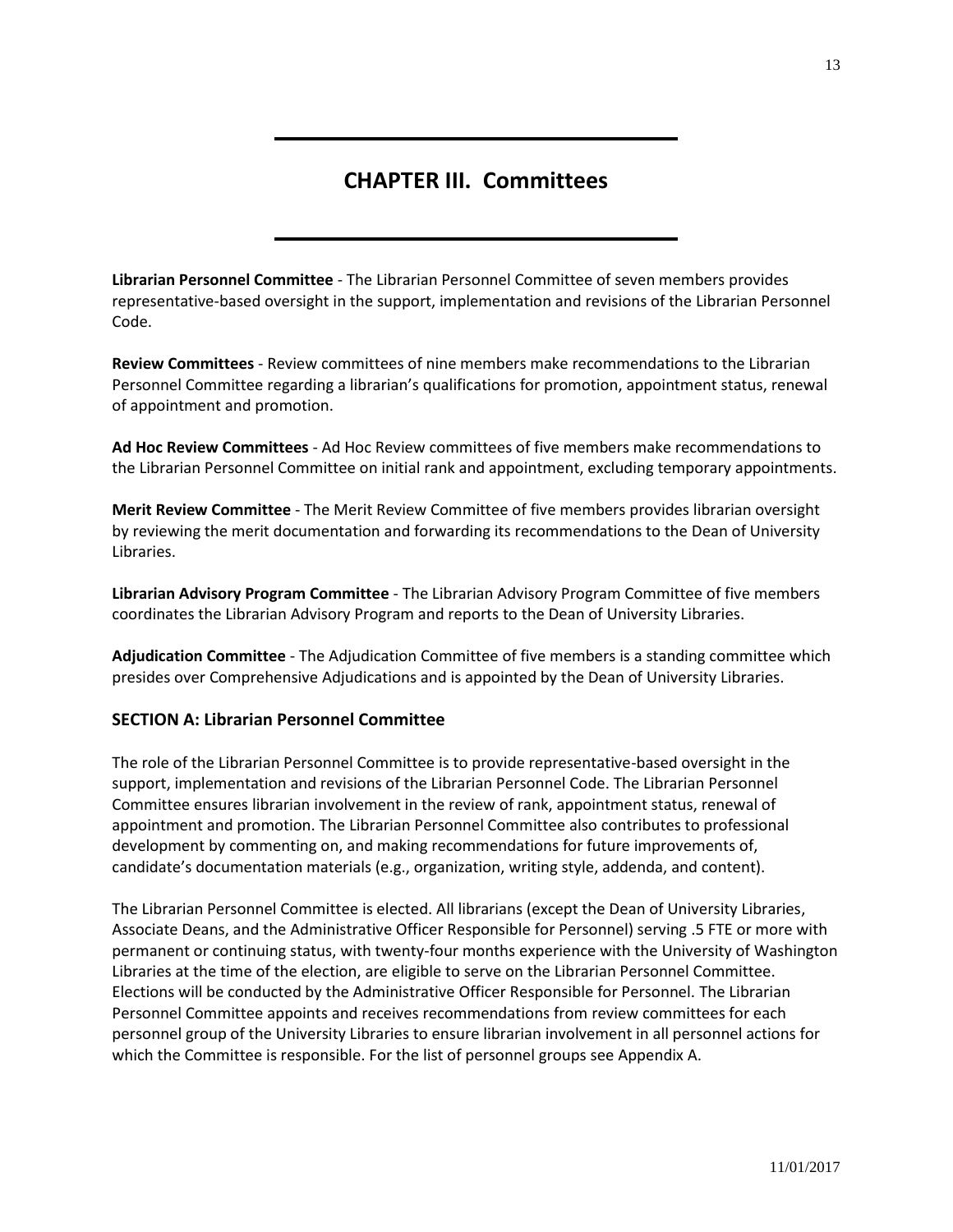The Librarian Personnel Committee in consultation with the Administrative Officer Responsible for Personnel will monitor changes to University policies, procedures and codes to identify areas of the Librarian Personnel Code that may require revision. The Administrative Officer Responsible for Personnel will seek to bring these changes to the attention of the Chair, Librarian Personnel Committee.

In addition, the Librarian Personnel Committee makes recommendations to the Dean of University Libraries on: rank and appointment status (excluding temporary appointments), promotion, renewal of appointment, and permanent/continuing status. The Committee is informed by the Dean of University Libraries of the rank assigned to a temporary appointee. The Librarian Personnel Committee appoints and receives recommendations from review committees considering promotion, renewal of appointment, and permanent or continuing status.

The chair of the Librarian Personnel Committee appoints members for each ad hoc review committee when appropriate. Appointment procedures are described in Chapter III, Section C. Ad Hoc review committees make recommendations on initial rank and appointment (excluding temporary appointments).

In its review of supervisory, review committee and other documentation, the Librarian Personnel Committee determines whether there is consistency in the use of criteria within a personnel group and on a University Libraries-wide basis. The Librarian Personnel Committee maintains a record of the membership of review committees and forwards a copy of that record to the Administrative Officer Responsible for Personnel. It questions perceived inequities or discrepancies; recommends appropriate corrective action, and records and forwards its recommendation and all documentation on each individual to the Dean of University Libraries. In arriving at its recommendations, the Committee uses its knowledge to form independent assessments of the case. Recommendations must be based on the documentation presented. If the Librarian Personnel Committee has questions about the review committee recommendation, the Librarian Personnel Committee may ask to meet with the chair of the review committee to ask for clarification. The Dean of University Libraries is responsible for the final decision. The deliberations of the Librarian Personnel Committee as they apply to specific personnel cases are confidential.

The Librarian Personnel Committee consists of seven members and reports to the Dean of University Libraries. Members are elected for two year terms to represent the personnel groups within the University Libraries**.** All members of the Librarian Personnel Committee, regardless of rank and status, may vote on all cases before the Committee, except where precluded by the Librarian Personnel Code. Each year the Librarian Personnel Committee will elect its own chair and additional officers as necessary to conduct its business. A Librarian Personnel Committee member will not be present during consideration of the documentation and recommendations concerning individuals in the Committee member's supervisory line, or for deliberations on the member's own candidacy. Four members of the Librarian Personnel Committee constitute a quorum.

Each personnel group will have two elected representatives who will serve staggered two-year terms. Each personnel group will elect its own representatives. In addition, there will be one member-at-large elected every two years. Candidacy for the member-at-large will rotate through the personnel groups and the member-at-large will be elected by all librarians eligible to vote. Members may serve no more than two succeeding terms at one time on the Librarian Personnel Committee. If a Librarian Personnel Committee member resigns, a special election will be held to select a member from the same personnel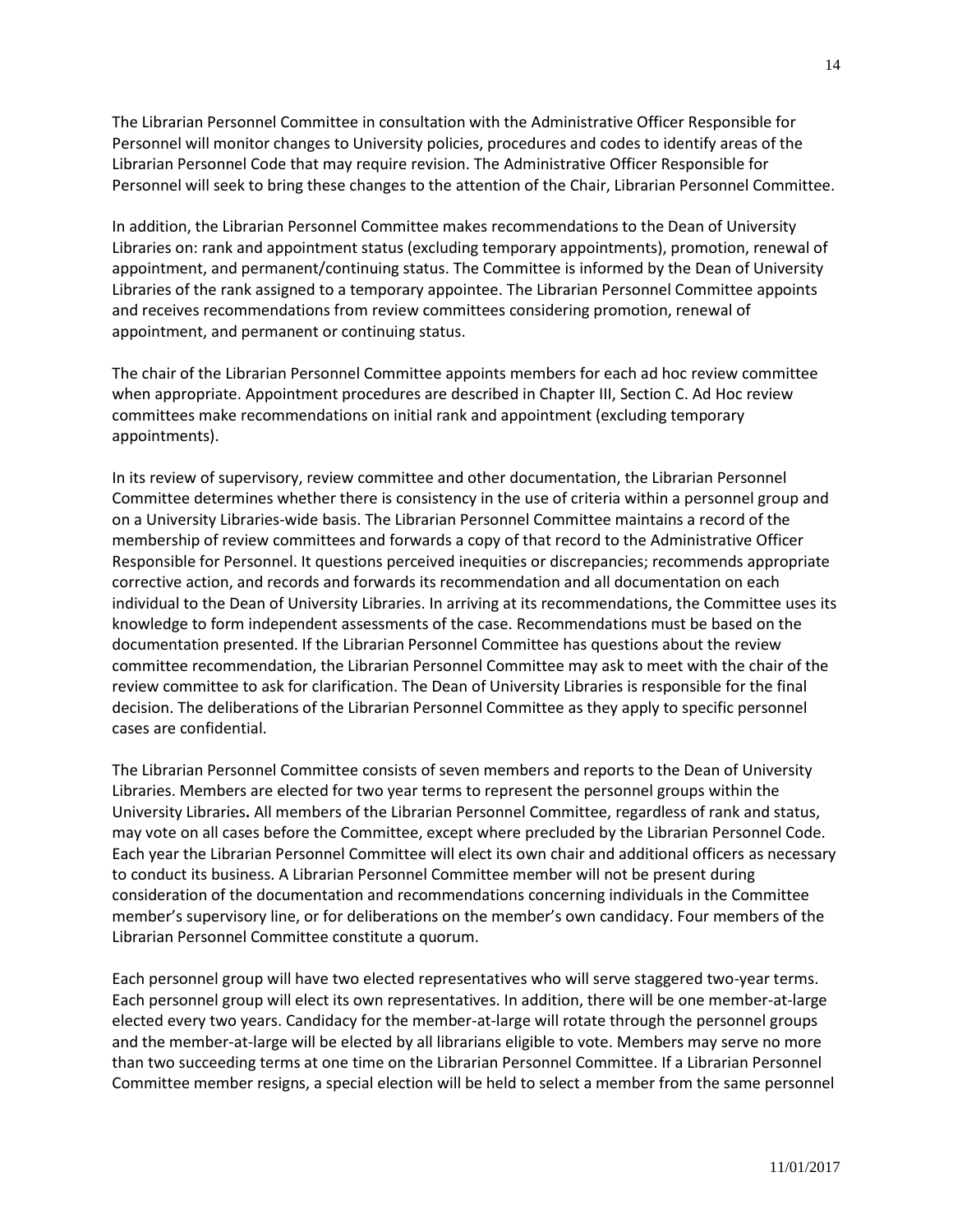group, or if a member who has resigned is a member-at-large, from this member's personnel group, to complete the term.

**Election Procedures for the Librarian Personnel Committee.** Elections for the Librarian Personnel Committee will be held during the Autumn Quarter, with the process to be completed by the end of Autumn Quarter. Terms of office will begin on January 1. Elections will be conducted by the Administrative Officer Responsible for Personnel who will prepare the slate of all eligible candidates. These individuals constitute the slate of candidates and, if elected, are requested to serve unless extenuating circumstances dictate otherwise.

The vote will be taken by ballot under the direction of the Administrative Officer Responsible for Personnel. All librarians with a .5 FTE or more are eligible to vote, except those librarians holding temporary appointments. Every year they will elect a representative from their personnel group. Every other year they will vote for a member-at-large. The Administrative Officer Responsible for Personnel and continuing members of the Librarian Personnel Committee will be responsible for tallying the ballots.

Librarians with split assignments must choose with which personnel group they wish to participate at the time of initial appointment. The personnel group chosen will apply to all subsequent elections and review committee meetings while the individual holds that position.

The librarian in a personnel group who receives the most votes is elected to the Librarian Personnel Committee. In the case of a tie vote, those candidates with the highest number of votes in the personnel group will be candidates in a runoff election. The candidate in the runoff who receives the most votes is elected. If a tie vote is the result of the runoff, a representative will be selected using a random method (e.g., by drawing lots) under the direction of the Administrative Officer Responsible for Personnel.

In the event that the same person is selected as a member-at-large and as a representative from that person's respective personnel group, the individual will be designated as the member-at-large. The individual with the second highest number of votes from the personnel group will be designated the representative.

#### **SECTION B: Review Committees**

Annually, the Librarian Personnel Committee appoints Review Committees for the personnel actions of promotion, renewal of appointment, and for the granting of permanent or continuing status to serve for a one year term. These committees are charged to review the documentation and make recommendations to the Librarian Personnel Committee regarding a librarian's qualifications for promotion, renewal of appointment, and permanent or continuing status. These committees can also contribute to professional development by commenting on, and making recommendations for future improvements of, candidate's documentation materials (e.g., organization, writing style, addenda, and content).

Each Review Committee reviews the documentation and records [see Chapter IV, Guideline A], and forwards its recommendation and all documentation on each individual to the Librarian Personnel Committee. Recommendations must be based on the documentation presented. A candidate's documentation should be a complete and accurate reflection of the candidate's career to ensure that any librarian reading it will have a full understanding of the candidate's performance. Committee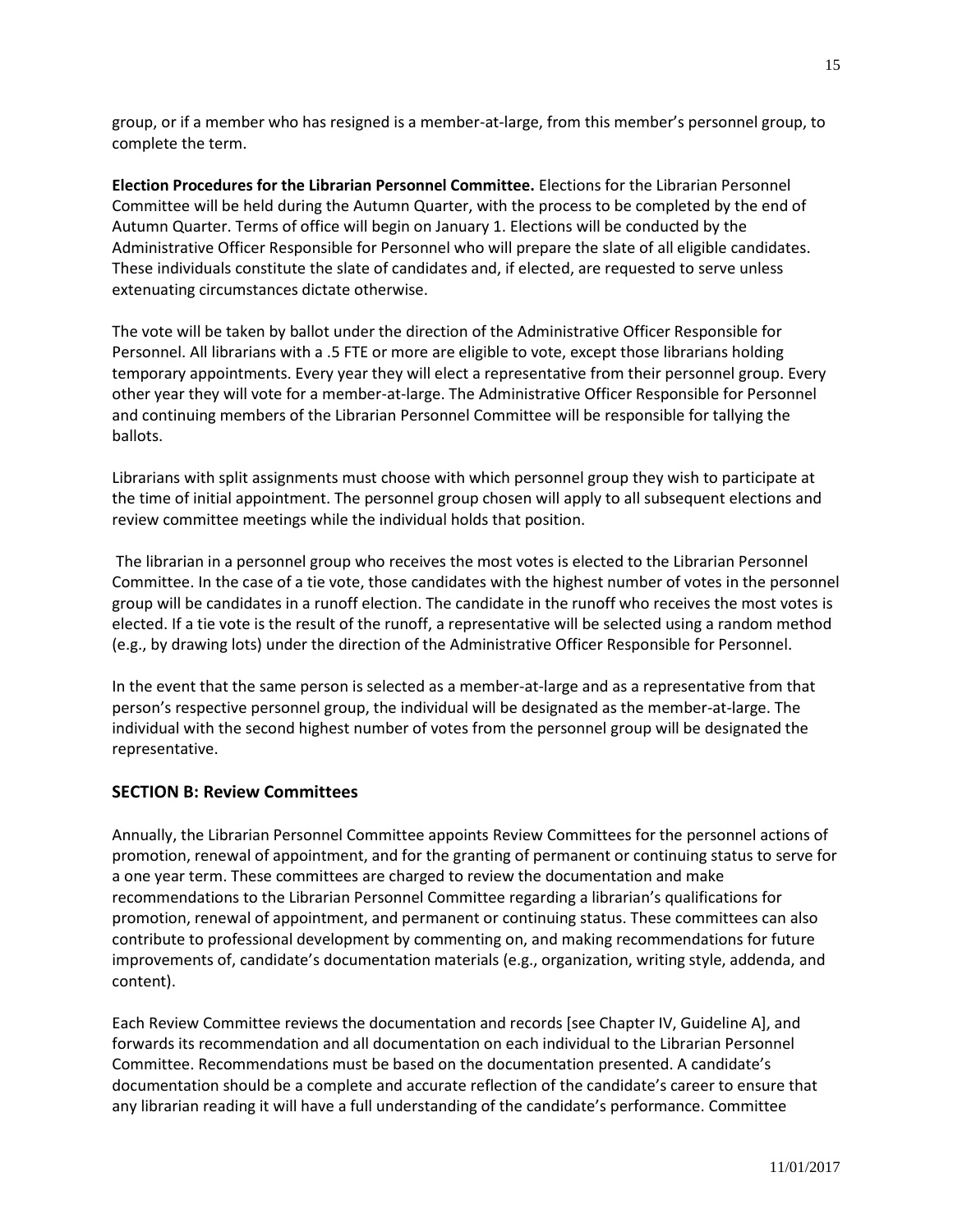discussion is documented by summarizing the substantive issues and their resolution. This report becomes a part of the candidate's documentation. If a committee has identified any recommendations concerning the improvement of future documentation, they shall include a separate memo with those comments to the Librarian Personnel Committee detailing these recommendations. As noted in Chapter IV, Section A, Part 2, the Librarian Personnel Committee will forward these recommendations to the Administrative Officer Responsible for Personnel. After the promotion cycle, the Administrative Officer Responsible for Personnel will forward any comments received from the Librarian Personnel Committee regarding future improvements to the candidate's documentation to the candidate and the candidate's immediate supervisor and others in the supervisor line, as appropriate. The deliberations of the Review Committees as they apply to specific personnel cases are confidential.

All librarians with permanent or continuing status and with twenty-four months experience in the University of Washington Libraries at the time of the election (except the Dean of University Libraries and the Administrative Officer Responsible for Personnel) are eligible to serve on Review Committees. Librarians with the rank of Senior Assistant Librarian or Associate Librarian with Provisional or Non-Continuing Status and with twenty-four months of experience in the University of Washington Libraries at the time of election are eligible to serve on Review Committees for Assistant or Senior Assistant Librarians. Since the purpose of the Librarian Personnel Committee is advisory and to provide oversight of the Librarian Personnel Code, current members of the Librarian Personnel Committee may not serve on Review Committees. Any eligible librarian may be appointed and should serve unless extenuating circumstances dictate otherwise. Librarians may not serve on more than two Review Committees at the same time. Librarians may not succeed themselves on the same peer committee, with the exception of a Review Committee for promotion to the rank of Librarian. In the event the above conditions cannot be met to ensure appropriate review group composition, the Librarian Personnel Committee will have the responsibility to make the necessary adjustments.

**Review Committees for the Ranks of Senior Assistant and Associate Librarian.** The Librarian Personnel Committee will appoint one or more Review Committees, at its discretion, for each personnel group as defined in Appendix A to review the documentation and make recommendation on a librarian's promotion or renewal of appointment for the ranks of Senior Assistant and Associate Librarian, and additionally, permanent or continuing status for the rank of Associate Librarian, within that personnel group. A Review Committee for the ranks of senior assistant and associate librarians is composed of nine librarians and, whenever possible, will include:

- 6 librarians from the same personnel group where the candidate has major responsibilities and
- 3 librarians from other personnel groups.

Whenever possible, two librarians with the rank of Senior Assistant Librarian will serve on a Review Committee that includes Senior Assistant appointments. They may review the documentation and be present at the consideration of promotion, renewal of appointment, and permanent or continuing status at the rank of Associate Librarian, but they are not allowed to vote on personnel recommendations for Associate Librarians.

**Review Committees for Promotion to the Rank of Librarian.** For consideration of promotion to the rank of Librarian, the Librarian Personnel Committee will appoint one or more system-wide Review Committees, at its discretion, consisting of nine members at the rank of Librarian. Whenever possible, all personnel groups will be represented on a Review Committee(s) for promotion to the rank of Librarian.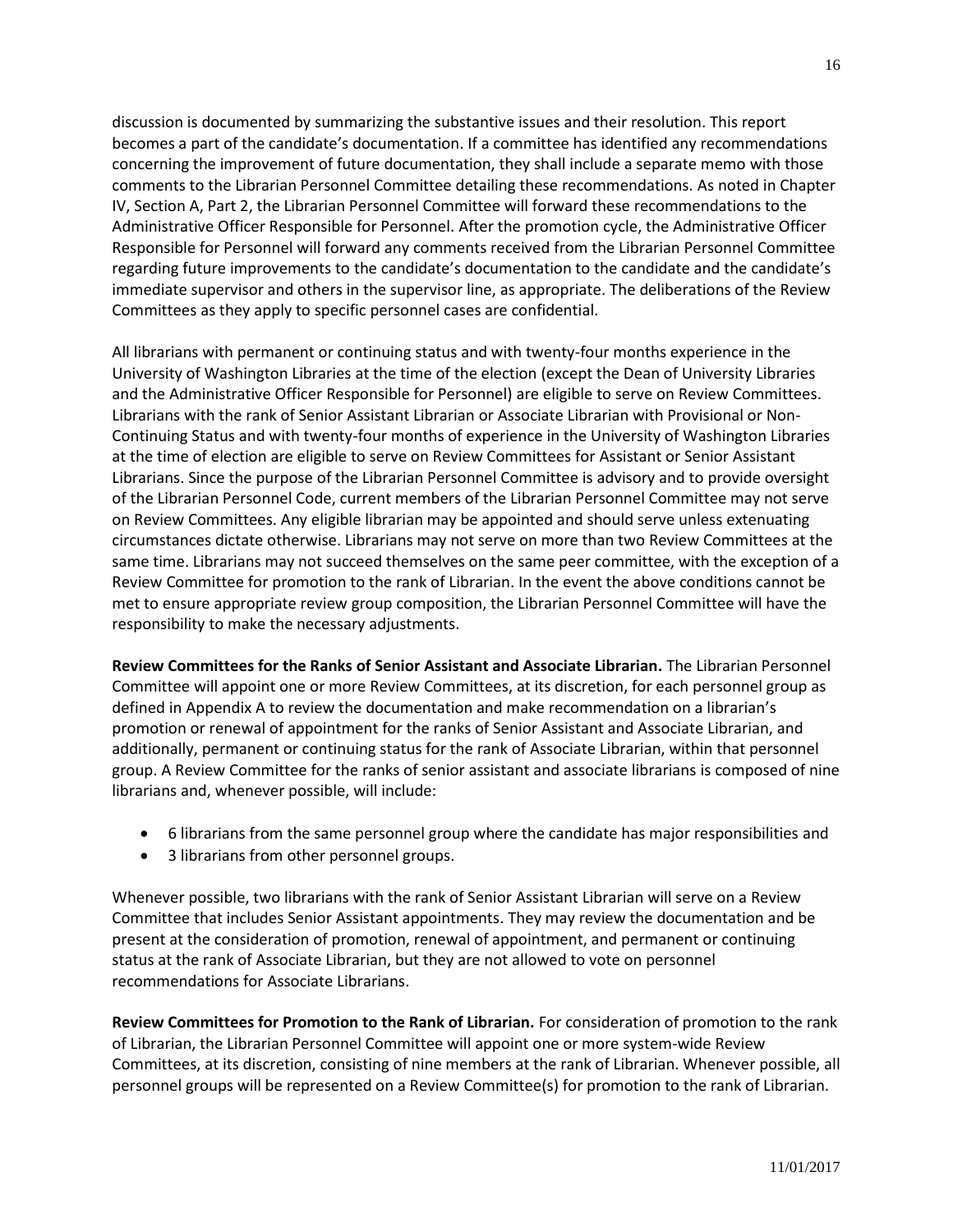**Conduct of Review Committees.** A Review Committee will elect its own chair, proceedings recorder and additional officers as necessary to conduct its business. Five members of a committee constitute a quorum and must be present for all deliberations concerning promotion, renewal of appointment, and permanent or continuing status. A Review Committee member will not be present during consideration of the documentation and recommendations concerning individuals in the Committee member's supervisory line, or for deliberations on the member's own candidacy. The Chair of the Committee must be at the rank where the Chair can participate in all of the discussions, deliberations, and decisions for all of the candidates under review.

If a Review Committee determines that additional information would contribute significantly to more informed deliberations, the committee can request it through the Librarian Personnel Committee. It is the responsibility of the Librarian Personnel Committee, in consultation with the Administrative Officer Responsible for Personnel, to evaluate the request and provide the requested information when appropriate.

The chair of a Review Committee working with the proceedings recorder prepares a separate written recommendation on each librarian under consideration based on the documentation and discussion. Each committee reviews the proceedings documentation before the chair forwards it to the Librarian Personnel Committee.

#### **SECTION C: Ad Hoc Review Committees**

An ad hoc review committee may be appointed at the discretion of the Librarian Personnel Committee when appropriate for an initial appointment recommendation. The responsibility of an ad hoc review committee is to review the documents pertaining to the background, experience and professional activities of the candidate proposed for appointment and make a recommendation to the Librarian Personnel Committee regarding the determinations of rank and status of appointments, excluding temporary appointments. The ad hoc review committee can consult with the chair of the search advisory committee for assistance in making its recommendation.

Ad hoc review committees must consist of five librarians selected by the chair of the Librarian Personnel Committee or the chair's designate. An ad hoc review committee, whenever possible, is composed of librarians at the proposed new rank, or higher. It is preferred that an ad hoc review committee will include:

- 3 librarians from the same personnel group where the candidate will have major responsibilities and
- 2 librarians from other personnel groups.

#### **SECTION D: Merit Review Committee**

The role of the Merit Review Committee is to provide review oversight for the merit review process. Primarily, the Merit Review Committee is charged to carefully review all no-merit recommendations, and split recommendations. The guidelines for determining salary increases based on merit and Merit Review Committee responsibilities are described in Chapter IV, Guideline D.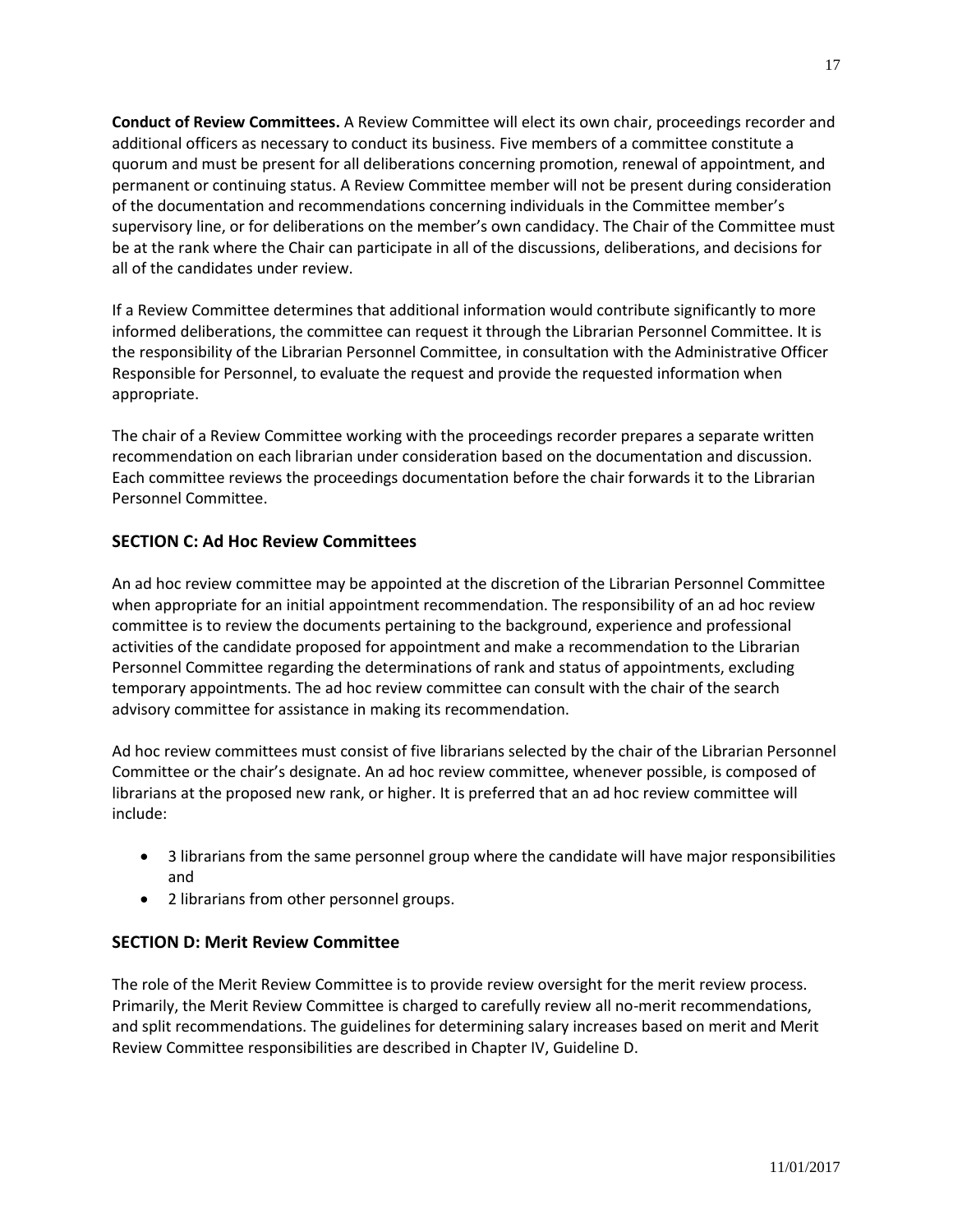#### **SECTION E: Librarian Advisory Program Committee**

The Librarian Advisory Program Committee coordinates, monitors, reviews and evaluates the Librarian Advisory Program and reports to the Dean of University Libraries. The Librarian Advisory Program is designed to assist in the advancement of the University Libraries' mission to develop a quality staff and to contribute to the library profession. The program is meant to support librarians beyond the University Libraries' general orientation and initial orientations taking place in individual units. The Librarian Advisory Program is described in Appendix D.

#### **SECTION F: Adjudication Committee**

The Adjudication Committee shall be a standing committee consisting of five members with no more than two members from the same personnel group. The members shall be appointed by the Dean of University Libraries upon the recommendation of the Librarian Personnel Committee. The Adjudication Committee will elect its own chair and additional officers as necessary to conduct its business. The Adjudication Committee presides over Comprehensive Adjudications. The adjudicative procedures are described in Chapter IV, Guideline G.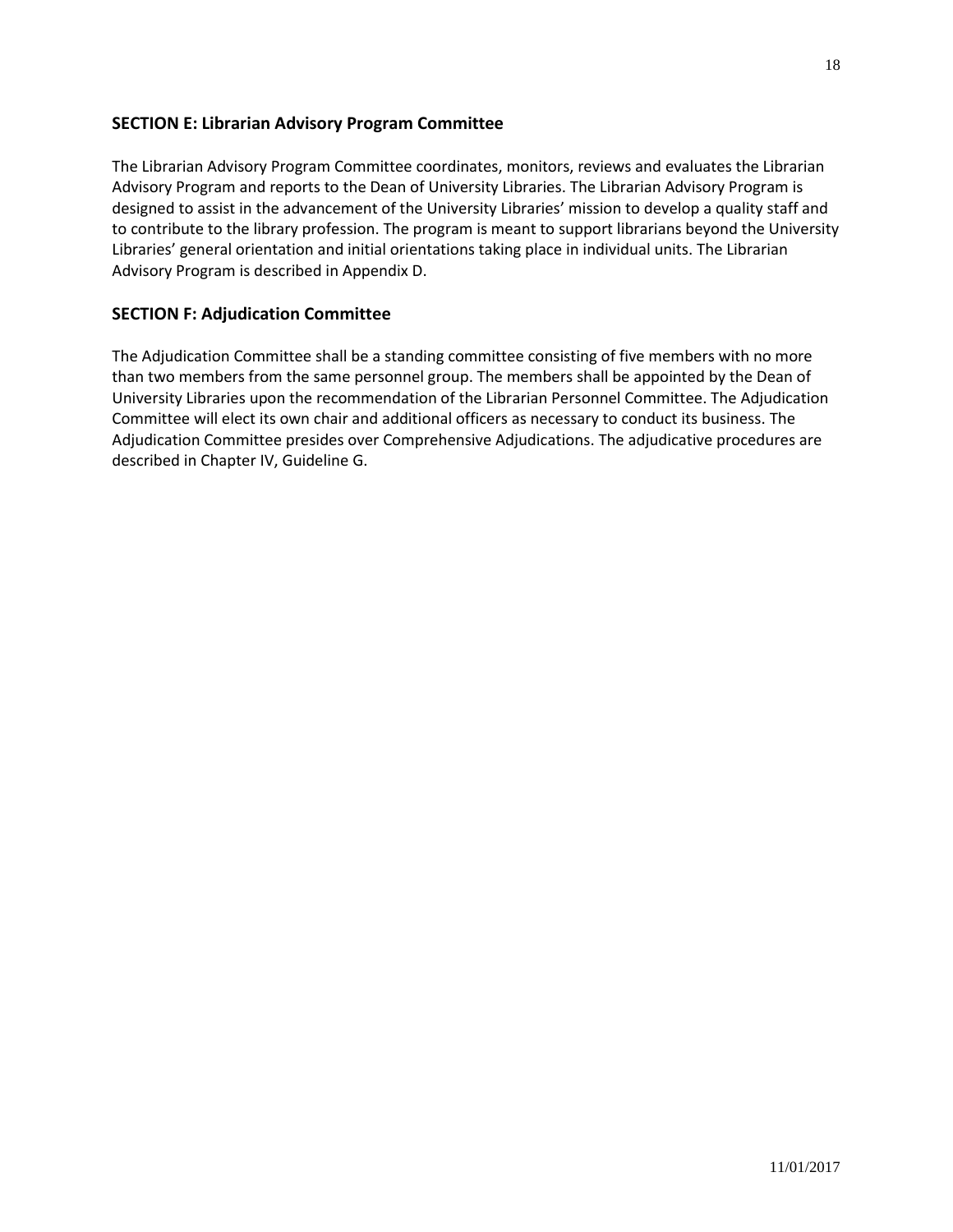# **CHAPTER IV. Guidelines**

### **A. Guidelines for Appointment, Renewal of Appointment and Promotion**

#### **1. Appointment**

Librarians at the University of Washington are appointed, promoted and granted permanent/continuing status solely upon their qualifications consistent with Executive Order No. 31.

Appointment to a part-time (at least .5 FTE) or temporary position and the promotion or permanent/continuing appointment of a part-time librarian requires the same qualifications as set forth for full-time appointments.

The creative and educational functions of the University of Washington require the appointment of librarians with outstanding qualifications who are committed to achieving the objectives of the University to preserve, to increase, and to transmit knowledge.

A graduate degree from a program accredited by the American Library Association or an equivalent library science, information studies or archival studies degree constitutes the primary credential for librarians and is considered the terminal degree. Determination of the equivalency of a graduate degree from a librarianship program outside the United States and Canada will be made by the Administrative Officer Responsible for Personnel in accord with the resources provided by the American Library Association.

- **a. Appointment Procedures for Librarians**. Once a decision has been made to recommend a candidate for appointment to a position on the staff of the University Libraries, the Administrative Officer Responsible for Personnel will assemble the necessary documentation pertaining to the background, education, experience, and professional activities of the candidate. The documentation shall include, but not be limited to, the letter of application, curriculum vitae, pertinent background information, letters of reference and the recommendations for rank and appointment status from the supervisor, and those in the supervisory line. In making a recommendation, these individuals refer to and carefully consider the qualifications and responsibilities as contained in Chapter II.
	- The Administrative Officer Responsible for Personnel will forward the documentation to the Librarian Personnel Committee on behalf of the Dean of University Libraries.
	- Ad hoc review committees may be appointed at the discretion of the Librarian Personnel Committee when appropriate for an initial appointment. In that event, the Librarian Personnel Committee chair will convey the documentation to the appropriate ad hoc review committee.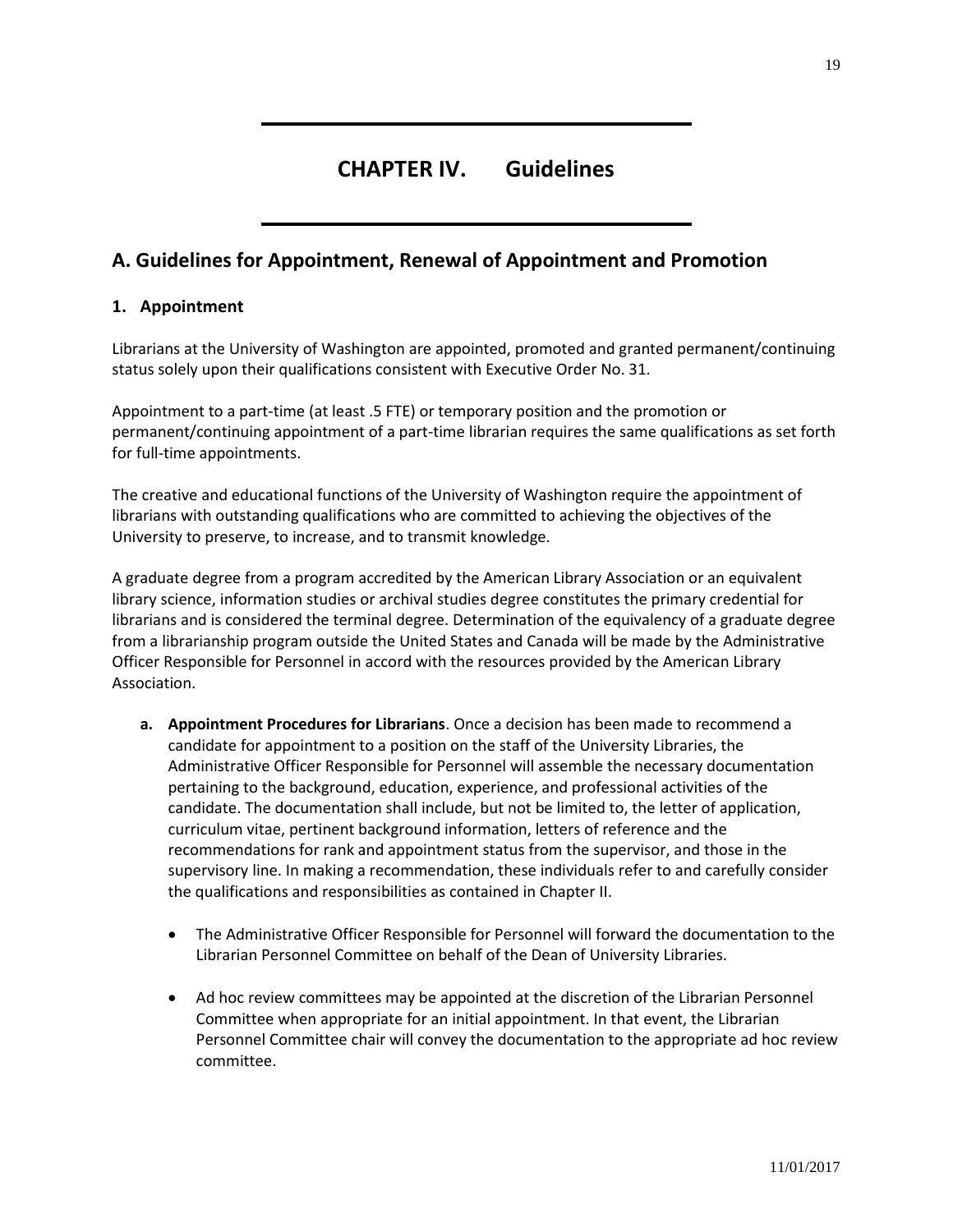- If established, an ad hoc review committee will review the documentation and make a recommendation to the Librarian Personnel Committee regarding the rank and status of the appointment. In making its recommendation, the ad hoc review committee refers to and carefully considers the qualifications and responsibilities as contained in Chapter II.
- The chair of the respective ad hoc review committee transmits the committee's recommendation to the Librarian Personnel Committee, specifying a proposed rank and status of appointment for the candidate.
- The Librarian Personnel Committee reviews the recommendation taking into consideration, the material contained in Chapter II, and the rank and status of appointment of recent appointees. The Librarian Personnel Committee may either concur with the ad hoc review committee's recommendation or make its own recommendation. The chair of the Librarian Personnel Committee will notify the respective ad hoc review committee if its recommendation differs from that of the ad hoc review committee.
- The chair of the Librarian Personnel Committee submits its recommendation and all accompanying documentation to the Dean of University Libraries. The Dean of University Libraries will decide the matter and will determine if an offer of appointment will be extended, and shall determine the terms of the appointment.
- If the Dean's determination varies from the recommendation of the Librarian Personnel Committee, and after the offer has been accepted, the Dean of University Libraries will inform the Librarian Personnel Committee of the Dean's action. If it varies from the recommendation of the Committee, the Librarian Personnel Committee may wish to meet with the Dean of University Libraries. The chair of the Librarian Personnel Committee will be responsible for notifying the respective ad hoc review committee (when one is appointed) of the Dean's decision. The Administrative Officer Responsible for Personnel will notify the supervisory line of the Dean of University Libraries' decision.
- **b. Temporary Appointment Procedures**. When the decision has been made to appoint a librarian with the status of temporary appointment, the immediate supervisor and those in the supervisory line will make a recommendation to the Dean of University Libraries regarding the appropriate rank for the temporary appointee. The Dean of University Libraries will determine the rank of the temporary appointee. In determining the appropriate appointment rank, the Dean of University Libraries refers to and carefully considers the qualifications and responsibilities as contained in Chapter II, Section A. If a librarian holding a temporary appointment is selected to fill a position eligible for determination of rank and status, the procedures in Chapter IV, Guideline A will be followed.

The Dean of University Libraries will inform the Librarian Personnel Committee in writing regarding the rank awarded to the temporary appointee, providing pertinent background information on the temporary appointee. The Administrative Officer Responsible for Personnel will notify the supervisory line of the Dean of University Libraries' decision.

#### **2. Promotion, Renewal of Appointment, and Permanent/Continuing Status**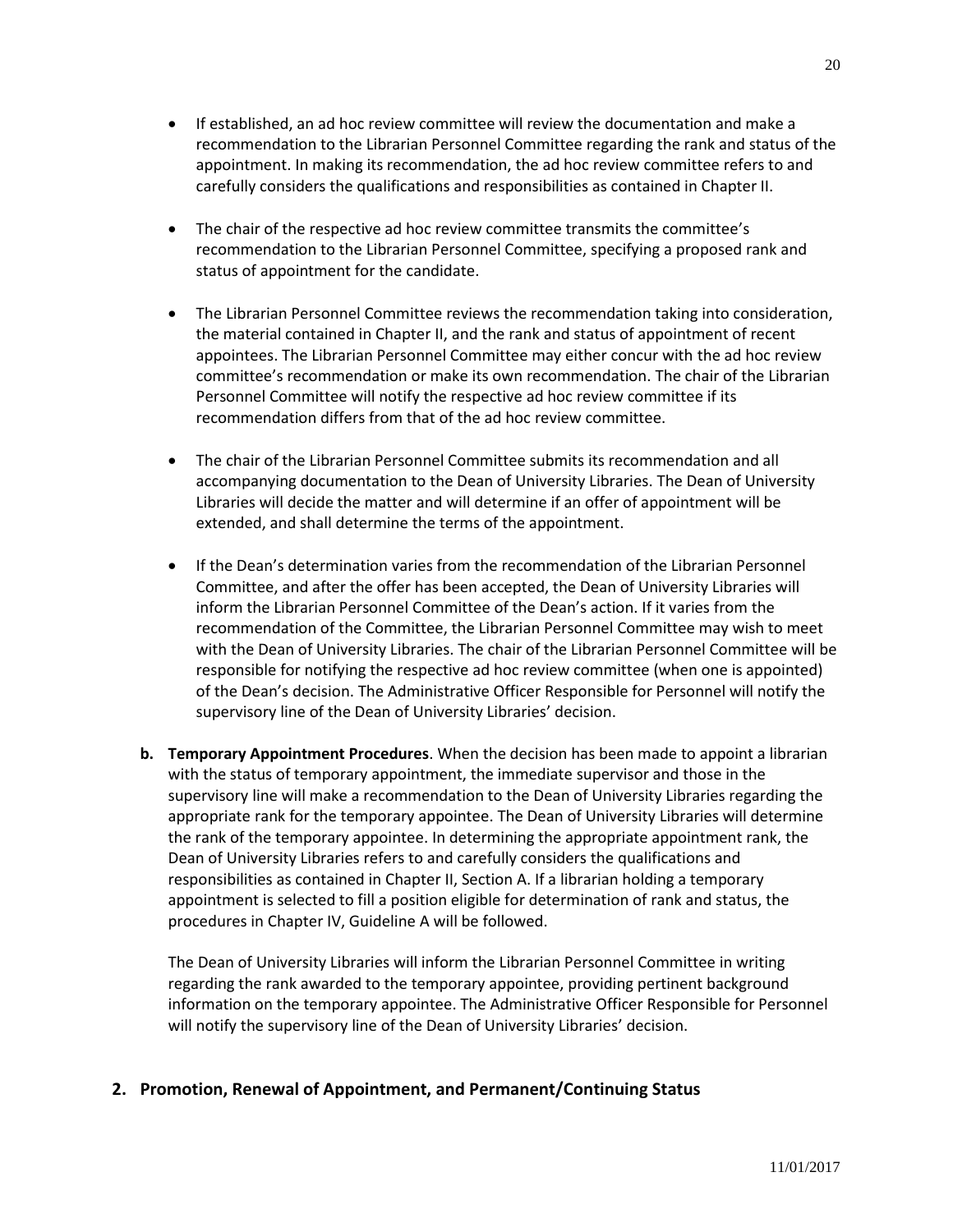Promotion, renewal of appointment, and granting of permanent/continuing status will be based upon the degree to which the criteria, qualifications and expectations described in Chapter II under the appropriate ranks are met. These actions will be taken without regard to position.

Candidates for promotion will be expected to demonstrate that they have met the criteria, qualifications and expectations for the rank and status for which they are applying. Candidates applying for renewal of appointment as Senior Assistant Librarian must demonstrate growth and achievement in that rank.

Librarians may be promoted from Assistant Librarian to Senior Assistant Librarian; from Senior Assistant Librarian to Associate Librarian; and from Associate Librarian to Librarian.

A person in a temporary appointment is not eligible for promotion.

Renewal of appointment applies only to Senior Assistant Librarians as described in Chapter II, Section A.

Associate Librarians who were initially appointed with provisional/non-continuing status may apply for permanent/continuing status as defined in Chapter II, Section B.

The calendar for the promotion, renewal of appointment and permanent/continuing status procedures will be established annually prior to the beginning of Autumn Quarter by the Dean of University Libraries, within University guidelines and requirements.

**a. Procedures**. Prior to the beginning of Autumn Quarter, all librarians eligible for promotion or for renewal of appointment, and those Associate Librarians eligible to apply for permanent/continuing status, and their supervisors will be notified by the Administrative Officer Responsible for Personnel. This notification will specify what action is required from the individual and what documentation must be assembled. Not all librarians notified will choose to apply in a given year. While the ultimate responsibility for initiating a promotion request by the dates indicated in this policy rests with each individual, supervisors should encourage qualified librarians to seek promotion at the appropriate time.

In assembling the required documentation, each candidate will be expected to demonstrate that the candidate is pursuing a career which enhances the effectiveness and standing of the University of Washington Libraries, supports the mission of the University Libraries, the University and/or learning community, and enhances and contributes to the profession. Complete and accurate documentation is essential to support a request for promotion, permanent/continuing status, or renewal of appointment. Candidates for whom an action is not required may withdraw their request any time prior to the submission of all documentation to the Librarian Personnel Committee.

The candidate must submit documentation to the Administrative Officer Responsible for Personnel in accordance with the calendar established by the Dean of University Libraries (see Appendix E (Documentation Checklist for Reappointment, Promotion and Permanent/Continuing Appointment) for information regarding the contents of the documentation).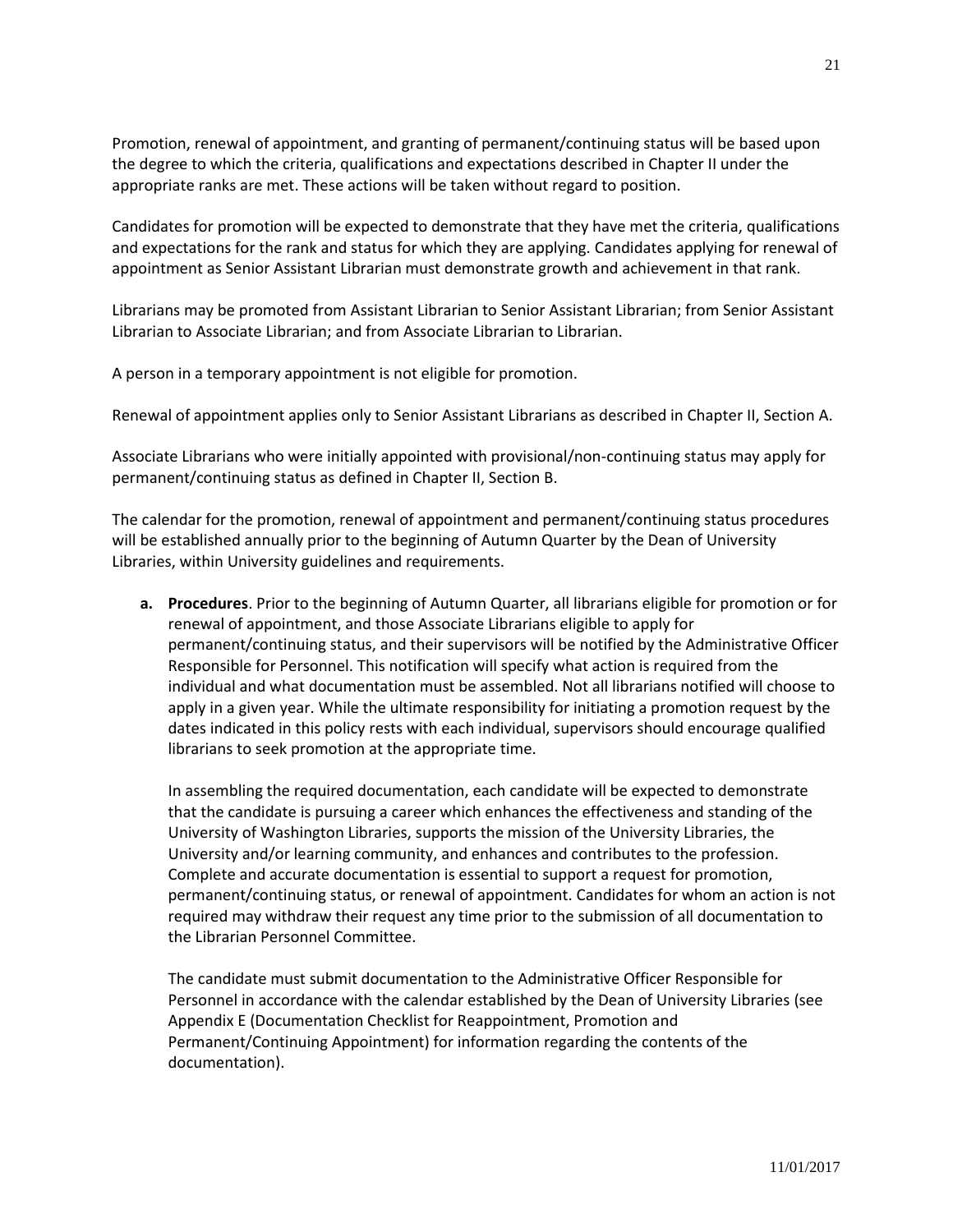#### **Solicit Letters of Reference**

Solicit letters of reference from those individuals listed in the candidate's documentation. These individuals will be asked to provide specific documentation that the candidate has performed in a manner which:

- 1. Enhances the effectiveness and standing of the University of Washington Libraries;
- 2. Demonstrates the candidate's ability to meet the responsibilities of the desired rank;
- 3. Enhances and contributes to the profession.

#### **Identify an External Reviewer**

In addition, for promotions to Associate Librarian or Librarian, or for individuals holding the rank of Associate Librarian without permanent/continuing status who are seeking permanent or continuing status, the Administrative Officer Responsible for Personnel, in consultation with the candidate and supervisors, will identify an individual from outside of the University of Washington to serve as the external reviewer of the file. The external reviewer is chosen for the reviewer's ability to evaluate the candidate's professional accomplishments and activities. The Administrative Officer Responsible for Personnel will send the external reviewer the file which consists of the candidate's letter requesting consideration for promotion, documentation, position descriptions; and the Libraries policies and procedures for promotion; and a copy of the Libraries' mission statement.

A cover letter from the Administrative Officer Responsible for Personnel will include any additional questions to be covered in the external review. The external reviewer will also be asked to provide evaluative comments on whether the candidate has performed in a manner which:

- 1. Enhances the effectiveness and standing of the University of Washington Libraries;
- 2. Demonstrates the candidate's ability to meet the responsibilities of the desired rank;
- 3. Enhances and contributes to the profession.

#### **Solicit Internal Letters**

Distribute to University Libraries' employees a list of candidates and their requested action. Library staff who wish to comment on an individual candidate may submit a signed letter to the Administrative Officer Responsible for Personnel which speaks to the requested action of that candidate as outlined in these guidelines. These internal letters will become part of the candidate's documentation. No anonymous internal letters will be accepted.

#### **Forward Documentation through Supervisory Line for an Evaluation and Recommendations**

Forward the documentation submitted by the candidate, letters of reference and the statement of evaluation by the external reviewer solicited by the Administrative Officer Responsible for Personnel, and the internal letters through the supervisory line for an evaluation and recommendation from the supervisor and recommendations, as applicable, from the Department Head, Director, or other appropriate unit head and from the appropriate Director or Associate Dean. Evaluations from former supervisors who have supervised the candidate within the previous year of application should also be requested by the Administrative Officer Responsible for Personnel.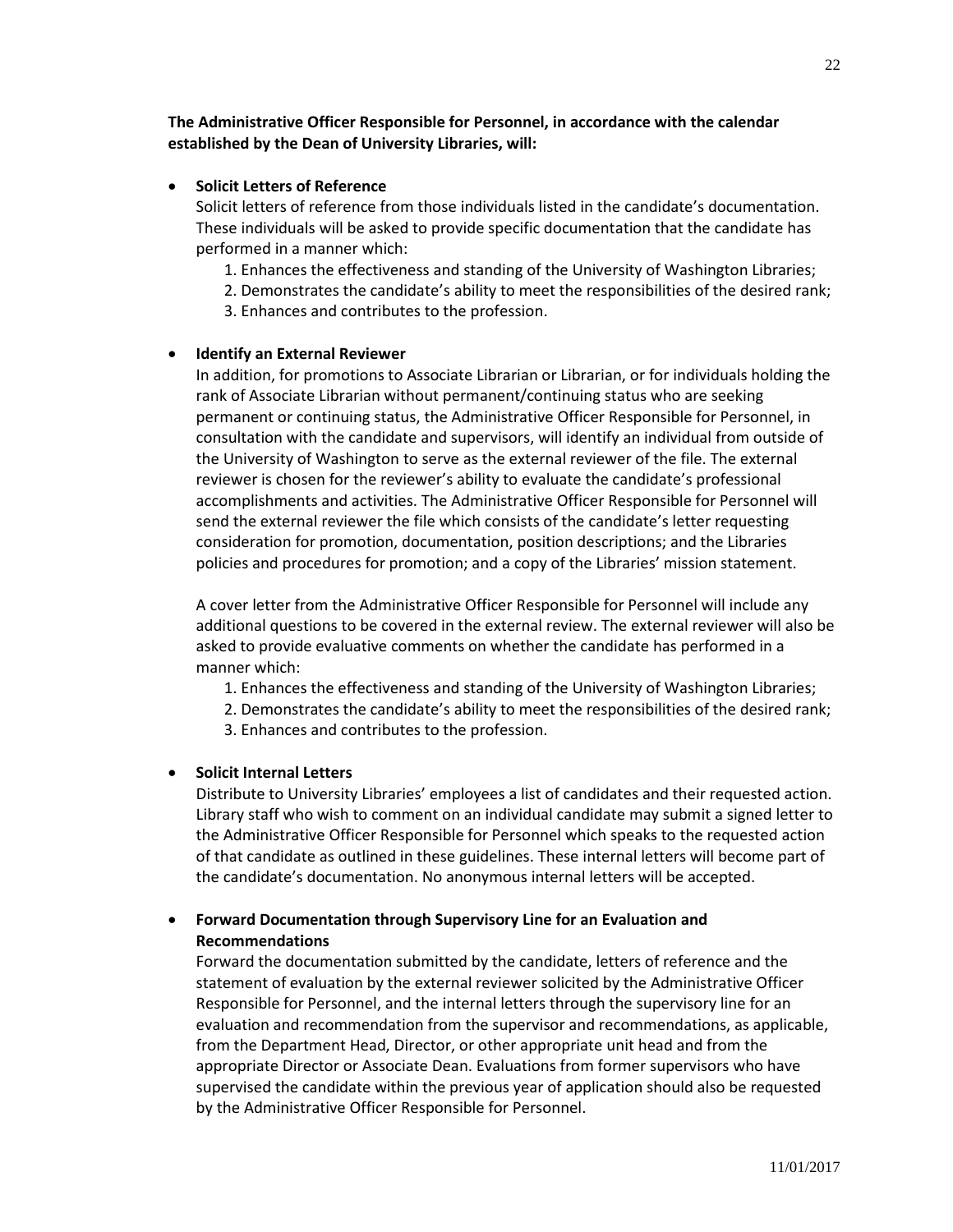#### **Forward Evaluation and Recommendations to Candidate**

Copies of the evaluation and recommendations made by the supervisor, others in the supervisory line, and former supervisors, and any internal letters will be added to the candidate's documentation and provided to the candidate two weeks prior to the submission of the documentation to the Librarian Personnel Committee. Letters of reference and the statement of evaluation by the external reviewer solicited by the Administrative Officer Responsible for Personnel will not be made available to the candidate. Candidates will have two weeks to review the documentation with evaluations and recommendations. Within those two weeks, any candidate who does not concur with the evaluation and recommendation, and/or the internal letters may submit a statement to the Administrative Officer Responsible for Personnel explaining the points of dispute accompanied by supporting details. This statement will become part of the candidate's documentation. A copy of the candidate's statement also will be made available to the supervisory line. If a candidate for whom an action is not required decides to withdraw the candidate's request, it must be done at this time.

#### **Submit all Documentation to the Librarian Personnel Committee**

Submit all documentation, including a cover letter stating what action is being requested by the individual and specific alternative actions which are permissible under the Librarian Personnel Code, to the Librarian Personnel Committee.

#### **Forward any Documentation Comments**

After the promotion cycle, the Administrative Officer Responsible for Personnel will forward any comments received from the Librarian Personnel Committee regarding future improvements to the candidate's documentation to the candidate and the candidate's immediate supervisor and others in the supervisory line as appropriate.

#### **The Librarian Personnel Committee will:**

- **Transmit the Documentation to the Appropriate Review Committee** The Librarian Personnel Committee will transmit all documentation to the appropriate review committee for review.
- **Review Documentation and any Documentation Comments**

The Librarian Personnel Committee will review the documentation and the review committee's recommendation for each candidate. The Librarian Personnel Committee will also review any review committee comments recommending improvements to the documentation.

 **Submit its Recommendation and Supporting Documentation to the Dean of University Libraries**

The Librarian Personnel Committee may either concur with the review committee's recommendation or make its own recommendation. The chair of the Librarian Personnel Committee submits its recommendation and all supporting documentation to the Dean of University Libraries. In addition, if the Librarian Personnel Committee has received review committee recommendations concerning a candidate's documentation, it will forward this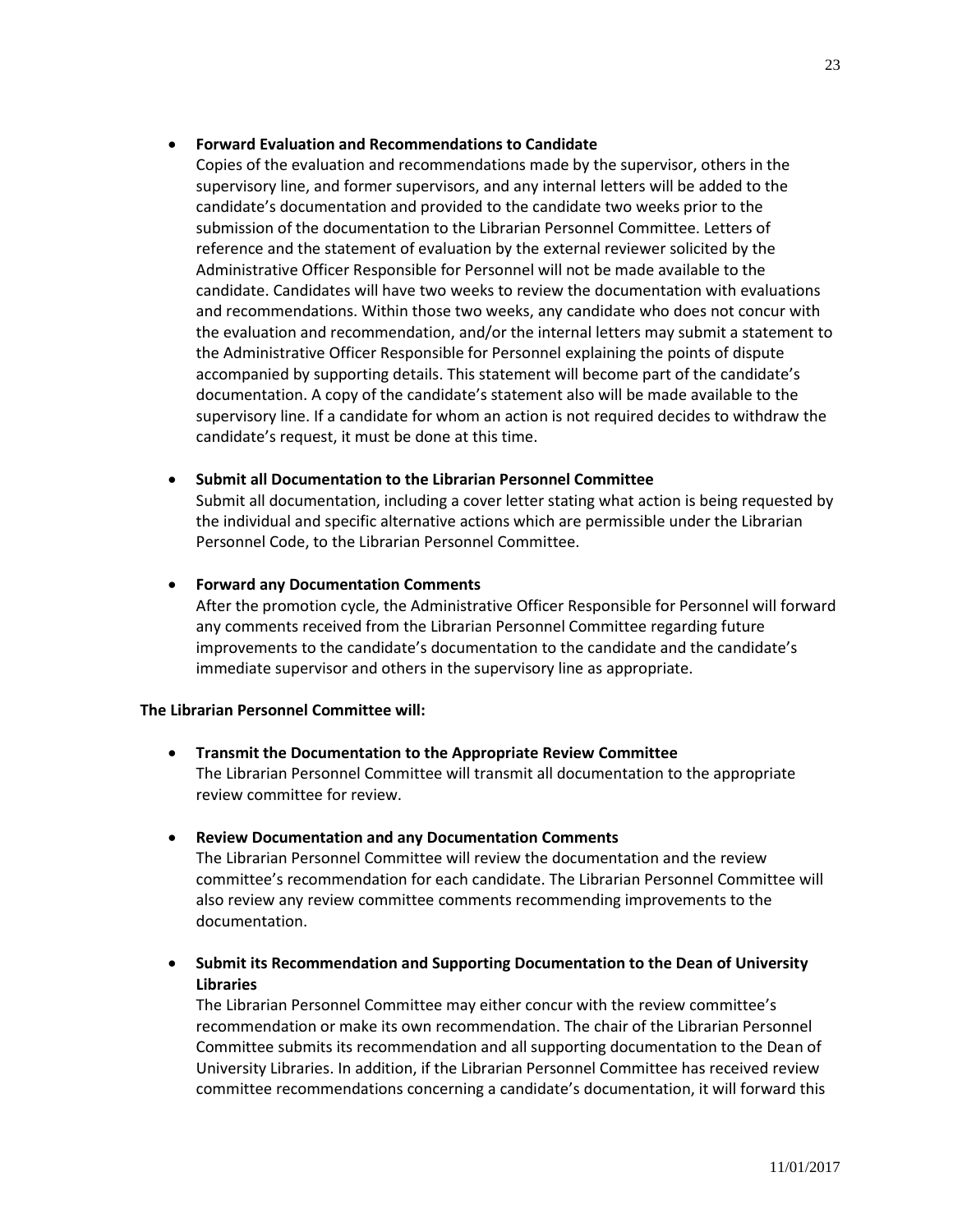information to the Administrative Officer Responsible for Personnel. The Librarian Personnel Committee may also choose to incorporate these recommendations in a separate memo.

#### **The Review Committee will:**

#### **Review Documentation**

The review committee will review the documentation and make a recommendation for a specific action to the Librarian Personnel Committee. In making its recommendation, a review committee refers to and carefully considers the qualifications, responsibilities and other pertinent information relating to promotion, renewal of appointment, or granting or permanent/continuing status as stated in Chapter II. The chair of each review committee transmits its recommendation to the Librarian Personnel Committee. The review committee may also include a separate statement to the Librarian Personnel Committee detailing possible improvements for the candidate's future documentation.

#### **The Dean of University Libraries will:**

#### **Make the Final Recommendation**

The Dean of University Libraries will make the final recommendation and discuss it with the Committee if it varies from the Committee's recommendation.

#### **Transmit Recommendations to Provost**

The Dean of University Libraries' recommendations for promotion or granting of permanent/continuing status will then be transmitted to the Provost. Recommendations for renewal of appointment do not need to be reviewed by the Provost.

#### **Notify Supervisory Line and Candidate of the Final Decision**

After the Provost's decision has been received, the final decision for each individual will be made known to the immediate supervisor and others in the supervisory line as well as the chair of the Librarian Personnel Committee, prior to the Dean of University Libraries notifying the individual. The chair of the Librarian Personnel Committee will inform the Committee and the respective review committees, once the candidates have been notified. When a librarian has been unsuccessful in achieving the requested action, the Dean of University Libraries will work with the immediate supervisor, the appropriate Director or Associate Dean, and others in the supervisory line to assist the librarian in understanding the current situation and in planning for future options (assuming the action is not terminal). The Librarian Advisory Program will also be utilized.

#### **3. Extension of the Appointment Period for Promotion and Permanent/Continuing Appointment**

**a. Purpose.** The University of Washington Libraries has a critical interest in attracting and retaining librarians of the highest quality. This interest is enhanced by ensuring that librarians are reviewed and promoted in ways that are fair and conducive to a healthy work/life balance. To ensure fairness and equity in administering the system of academic permanent/continuing appointment, the Libraries must provide consistent conditions and standards while supporting members in balancing personal and family obligations with professional achievement. For these reasons, extensions of the probationary period for librarians seeking promotion and permanent/continuing appointment are reserved for compelling circumstances which impair the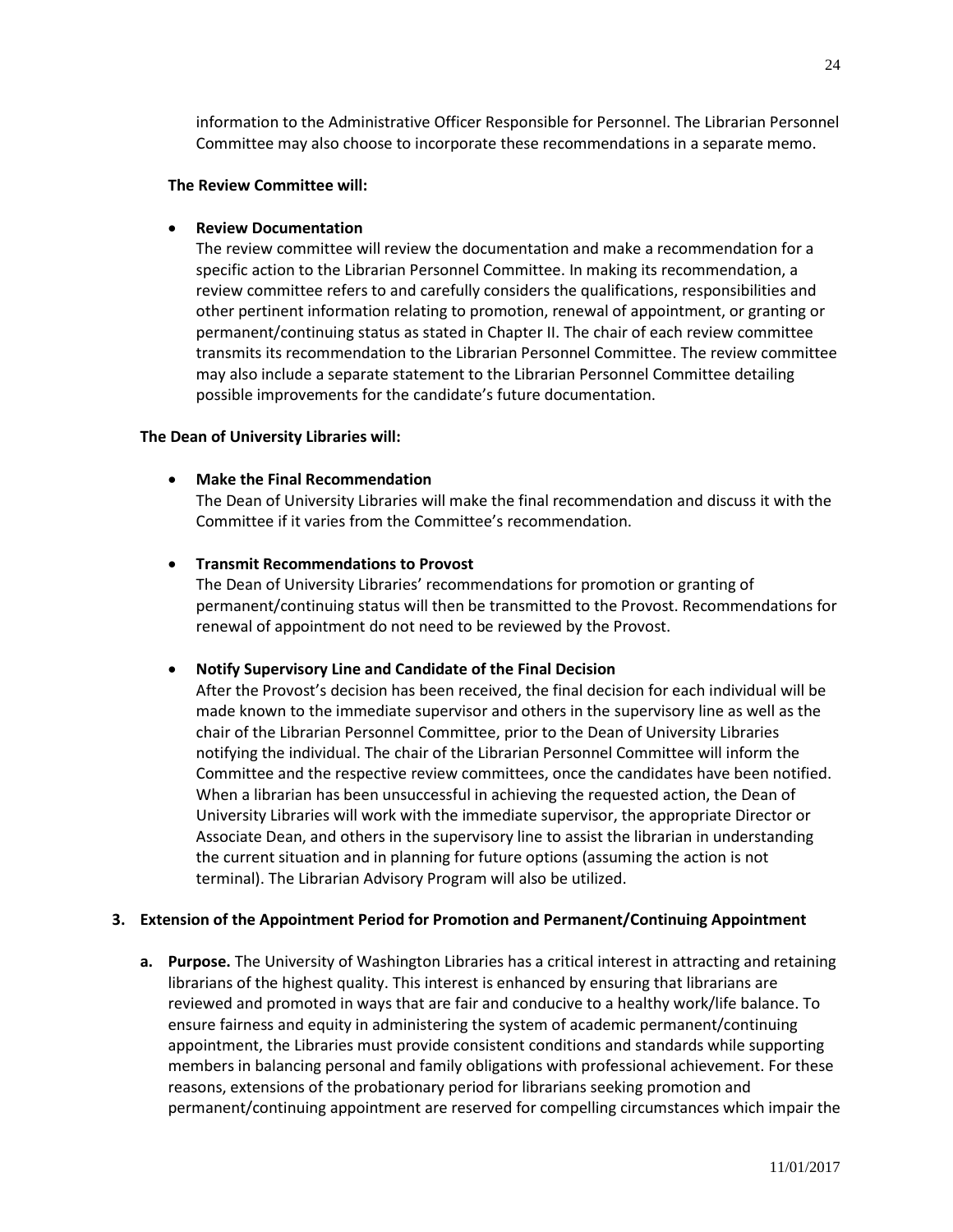ability of an individual to establish the stature expected of librarians at the University of Washington within the normal time frame.

**b. Conditions.** Approvals of extensions of the appointment period are never automatic but may be granted when circumstances cause substantial impairment of a candidate's ability to pursue the candidate's professional activities. Such circumstances may include severe personal illness, bereavement, childbirth, adoption of a child, or other significant obligations to a member of the family or household.

The probationary period may not be interrupted for more than one year per event, with a maximum extension of two years.

If an extension is granted, no additional requirements for permanent/continuing appointment can be imposed on the candidate by virtue of the extension. The candidate continues to be subject to the same requirements that the candidate would have been subject to without the extension.

- **c. Procedure.** Requests for an extension of the appointment period must be made in writing and submitted to the Administrative Officer Responsible for Personnel, who will review the request. Candidates should consult with their supervisors prior to requesting an extension. Any supporting documentation should be included with the request. Requests are not granted automatically and each will be considered on a case-by-case basis. Generally, however, every effort will be made to accommodate a request when it becomes clear that circumstances, consistent with this policy, will substantially impede the librarian's progress toward achieving promotion, renewal, or permanent/continuing appointment. Next steps are as follows:
	- Within five working days of receiving the request, the Administrative Officer Responsible for Personnel will forward it to the Librarian Personnel Committee for their review as to whether the request meets the conditions outlined above and a recommendation to extend or not extend the appointment period.
	- Within 10 working days, the Librarian Personnel Committee will forward its recommendation to the Dean of University Libraries for approval or disapproval.
	- If approved by the Dean, it will be referred to Academic Personnel for final approval.
	- The Administrative Officer Responsible for Personnel will inform the candidate of the decision as soon as it is finalized.

Librarians may approach their unit heads or the Administrative Officer Responsible for Personnel for information concerning the policy or with individual requests for extension.

Annual evaluations will continue to occur on a regular basis and are unaffected by this policy.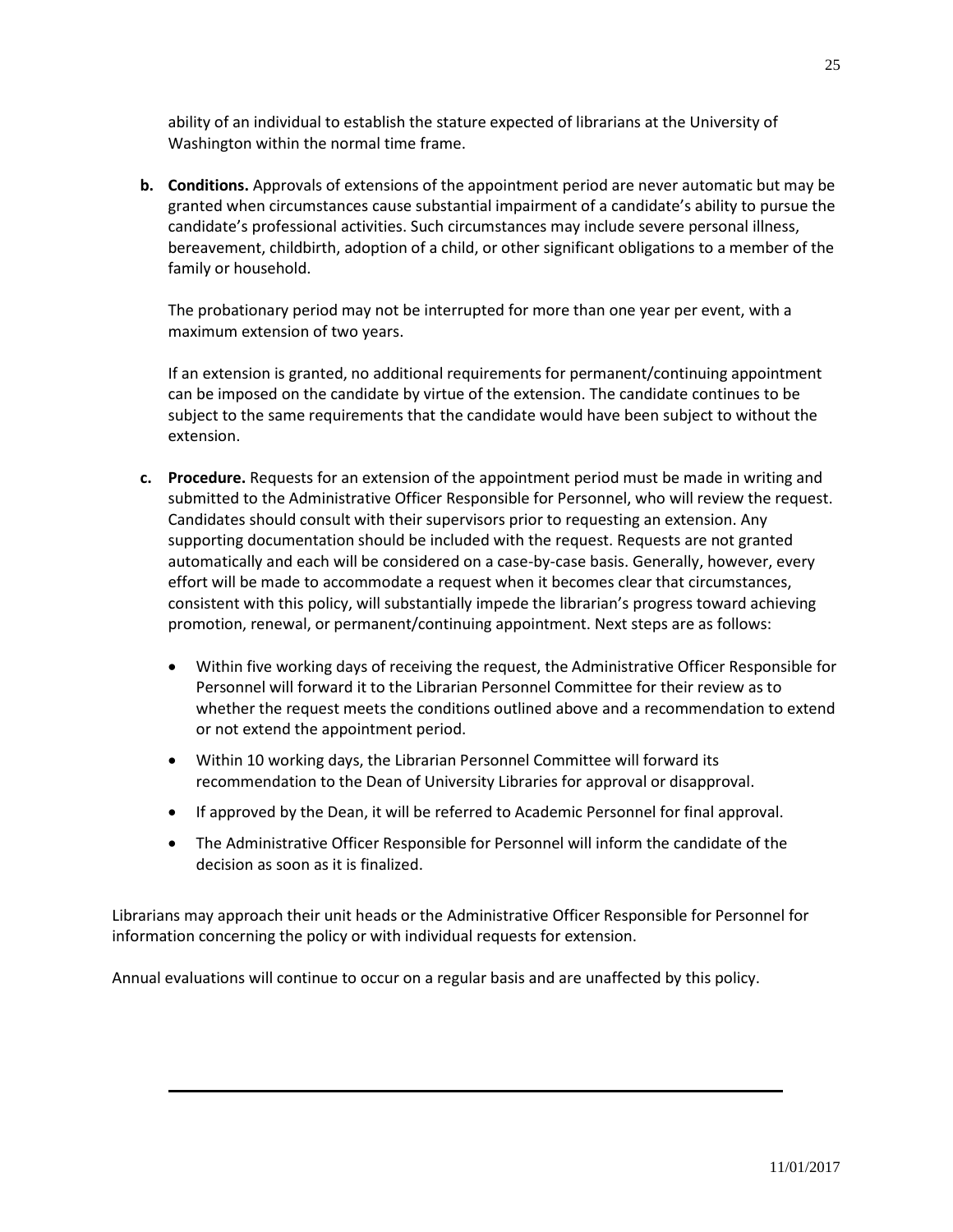# **B. Guidelines for Activities Supporting Reappointment, Promotion, and Permanent/Continuing Appointment**

Librarians at the University of Washington contribute to the Libraries' vision and mission by performing effectively with regards to three criteria- Position Expectations, Professional Development, and Contribution and Service to the University Libraries, the University and the Community. While the primary emphasis for reappointment, promotion and permanent/continuing appointment is placed on performance in regard to a librarian's position expectations, professional development and service also are essential components of successful academic librarianship.

#### **Position Expectations**

Since excellence in position responsibilities weighs more heavily in consideration for reappointment, promotion and permanent/continuing appointment, the performance in one's position must meet high standards of academic librarianship. The following examples provide evidence of effectiveness in performance; not all will apply to every position nor is effective performance restricted to these activities.

- Mastery of the professional knowledge required for the position.
- Positive interaction with members of the library staff and library users.
- Creative response to assigned responsibilities and emergent needs.
- Initiation of new projects, procedures, or functions which improve services of the unit, University Libraries, or other user communities.
- **•** Effective instructional and communication skills.
- Demonstrated ability in report writing and analytical skills, such as:
	- o Preparation of written materials such as staff manuals.
		- o Development of in-house guides, bibliographies, etc., which improve the use of library resources.
		- o Analysis of data relating to library collections, functions, and use.
- Effective participation in policy formulation at the departmental and/or libraries-wide level.
- Performance of managerial duties with demonstrated abilities in:
	- o Leadership of the department or area.
	- o Organizational skills.
	- o Supervisory skills.
- Professional growth with an on-going commitment to mastery of new skills in one's specialty and knowledge of current developments in the profession.

#### **Professional Development**

Librarians are expected to demonstrate a sustained commitment to professional development throughout their careers. They show evidence of this commitment in a variety of ways. Depending on the librarian's position, interests, and professional goals, a librarian should pursue active participation in professionally-relevant associations, scholarly associations, research, publishing, additional education, and/or other professionally-relevant, creative or service activities. Such activities should constitute a substantive contribution to the profession or to scholarship, or should significantly enhance the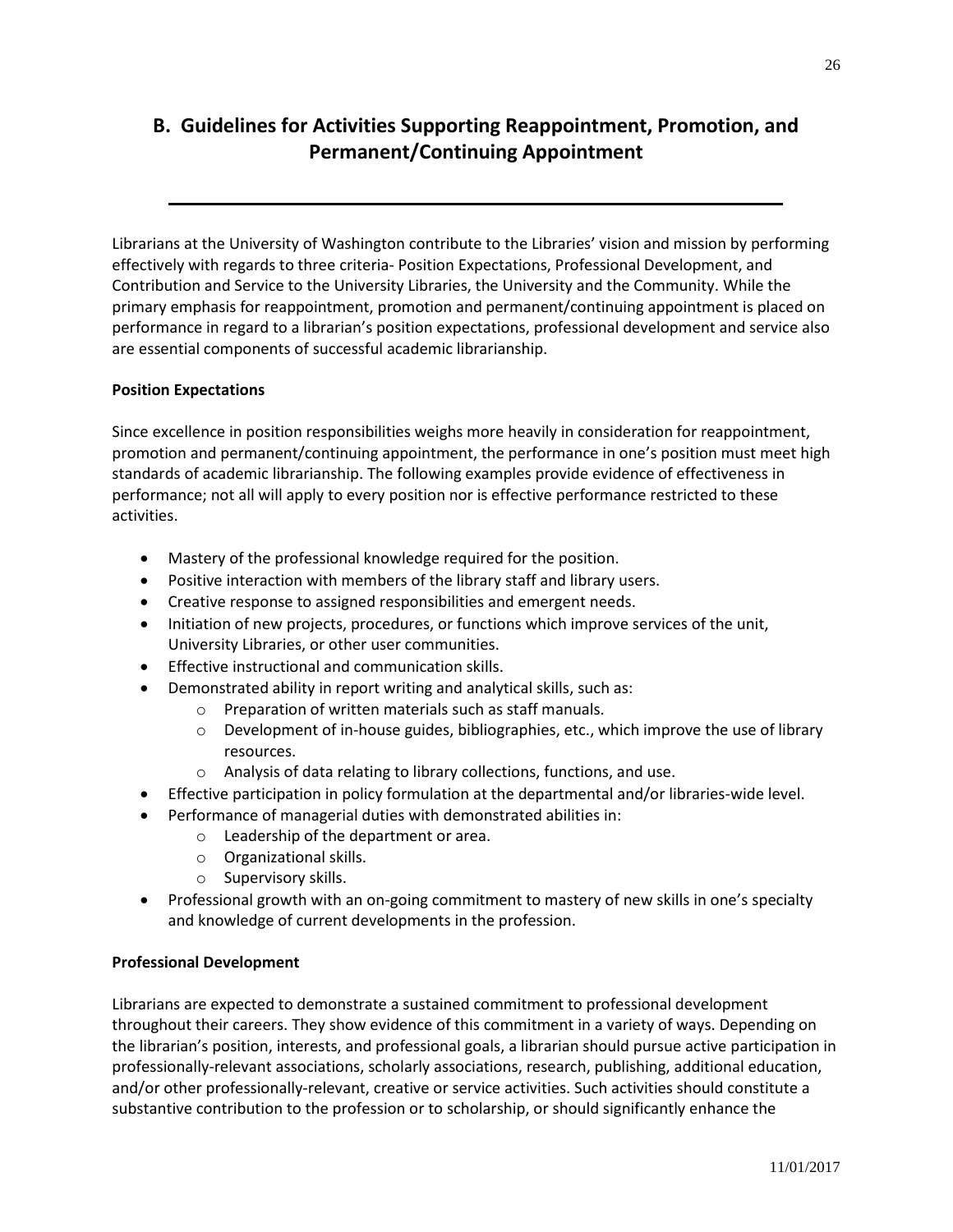individual librarian's ability to carry out the librarian's professional responsibilities. A list of sample activities follows. No individual librarian is expected to have engaged in every activity listed, nor is the list exhaustive.

- Participation in professional associations at the local, state, regional, national, and/or international levels.
	- o Membership and active participation in professional organizations that result in professional development.
	- o Active participation in or chairing committees of professional or scholarly societies.
	- $\circ$  Presentations, including such things as papers, lectures, displays, and poster sessions and other professional forums.
	- o Active participation in governance of professional or scholarly societies.
	- $\circ$  Organization of workshops and meetings at state, regional, national and/or international levels.
	- o Service as a consultant or advisor on professional matters.
- Scholarly and library-related publications relating to librarianship or other academic disciplines (regardless of format).
	- o Books
	- o Articles published in formats such as, but not limited to: books, recognized professional journals, and electronic publications.
	- o Edited works or compilations, indexes, or translations of published works; service on editorial boards; editor of journals.
	- o Bibliographies
	- o Software packages, video/interactive programs.
	- o Shorter works such as reviews and columns.
	- o Online content such as blogs, wikis, and web sites.
- Contributions to the profession.
	- $\circ$  Instructions, lectures, workshops, or seminars other than those performed as a part of regularly assigned activities.
	- $\circ$  Development of innovative procedures, standards, or new technologies which improve library service.
	- o Moderator of a listserv.
- Creative activities.
	- o Preparation of scholarly exhibits.
	- o Other examples of creative activities relating to librarianship.
- Proposals for research submitted and/or funded; grant writing.
- Serves as reviewer for library-related grant application.
- Additional education.
	- $\circ$  An advanced degree or progress toward a degree in an academic discipline other than library science/information studies/archival studies or certification in a professionallyrelated field.
	- $\circ$  An advanced degree or progress toward a degree in library science/information studies/archival studies beyond the MLS.

#### **Contributions and Service to the University Libraries, the University and the Community**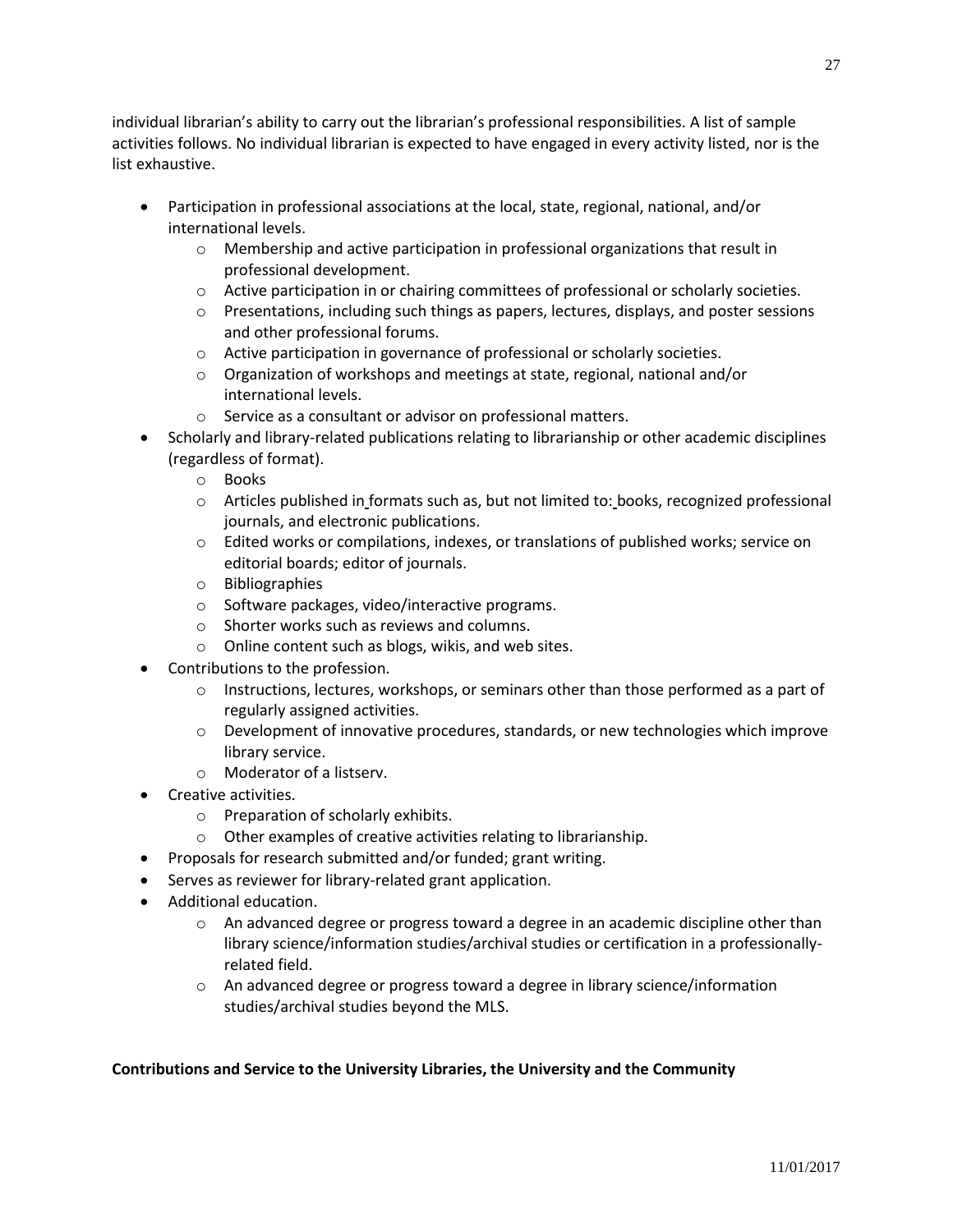Service to the University Libraries, the University and the community are important aspects of librarianship. The purpose of the service criteria is to provide evidence of contributions which extend beyond effective performance in one's position. Such contributions may include, but not be restricted to:

- Productive service on University Libraries' committees and task forces, and in the activities of the Association of Librarians of the University of Washington.
- Active participation in University activities including but not limited to committees, councils, task forces, organizations, or instruction, particularly where opportunities exist to enhance the standing of the University Libraries, or of the profession. Examples might include active involvement in curriculum revision at the department, college, or University level, or in the integration of technology into teaching and learning environments, or interdepartmental or outside teaching as defined in section J of this chapter, "Guidelines for Interdepartmental Teaching and Outside Professional Work."
- Active participation in or support of student activities, particularly where opportunities exist to enhance the standing of the University Libraries, or of the profession. Examples might include serving as an advisor to a student publication, or participating in a formal mentoring program for students interested in becoming librarians.
- Service to the scholarly community that enhances the stature of the University Libraries and the University. Examples might include serving on the board of a museum or historical society, speaking on a topic of professional interest, or consulting in an area of professional expertise.
- Community service that enhances the stature of the University Libraries and the University. Examples might include serving on the board of a community library or as a literacy volunteer.
- Participation in job exchanges at the local, state, regional, national and/or international levels.

# **C. Guidelines for Performance Evaluations**

The purpose of a performance evaluation is to establish an annual dialogue between librarians and supervisors of librarians. It is also a means to assist individuals in improving their performance and thereby improving the quality of library service. The evaluation helps to reinforce mutual awareness between librarians and their supervisors regarding performance expectations, position requirements, and University Libraries and unit priorities.

The evaluation process should take into account all aspects of the librarian's duties and position performance. The process should lend support for continued growth by emphasizing the accomplishments of the previous year and making constructive suggestions for further development in the year ahead.

There are two parallel evaluation structures. For librarians who hold provisional or non-continuing appointments including temporary appointments, there is an annual written performance evaluation.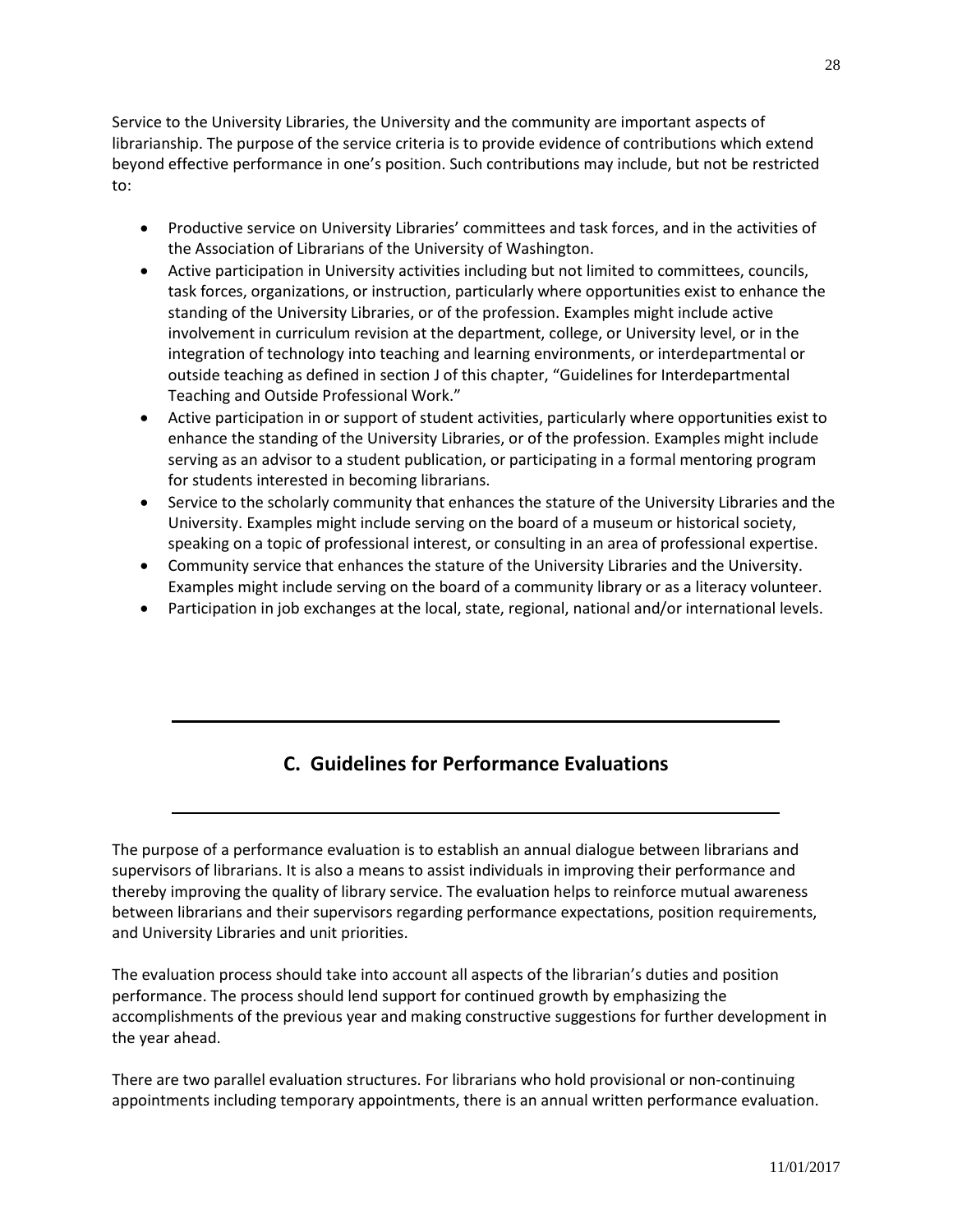Librarians with permanent/continuing status including re-employed librarians will have an annual progress discussion with their supervisor, supplemented at least every third year by a written performance evaluation. During years when they are not scheduled for a written evaluation, librarians may receive one on request; supervisors may also elect to perform a written evaluation of a librarian in unscheduled years.

The evaluation period for performance evaluations and the calendar for conducting evaluations are determined by the Dean of University Libraries, within University guidelines and requirements.

- **1. Eligibility.** A performance evaluation (formal written or informal discussion) will be conducted for each librarian who has been in the University Libraries system for four months or more by the end of the established evaluation period. This includes individuals in temporary positions who have been in the system four months or more and retirees who have been re-employed. An individual who has been notified that the individual's appointment will expire in the coming year will not be evaluated. Whenever possible, written evaluations should be conducted when a librarian changes positions, if the librarian's supervisor has served in that capacity for four months or more in accordance with the established evaluation schedule. These written evaluations are particularly important if the librarian is on a schedule during which an overall written performance evaluation is required.
- **2. Responsibilities of the Librarian.** Librarians are responsible for reporting on their activities to their supervisor on an ongoing basis and for documenting their accomplishments and goals for the performance evaluation process. See Appendix B for the Activities Review Documentation.
- **3. Responsibilities of the Supervisor.** Supervisors must be knowledgeable about the performance of the librarians they supervise and must provide encouragement in their professional growth as well as guidance, when necessary, to help individuals correct deficiencies in performance.

Supervisors need to seek information about the performance of librarians they supervise. In particular, they need to be knowledgeable about the librarian's contributions to teams, committees and other University Libraries or respective unit activities. Committee and task force chairs, team leaders and others should be prepared to provide such information to supervisors as requested. Supervisors must provide encouragement to their supervisees' professional growth, as well as guidance, when necessary, to assist individuals correct deficiencies in performance.

**4. Procedures.** The calendar for the performance evaluation process will be established annually by the Dean of University Libraries, within University guidelines and requirements.

*Provisional/Non-Continuing Status.* Librarians with provisional/non-continuing status or with temporary status prepare documentation covering accomplishments of the previous academic year, using the Activities Review Documentation form. Performance documentation should include a current position description and any other position descriptions valid for that review period.

*Permanent/Continuing Status*. Librarians with permanent/continuing status and librarians who have been re-employed upon retirement prepare the same documentation in those years when they are subject to written evaluations. In other years they report on the previous year's accomplishments and prepare a list of goals for the coming year for discussion with their supervisors.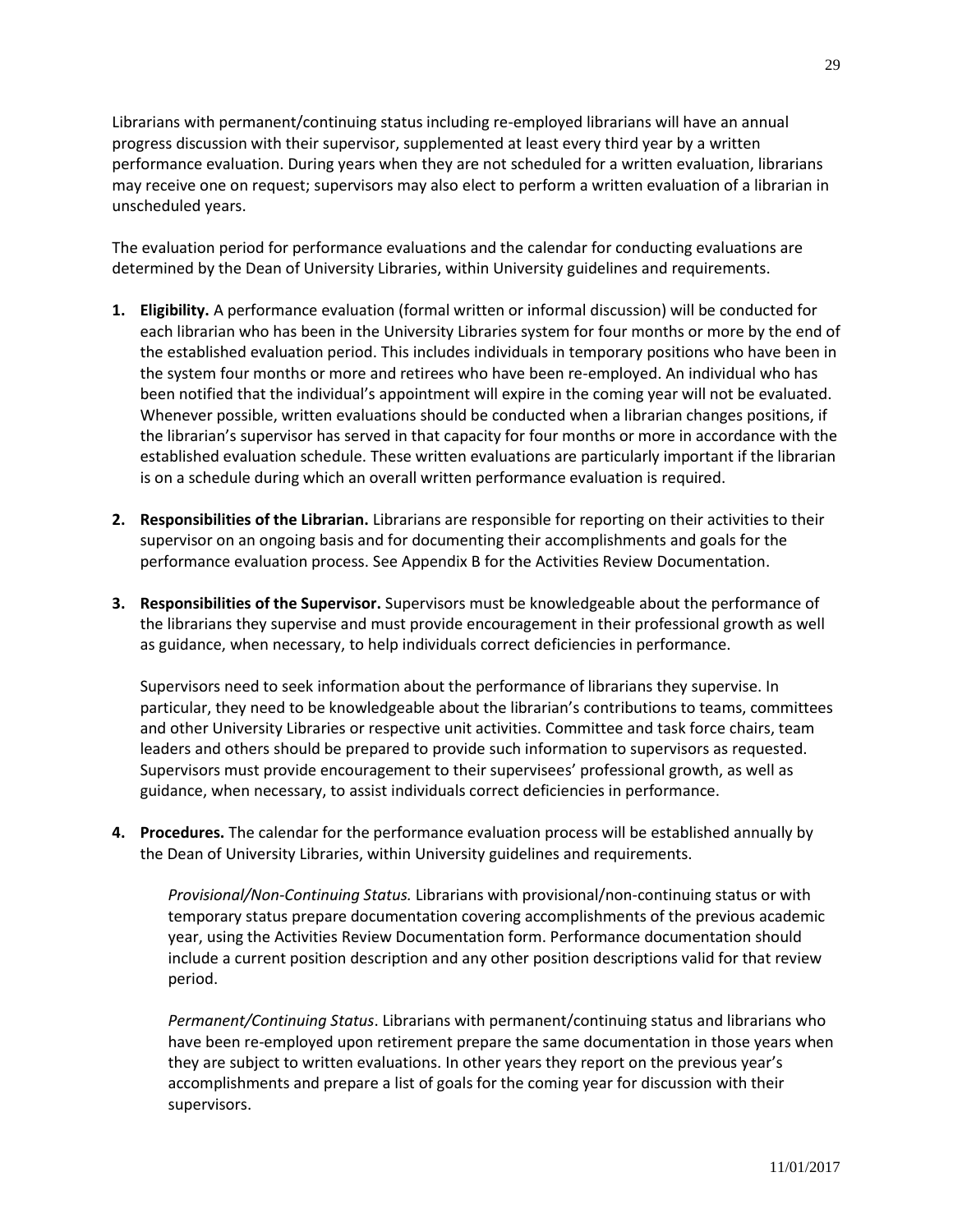*Review Process.* Librarians who are undergoing promotion/reappointment/status review are not expected to submit the Activities Review Documentation during the year in which they are undergoing a promotion/reappointment/status review. These librarians will report on the previous year's accomplishments and prepare a list of goals for the coming year for discussion with their supervisors. No written annual evaluation is required that year.

Upon receipt of the completed Activities Review Documentation, supervisors prepare the written evaluation and distribute a copy to the librarian undergoing the written evaluation. In the preparation of the written evaluations, supervisors include the name of the librarian, date and place for the signature of both the supervisor and librarian on the evaluation form. A copy of the written evaluation is given to the librarian prior to the evaluation discussion. Evaluation sessions are held between supervisors and the librarians they supervise. All evaluations are signed by librarians and supervisors, and forwarded through the supervisory line to the Dean of University Libraries. A librarian's signature implies neither agreement nor disagreement with the evaluation. A librarian may write a response to the supervisor's review that then must be signed by both the librarian and supervisor and added to the performance evaluation that is forwarded through the supervisory line. Upon completion of the evaluation process, a copy of the evaluation is provided to the librarian.

### **D. Guidelines for Determining Salary Increases Based on Merit**

Merit recognition serves as a reward for productive professional performance and an incentive for continued professional growth. Productive professional performance includes those responsibilities described in the librarian's position description and in Chapter IV, Guidelines B and J.

Merit recognition is not a premium to retain especially skilled librarians, to meet competitive salary levels or reward length of service or to correct inequity. While merit is not based on significance of the position in the system, per se, expectations are appropriate to the level of the position, and rank and professional experience of the individual. Merit salary increases are permanent increases unless identified otherwise by the University.

At the discretion of the Dean of University Libraries and if University instructions permit, a portion of funds allocated for merit salary increases may be used to minimize salary inequities.

The purpose of these guidelines is fivefold:

- 1. to define meritorious performance;
- 2. to define the categories for consideration of merit;
- 3. to describe the responsibilities of librarians and supervising librarians in the merit review process;
- 4. to describe the responsibilities of the Merit Review Committee which provides a mechanism for equitable review; and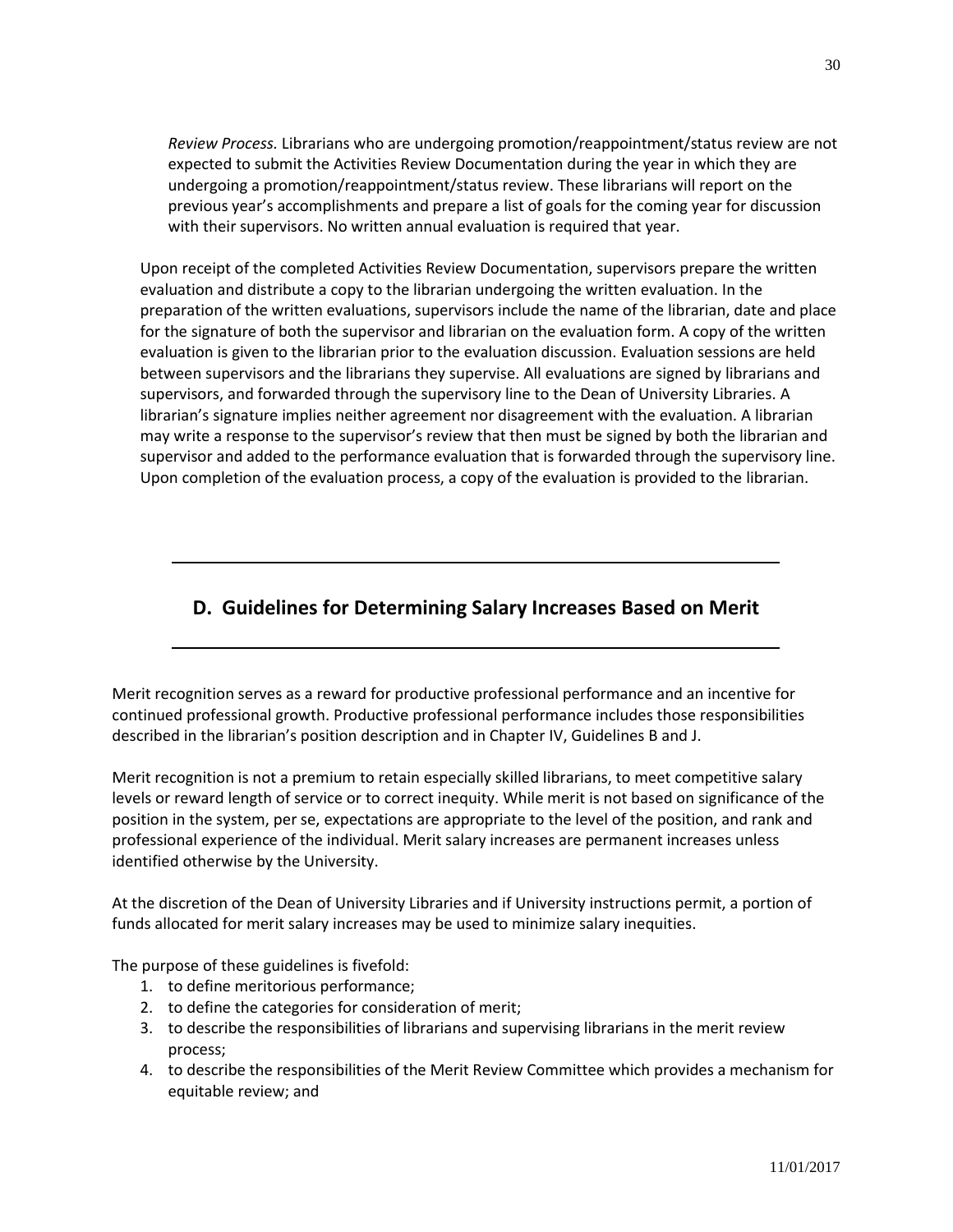5. to outline the procedures for the merit review process.

The merit review process will be activated by the Dean of University Libraries upon notification by the President that funds for salary increases based upon merit will be available. In the years in which the available funds are inadequate for meaningful distribution, the Dean, in consultation with the Librarian Personnel Committee, may determine an appropriate alternative procedure.

#### **1. Definition of Meritorious Performance**

Merit is earned by a sustained high-quality performance which is expressed as an integrated contribution to the University Libraries, University, and the research and learning community during the merit review period. The term "integrated contribution" signals the expectation that librarians will balance all aspects of their position descriptions including that portion which refers to professional development and community service. The performance of one's professional duties within the University of Washington Libraries is the anchor of any librarian's overall position performance. However, no performance is complete without evidence of continuing professional development and/or community service. While it is unlikely that every aspect of one's performance will be uniformly excellent in any given review period, it is expected that over an extended period of time a high-quality performance in each area will be achieved.

Meritorious performance is characterized by: the disciplined management of time and resources to sustain timely, appropriate service; innovation; resourcefulness and responsiveness in dealing with library users and staff; willingness to accept and promptly execute various assigned responsibilities; accountability; understanding the direction of the University Libraries' programs; support of the University Libraries' policies and goals; maintenance of a system-wide view; recognition of the obligation to promote the professional development of oneself and one's colleagues; and a creative awareness of opportunities to enhance individual performance and the University Libraries' programs so as to make contributions to the University Libraries, University, research and learning community, user community and profession.

#### **2. Categories for Merit Consideration**

The following list describes the categories for merit consideration.

**a. Merit Salary Increase:** The merit salary increase category is supported by a sustained highquality level of productive professional performance. Librarians who give a meritorious performance during the merit review period will receive a merit salary increase.

Listed below are performance characteristics which illustrate a high-quality level of productive professional performance. A meritorious performance will be recognized when such characteristics are predominant and applicable to the librarian's professional performance.

- Accepts and efficiently carries out responsibilities as defined in the position description; produces high quality work; is accountable for actions taken; manages time and resources effectively; shows a willingness to perform whatever tasks are required to accomplish unit or University Libraries' objectives.
- Applies professional knowledge and experience to responsibilities; deals independently and successfully with problems without undue involvement by supervisors.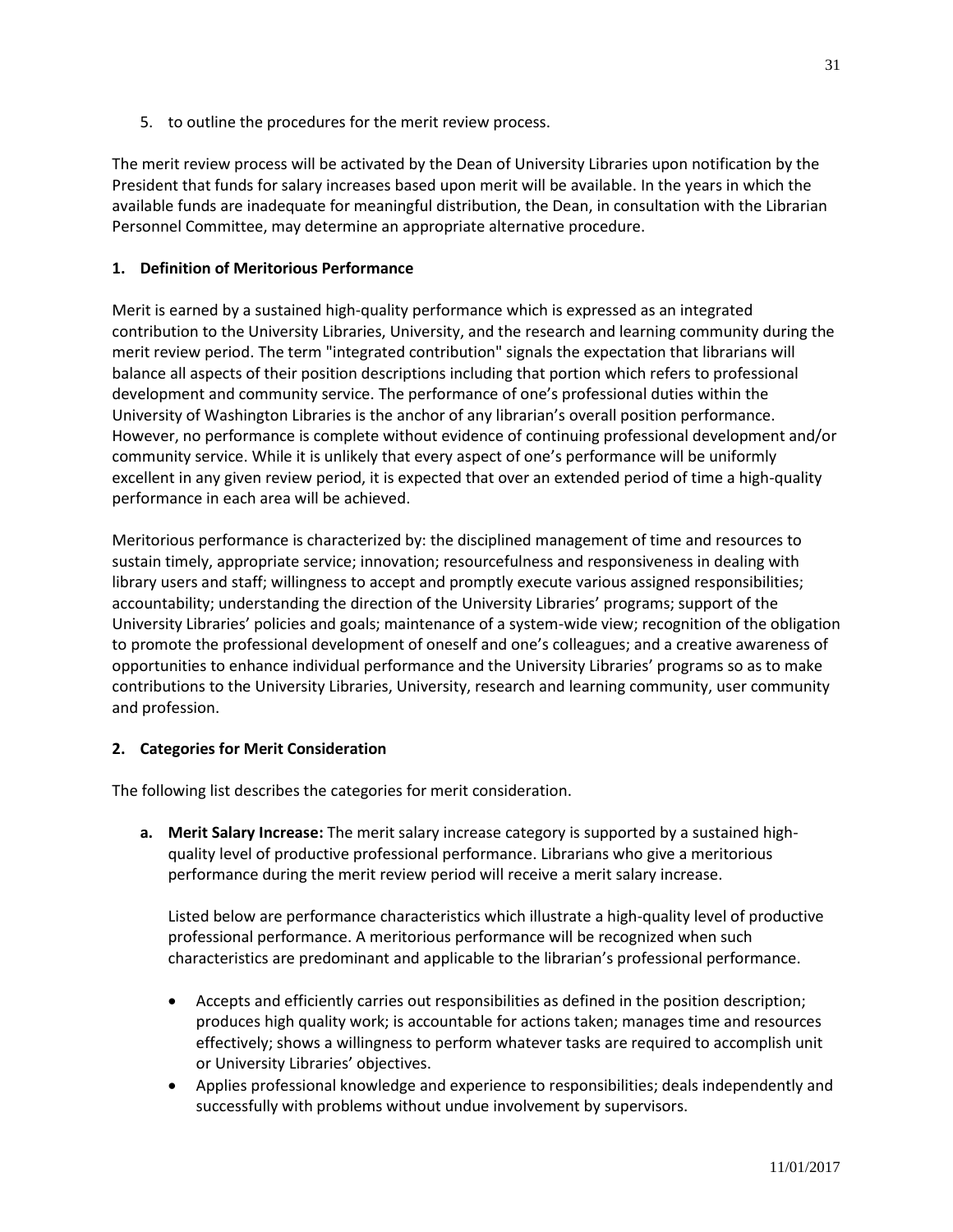- Demonstrates initiative, is willing to be innovative and takes risks; uses current and emergent concepts to develop and apply new techniques; conceptualizes problems and their solutions.
- Maintains an affirmative approach; supports unit goals and programs actively and verbally; works toward system-wide objectives by supporting the unit and the unit's role within the system; represents the University Libraries in a positive manner to the University, research and learning community, or profession.
- Demonstrates resourcefulness and responsiveness in dealing with users and staff; represents needs of users and staff to unit or system; works well with subordinates, peers and supervisors; demonstrates leadership as appropriate; accepts direction; gives, accepts and acts positively on constructive criticism; communicates adequately and clearly with users and colleagues both verbally and in writing.
- Serves responsibly and productively on unit, University Libraries, or University or other professional committees, task forces, teams and groups as appropriate.
- Assumes responsibility for one's own professional development related to position performance and supports that of colleagues and subordinates, librarians and staff.
- **b. No-Merit:** The no-merit recommendation is supported by a failure to achieve sustained highquality level of productive professional performance. All no-merit recommendations will be reviewed by the Merit Review Committee.

Librarians who are recommended for no-merit will not receive a merit salary adjustment.

#### **3. Eligibility**

Librarians who have been in the University Libraries system four months or more will submit a Merit Review Documentation form. The date for the four month eligibility will be set by the Dean of University Libraries when the merit review process is activated. Librarians who are eligible to submit merit review documentation are eligible to stand for election to the Merit Review Committee, except the Dean of University Libraries, the Administrative Officer Responsible for Personnel, and those librarians currently serving on the Librarian Personnel Committee. All librarians who are eligible to submit merit review documentation are eligible to vote in this election.

#### **4. Responsibilities of Librarians**

Librarians are responsible for performing their assigned position responsibilities and actively conducting themselves in a meritorious manner described as "sustained high quality productive professional performance." Librarians' professional responsibilities include reporting on their activities to their supervisors and documenting their accomplishments and goals when requested during the merit review process. If a librarian elects to not submit merit review documentation, it will be considered the same as a request to be considered for no merit.

#### **5. Responsibilities of Supervisors**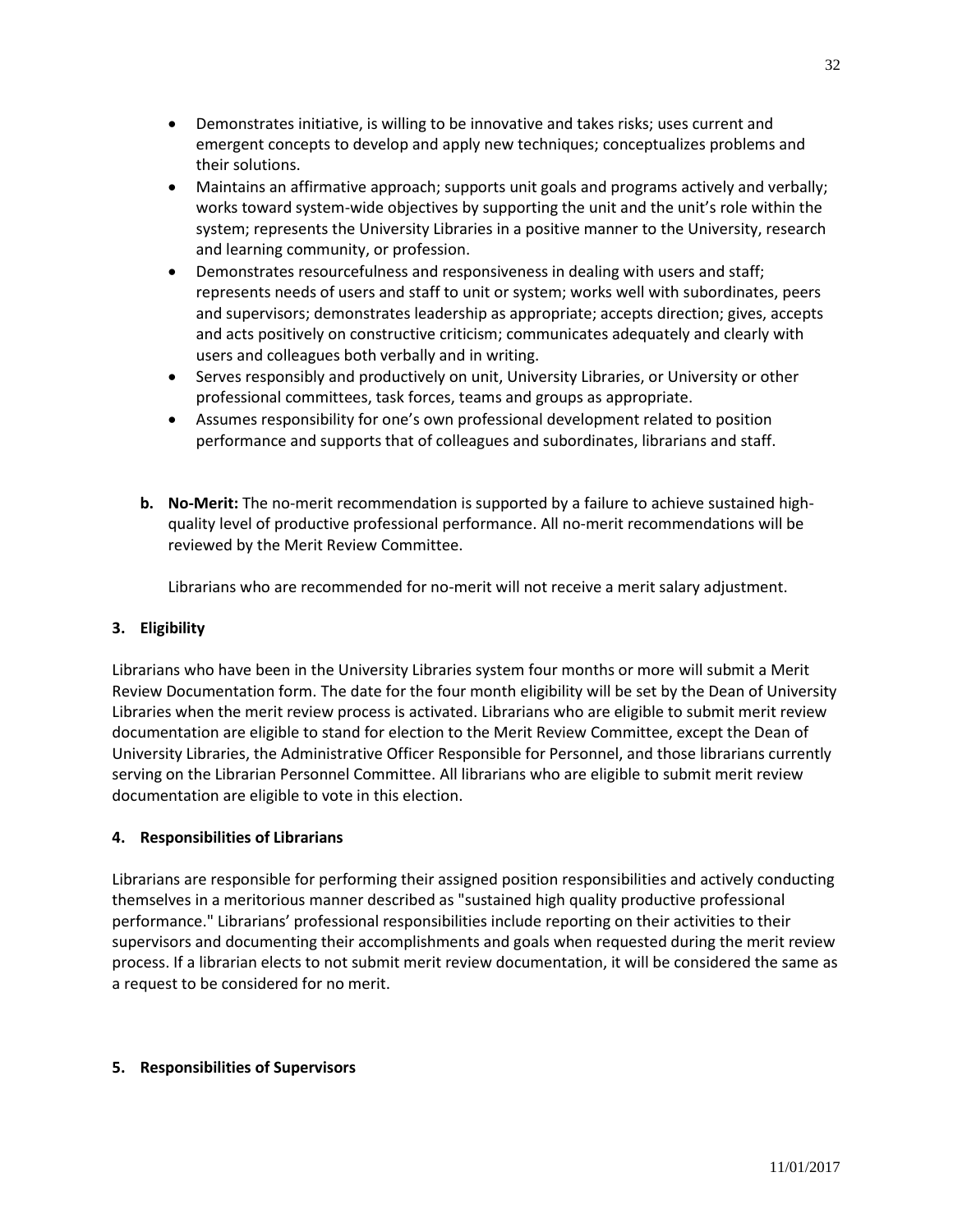Supervisors must know and understand their responsibilities as managers. They must also know and understand: the unit's and University Libraries' mission, objectives and activities; the requirements of the positions of each of the individuals they supervise and how each individual's activities fulfill those requirements. Supervisors should assess the librarian's entire performance during the merit review period and not focus on isolated events. In cases where there is more than one supervisor, comments should be made for the time period during which the supervisor-supervisee relationship existed. In making their recommendations, supervisors should pay careful attention to each librarian's position description, rank, and the Merit Review Documentation form, as well as the "Procedures for Determining Salary Increases Based Upon Merit (Section 7)."

Supervisors need to seek information about the performance of librarians they supervise. In particular, they need to be knowledgeable about the librarian's contributions to teams, committees and other University Libraries' or respective unit activities. Committee and task force chairs, team leaders and others should be prepared to provide such information to supervisors as requested. Supervisors must provide encouragement in their supervisees' professional growth as well as guidance when necessary to help individuals correct deficiencies in performance. In addition, supervisors must be able to thoroughly and clearly document the level of activity and quality of the librarian's professional performance so that the merit recommendation can be weighed for accuracy, consistency and appropriateness. In the event the supervisor does not receive the completed merit review documentation from a librarian, the supervisor will initiate the review process by completing the supervisor's portion of the form.

#### **6. Responsibilities of the Merit Review Committee**

The role of the Merit Review Committee is to provide librarian oversight for the merit review process. Primarily, the Merit Review Committee is charged to carefully review all no-merit recommendations and split recommendations. Should the Merit Review Committee determine a need to place any performance in context, it may choose to review all or a selection of merit recommendations. The Merit Review Committee may also request additional supporting documentation to assist with its analysis.

When reviewing recommendations for no-merit, the Merit Review Committee looks for evidence of consistency in applying criteria within departments and system-wide, and for evidence that the criteria for a meritorious performance have not been met. To fulfill this assignment the Merit Review Committee may call for and review all available supporting documentation. This review process may include a selection of merit recommendations in order to place the librarian's performance under consideration in context. When the Merit Review Committee reviews merit documentation in context and with its professional knowledge, the committee may determine that there are discrepancies between merit recommendations. The Merit Review Committee should forward the merit documentation under question to the Dean of University Libraries for review.

The Merit Review Committee records its recommendations for the cases under review and forwards them as a packet to the Dean of University Libraries who is responsible for the final decision. The Dean of University Libraries will consult with the Merit Review Committee regarding any concerns about the consistency or accuracy of any recommendation for salary increases based on merit (merit salary increase or no-merit), but consultation is not required. Should the Dean of University Libraries reverse any of the Merit Review Committee recommendations, the Dean shall inform the Merit Review Committee of these changes.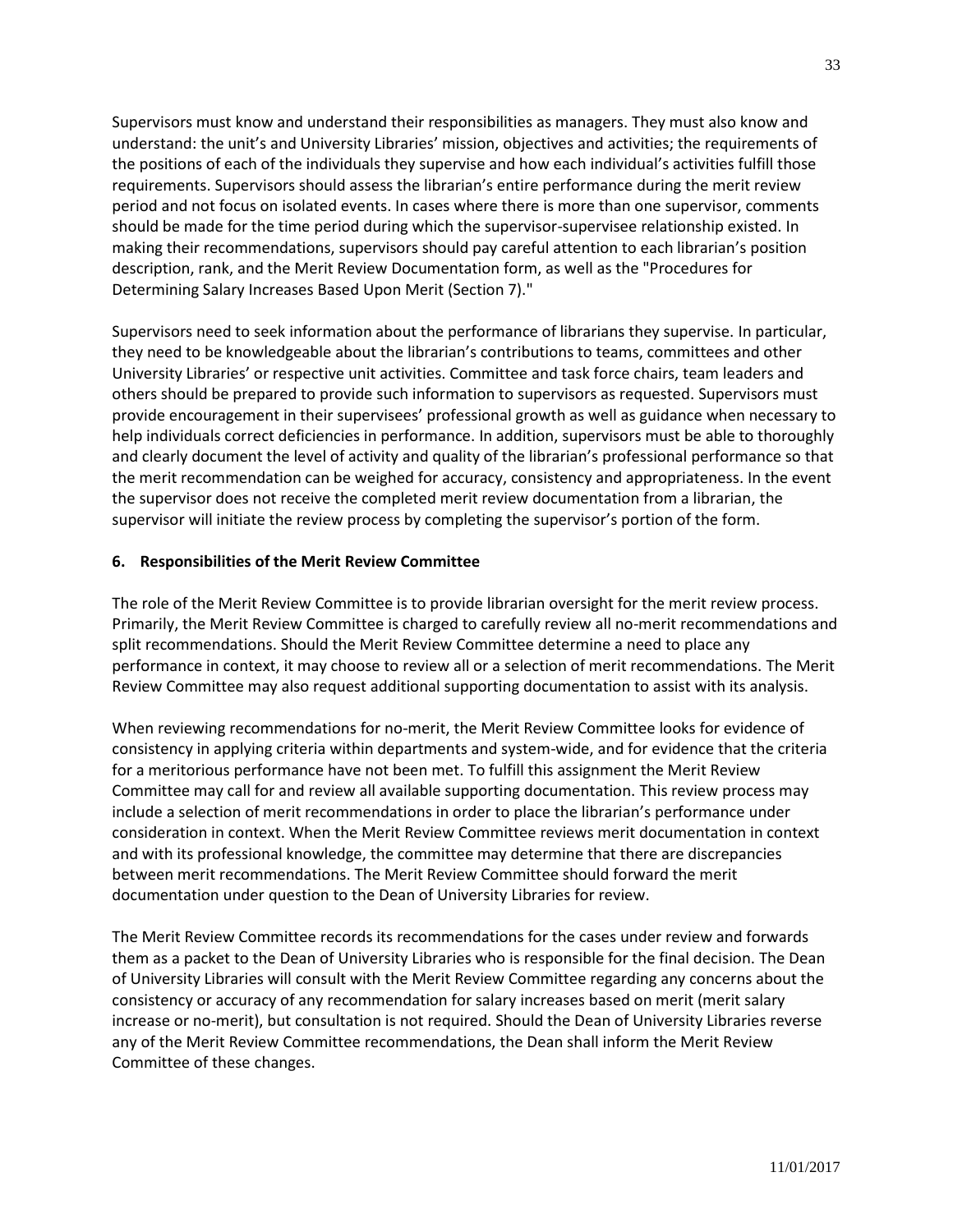When the Dean of University Libraries receives notification regarding the merit money allocation, the chair of the Librarian Personnel Committee and the Administrative Officer Responsible for Personnel will hold an election for each personnel group [see Appendix A] to elect its representative to the Merit Review Committee. Librarians eligible for the merit review shall stand for election to the Merit Review Committee, except the Dean of University Libraries, the Administrative Officer Responsible for Personnel, and those librarians currently serving on the Librarian Personnel Committee. All librarians eligible for merit review may vote in this election.

Each personnel group elects one representative. The candidate with the most votes is elected to the Merit Review Committee. In the case of a tie vote, a representative will be selected using a random method (e.g., by drawing lots) under the direction of the Administrative Officer Responsible for Personnel.

The chair of the Librarian Personnel Committee will select two additional members from the Librarian Personnel Committee to serve on the Merit Review Committee. The Merit Review Committee will consist of five members and will select its own chair. The members of the Merit Review Committee will serve only for that merit review period. Members of the Merit Review Committee will recuse themselves during their own reviews or the review of those in their supervisory line. Subsequent to its election, the Merit Review Committee will meet to determine that it has sufficient membership to carry out its responsibilities. If an elected member of one of the personnel groups cannot serve for emergency reasons, the chair of the Librarian Personnel Committee may appoint another representative from that same personnel group.

#### **7. Procedures for Determining Salary Increases Based Upon Merit**

The merit review process followed by the University Libraries is undertaken within the guidelines set by the University of Washington. The President allocates funds for across-the-board and merit salary increases for librarians. Since the allocation of funds is tied to the budget cycle, it is possible that merit salary increases will not be available in each academic year and that notification of their availability may come at different times during any year in which they are available. The merit review period will either cover the period since the last merit review period, or the merit review period will be set at the discretion of the Dean of University Libraries in consultation with the Librarian Personnel Committee.

The following procedures will apply:

- Upon such notification by the President, the Dean of University Libraries will request that the Administrative Officer Responsible for Personnel distribute the Merit Review Documentation form to all librarians. The Dean of University Libraries will establish the calendar and implementation procedures for each merit review period. The Administrative Officer Responsible for Personnel will coordinate information meetings to assist librarians, supervisors and Directors/Associate Deans in preparation and evaluation of the Merit Review Documentation.
- Librarians will submit their Merit Review Documentation form to their supervisors as outlined in the calendar and implementation procedures.
- The immediate supervisor will complete the Merit Review Documentation form and return it to the librarian for the librarian's signature. The immediate supervisor will then forward the form, including the librarian's job description, up the administrative line to the level of Directors/Associate Deans. Supervisors at each level will record their own recommendations on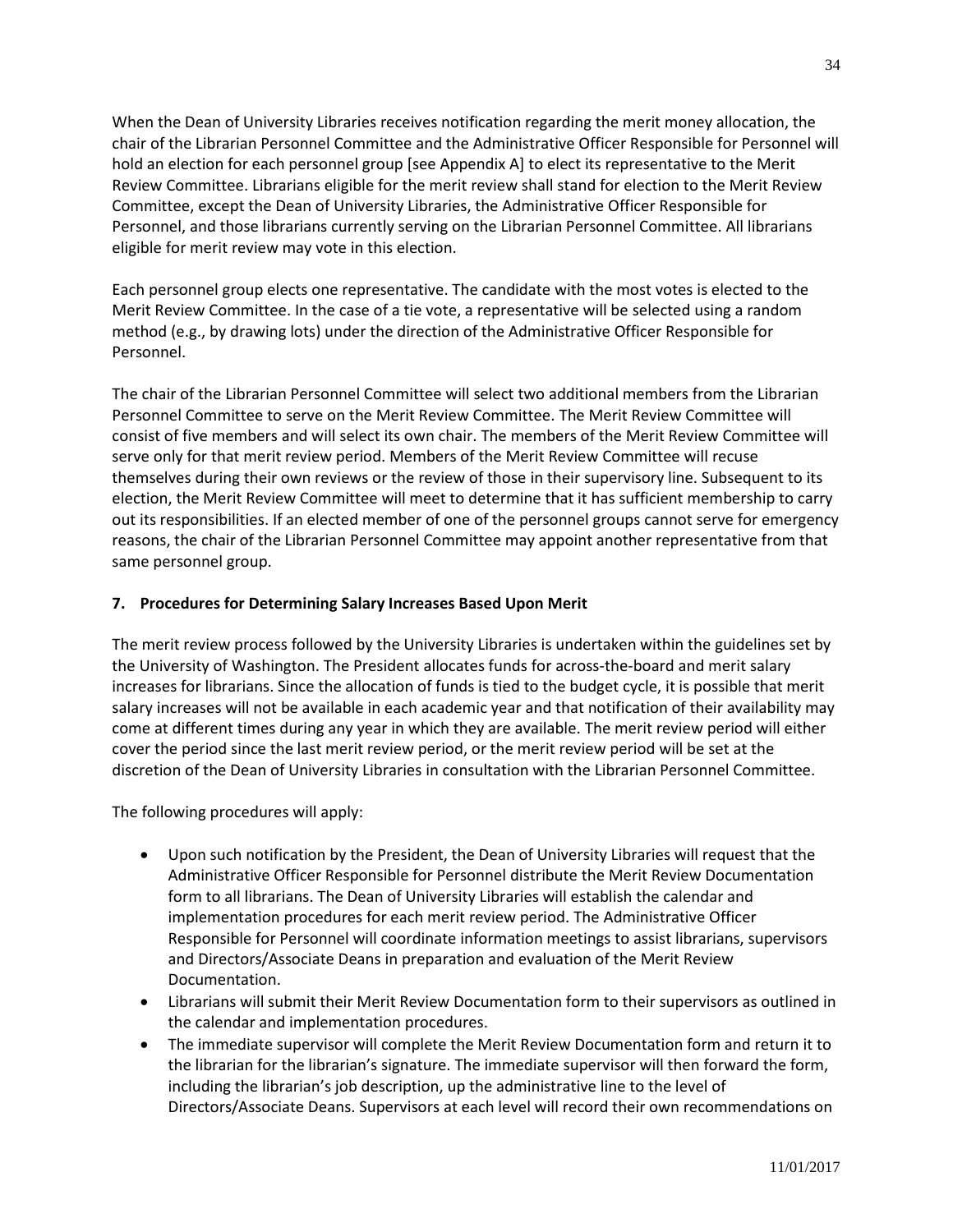the Merit Review Documentation form. The Directors/Associate Deans will record their recommendations and forward to the Administrative Officer Responsible for Personnel. If the librarian has held more than one position during the review period, a separate Merit Review Documentation Form must be submitted by the immediate supervisor for each position.

- The Office of the Administrative Officer Responsible for Personnel will inventory the documentation packets and sort them by recommendation: merit; no-merit and splitrecommendations. A copy of the Merit Review Documentation form with the supervisors' recommendations will be given to each librarian under review by the Merit Review Committee. At this time each librarian will be provided with an opportunity to submit a statement to accompany the merit review. The librarian will respond within seven working days. A copy of this statement will be forwarded to those in the supervisory line. When all the packets are completed, the documentation will be forwarded to the Merit Review Committee.
- The chair of the Librarian Personnel Committee will convene the initial meeting of the Merit Review Committee at which the members of the Merit Review Committee elect a chair. The chair of the Merit Review Committee will convene all subsequent meetings. After careful review, the chair of the Merit Review Committee will record the Committee's recommendations on each form and forward the recommendations to the Dean of University Libraries as outlined in the calendar and implementation procedures.
- The Dean of University Libraries will review the recommendations with the Directors/Associate Deans as appropriate.
- The Dean of University Libraries will decide the matter and transmit the decisions as recommendations to the Provost.
- The Dean of University Libraries will consider salary increases based on merit for Directors/Associate Deans and those librarians reporting directly to the Dean and shall recommend the decision to the Provost.
- The Provost makes the final decisions and communicates these decisions to the Dean of University Libraries.
- The Provost's decision for salary increases based on merit will be transmitted to the individual librarian by the Office of the Administrative Officer Responsible for Personnel. At the same time, the Office of the Administrative Officer Responsible for Personnel informs the supervisory line of each librarian so notified.
- The Directors/Associate Deans, in consultation with the Dean of University Libraries and those in the supervisory line, will review the merit decision with librarians who received no merit.
- The Provost shall determine the salary increase based on merit for the Dean of University Libraries.

### **E. Guidelines for Resignation, Retirement and Involuntary Termination**

Resignation is considered voluntary termination of employment for any reason. Retirement is considered an ending of employment at the University of Washington for age, because of condition of health or when the individual meets the University's definition of eligibility. Involuntary termination is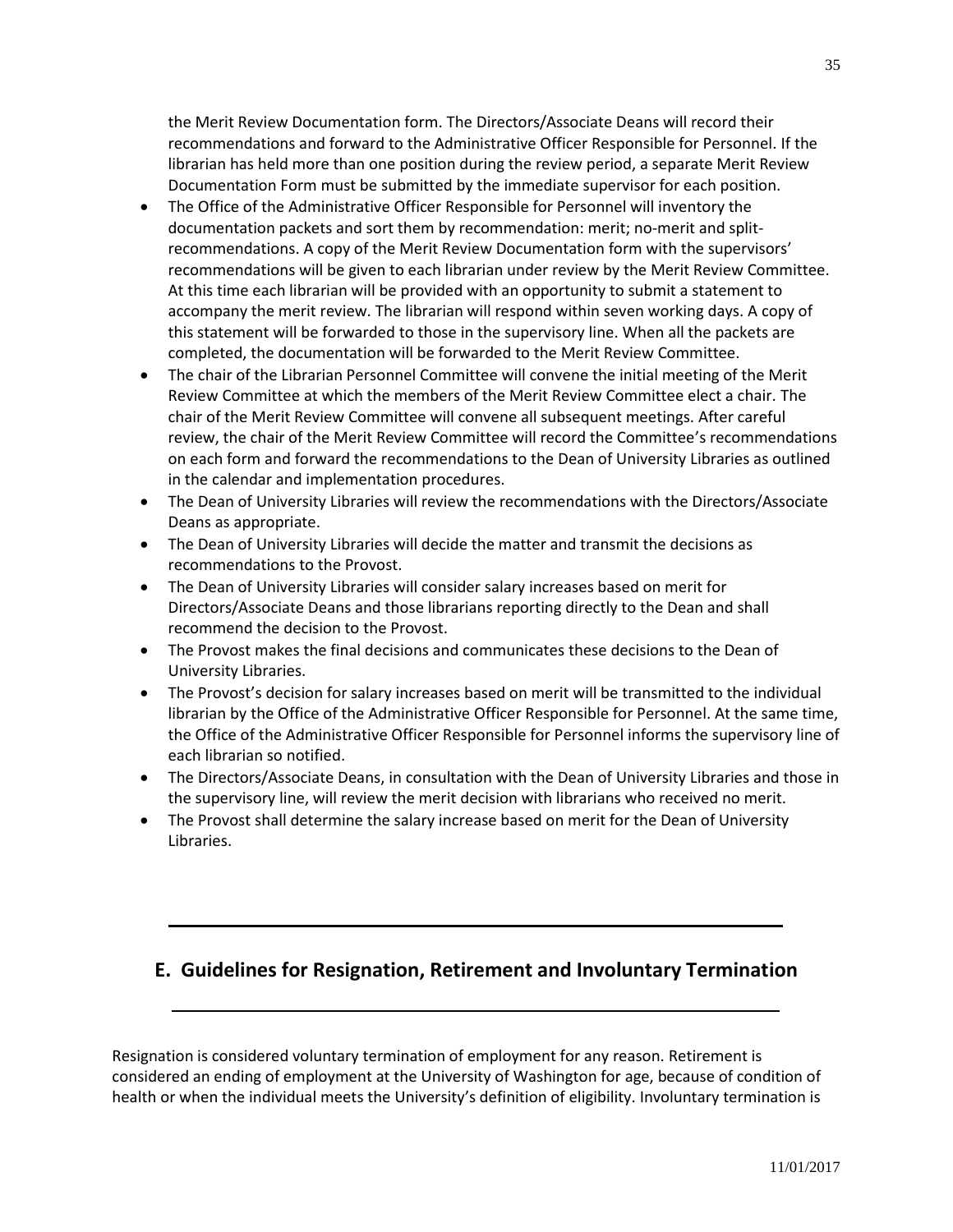considered an ending of employment at the University of Washington as the result of removal for cause, for reasons of programmatic change, program elimination, or for financial emergency.

#### **1. Resignation**

Librarians may voluntarily resign by submitting to the immediate supervisor a written notice of resignation addressed to the Dean of University Libraries.

#### **Procedures for Resignation**

- The letter of intent to resign should include the date of separation for payroll purposes and, if different, the last actual working day. Individuals have a professional obligation to give a minimum of one month's notification prior to the effective date of the resignation.
- The immediate supervisor will forward the letter of resignation through the supervisory line for acknowledgment by the Dean of University Libraries. The Dean will forward the letter to the Administrative Officer Responsible for Personnel for inclusion in the personnel file.

#### **2. Retirement**

Retirement from the UW Libraries is controlled by the definition in the retirement plan in which Librarians are enrolled:

- Retirement from the UWRP is defined in the UWRP Plan Document: <http://www.washington.edu/admin/hr/benefits/forms/retire/uwrp/plandoc.pdf>
- Retirement from PERS 3 is defined in: [http://www.drs.wa.gov](http://www.drs.wa.gov/)

Additional information is available from the University Benefits Office.

Librarians participating in other retirement systems (e.g., Public Employees Retirement System (PERS)), should consult published brochures or contact the University Benefits Office for more information on retirement.

**Re-employment Upon Retirement:** For procedures describing re-employment upon retirement, see Chapter II, Section B.3.

#### **3. Involuntary Termination**

#### **a. Removal for Cause**

To warrant a removal for cause, suspension, or reduction of salary, conduct falling within the following categories must in a substantial way adversely affect the librarian's or the victim's academic, scholarly, or professional ability to carry out University responsibilities.

A librarian may be removed for cause from the librarian's position or subjected to suspension or reduction of salary for one or more of the following reasons:

• Incompetence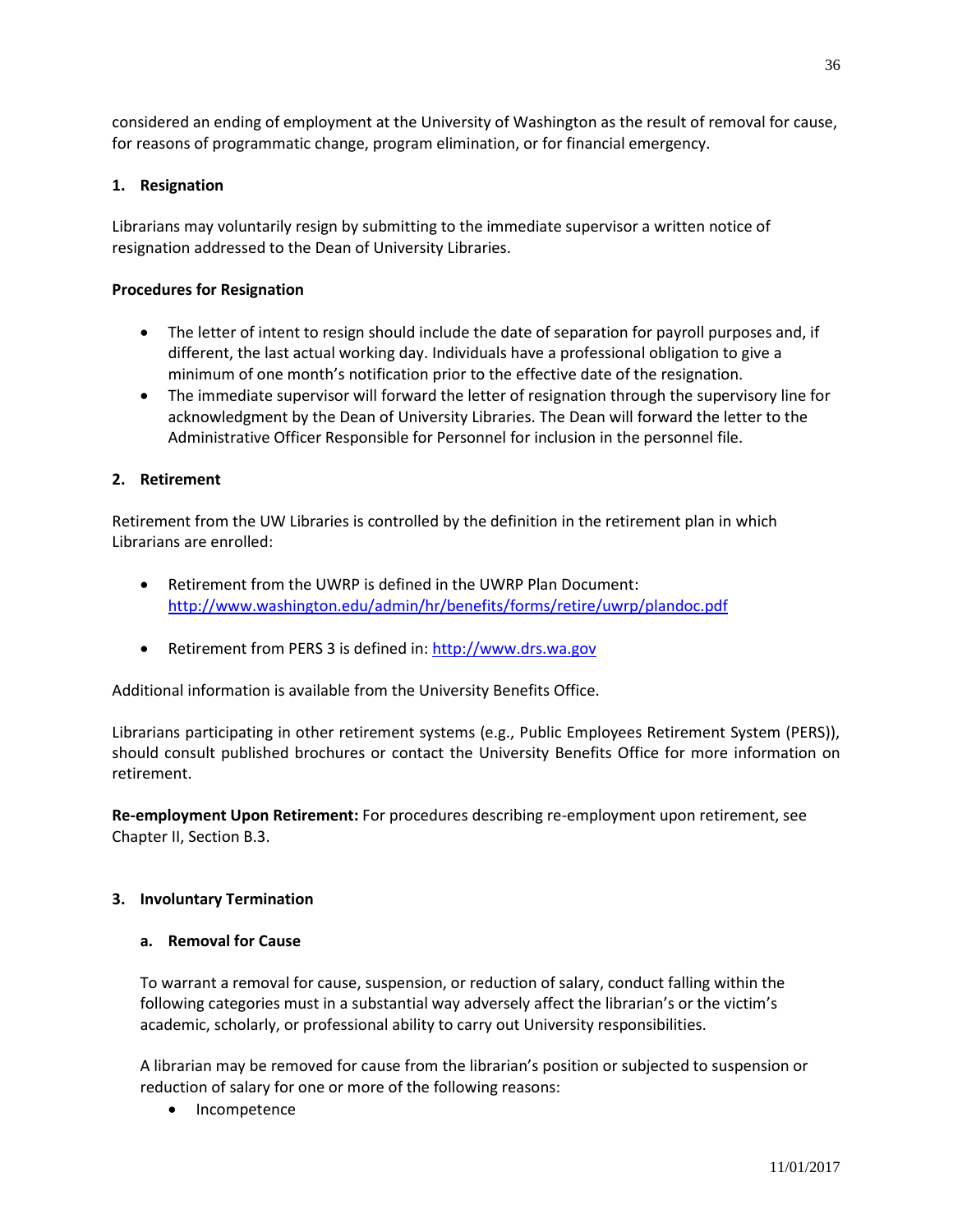- Neglect of duty
- Physical or mental incapacity to perform academic duties
- Unlawful discrimination, sexual harassment, or other violation of Executive Order No. 31
- Scientific and scholarly misconduct, consisting of such acts as intentional misrepresentation of credentials, research misconduct (as defined in Executive Order No. 61), abuse of confidentiality, or deliberate violation of regulations applicable to research
- Conviction of a felony
- Intentional and malicious interference with the scientific, scholarly, and academic activities of others

Each librarian notified of removal for cause may appeal this decision in accordance with Chapter IV, Guideline G.

# **b. Removal for Reasons of Programmatic Change, Program Elimination or Financial Emergency**

Unless otherwise stated, these guidelines apply to the removal of librarians holding permanent appointments, or the removal of librarians holding provisional appointments

- 1. prior to the expiration of the term appointment or
- 2. at the end of the term appointment

when the procedures stipulated in Chapter IV, Guideline A, were not utilized. Such removals shall be termed "Removal for Reasons of Programmatic Change, Program Elimination or Financial Emergency." These guidelines are for programs supported by state-appropriated funds.

Upon declaration of a financial emergency within the University, or a programmatic change or program elimination within the University or University Libraries for budgetary reasons or for reasons of educational policy, the Dean of University Libraries shall determine the appropriate action in consultation with the Libraries Cabinet, the UW Libraries senior leadership group, and the Librarian Personnel Committee.

Appropriate procedures shall be guided by the following principles:

Such procedures shall assure maximum protection for the academic programs of the University and the educational needs of its students, consistent with the role and mission of the University.

Such procedures shall protect the University's commitment to permanent appointment status, and shall not recommend the removal of librarians with permanent appointments with less than twelve months' notice unless the Dean of University Libraries has concluded based on the terms of the financial emergency that a notice of this length is not feasible.

Such procedures shall protect the University's commitment to affirmative action.

Such procedures shall provide for prompt and explicit notice to librarians to be removed.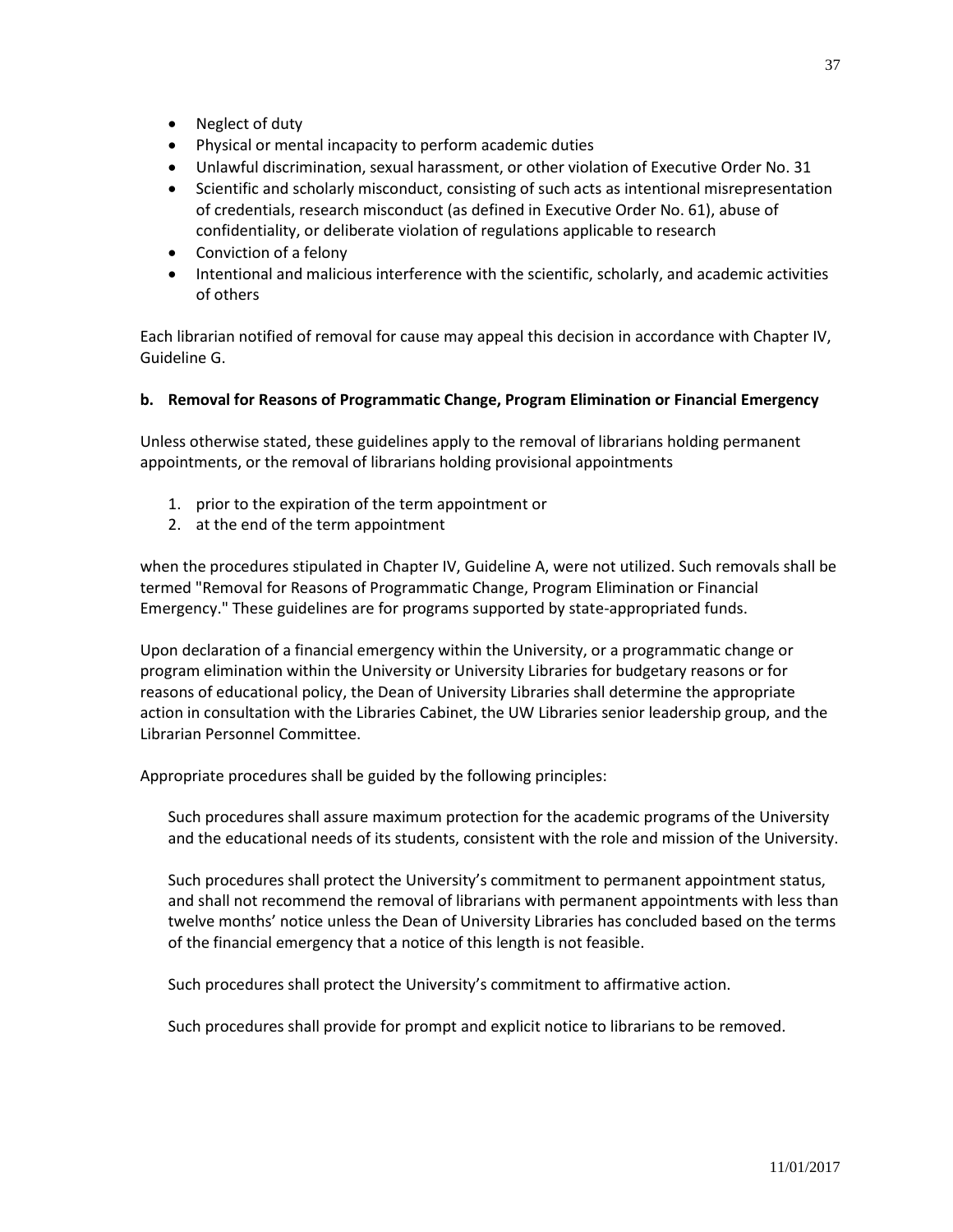Such procedures shall identify the criteria and procedures to be used by the Dean of University Libraries in the identification of programmatic changes to be implemented or programs to be eliminated, and librarians to be removed.

Such procedures shall provide appropriate appeal mechanisms for librarians removed for reason of programmatic change, program elimination or financial emergency. In such appeals, affected librarians may raise any issue related to the criteria and the procedures in, and applied to, the removal.

Such procedures shall include provisions for the placement and reinstatement of librarians with permanent appointment who are removed, including but not limited to the following:

- All efforts shall be made to provide suitable placement of removed librarians with permanent appointment elsewhere in the University Libraries.
- Such procedures shall provide for preferential rehiring of any removed librarians with permanent appointment to fill any vacancy or new position within an appropriate department within five years of the librarian's removal.

## **i. Notification**

- Each librarian proposed by the Dean of University Libraries for removal for reasons of programmatic change, program elimination or financial emergency shall be notified in writing by the Dean and the effective date shall be stated.
- Each librarian proposed by the Dean of University Libraries for removal for reasons of programmatic change, program elimination or financial emergency shall be notified at least twelve months in advance of the termination, whenever possible.

### **ii. Appeal**

Each librarian notified of removal for reasons of programmatic change, program elimination or financial emergency may appeal this decision in accordance with Chapter IV, Guideline G.

### **iii. Placement in Another Unit**

The University Libraries shall make every reasonable effort to place librarians notified of removal for reasons of programmatic change, program elimination or financial emergency in other University Libraries employment for which they are qualified with comparable terms of employment. Priority in such employment shall be given to the librarian notified of programmatic change, program elimination or financial emergency in accordance with University and State employment procedures. In addition to the required notification period, special assignments with pay may be provided to enable the librarian to prepare for changed employment responsibilities.

### **iv. Reinstatement**

In the event that the eliminated University Libraries' program is reinstated within a period of five years, new positions shall not be filled through normal appointment search procedures until librarians removed because of programmatic change, program elimination or financial emergency who qualify for positions have been offered reappointment on terms at least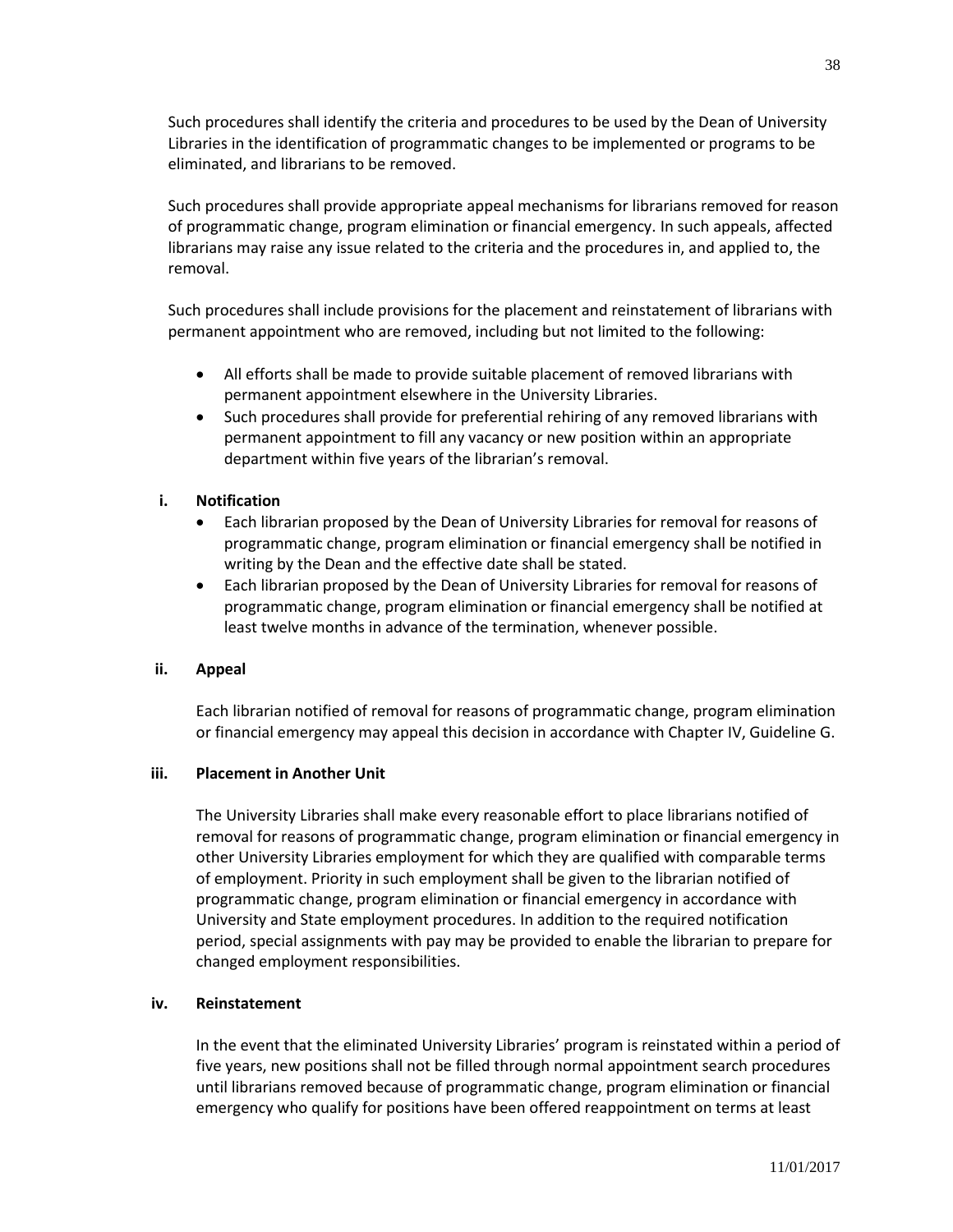comparable to terms which applied to the position previously held. Such removed librarians shall be given 30 calendar days to accept or decline an offer of reinstatement.

# **F. Guidelines for Professional Leave**

# **1. Purpose and Authority**

The purpose of professional leave with pay is to afford the librarians at the University Libraries the opportunity to increase their knowledge, further their scholarship, expand their skills and enhance their professional development. The common objective of all professional leave is to enhance the librarian's capacity for service to the University of Washington Libraries. Professional leave is a privilege granted to those with permanent or continuing status. It may encompass study, teaching, research or service; for example, relocation to another library setting or participation in an exchange agreement. The character of the leave plans as well as the individual's ability to carry out these plans are important considerations in the granting of professional leave. The librarian and University Libraries will assume a cooperative spirit to ensure the success for each professional leave request.

Ordinarily, professional leave with pay will not be granted for the purpose of working toward an advanced degree. Under unusual circumstances, however, librarians with permanent or continuing status may be granted this privilege upon recommendation by the Dean of University Libraries to the President. The authority to grant professional leave rests with the Dean of University Libraries with the approval of the Provost.

## **2. Eligibility**

Professional leave with salary may be granted to librarians with permanent or continuing status for up to one year during a seven year period. The leave may be taken all at once or at different times within the seven year time period. A librarian granted professional leave must agree, in writing, to return to the University of Washington Libraries for a period of one year after the leave.

## **3. Salary Support**

The Libraries will provide salary support based on an applicant's annual appointment, up to the maximum, for the period of the leave as follows:

- a. Full salary for a leave not exceeding three months; **or**
- b. Three-fourths salary for a leave greater than three months, but not exceeding six months; **or**
- c. Two-thirds salary for a leave exceeding six months, but not to exceed twelve months if the applicant's appointment is annual.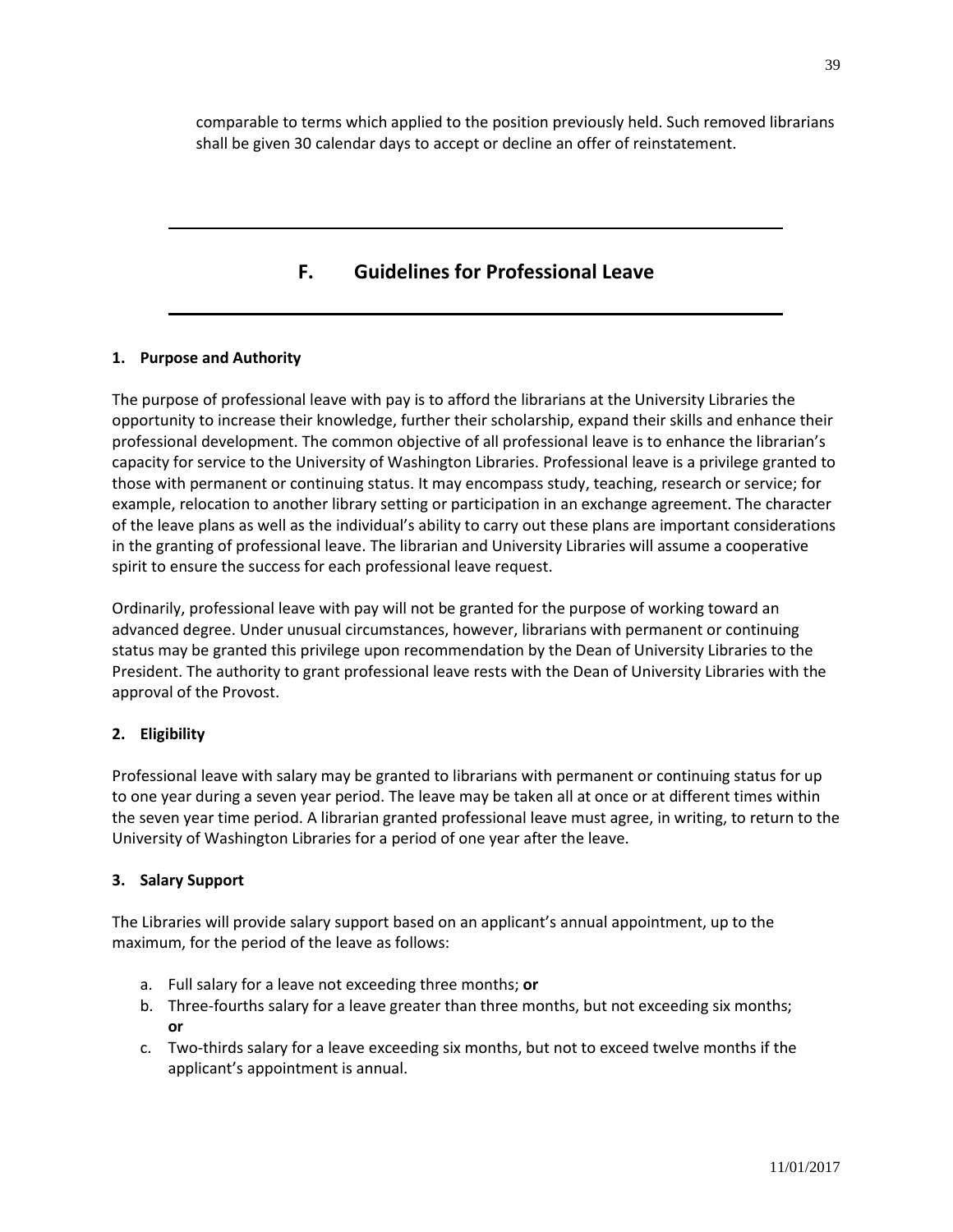If a librarian secures outside grant support which is designated for salary purposes, such funds may be applied to increase the individual's remuneration for the period of the leave to full salary, and thereafter to reduce the Libraries' contribution. The combined remuneration for a person on professional leave ordinarily may not exceed the librarian's regularly established full salary.

If the leave will be spent in a high cost-of-living area or if the nature of the work requires extraordinary expense, a salary which exceeds the regularly established full salary may be approved by the Dean of University Libraries (to be paid from state-appropriated funds, local funds, and outside support).

An individual on professional leave may not accept remunerative employment during the period of the leave except when the purpose of the leave is for gaining experience which cannot be obtained otherwise.

While participating in an exchange agreement, librarians will generally retain their University of Washington benefits and full salary. In terms of salary support, exchange agreements are not considered as professional leave.

## **4. Application Procedures**

A letter requesting professional leave should be submitted to the immediate supervisor well in advance of the date of the proposed leave; whenever possible, the date of the request should be no less than six months before the date on which the leave is to begin. The letter should address the following:

- A detailed statement of the applicant's plans for utilizing the time requested including such information as the time sequence for the completion of any project.
- The names of foundations or institutions, if any, with which the applicant expects to be affiliated during the leave, an outline of special resources available for the proposed work, and the source and amount of any supplementary grants or salary.
- A statement regarding the value of the applicant's project in terms of benefit to the institution upon return from professional leave.

The immediate supervisor will forward the letter and the recommendation regarding the request through the supervisory line to the appropriate Director or Associate Dean. Supporting letters may be provided by other librarians in the University Libraries. The immediate supervisor will include recommendations about staffing coverage for the librarian requesting professional leave. All requests for professional leave will be forwarded through the supervisory line to the Dean of University Libraries. If the Dean of University Libraries approves, the request will be forwarded to the Provost for final approval.

## **5. Report of Leave**

A written report of the activity during the leave will be submitted to the Dean of University Libraries and to the Provost within one month after the conclusion of the leave. The report must state how and where the leave was spent and what the principal accomplishments were, including their application to the improvement of library services at the University of Washington Libraries. A verbal report of the leave may also be requested.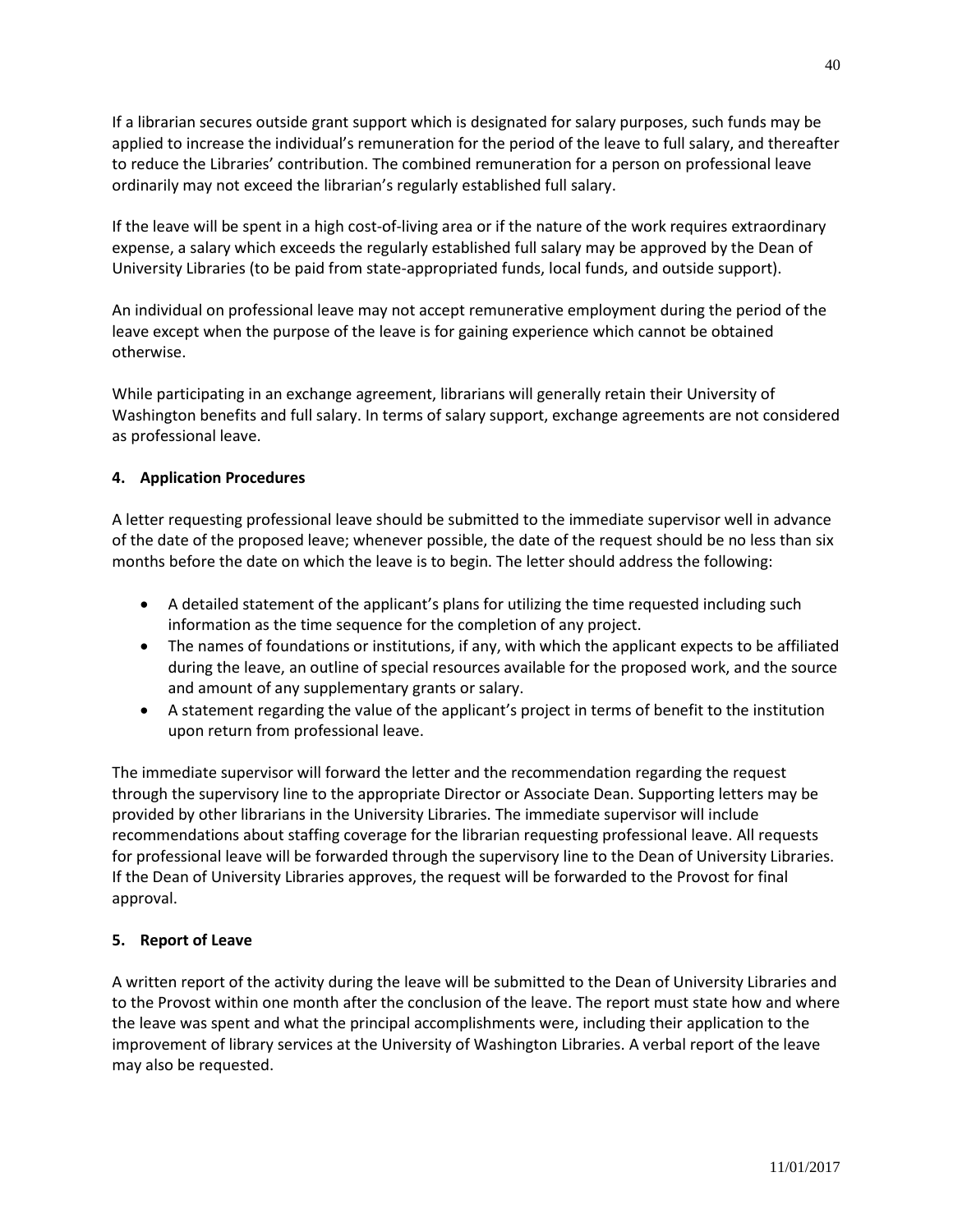# **G. Guidelines for Administrative, Conciliatory and Adjudicative Proceedings for the Resolution of Differences**

These administrative, conciliatory and adjudicative guidelines set forth the procedures to be used in resolving disputes involving librarians that cannot be resolved by informal means. Informal dispute resolution procedures are available at any time during the resolution process, including the time period after a hearing has been requested and before a final decision has been reached. Such procedures include the Conciliation procedures through the University Ombud. The parties are strongly encouraged to use those procedures and/or other informal mediation procedures available through the Libraries Conciliation Board whenever possible.

The adjudicative procedures set forth in this chapter comply with the requirements of the Washington Administrative Procedure Act [RCW Chapter 34.05]. There are two types of adjudication: the Brief Adjudication, held before a Hearing Officer and used in cases that do not warrant an extended factfinding hearing, and the Comprehensive Adjudication, which uses a Hearing Officer as well as the Adjudication Committee. Results of these adjudications are ultimately appealable to the President, except for cases where the President is a party to the controversy, which are appealable to the Board of Regents. Subject to the provisions of RCW Chapter 34.05 relating to exhaustion of administrative remedies, parties shall avail themselves of these proceedings prior to seeking review beyond the University.

### **1. Definitions**

The following terms used in the guidelines shall have the meanings set forth below:

- **a. Adjudication Committee:** the standing committee of librarians pursuant to Section 4.b. The Adjudication Committee presides over Comprehensive Adjudications.
- **b. Brief Adjudication:** an informal adjudication used for cases involving a limited number of persons, simple factual issues and minor impact on the persons involved. Section 9 sets forth the types of cases for which Brief Adjudications are used and the procedures to be followed.
- **c. Comprehensive Adjudication:** the formal hearing process used for all cases except the minor cases that are resolved with Brief Adjudications. Sections 10 through 13 set forth the procedures to be followed.
- **d. Libraries Conciliation Board:** appointed by the Chair of the Adjudication Committee; serves as a neutral third party to conduct conciliatory proceedings. Conciliatory proceedings aim at resolving problems by informal means without resorting to the more formal adjudicative proceedings. The members of the Libraries Conciliation Board shall be mutually agreed upon by all parties involved.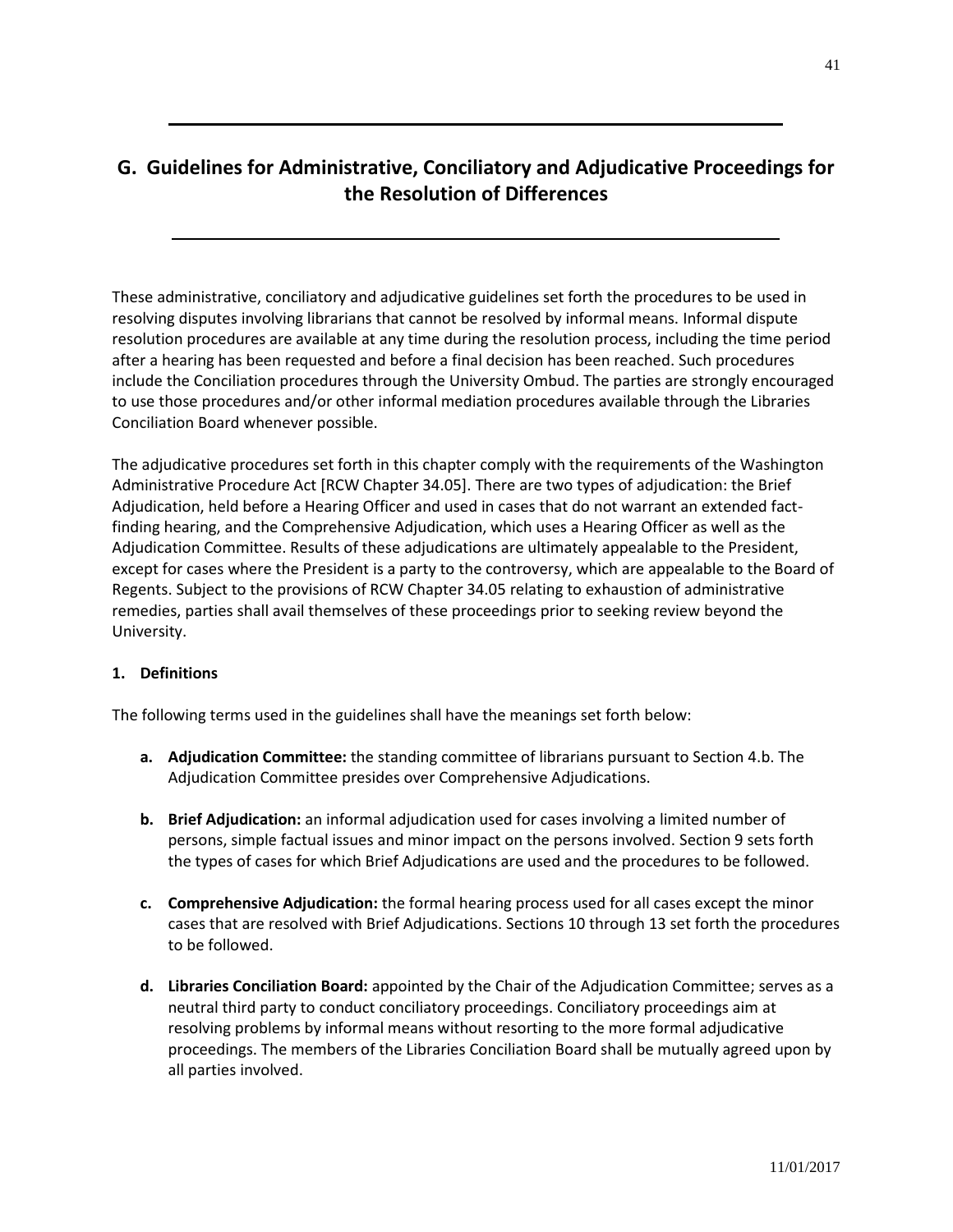- **e. Hearing Officer:** an attorney appointed jointly by the Dean of University Libraries and the Chair of the Adjudication Committee who performs the following functions: (1) for Comprehensive Adjudications, the Hearing Officer coordinates the Comprehensive Adjudication but does not have voting power on the final decision; and (2) for Brief Adjudications, the Hearing Officer conducts the Adjudication without the Adjudication Committee and is the initial decision maker, subject to review by the Adjudication Committee. The Hearing Officers' qualifications and appointment procedure are specified in Section 4.
- **f. Day:** any calendar day. Any time period specified in this chapter shall not include the day of the act or event from which the time period begins to run. If the time period specified is less than five days, then "day" shall include only business days.
- **g. Party:** the person who has requested an adjudication and the person or persons whose actions or failure to act are identified in the petition as having given rise to the grievance. The term "party" as used herein does not include nonparty participants and does not include persons, such as the Dean of University Libraries or the University Complaint Investigation and Resolution Office (UCIRO), who refer a matter to the Provost for possible action pursuant to Section 3.a.
- **h. Administrative party of right:** is a person, not identified in the petition, who, for good and valid reason, is a necessary party by virtue of being immediately superior in administrative rank to a respondent (for example, Associate Dean of a Director who is a respondent) and whose request to participate in the proceedings has been granted by a Hearing Officer. The administrative party of right shall participate as a respondent to the petition and shall have the same rights and be subject to the same responsibilities as a party.
- **i. Nonparty participant of right:** the person or persons who are alleged to be the victims of any harassment, discrimination or other wrongdoing alleged in the Petition.
- **j. Permissive nonparty participant:** any person who has a substantial interest that will be affected by the outcome of a Comprehensive Adjudication and whose request to participate in the proceeding has been granted by the Hearing Officer, pursuant to the provisions of Section 10.a.
- **k. Nonparty participant:** where not specified, this term applies both to nonparty participants of right and permissive nonparty participants.
- **l. Librarian:** any person who meets the definition of librarian as set forth in Chapter I and would be eligible to invoke the adjudication procedures of these guidelines for the resolution of a grievance described in Section 3.b.
- **m. Petition:** the document filed by the person requesting an adjudication, in order to begin the adjudication. The contents of the Petition and the manner of filing are specified in Section 7.

## **2. Administrative and Conciliatory Proceedings for the Resolution of Differences**

This section describes the informal proceedings available for the resolution of differences. The proceedings set forth in this section are permissive, not mandatory. A librarian may instead initiate a request for adjudicative proceedings, keeping in mind the time limits described in Section 6. Should the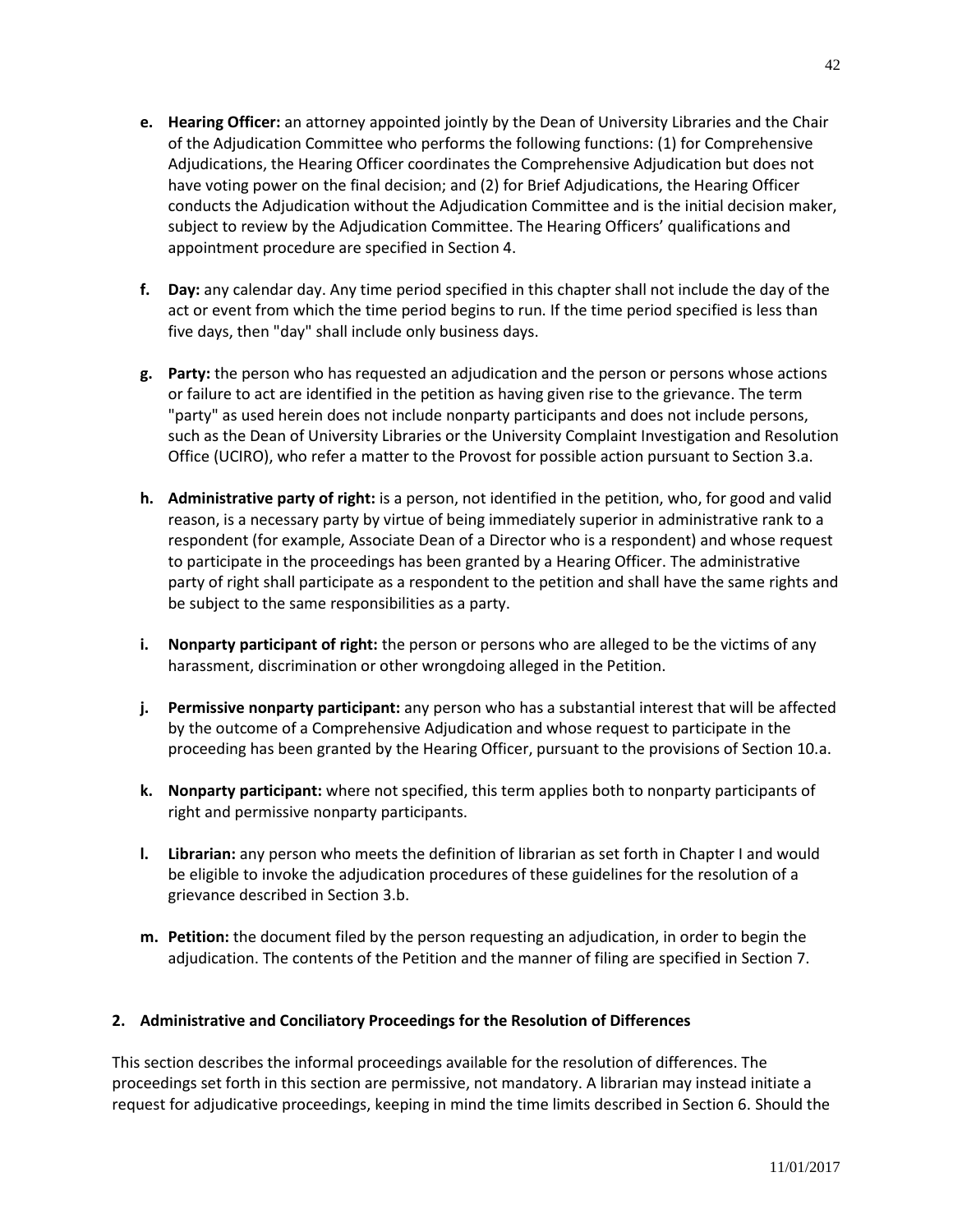librarian choose to engage in administrative and/or conciliatory proceedings prior to seeking adjudication, time limits provided in Section 6 shall be extended for the period required for completion of such proceedings. Administrative and conciliatory proceedings are always available, with no time limits.

- **a. Administrative Proceedings:** The librarian may first discuss the issue with the appropriate Director or Associate Dean and, if the librarian so wishes, the Dean of University Libraries. The matter may be concluded by mutual consent at this point.
- **b. Conciliatory Proceedings:** If the process of resolution by mutual consent under Section 2.a. does not take place or fails, the librarian, the Director or Associate Dean of Libraries or the Dean of University Libraries may request the assistance of the Libraries Conciliation Board as a neutral third party by applying to the Chair of the Adjudication Committee for such assistance. Conciliatory proceedings aim at resolving problems by informal means without resorting to the more formal adjudicative proceedings.
	- i. The Chair of the Adjudication Committee shall appoint three librarians who have served on the Adjudication Committee to serve on the Libraries Conciliation Board. The members of the Libraries Conciliation Board shall be mutually agreed upon by all parties involved. The members shall be librarians with permanent or continuing status. No member of the Libraries Conciliation Board shall be assigned to a case arising within the member's own branch or department.
	- ii. The Libraries Conciliation Board is authorized to investigate the matter, to examine and collect documents and other information, and to discuss the issues with both sides with a view to achieving a mutually agreeable resolution. In discussions with the Libraries Conciliation Board, only the parties may participate. The Board may seek advice from the University Ombud.
	- iii. The Libraries Conciliation Board shall act as an intermediary. Although free to advise and assist the parties to the dispute in analyzing the situation and in crystallizing the issues, the Libraries Conciliation Board does not serve as a representative or counsel for any party.
	- iv. Statements and information divulged in the course of the conciliatory proceedings shall be privileged and confidential. They may be shared by the Board only in the course of consultation with the University Ombud. They shall not be used for impeachment purposes nor shall they be discoverable or subject to subpoena or disclosed to anyone else, including the Adjudication Committee conducting a subsequent adjudicative hearing, or the other parties involved, or in any other adjudicative or judicial proceeding, without the written permission of the individual who divulged the original information. All materials shall be returned to the appropriate parties at the conclusion of the conciliatory proceedings.
	- v. Either party may decide to end conciliatory proceedings at any time. Ordinarily the conciliation effort shall conclude within sixty days of the request for conciliation. The Chair of the Adjudication Committee shall keep the parties informed of these time limits. Upon completion or breaking off of the proceedings, the Libraries Conciliation Board shall take one of two possible actions:
		- If a voluntary disposition was achieved, its results and terms shall be given in writing to the parties to the conciliation and filed with the chair of the Adjudication Committee. If consulted, the University Ombud will be informed that a voluntary disposition was achieved; **or**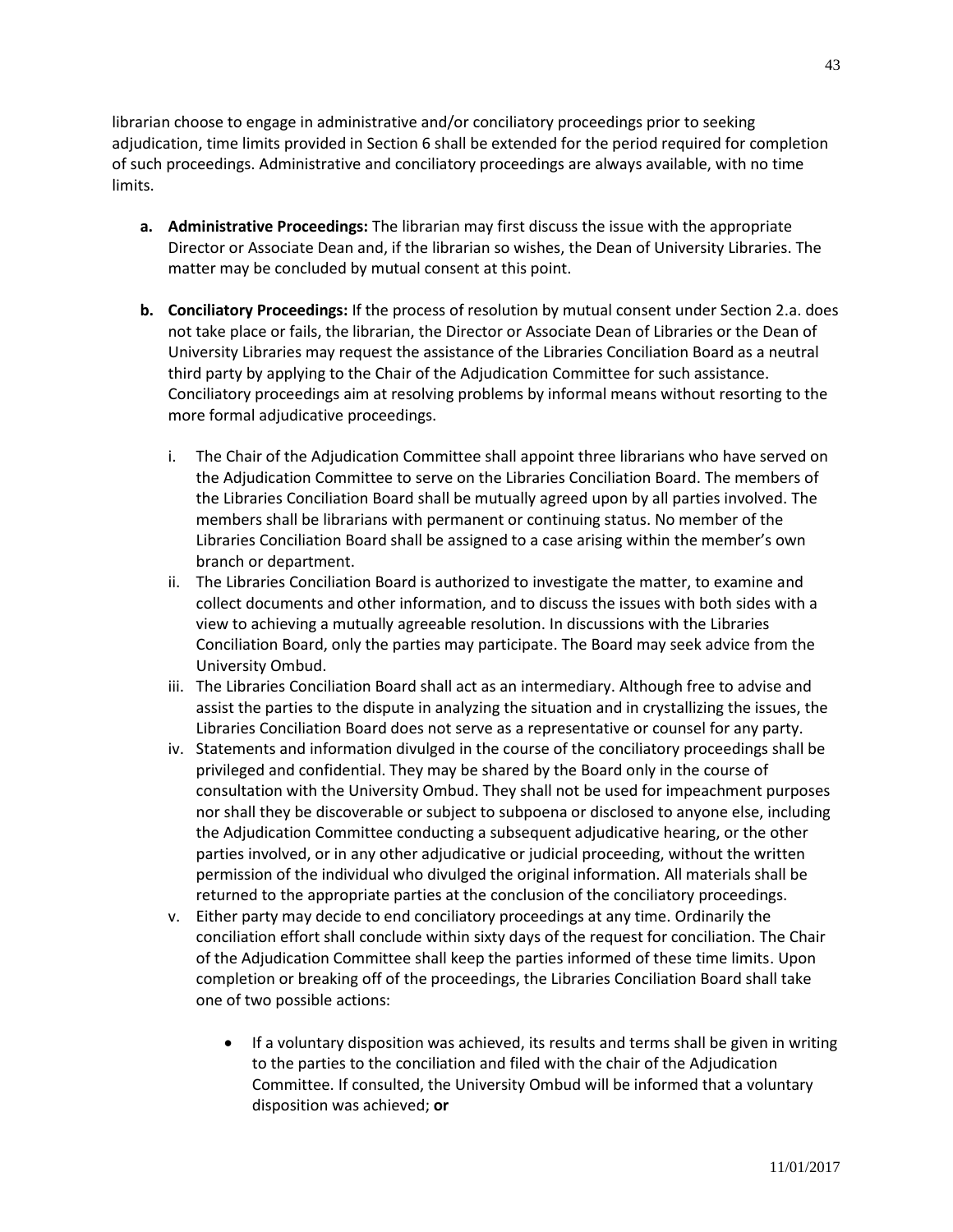- If a voluntary disposition was not achieved, the Libraries Conciliation Board shall notify the parties that the conciliatory proceedings have ended and that adjudicative proceedings may be available as described in Section 3. The librarian may seek advice from the University Ombud about these procedures.
- vi. At the termination of a conciliation proceeding, the Libraries Conciliation Board shall report to the Chair of the Adjudication Committee the general nature of the dispute and whether a mutually agreeable resolution was or was not achieved. The Chair of the Adjudication Committee shall inform the Dean of the University Libraries whether a mutually agreeable resolution was or was not achieved. The librarian may seek advice from the University Ombud about these procedures.

## **3. Cases Subject to Adjudications**

- **a.** If the University Complaint Investigation and Resolution Office (UCIRO) or any other authorized administrative official files with the Dean of University Libraries a written report that claims reasonable cause exists to adjudicate charges that a librarian has violated university regulations or state or federal laws pertaining to the librarian's performance of the librarian's duties, the Dean of University Libraries shall determine whether such reasonable cause exists. If the report is filed by UCIRO, the Dean of University Libraries shall first engage the Adjudication Committee. Based solely on the written record of the investigation, the Adjudication Committee shall assist and advise the Dean of University Libraries in the Dean's evaluation of whether reasonable cause exists. If the Dean of University Libraries believes such reasonable cause exists, then, before taking any disciplinary or punitive action against such librarian, the Dean of University Libraries shall initiate an adjudication for resolution of such charges by filing a petition in the time and manner specified in Section 6 and Section 7.
- **b.** A librarian may initiate an adjudication under this chapter by filing a petition for adjudication in the time and manner specified in Section 6 and Section 7, for resolution of a dispute which falls within one or more of the following categories:
	- i. Cases in which it is alleged that an authorized university official, through action or inaction, has violated university regulations thereby affecting the terms, conditions, or course of employment of the petitioning librarian. Examples of such cases include, but are not limited to, allegations that university regulations were violated in the denial of permanent appointment or promotion or in the process of program elimination.
	- ii. Cases where the right to an adjudication is specifically granted to a librarian under the Librarian Personnel Code.
	- iii. Cases in which the petitioning librarian alleges an injustice resulting from decisions, actions, or inactions of any persons acting on behalf of the University in an administrative capacity and affecting the terms, conditions, or course of employment of the librarian by the University. In cases involving denial of permanent appointment or promotion, program elimination or discriminatory salary reduction, decisions relating to merit or quality of the librarian can be reviewed only to the extent necessary to determine whether the decision being questioned was affected by factors other than the relevant and permissible considerations in making the particular decision being challenged. Such relevant and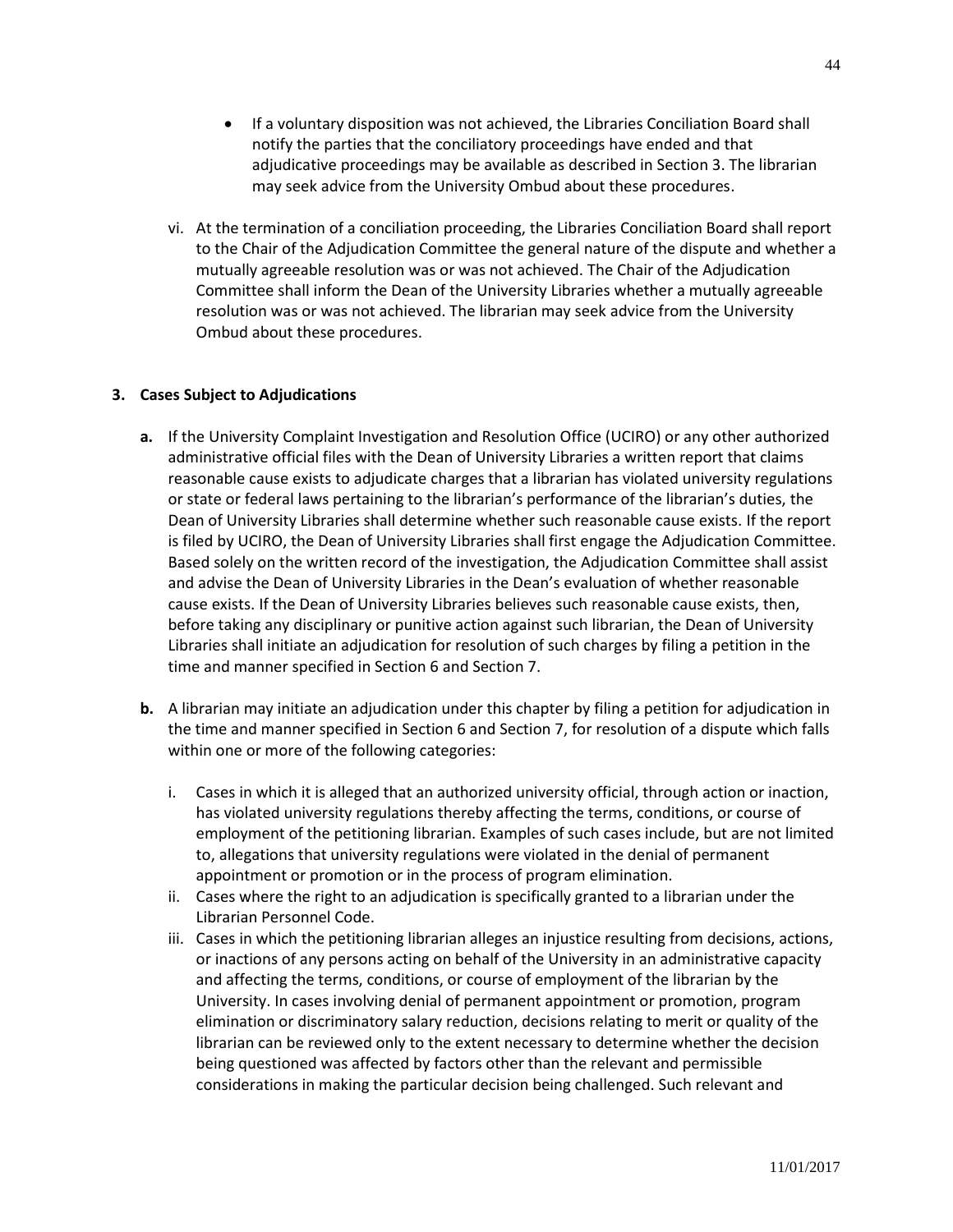permissible considerations are set forth in the sections of the Librarian Personnel Code addressing appointment, promotion and permanent appointment of librarians.

For purposes of this section, "injustice" shall include, but is not limited to: (a) any action taken that was based at least in part on a legally impermissible reason or on any reason that was unfair in light of the decision being made; and (b) any action that was not supported by an articulated reason that can be shown to be fair and relevant to the circumstances.

#### **4. Adjudication Committee**

- **a.** Brief Adjudications shall be heard by a Hearing Officer who has been appointed under the procedures specified below. Every other adjudication under this chapter shall be heard by a Hearing Officer and the Adjudication Committee, which has been appointed by the Dean of University Libraries under the procedures specified below.
- **b.** The Adjudication Committee shall be a standing committee consisting of five members. The members shall be appointed by the Dean of University Libraries upon the recommendation of the Librarian Personnel Committee. The number of recommendations from the Librarian Personnel Committee to the Dean of University Libraries shall be twice the number to be appointed.

Any librarian with permanent or continuing status, with twenty-four months experience in a budgeted position, including grants or contracts, and serving half-time or more at the University of Washington Libraries is eligible to be appointed to serve on the Adjudication Committee. Not more than two members of a personnel group [see Appendix A] shall serve on the Adjudication Committee at the same time. Not more than one part-time librarian shall serve on the Adjudication Committee at any given time.

Terms of office for Committee members shall be two years and shall begin on January 1. No Committee member shall serve more than two consecutive two year terms. The terms of any Committee members involved in a review of an appeal or grievance shall extend to the conclusion of that review, even if the extension goes beyond the previously set date the appointment would otherwise expire.

Terms of office for Committee members shall be staggered, with three members being appointed in even numbered years and two Committee members being appointed in odd numbered years. The Adjudication Committee shall elect from its members a chair to serve one calendar year.

In the event a Committee member is absent or otherwise unable to serve any time during the Committee's deliberations with respect to such matter, the remaining members shall complete the hearing. A Committee member shall not be present during consideration of a matter concerning the Committee member or librarians that member directly or indirectly supervises, or a matter in which the Committee member has been directly involved. It is the responsibility of each Committee member to assess the potential conflicts of interest. Absences from Committee deliberations shall be done in consultation with the remaining Adjudication Committee members.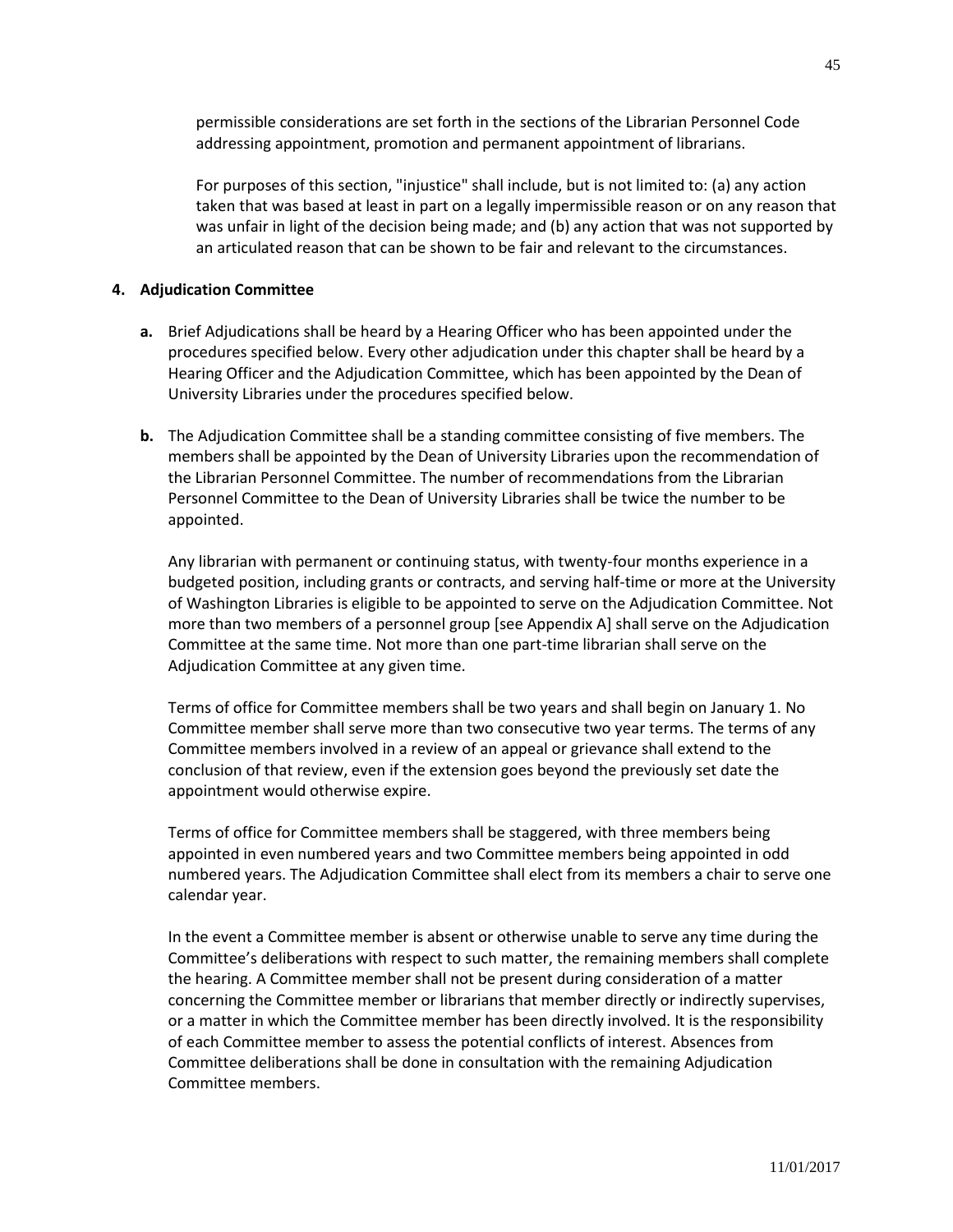- **c.** At least one Hearing Officer shall be appointed jointly by the Dean of University Libraries and Chair of the Adjudication Committee. The terms and conditions of a Hearing Officer's appointment shall be determined jointly by the Dean of University Libraries and the chair of the Librarian Personnel Committee. All such Hearing Officers must be attorneys admitted to the practice of law in at least one United States jurisdiction and shall have knowledge of hearings procedures and university and librarian matters. No department chairperson, school director, department director, associate dean or dean shall serve as Hearing Officer.
- **d.** All Comprehensive Adjudications shall be heard by one Hearing Officer and the Adjudication Committee composed of five members, with the following exception: if there is unanimous consent of the parties, the adjudication shall be heard by the Hearing Officer without the Adjudication Committee.
- **e.** The role of the Hearing Officer serving with the Adjudication Committee on a Comprehensive Adjudication shall be that of administrative coordinator. The Hearing Officer shall not have a vote on the final decision of the Adjudication Committee or on interim decisions of the Adjudication Committee while the adjudication is pending, except as specifically noted below. The Hearing Officer shall be responsible for communications between the parties and the Adjudication Committee while the adjudication is pending and shall be responsible for conducting the adjudication in compliance with the Librarian Personnel Code and any applicable law. All actions other than the final decision that are to be taken by the Adjudication Committee under this chapter may be taken by the Hearing Officer if so directed by the Adjudication Committee. The Hearing Officer shall make all legal rulings, as specified below, but any such rulings, including procedural decisions and interpretations of the Librarian Personnel Code or applicable law, are subject to revision or reversal by the Adjudication Committee.
- **f.** The role of any member of the Adjudication Committee shall be that of an impartial fact finder and judge and shall not be that of an advocate for any of the parties to the adjudication.

## **5. Burden and Standard of Proof**

The burden of proof with respect to claims made in the petition that commences an adjudication under this chapter is on the party filing the petition. The burden of proof with respect to any counterclaims made by a party in a responsive pleading is on that party. The applicable standard of proof for all adjudications under this chapter shall be the preponderance of the evidence.

## **6. Time Limitations on Initiating Adjudications**

**a.** In order for the Dean of University Libraries to initiate an adjudication pursuant to Section 3.a., the Dean of University Libraries shall file a Notice of Request for Adjudication and a Petition in the form and manner specified in Section 7 within thirty days after receipt by the Dean of University Libraries of the written report alleging that reasonable cause exists to adjudicate charges against a librarian; provided that in cases where the report was filed with the Dean of University Libraries by UCIRO , the Dean of University Libraries shall file the Notice of Request for Adjudication and Petition within 45 days after receipt by the Dean of University Libraries of such report.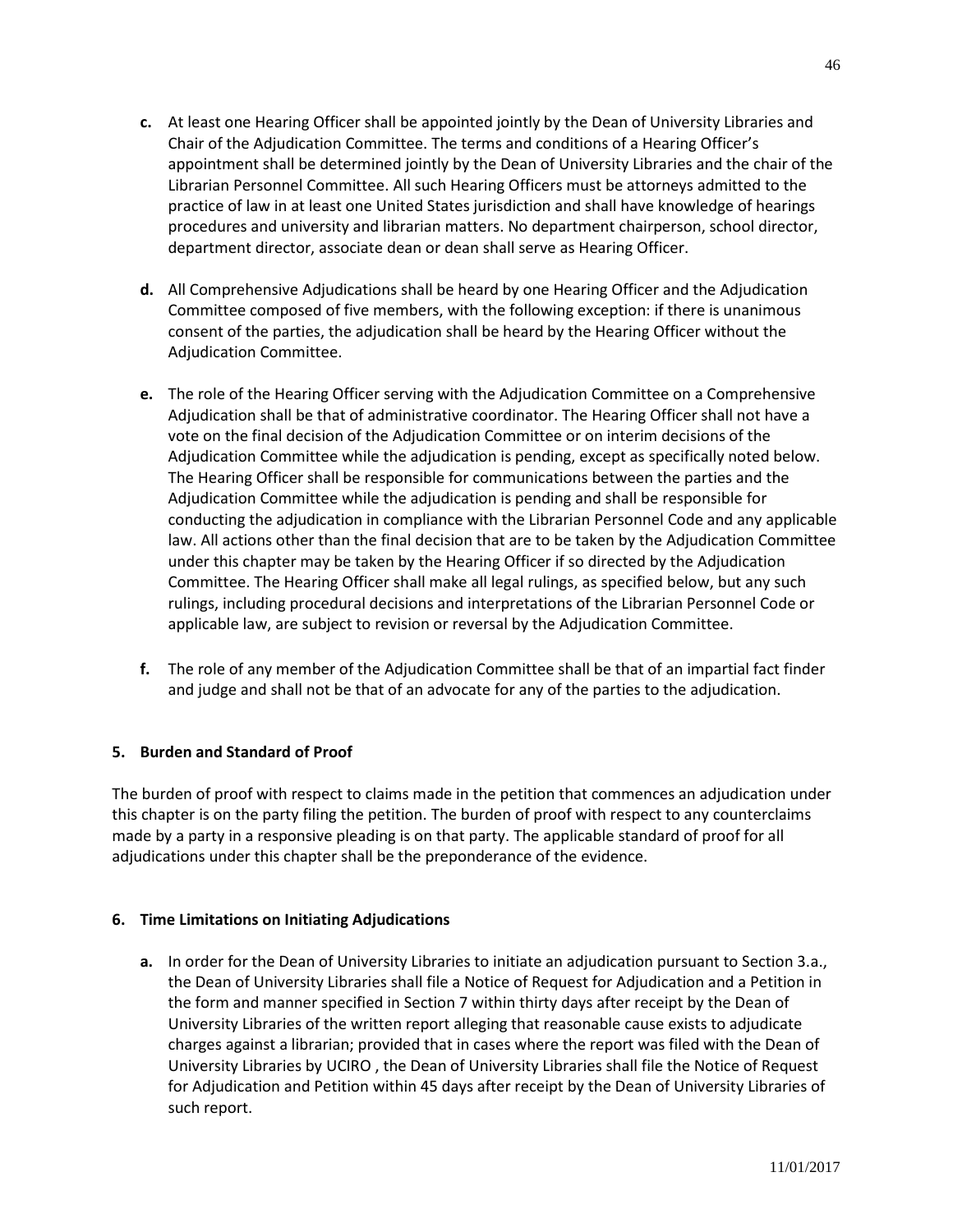- **b.** In order for a librarian to initiate an adjudication pursuant to Section 3.b., the librarian shall file a Notice of Request for Adjudication and a Petition in the form and manner specified in Section 7 within:
	- i. 90 days after the librarian has received notice of the action, decision or inaction that gives rise to the librarian's right to an adjudication under Section 3.b; **or**
	- ii. 90 days after the librarian has discovered or reasonably should have discovered the action, decision or inaction or the underlying facts regarding such action, decision or inaction that gave rise to the librarian's right to an adjudication, if later than Section 6.b.(1).
- **c.** Notwithstanding paragraphs a and b of this Section 6, if the parties choose to engage first in informal dispute resolution proceedings, such as mediation or the conciliatory proceedings, as described in Section 2.b, and such proceedings are commenced within the time limits required above for commencement of an adjudication, then the time limits required in this section for commencement of an adjudication shall be suspended until such informal dispute resolution proceedings are completed. If the informal dispute resolution proceedings do not resolve the dispute, then an adjudication must be initiated within 30 days of the conclusion of such proceedings. A party initiating an adjudication shall provide written notice to the Chair of the Adjudication Committee of the dates of the beginning and conclusion of any informal dispute resolution proceeding.
- **d.** If a party does not file a Notice of Request for Adjudication and Petition within the time limits prescribed in paragraphs a, b, and c above, then the right to an adjudication shall terminate. Notwithstanding the foregoing, if a librarian files a Notice of Request for Adjudication and a Petition after the time limits prescribed in paragraphs in a, b, and c above have expired, and such Notice and Petition allege that circumstances exist which would make it grossly unjust to refuse to grant the adjudication on the basis of untimeliness, then the Chair of the Adjudication Committee shall convene the Adjudication Committee. The Adjudication Committee shall determine whether the adjudication should be granted despite the untimely filing, on the grounds that it would be grossly unjust to refuse to grant the adjudication. In making such determination the following factors shall be considered by the Adjudication Committee:
	- i. The seriousness of the actions, events or decisions from which a claim for relief allegedly arises, and the seriousness of the alleged impact on the person seeking relief.
	- ii. The reasons for the untimely filing and the extent to which they were or were not within the control of the person seeking relief.
	- iii. The degree of probable prejudice to other parties to the adjudication if the adjudication is granted. The Adjudication Committee shall make its determination within 10 days of the filing of the Notice of Request for Adjudication and Petition.

## **7. Manner of Initiating Adjudications**

**a.** The person requesting an adjudication shall file a Notice of Request for Adjudication and a Petition with the Dean of University Libraries. The Petition shall set forth with reasonable particularity the reason for the request for adjudication, the relief sought and the facts relied upon as the grounds for the petition and the relief sought. If the Provost is the requesting party,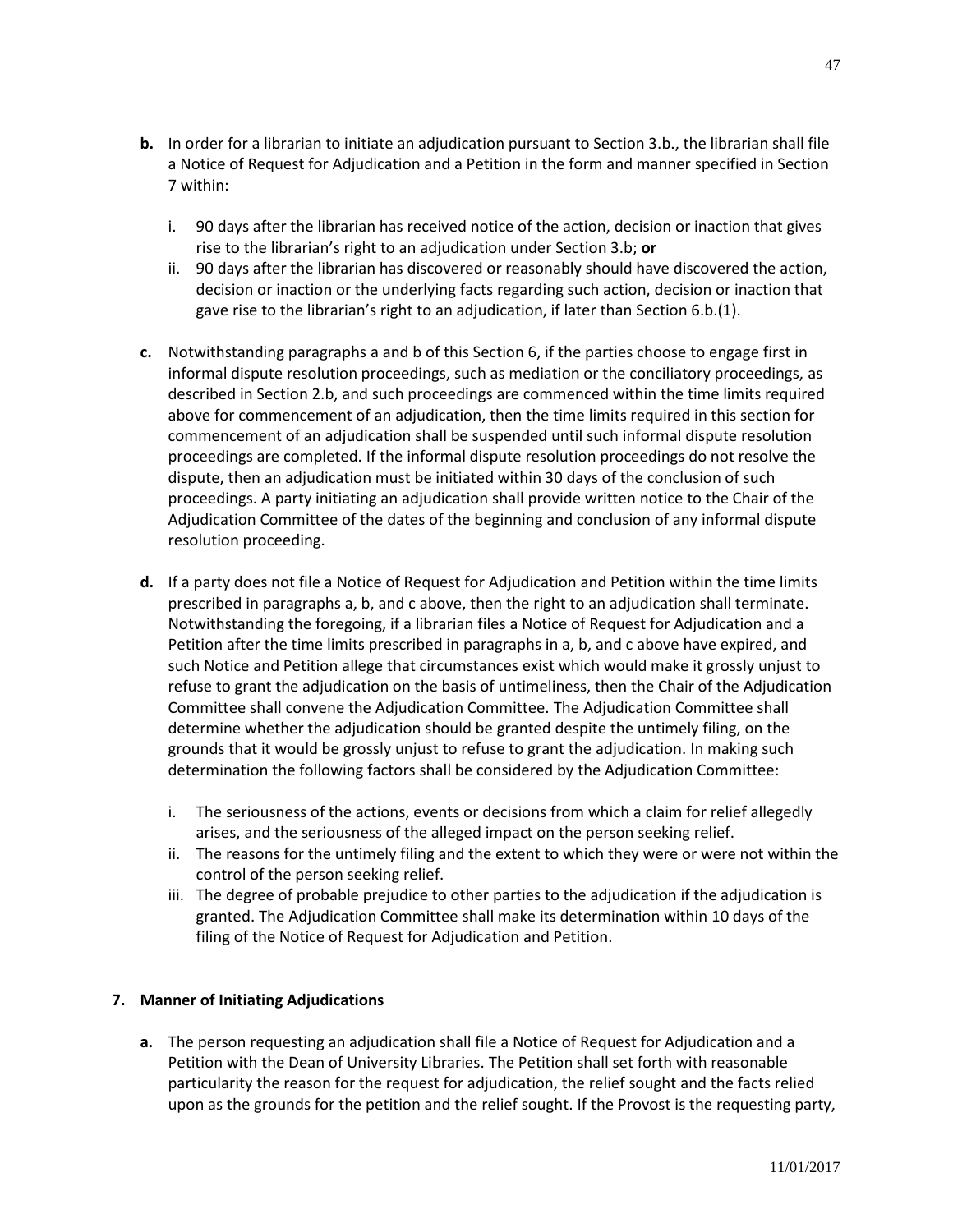the Provost shall include a copy of the written report from UCIRO, the Dean, or other administrative official that forms the basis of the request for adjudication. The Dean of University Libraries shall engage the Adjudication Committee. Within 7 days of receipt of a Notice and Petition, the Chair of the Adjudication Committee shall prepare an Adjudication Summary form that sets forth the names of the persons receiving the Notice and Petition, the persons who are required to respond and the time limits and procedure to follow when responding, and shall deliver complete copies of the Notice, the Petition and the Summary to the other parties, nonparty participants of right, if any, and any other librarian, director, dean or official of the administration, student or staff member who is named in the Petition.

- **b.** Any party against whom relief is sought shall respond to the Petition by filing a Response sent to both the Dean of University Libraries and the chair of the Adjudication Committee, which sets forth which facts of the Petition are accepted and which are contested and any further assertions of fact or reasons why the relief requested should not be granted. The Response shall be filed with the Adjudication Committee within 30 days of receipt of the Notice, Petition and Summary. The Adjudication Committee shall deliver complete copies of the Response within 7 days of receipt to all persons listed on the Summary who have received copies of the Notice and Petition. Notwithstanding the foregoing, the time period for filing the Response shall be suspended upon commencement of informal dispute resolution proceedings after the filing of the Notice and Petition but before the due date of the Response. In the event that informal dispute resolution proceedings have been initiated, the entity that has been requested to conduct the informal dispute resolution proceeding (i.e., the University Ombud or the Libraries Conciliation Board) shall provide written notice to the Adjudication Committee. If the informal dispute resolution proceedings terminate without resolving the dispute, the Response shall be due on the later of (1) ten days after the termination of such proceedings or (2) the expiration of the original 30-day period for filing the Response excluding the days during which the conciliation proceeding was open.
- **c.** Within 14 days of receipt of the Response, or within 14 days after expiration of the 37 day period following the receipt of the Notice and Petition, whichever is earlier, the Dean of University Libraries and the Chair of the Adjudication committee shall: determine whether the Notice and Petition have been properly and timely filed, and whether a case subject to adjudication has been presented; if so, determine whether a Brief Adjudication is appropriate under the provisions of Section 9 below; and if so, appoint a Hearing Officer under the provisions of Section 4.c, to conduct the adjudication; identify the parties and the nonparty participants of right, if any, to the adjudication; if a Comprehensive Adjudication is required, appoint the Hearing Officer under the provisions of Section 4.c.

Once the above specified determinations are made, the Dean of University Libraries shall promptly notify the person who filed the Notice and Petition and all persons who are entitled to receive a copy of the Notice and Petition, as specified above, of such determinations and the identity of the Hearing Officer and Adjudication Committee members. The Dean of University Libraries shall give copies of all documents filed in the matter to the Hearing Officer and each member of the Adjudication Committee. The Dean of University Libraries shall also deliver to any nonparty participants of right a statement of their rights of participation in the adjudication.

**d.** At any time after the Petition has been filed, if the Dean of University Libraries believes there are compelling circumstances, such as danger to the health or safety of members of the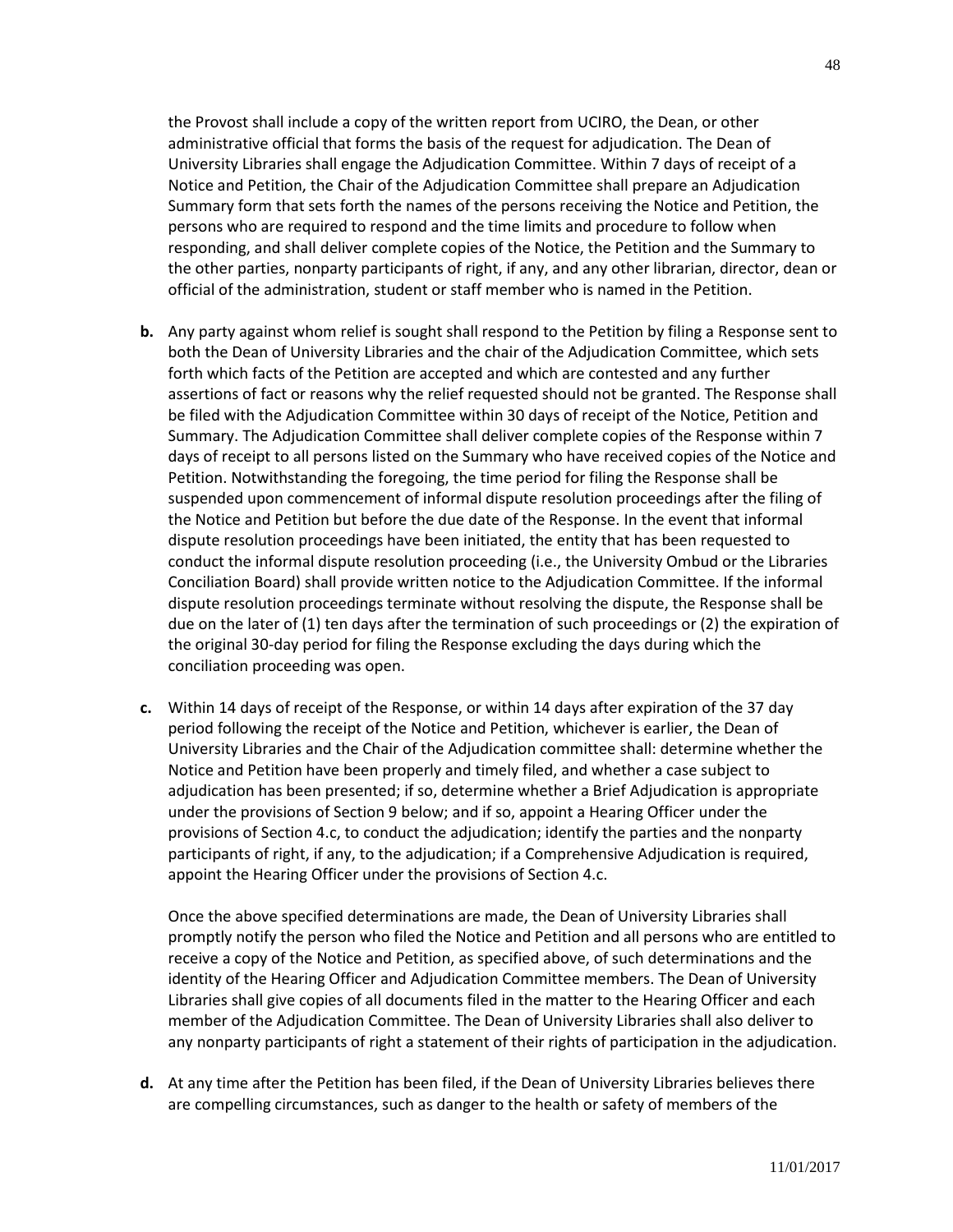University community, that warrant the suspension of the librarian from the librarian's duties pending resolution of the adjudication, the Dean of University Libraries may, in consultation with the Provost and with the Adjudication Committee, suspend the librarian for a period not to exceed the duration of the adjudication and assign the suspended member to other duties as the Dean of University Libraries deems appropriate. The librarian's regular salary, benefits and other privileges shall continue during such suspension. A decision to suspend a librarian shall comply with the requirements of RCW 34.05.479, including the requirements of maintaining an official record and preparing a written order with findings of fact, conclusions of law and policy reasons.

# **8. Disqualification of Hearing Officer and Adjudication Committee Members**

- **a.** A member of the Adjudication Committee, or the Hearing Officer, shall disqualify oneself upon own initiative immediately upon discovery of a cause for disqualification. Cause for disqualification shall include:
	- i. reason to believe that some personal consideration or relationship might interfere with the Hearing Officer's or Adjudication Committee member's ability to reach an unbiased decision; **or**
	- ii. the Hearing Officer or Adjudication Committee member, outside of the proceedings, receives communications or obtains information which creates a significant risk of substantial unfairness; **or**
	- iii. the matter directly involves a departmental or a divisional colleague of the Adjudication Committee member or the Hearing Officer.
- **b.** Any party or nonparty participant to the adjudication may challenge any Adjudication Committee member, or the Hearing Officer, for cause for the reasons stated in Paragraph A above. If the facts supporting the disqualification are then known to the party or nonparty participant, the challenge must be made in writing to the Chair of the Adjudication Committee within seven days after receipt of notice that the person being challenged is the assigned Hearing Officer or an Adjudication Committee member. A copy of the written challenge shall also be provided to the Hearing Officer, Adjudication Committee, and all parties and nonparty participants. If the facts supporting the disqualification are discovered after notice of the person's appointment, the challenge shall be made in the same manner described above within seven days of discovery of such facts, and the written challenge shall include a statement regarding the circumstances of discovery of such facts. The Chair of the Adjudication Committee shall review any such challenge and decide whether there is sufficient cause to disqualify the challenged Adjudication Committee member or Hearing Officer.
- **c.** A Hearing Officer, after consultation with the Chair of the Adjudication Committee, may disqualify any member or the Chair of such Adjudication Committee for failure or inability to make oneself available for the necessary proceedings, for repeated absences from the Adjudication Committee meetings required under this chapter or for failure to be familiar with the record of the adjudication or the necessary procedures.
- **d.** If an Adjudication Committee member is disqualified, the Adjudication Committee will continue the adjudication with the remaining Adjudication Committee members. If the Chair of the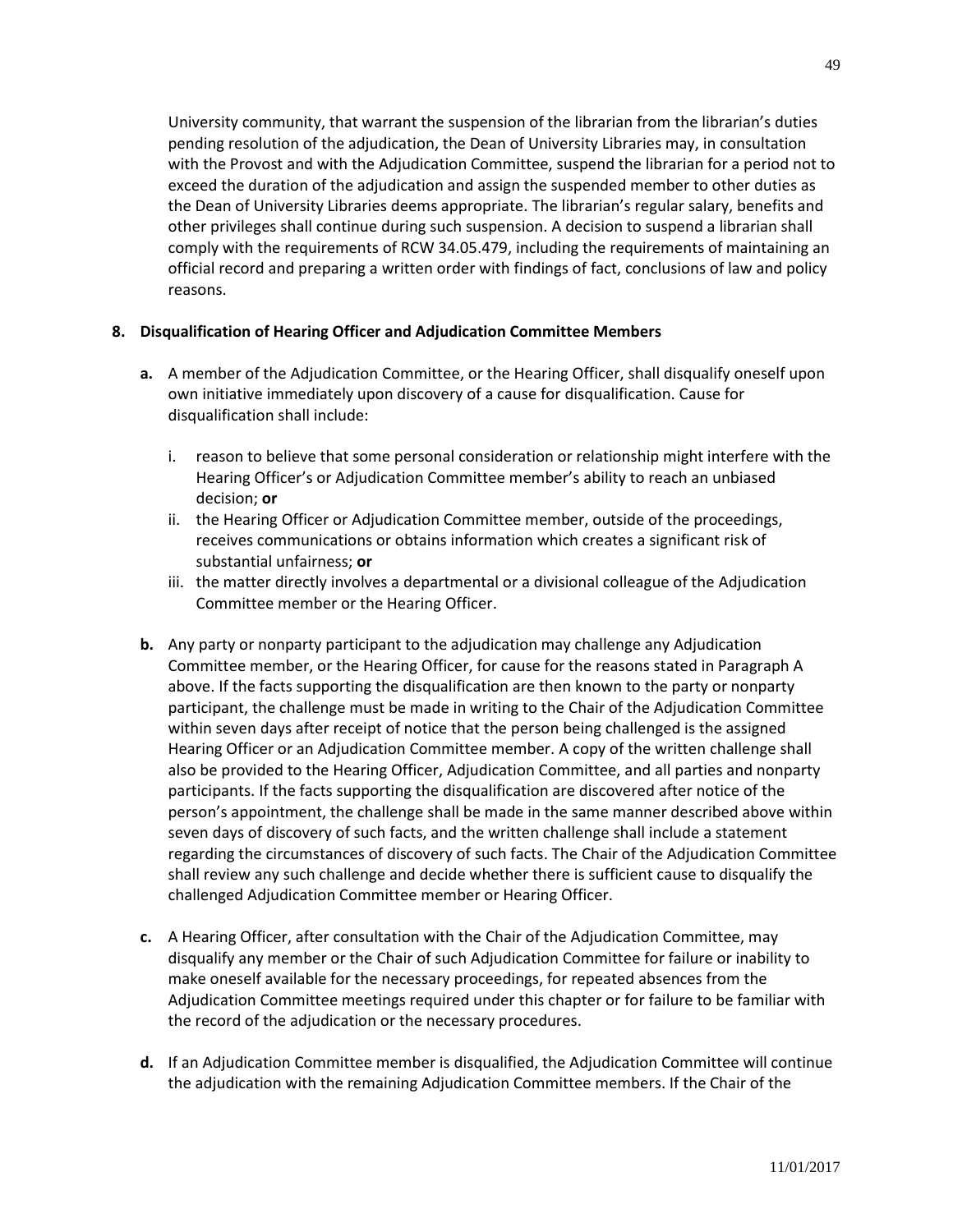Adjudication Committee is disqualified, the remaining Adjudication Committee members will select a new chair.

## **9. Brief Adjudications**

- **a.** The Dean of University Libraries shall, pursuant to Section 7.c., determine that a Brief Adjudication be used for all cases whose principle issue is one of the following:
	- i. The allocation of discretionary or merit salary increases;
	- ii. The allocation of space, support staff, or other resources or materials;
	- iii. Job, committee or other assignments within the department or other unit;
	- iv. A conflict between or among librarians, other than claims of sexual, racial or other legally impermissible discrimination or harassment or claims of scientific or scholarly misconduct; **or**
	- v. Any other issue which the Dean of University Libraries determines is appropriate for Brief Adjudication. In making determinations of whether a Brief Adjudication is appropriate for a particular case pursuant to this section, if the Dean of University Libraries determines that
		- the case does not fall clearly within one of the categories specified in 1 through 4 above but which may nevertheless be appropriate for a Brief Adjudication; **or**
		- it is unclear for any other reason whether a Brief Adjudication would be the appropriate procedure, the Dean of University Libraries shall consult the Adjudication Committee. The Adjudication Committee shall review the matter, confer and make a decision whether a Brief Adjudication is appropriate for the case at issue. The review shall include consultation with any librarian whose interests would be directly affected by the adjudication and review of records of any previous Adjudication Committee decisions for similar cases. The decision shall be made with sufficient speed so that the Dean of University Libraries may make the necessary determinations and appoint a Hearing Officer, if necessary, within the time limits specified in Section 7.c. The Chair of the Adjudication Committee shall prepare a written report summarizing the nature of any case submitted to the Adjudication Committee, the decision made as to the type of adjudication to be used and the basis of such decision and shall include such report in the records of the Adjudication Committee.
- **b.** Notwithstanding the foregoing, a Brief Adjudication shall not be appropriate for a case in which any one of the following factors is present:
	- i. Complex factual issues that require a formal fact finding process for resolution;
	- ii. A significant sanction or other significant adverse impact on the librarian, such as discharge of employment or revocation of permanent status, if the decision is adverse to the librarian;
	- iii. Significant impact on the affected librarian's academic career;
	- iv. A relatively large number of persons involved in the dispute or affected by its outcome;
	- v. A series of actions or non-actions that taken alone are not significant but together exhibit a pattern of unfairness;
	- vi. Allegations of unlawful discrimination; **or**
	- vii. The protection of the public interest requires notice and an opportunity to participate to be given to persons other than the parties, including persons who would qualify as nonparty participants under the definition herein.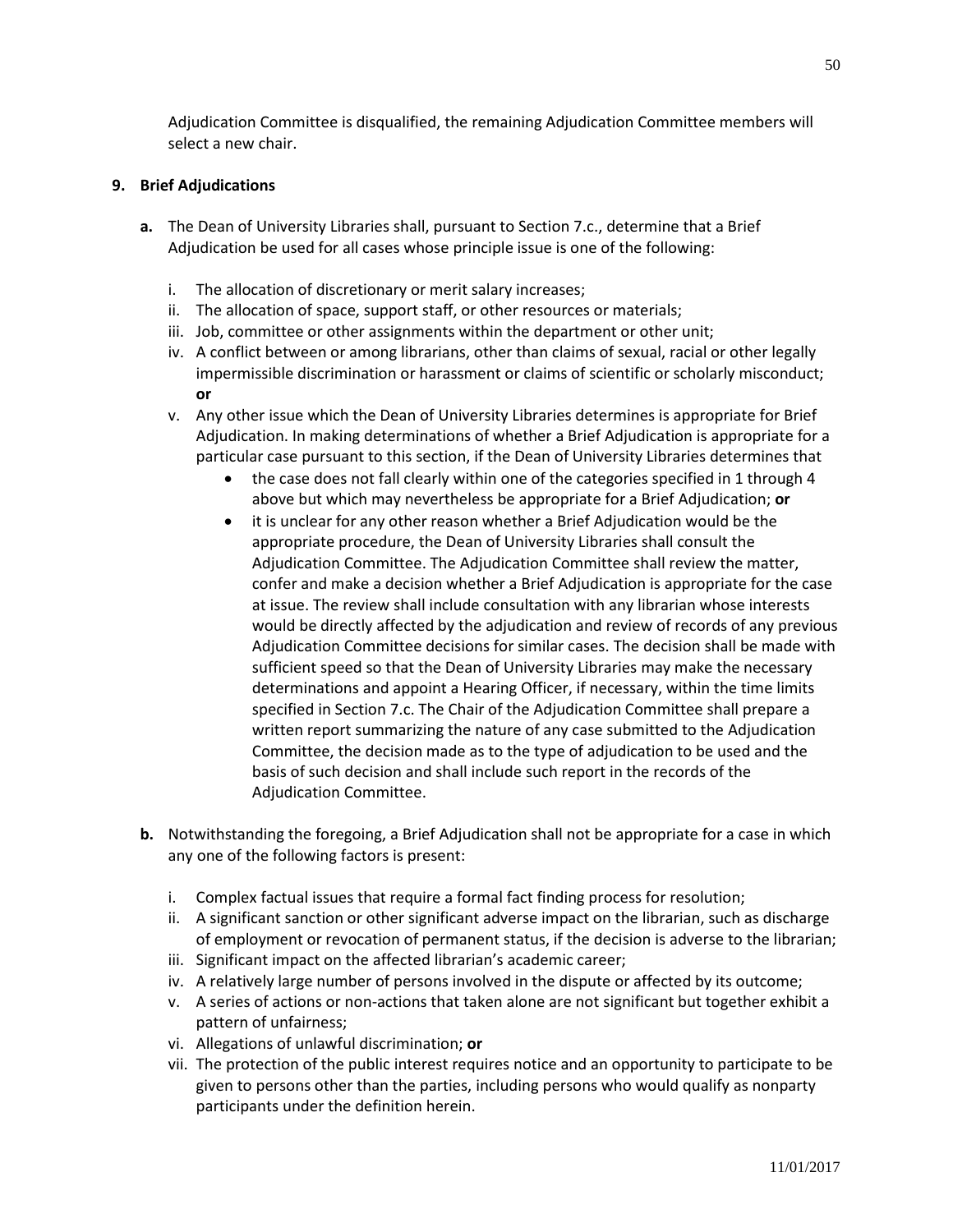- **c.** Upon appointment, the Hearing Officer shall review the documents on file in the matter and conduct an investigation of the matter. The initial investigation, at the discretion of the Hearing Officer, may include any of the following: meeting with the parties, together or separately; communicating with the parties through mail or by telephone; communicating with any other person that the Hearing Officer thinks can provide information relevant to the dispute; and requesting relevant documents from any person. As part of the investigation, the Hearing Officer must contact each of the parties and give each of them an opportunity to present written and/or oral evidence (determined at the discretion of the Hearing Officer) supporting the party's position in the matter and a written or oral statement of the party's position. The decision to restrict the parties' responses to written submissions and the decision of whether an informal hearing where all parties are present and are allowed to present oral statements and evidence are at the sole discretion of the Hearing Officer. If the Hearing Officer determines that an informal hearing is appropriate, the Hearing Officer shall schedule such hearing at a time convenient for all the parties that is at least 10 days and no more than 14 days following the date of appointment of the Hearing Officer. At least 5 days prior to such a hearing, the Hearing Officer shall notify the parties in writing as to the issues that may be addressed at the hearing, the evidence that will be relevant at the hearing and the general procedures to be followed at the hearing. The hearing shall be either recorded (sound only or video) or transcribed by a court reporter, as determined by the Hearing Officer. The Hearing Officer shall make a contemporaneous written record of any oral communication (in person or by telephone) relating to the investigation which is not heard by a party and shall distribute such written record immediately to all parties and to the person with whom the communication occurred. If the person with whom the communication occurred has a different recollection of the conversation, that person shall immediately deliver to the Hearing Officer a written statement detailing the differences. The Hearing Officer shall immediately deliver such a statement to the parties and shall include such statement in the written record of the proceeding.
- **d.** If the Hearing Officer discovers in the course of investigation that the issues are sufficiently complex or there are other factors that indicate that a Comprehensive Adjudication is required for fair resolution of the matter, the Hearing Officer will immediately notify the Dean of University Libraries, the Chair of the Adjudication Committee and the parties of such determination. Upon receipt of such notification, the matter will proceed as a Comprehensive Adjudication. At any time during the course of a Brief Adjudication a party may request that the adjudication be converted to a Comprehensive Adjudication by giving notice to the Hearing Officer and the other parties of such request together with a statement of the reasons why a Comprehensive Adjudication is required for a fair resolution of the matter. The Hearing Officer will rule on such a request within 2 days of receipt. If the Hearing Officer rules against such conversion, the Brief Adjudication will proceed and the party requesting the conversion may again request a Comprehensive Adjudication during the appeal process of the Hearing Officer's decision, as provided below in Section 14.
- **e.** Within 30 days of appointment, the Hearing Officer will render a written decision to the parties, together with a statement as to the reasons for the decision and a statement of the parties' rights to appeal the decision.
- **f.** The record of a Brief Adjudication shall consist only of the following: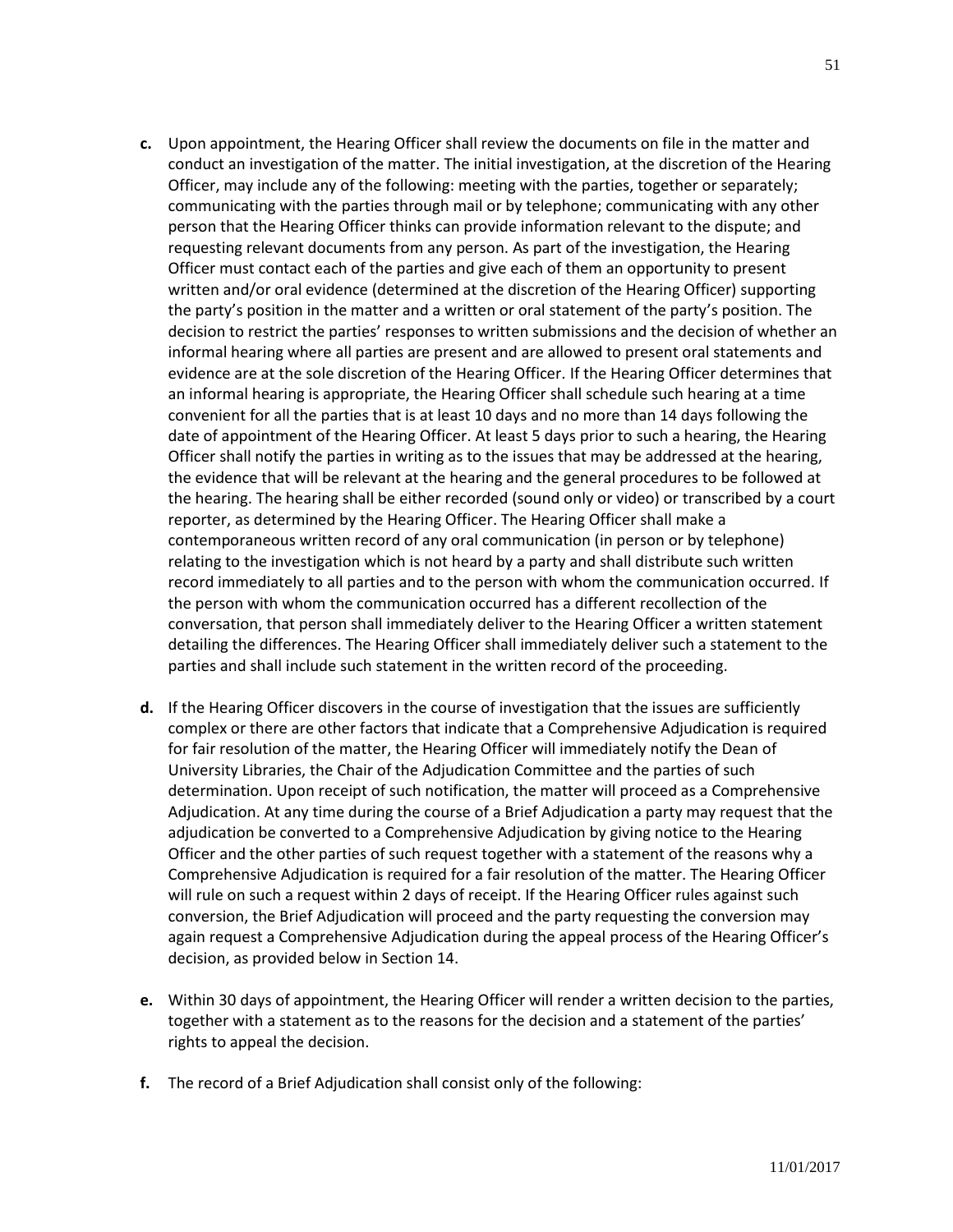- i. The Notice and Petition filed by the party initiating the adjudication, all Responses filed by other parties, and the Adjudication Summary prepared by the chair of the Adjudication Committee;
- ii. Evidence received or considered;
- iii. All written statements submitted by persons and parties, all written records of oral communication prepared by the Hearing Officer and circulated to the parties and all amendments thereto that have been submitted;
- iv. The transcript or recording of any hearing held during the course of the adjudication; and
- v. Any other document regarding the matter that was considered or prepared by the Hearing Officer or the Adjudication Committee during review of the Hearing Officer's decision.

## **10. Comprehensive Adjudications - Nonparty Participants**

- **a.** The Hearing Officer may grant a petition filed at any time for participation as an administrative party of right upon determining that the petitioner is a necessary party or by virtue of being immediately superior in administrative rank to the respondent. Such person's status as an administrative party of right shall commence only upon issuance of an order from the Hearing Officer allowing such person's participation.
- **b.** In addition to the persons who may be nonparty participants of right, the Hearing Officer may grant a petition filed by any person at any time for permissive nonparty participation, upon determining that the petitioner has a substantial interest that will be affected by the outcome of the adjudication, that participation by such party in the adjudication is necessary to protect that interest and participation by that party will not unduly delay or prejudice the determination of the rights of the parties to the adjudication. Such person's status as permissive nonparty participant shall commence only upon issuance of an order from the Hearing Officer allowing such person's participation. The Hearing Officer has the discretion to impose conditions on such person's right to participate and may limit that person's rights to participate, either at the time that the right to participate is granted or at any subsequent time. For a comment on nonparty participants' right to be represented by counsel, see Section 11.g below.
- **c.** All nonparty participants, both of right and permissive, in addition to the right to challenge the Hearing Officer or a member of the Adjudication Committee for cause as provided above, shall have the following rights of participation in the adjudication:
	- i. Right to receive copies of all documents filed in the adjudication, within the same time limits as such copies are required to be delivered to the parties in the adjudication.
	- ii. Right to timely notice of date, place and time and to attend the Prehearing Conference, the hearing, and any interim proceedings.
	- iii. Right to file written independent statements and responses to documents filed by the parties at any time prior to the hearing (including written statements and responses regarding a pending motion for summary disposition under Section 11.d.), provided that any such statements or responses are delivered by the nonparty participant to each party to the adjudication within two days of delivery to the Adjudication Committee. In addition to the above listed rights, a nonparty participant may, at the discretion of the Hearing Officer and the Adjudication Committee, be granted the following rights of participation:
	- iv. Right to have counsel accompany them to all proceedings.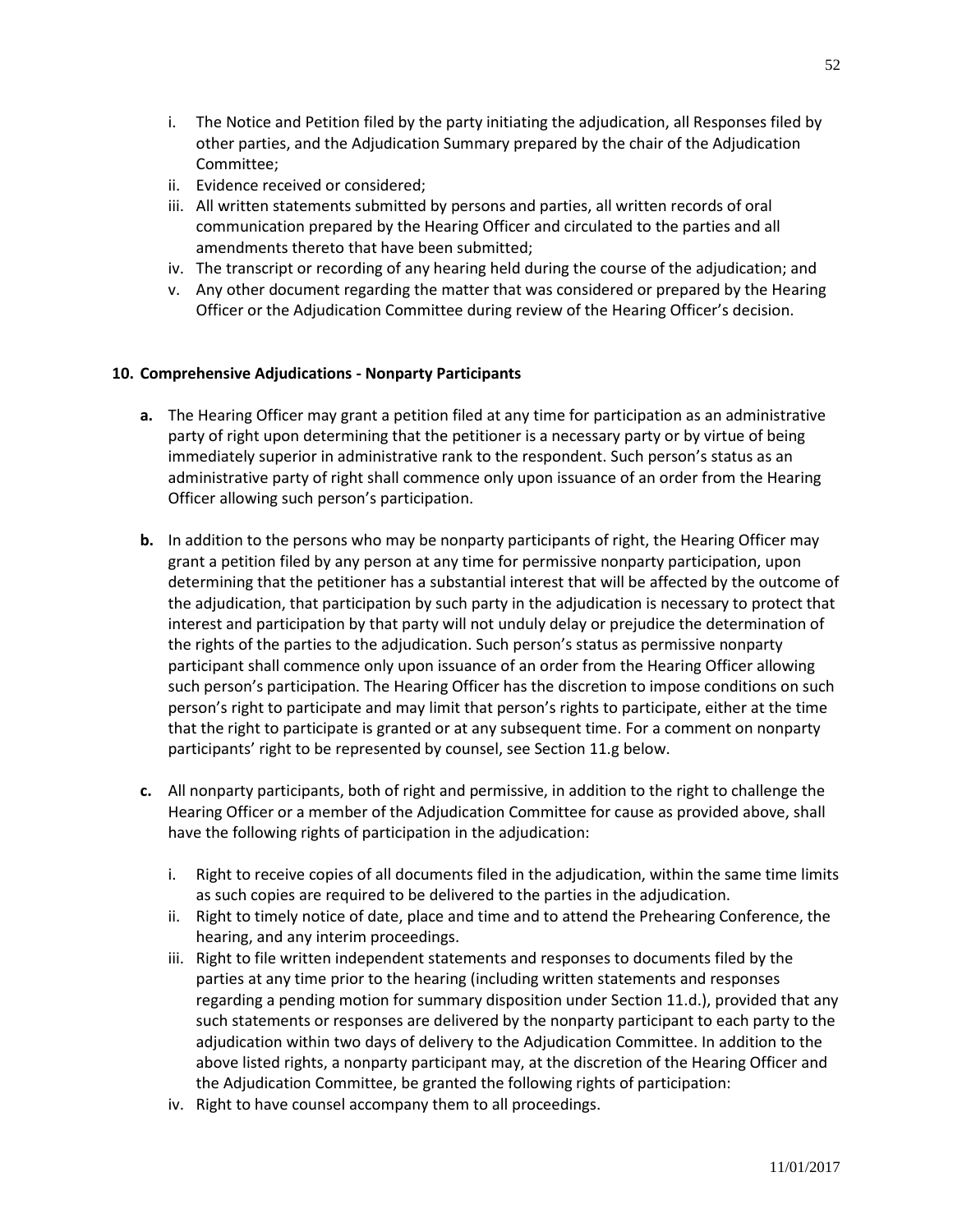- v. Right to be represented by counsel during the proceedings, provided that if the parties choose not to be represented by counsel [see Section 11.g.], than a nonparty participant may not be represented by counsel.
- vi. Right to cross-examine witnesses, introduce evidence and call additional witnesses during the hearing, either on their own behalf or through counsel, subject to the limitation in Section 10.b.5.
- vii. Right to give opening and closing statements, either on their own behalf or through counsel.
- viii. If unable to be present at the hearing or any preliminary proceeding, the right to be represented at the hearing and all preliminary proceedings by a special representative chosen by the nonparty participant and approved by the Hearing Officer.
- ix. Such other rights of participation in the adjudication as the Hearing Officer or Adjudication Committee determines to be conducive to a fair and efficient hearing.

A nonparty participant shall have the rights specified in 4 through 9 above only to the extent the Hearing Officer or Adjudication Committee has determined to be conducive to a fair and efficient hearing and which would aid in the Adjudication Committee's resolution of the matter.

The Hearing Officer shall make an initial determination prior to the Prehearing Conference as to the additional rights of participation, if any, that shall be given to the nonparty participant. The nonparty participant and any party may file a written request with the Hearing Officer prior to the Prehearing Conference regarding the extent of a nonparty participant's participation rights, and may make an oral request regarding participation rights at the Prehearing Conference. The determination of the extent of a nonparty participant's participation rights shall be made by the Hearing Officer, subject to revision by the Adjudication Committee, and shall be included in the Prehearing Order.

## **11. Comprehensive Adjudications - Preliminary Proceedings**

- **a.** At the request of any party or on the Adjudication Committee's own motion at any time after the response has been received, the Adjudication Committee may determine that the adjudication or a particular claim or issue material to the adjudication should be resolved by summary disposition without a fact-finding hearing.
	- i. If the answering party alleges or the Adjudication Committee preliminarily concludes that the Petition does not present a controversy under Section 3 that entitles the petitioner to a hearing when all factual allegations are viewed in the light most favorable to the petitioner, the Adjudication Committee shall give notice to the parties and any nonparty participants of a) the deadline for submission of written offers of proof by affidavit or otherwise, and for submission of argument, and b) at the Adjudication Committee's option, a hearing concerning the proper interpretation and scope of Section 3. The Adjudication Committee shall issue a decision to grant or deny summary disposition within five days after the submission of the written materials or the conclusion of any hearing. If summary disposition is granted the Adjudication Committee shall dismiss the petition and issue a decision pursuant to Section 13.
- **b.** As soon as possible after the appointment of the Hearing Officer, the Hearing Officer and the Adjudication Committee shall review the pleadings filed, identify the issues and discuss an initial plan for the conduct of the hearing. Such plan shall include the preliminary determination of the extent to which any nonparty participant will be allowed to participate. The Hearing Officer and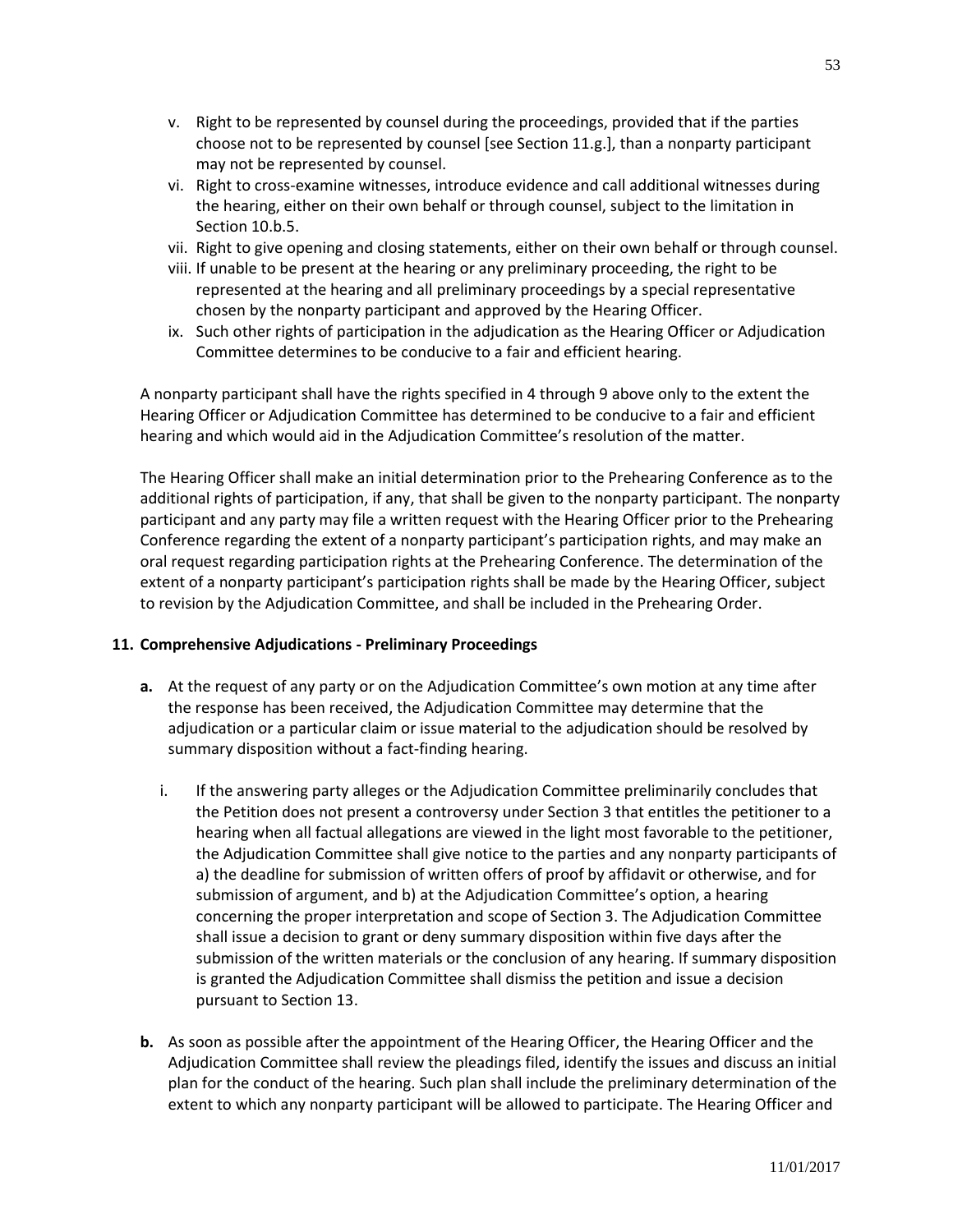Adjudication Committee shall immediately consult with the parties and any nonparty participants as to a convenient time and place to hold the Prehearing Conference.

- **c.** Within ten days after the appointment of the Hearing Officer, the Hearing Officer, at the direction of the Adjudication Committee, shall prepare and deliver to the Adjudication Committee, the parties and nonparty participants a Notice of Prehearing Conference, specifying the time and place of the Prehearing Conference. Such notice shall inform the parties as to the Hearing Officer's and Adjudication Committee's initial plan for the hearing and preliminary determinations, such as the extent of participation rights of nonparty participants and identification of issues, including all issues that the Hearing Officer and Adjudication Committee view as uncontested or irrelevant to resolution of the dispute. Such notice may further identify the evidence, including documents and witness testimony, that the Hearing Officer and Adjudication Committee consider necessary at the hearing. The Prehearing Conference shall be held no later than twenty days after appointment of the Hearing Officer, or after review of requests for summary disposition.
- **d.** All parties and nonparty participants and their legal counsel (if otherwise allowed) shall be entitled to be present at the Prehearing Conference. The Hearing Officer and the Adjudication Committee shall be present. The Hearing Officer shall preside over the Prehearing Conference. At the Prehearing Conference, the Hearing Officer, the Adjudication Committee and the parties shall discuss and agree upon the evidence to be presented and the issues to be addressed at the hearing. The Hearing Officer, the Adjudication Committee and the parties shall also agree upon any issues that can be settled by the parties before the hearing, or are uncontested or irrelevant to the adjudication, provided that if the parties cannot reach agreement on these matters the decision of the Adjudication Committee shall control. The Hearing Officer, Adjudication Committee, and the parties shall also discuss the feasibility of informal dispute resolution procedures to attempt settlement of the dispute before the hearing. If the parties agree to informal dispute resolution procedures, then the adjudication process shall be suspended while such procedures are pursued. Any nonparty participants present at the Prehearing Conference shall be allowed to participate in the discussion and the decision making to the extent determined by the Hearing Officer and Adjudication Committee.
- **e.** Unless the adjudication has been disposed of completely by Summary Disposition, the Hearing Officer, at the direction of the Adjudication Committee, shall issue a prehearing order within 15 days of the Prehearing Conference, which shall set forth the issues to be addressed at the hearing, the factual issues which are uncontroverted, the witnesses to be called and the other evidence to be presented, the extent to which any discretionary rights to participate will be given to nonparty participants, the extent to which depositions, requests for admission and any other form of discovery will be allowed and any other matters the Adjudication Committee shall deem appropriate in setting the procedure to be followed at the hearing. Such notice shall also set the time and place of the hearing and shall contain the information required by RCW 34.05.434. The hearing shall be set no less than 10 days and no more than 30 days after the notice of the Prehearing Conference was issued.
- **f.** The Prehearing Order shall specify whether the adjudication shall be open or closed. A determination at a later date that the hearing should be closed shall be made by written protective order.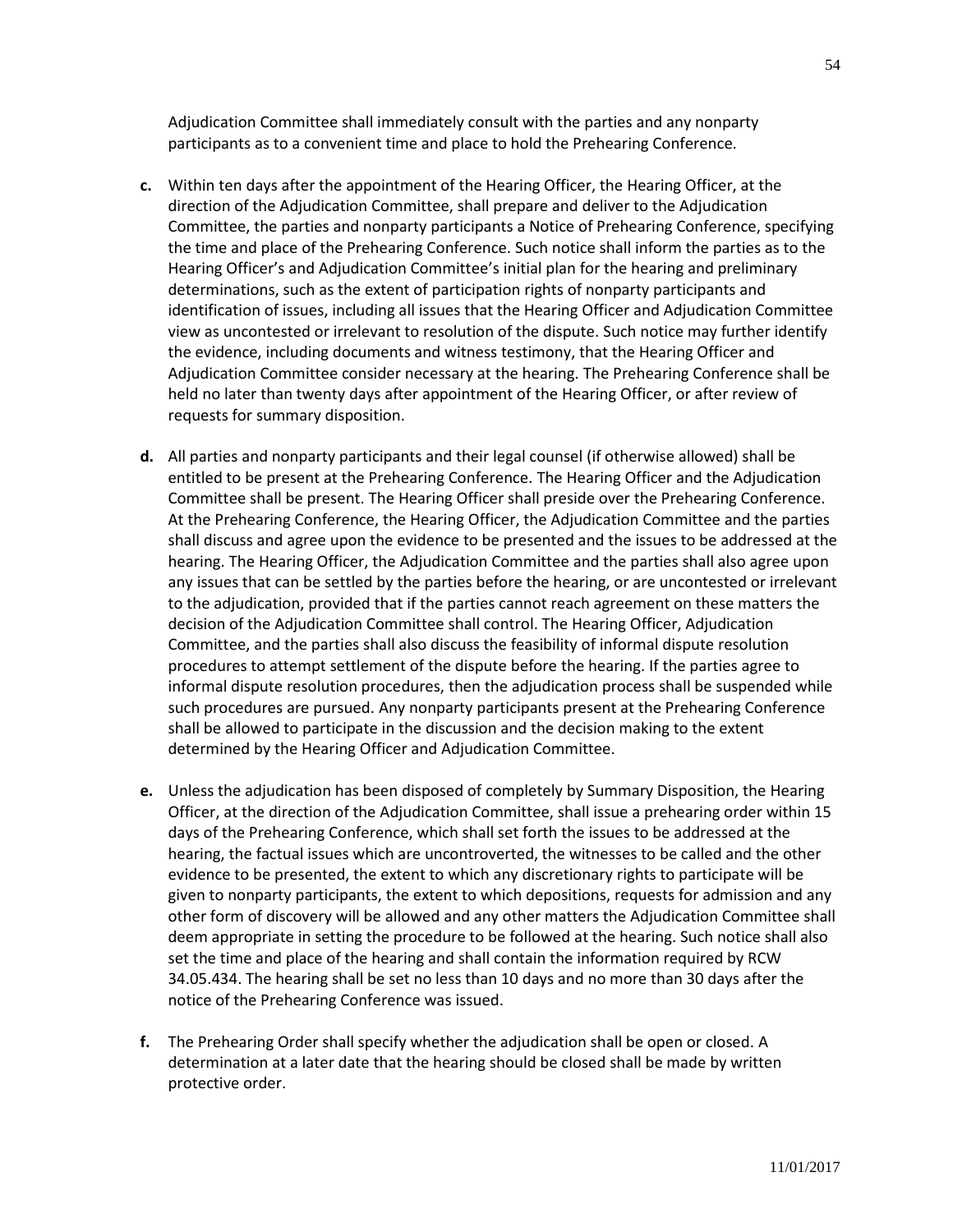- **g.** Any party may be accompanied and assisted by a person of their choosing at any stage of the proceedings. Any librarian who is a party to a proceeding under this chapter shall have the right to be represented by counsel at all stages in the proceedings. Normally, if the librarian chooses not to be represented by counsel at proceedings before the Adjudication Committee and/or the Hearing Officer, the administration will not be so represented, except in cases where the librarian is an attorney. Where the librarian chooses to be represented by counsel, the administration shall not be obligated to reimburse the librarian for the attorney's fees and costs the librarian incurs, except as provided under Section 13.b.
- **h.** If after the Prehearing Order is issued, a party shall receive additional information, the party may request that the Adjudication Committee amend the Prehearing Order to allow the presentation of such additional information at the hearing and may request leave to amend its pleadings on file. Such request shall be served on all parties and nonparty participants. The Adjudication Committee has full discretion to allow or deny such request and may grant a continuance if a non-requesting party needs additional time in which to prepare for and respond to the additional information.
- **i.** The Hearing Officer may instruct any person who is a party to the adjudication or an administrative officer or administrative employee of the University to appear and to give testimony under oath or affirmation, or to produce a specific document or other thing belonging to a party or to the University relevant to the issues in the adjudication.
	- i. If the person to whom the instruction is directed is a non-administrative party to the adjudication and that person refuses or fails to appear at the time and place designated to give testimony or to produce the documents or things specified:
		- aa. If the Hearing Officer finds that the testimony, documents, or things sought are under the control of the non-administrative party to produce and are not privileged for purposes of the adjudication, then the Adjudication Committee may impose such sanctions as are appropriate.
		- bb. Sanctions may include dismissal of the adjudication or the drawing of inferences, to be stated in the record, with respect to the issues to which the evidence sought would have been relevant, adverse to the position of the librarian or other party to the adjudication.
	- ii. If the person to whom the instruction is directed is an administrative officer or administrative employee of the University and refuses or fails to appear at the time and place designated to give testimony, or to produce the documents or things specified:
		- aa. The Hearing Officer shall inform the President in writing of such refusal or failure and of the probable relevance of the testimony or documents or things sought.
		- bb. Unless the President determines that the information sought is legally privileged from disclosure, or subject to overriding University policies as to confidentiality, the President shall take such steps as may be necessary to enforce compliance with the instruction.
		- cc. If the President refuses or fails to secure such compliance, and if the Adjudication Committee determines that the testimony, documents, or things sought are not legally privileged or confidential for purposes of the adjudication, then it may impose such sanctions as it deems appropriate. These sanctions may include dismissal of the adjudication or the drawing of inferences, to be stated in the record, with respect to the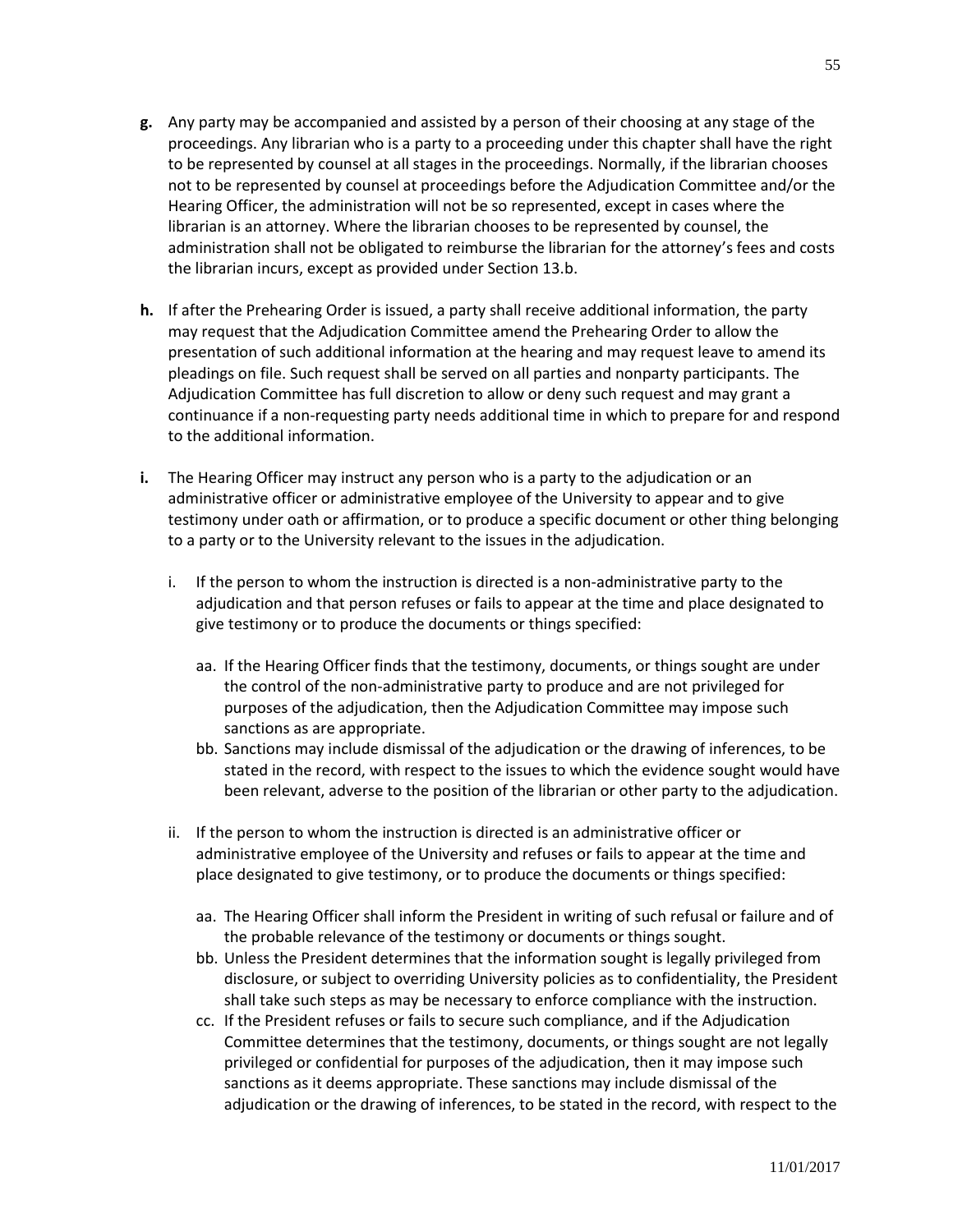issues to which the evidence sought would have been relevant, adverse to the position of the University or administrative officer in the adjudication.

- iii. Statutory powers of subpoena are available to the Adjudication Committee as specified in RCW 34.05.588(1).
- **j.** In the discretion of the Hearing Officer, and where the rights of the parties will not be prejudiced, all or part of any meeting or conference required hereunder may be conducted by telephone, television or other electronic means. Each participant in the conference or meeting must have an opportunity to participate effectively in, to hear, and if technically and economically feasible, to see the entire proceeding while it is taking place.
- **k.** The Hearing Officer may at any time issue any discovery or protective orders that the Officer deems appropriate, and such orders shall be enforceable under the provisions of RCW 34.05 regarding civil enforcement of agency actions.

### **12. Comprehensive Adjudication - Procedure at Hearing**

- **a.** In both open and closed proceedings before a Hearing Officer and the Adjudication Committee the following persons are entitled to be present:
	- i. The parties and nonparty participants of right, and their advisors and representatives, to the extent advisors and representatives are allowed under the other terms of this chapter. Advisors may be present but may not speak on behalf of the parties in the proceedings unless agreed to by both parties.
	- ii. Any permissive nonparty participants and their advisers and representatives, if allowed by the Hearing Officer or the Adjudication Committee.
	- iii. The Hearing Officer, the Adjudication Committee and a secretary or recorder.
	- iv. Persons serving in an advisory capacity to the Adjudication Committee, unless their presence is objected to for cause by either party and the Adjudication Committee sustains the objection.
	- v. Witnesses and their advisors, except that the Hearing Officer may upon a showing of good cause, as specified in the record of the proceeding, exclude witnesses and their advisors from the hearing room except while testifying.
- vi. Such other persons as specifically authorized by the Hearing Officer or the Adjudication Committee, unless their presence is objected to by either party and the objection is sustained.
- **b.** The hearing shall either be recorded, audio only or video, or transcribed by a court reporter, as determined by the Adjudication Committee. Such recording or transcription shall be made at University expense. Copies of the recording or transcript shall be made available to any party or nonparty participant of right at University expense upon request.
- **c.** If the facts in the case or relief requested are in dispute, testimony of witnesses and other evidence relevant to the issues and to the relief requested shall be received if offered. The Hearing Officer may admit and consider evidence on which reasonably prudent people are accustomed to rely in the conduct of their affairs. The Hearing Officer shall give effect to the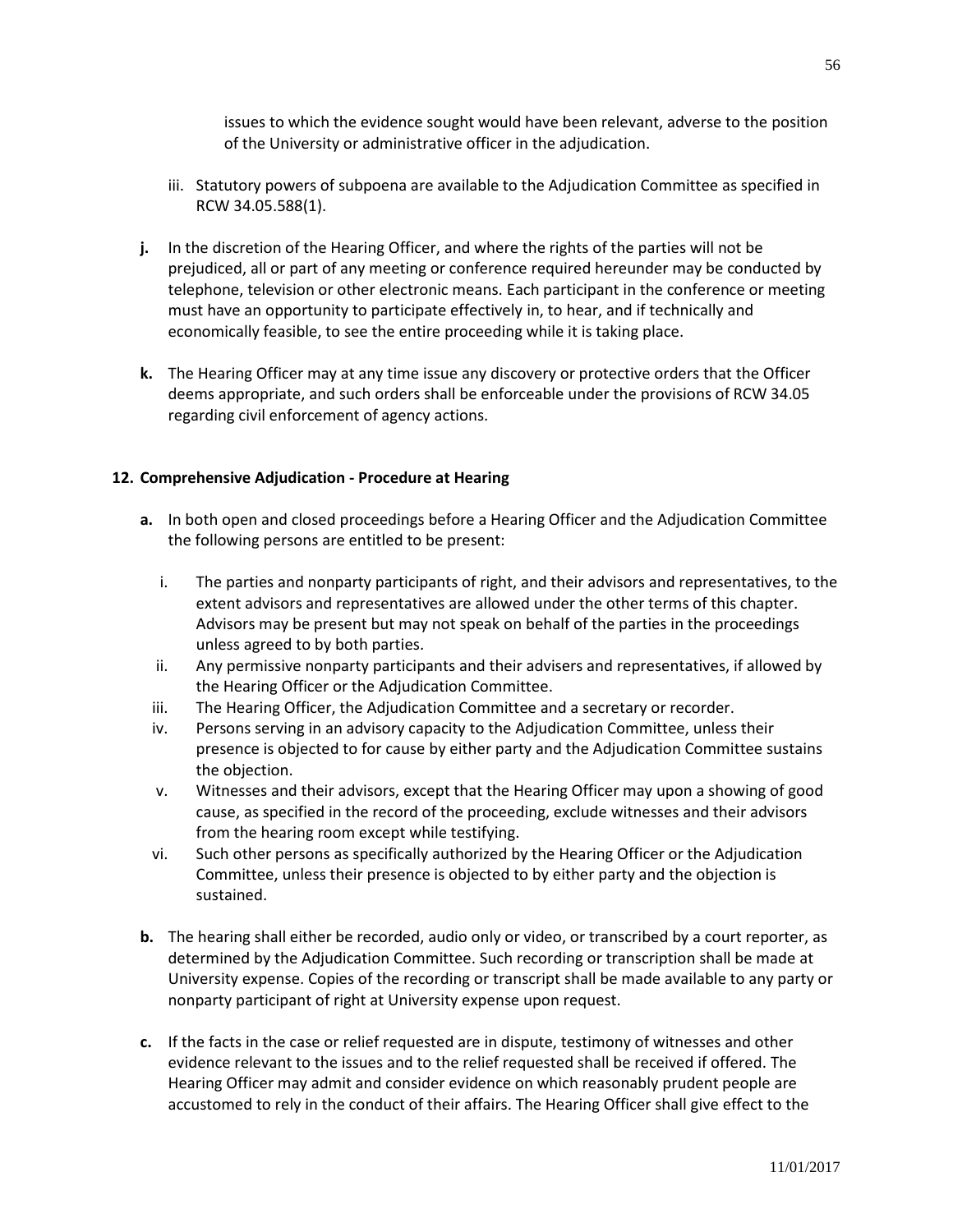rules of privilege recognized by law, shall exclude evidence that is excludable on constitutional or statutory grounds and may exclude incompetent, irrelevant, immaterial, and unduly repetitious evidence, and evidence whose probative value is substantially outweighed by the danger of undue prejudice to any party or nonparty participant. The Hearing Officer and the Adjudication Committee shall refer to the Washington Rules of Evidence as non-binding guidelines for evidentiary rulings. All testimony of parties and witnesses shall be given under oath or on affirmation. Documentary evidence may be received in the form of copies or excerpts or by incorporation by reference. Official notice may be taken of any judicially recognizable facts and codes or standards that have been adopted by an agency of the United States, this state or another state or by a nationally recognized organization or association. Parties and nonparty participants shall be notified either before or during the hearing of the material so noticed and the sources thereof and shall be afforded an opportunity to contest the facts and materials so noticed (except to the extent a nonparty participant's right to do so is limited by the Hearing Officer or Adjudication Committee).

- **d.** The Hearing Officer shall regulate the course of the hearing in conformity with the Prehearing Order and shall not be required to follow formal court procedure. To the extent necessary for full disclosure of all relevant facts and issues, the Hearing Officer shall afford to all parties and nonparty participants the opportunity to respond, present evidence and argument, conduct cross-examination and submit rebuttal evidence, except as restricted by a limited grant of nonparty participation or by the Prehearing Order.
- **e.** The Adjudication Committee in its discretion may:
	- i. Direct the parties to produce information on specific issues deemed significant by the Adjudication Committee.
	- ii. Proceed on its own initiative to call witnesses to testify or admit evidence on its own motion.
- **f.** The parties shall have the opportunity to confront all witnesses. In the event that witnesses are unavailable or at the consent of the parties, depositions from witnesses or answers to written interrogatories may be presented or telephone depositions may be made in lieu of personal appearance at the hearing. The Adjudication Committee, in its discretion, may make such information part of the record. The Adjudication Committee may take whatever other steps it deems reasonable and fair to all persons involved to deal with the unavailability of a witness.
- **g.** The Adjudication Committee, in its discretion, may adjourn the proceedings from time to time to allow the further development of the evidence.

## **13. Comprehensive Adjudication - Decision**

**a.** Within thirty days after the conclusion of the hearing, or after the due date of all post-hearing briefs requested, if later, the Adjudication Committee shall make known its decision in writing. The decision shall be made by majority vote of all Adjudication Committee members participating, excluding the Hearing Officer. If at the conclusion of the hearing, there is an even number of Adjudication Committee members remaining due to loss of one or more Adjudication Committee members and the remaining Adjudication Committee members are evenly divided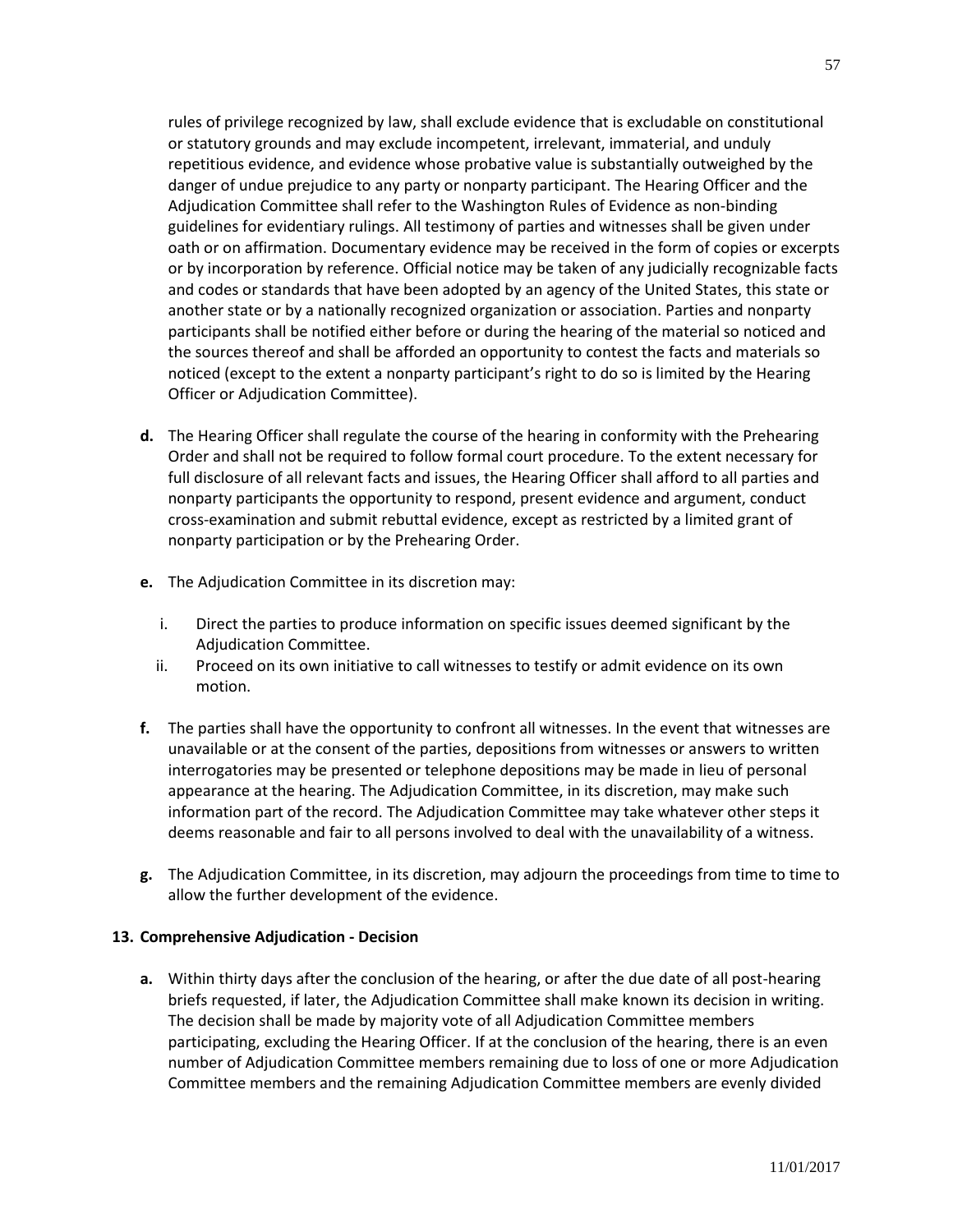as to the decision on any issue or award of relief, the Hearing Officer shall cast a vote, but only to the extent necessary to break the deadlock.

- **b.** In the written decision, the Adjudication Committee shall set forth its findings with respect to each of the material grounds or issues raised and to the relief requested by the parties and state its conclusions regarding those issues. It shall also state specifically any action necessitated by the decision and identify the specific relief to be provided, including but not limited to suspension or dismissal, reprimand or warning, restoration or award of privileges, benefits or status, a cease and desist order, an order that a certain party receive counseling or other medical treatment, and including direction to the Dean of University Libraries or other appropriate party to take such steps as may be necessary to carry out the decision. The Adjudication Committee shall have the authority to recommend the award of compensation for economic relief to a party or nonparty participant of right where such party or nonparty participant of right has made a timely request in the participant's pleadings for such relief and has proven the right to the relief during the course of the proceedings. In addition, the Adjudication Committee has authority to recommend an award of reasonable attorneys' fees to a prevailing librarian if (1) the Administration was the unsuccessful party in the case and the Adjudication Committee determines that the position of the Administration in the case was maintained in bad faith, or (2) the prevailing librarian was obliged to hire legal counsel to represent the librarian in a comprehensive adjudication by virtue of the Administration's failure to waive representation by legal counsel as provided in Section 11.g.
- **c.** Within 24 hours of the Adjudication Committee's written decision being put in final form, the Adjudication Committee shall deliver copies of the decision to the President, Provost, Dean of University Libraries, all parties and all nonparty participants.

#### **14. Review Procedures**

**a.** A decision of a Hearing Officer in a brief adjudication shall be submitted to the Adjudication Committee. If the Adjudication Committee takes no action and no party to the adjudication has filed a petition for review of the Hearing Officer's decision within 21 days of issuance of the decision, then the decision shall become the final decision of the University. If a party files a petition for review or the Adjudication Committee elects to review the decision, all parties shall receive notice of such review. The Adjudication Committee shall exercise all the decision making power that it would have had to decide and enter the decision had the Adjudication Committee presided over the hearing, except to the extent that the issues subject to review are limited by a provision of law or by the Adjudication Committee upon notice to all the parties. In reviewing findings of fact by the Hearing Officer, the Adjudication Committee shall give due regard to the Hearing Officer's opportunity to observe the witnesses. The Adjudication Committee shall afford each party an opportunity to present written argument and may afford each party an opportunity to present oral argument. The Adjudication Committee shall complete its review within 20 days of the decision to review and shall enter a final order concluding the adjudication or remand the matter for further proceedings, with instructions to the Hearing Officer who entered the initial decision. The order shall include a description of any judicial or other review that may be available. Upon remanding a matter, the Adjudication Committee shall order such temporary relief as is appropriate. If no party to the adjudication has filed a petition for review of the Adjudication Committee's final order within 21 days of the mailing of the order to the parties, the order shall become the final decision of the University. Only a final order of the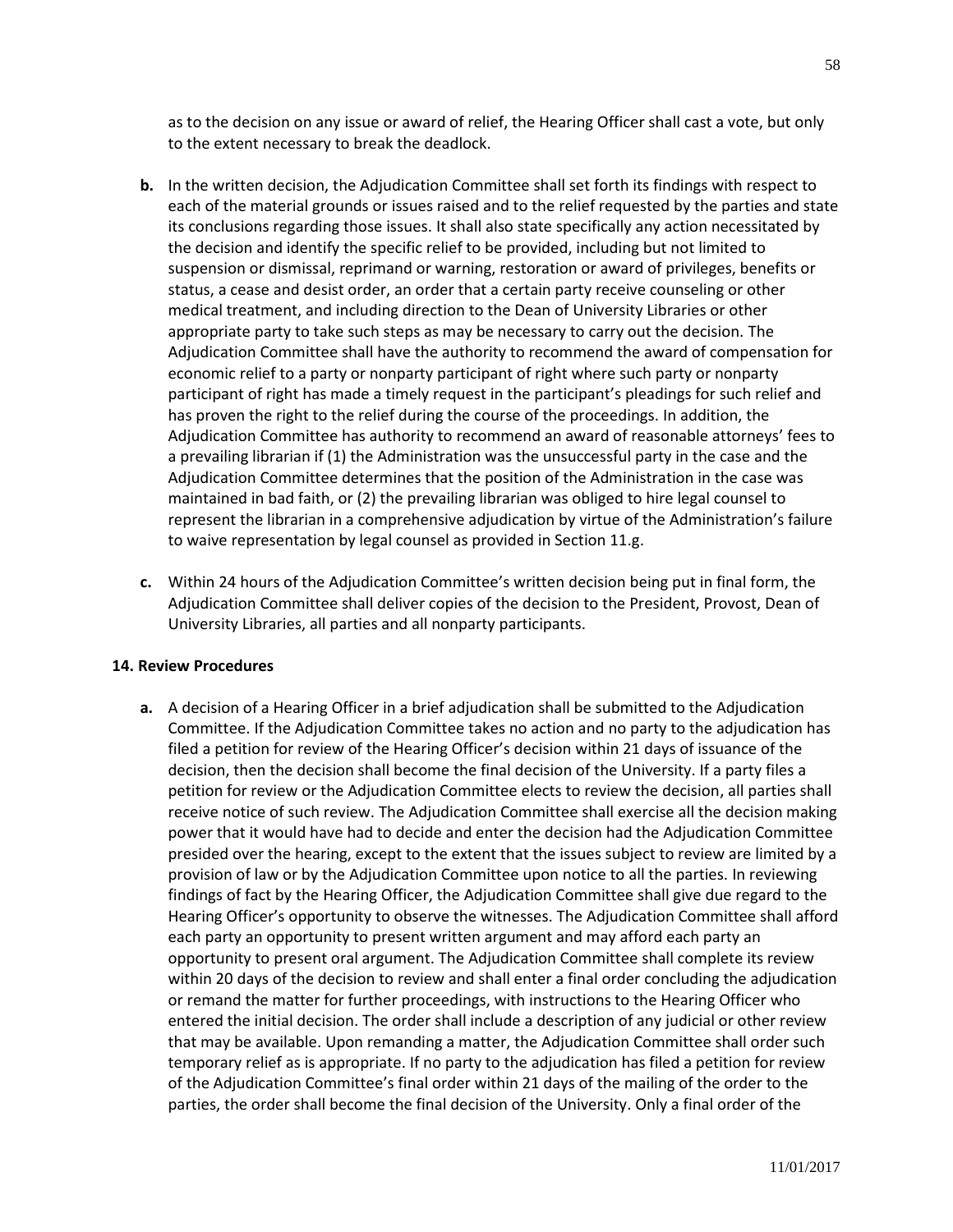Adjudication Committee that reverses or amends the decision of the Hearing Officer may be appealed. Any such appeal shall proceed under the procedures of Section 14.b.

- **b.** Any order of the Adjudication Committee in a comprehensive adjudication, other than cases where the President is a party in the case, shall become a final decision of the University unless either party files an appeal to the President within 21 days of the date of mailing of the decision to the parties, or unless the President elects to review the decision by giving written notice of intent to review to the parties within 21 days of the date of delivery of the decision to the President. The presidential review shall include consideration of the written record. The President may request the parties to submit additional written arguments on particular issues and may request oral argument from the parties. To the extent that parties are asked to provide written documents, nonparty participants of right shall also have the opportunity to provide written documents and at the discretion of the President, nonparty participants of right may be allowed to give oral arguments. No new evidence shall be considered by the President. Within sixty days of commencement of the review, unless in the President's discretion more time is necessary to consider additional arguments, the President shall make one of the following determinations: (1) affirm the Adjudication Committee's decision; (2) remand for further proceedings. Any decision of the President to remand must be based on findings of the President that the decision of the Adjudication Committee was arbitrary or capricious; the procedures followed by the Adjudication Committee in reaching its decision were materially and prejudicially unfair or not in accordance with the law or University rules, or regulations; and/or the review in which the President has engaged has revealed the importance of evidence which the Adjudication Committee did not adequately consider. The Adjudication Committee then has thirty days to reconsider its decision and the reasons given by the President for remand, and to report back to the President its decision on remand. The President shall then affirm, reverse or amend the Adjudication Committee's decision on remand. Any decision of the President to reverse or amend must be based on findings that the Adjudication Committee's decision was: (1) not supported by a preponderance of the evidence in the record, or (2) was arbitrary or capricious, or (3) the procedures followed were materially and prejudicially unfair or in violation of law or university rules. A decision by the President to affirm, reverse or amend the decision of the Adjudication Committee is a final decision of the University.
- **c.** In any case where the President is a party, appeal shall be taken to the Board of Regents, and that body shall act in the stead of the President and in consort with the rules in Section 14.b.
- **d.** If upon review a decision is remanded to the Adjudication Committee for further proceedings, the Adjudication Committee shall have 30 days within which to hold such further proceedings as are necessary to comply with the directions from the President (or the Board of Regents) and to respond to the President's (or Board of Regents') action with the results of its reconsideration of the case. Upon receipt of the Adjudication Committee's reconsidered decision, the President or Board of Regents shall have 30 days to make a final determination of the case. In the event that the President or Board of Regents decides to reverse or amend the reconsidered decision of the Adjudication Committee, the final decision shall state the basis of such decision, including specific findings as to why the decision of the Adjudication Committee was arbitrary or capricious, or why the procedures followed by the Adjudication Committee in reaching its decision were materially and prejudicially unfair or not in accordance with the law or University rules or regulations.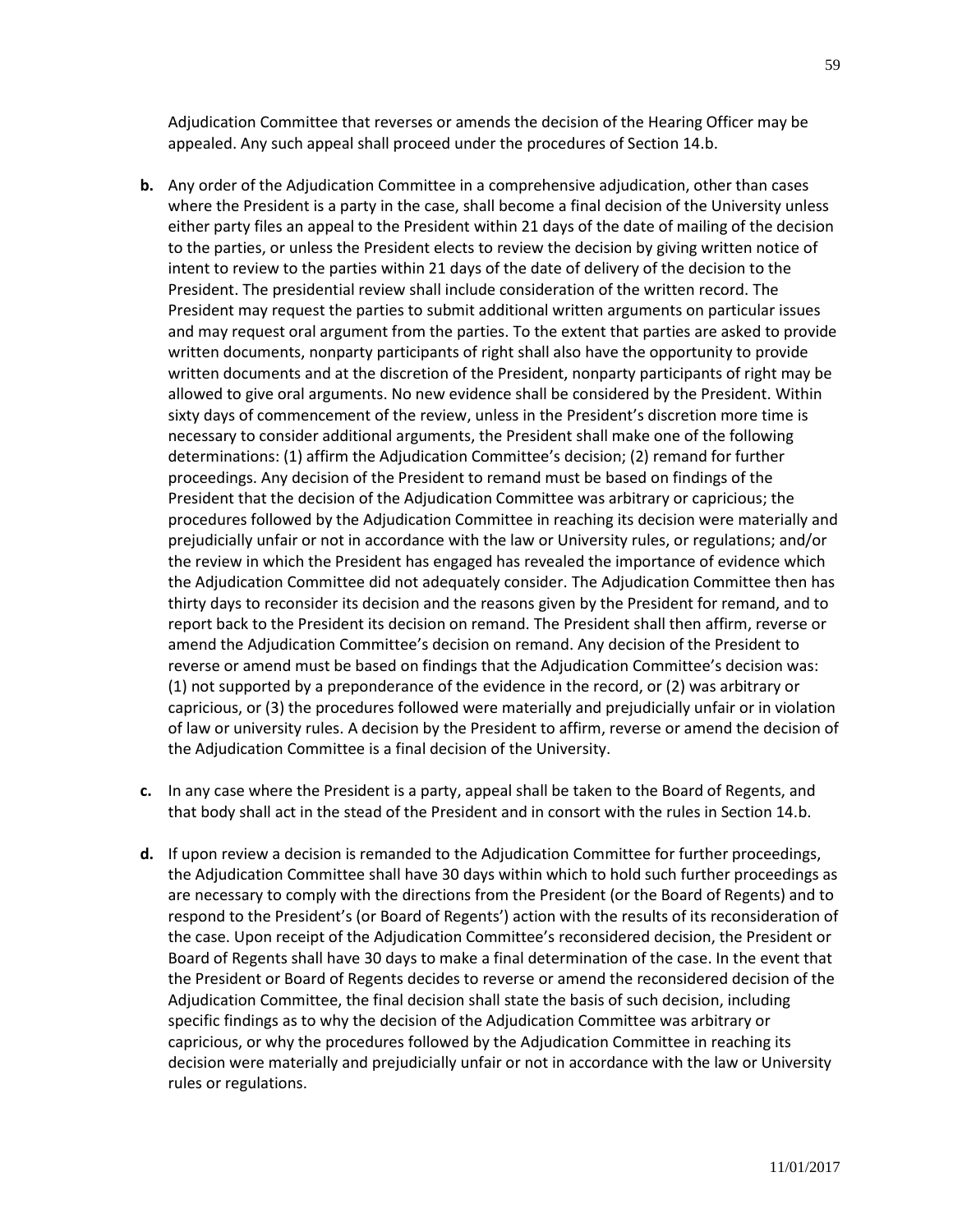- **e.** Copies of all decisions, opinions, conclusions, instructions, and other written communications issued in the review process shall be sent to all parties, nonparty participants, the Chair of the Adjudication Committee, the President, the Provost, and the Dean of University Libraries. Copies shall be retained in the Adjudication Committee's files.
- **f.** Within 10 days after an order has become a final order by failure of a party or reviewing body to commence an appeal, or within 10 days after a final order has been served on the parties, whichever is applicable, any party may file a petition for reconsideration. Such petition shall be filed with the person or persons issuing the final order and shall be served on all parties. The filing of such petition suspends the time limitations for filing for further administrative review or for judicial review, if available. Such petition shall set forth the grounds upon which relief is requested. The petition shall be disposed of by the same person or persons issuing the order or decision, if reasonably available. The disposition shall be in the form of a written order denying the petition, granting the petition and dissolving or modifying the final order, or granting the petition and setting the matter for further hearing. The petition is deemed denied if within 20 days from the date the petition is filed the person or persons issuing the final order has not disposed of the petition or served the parties with notice specifying a date of disposition of the petition and the Chair of the Adjudication Committee that it has been confirmed that the person or persons issuing the final order do not intend to act on the petition.

# **15. Time Deadlines**

If a Hearing Officer, the Adjudication Committee, the Chair of the Adjudication Committee, or any reviewing body shall fail to meet any of the deadlines set in this chapter, such failure shall not affect the validity of the procedure, or any decision resulting from an adjudication held pursuant to this chapter, unless the delay was unreasonable and unduly prejudicial to the interests of any party or nonparty participant of right.

## **16. Availability of the Record**

At the conclusion of the proceedings, the record of the hearing shall be maintained by the Adjudication Committee and shall be available for review to persons or organizations not party to the proceedings but having an interest therein, not inconsistent with the tenets of academic freedom and privacy rights of the parties or persons involved, subject to the written approval of both the President and the librarian or librarians involved in the proceeding, or as required by law. Copies of any portion of the record previously transcribed shall be made available at actual duplication cost in accordance with these same provisions.

## **17. Implementation**

Upon completion of the adjudicative proceedings, the President shall instruct the parties to do whatever is necessary to implement the decision and shall take all action necessary to insure that relief awarded is realized in fact. Copies of these communications shall be sent to all parties, nonparty participants, the Hearing Officer, Adjudication Committee, and Dean of University Libraries.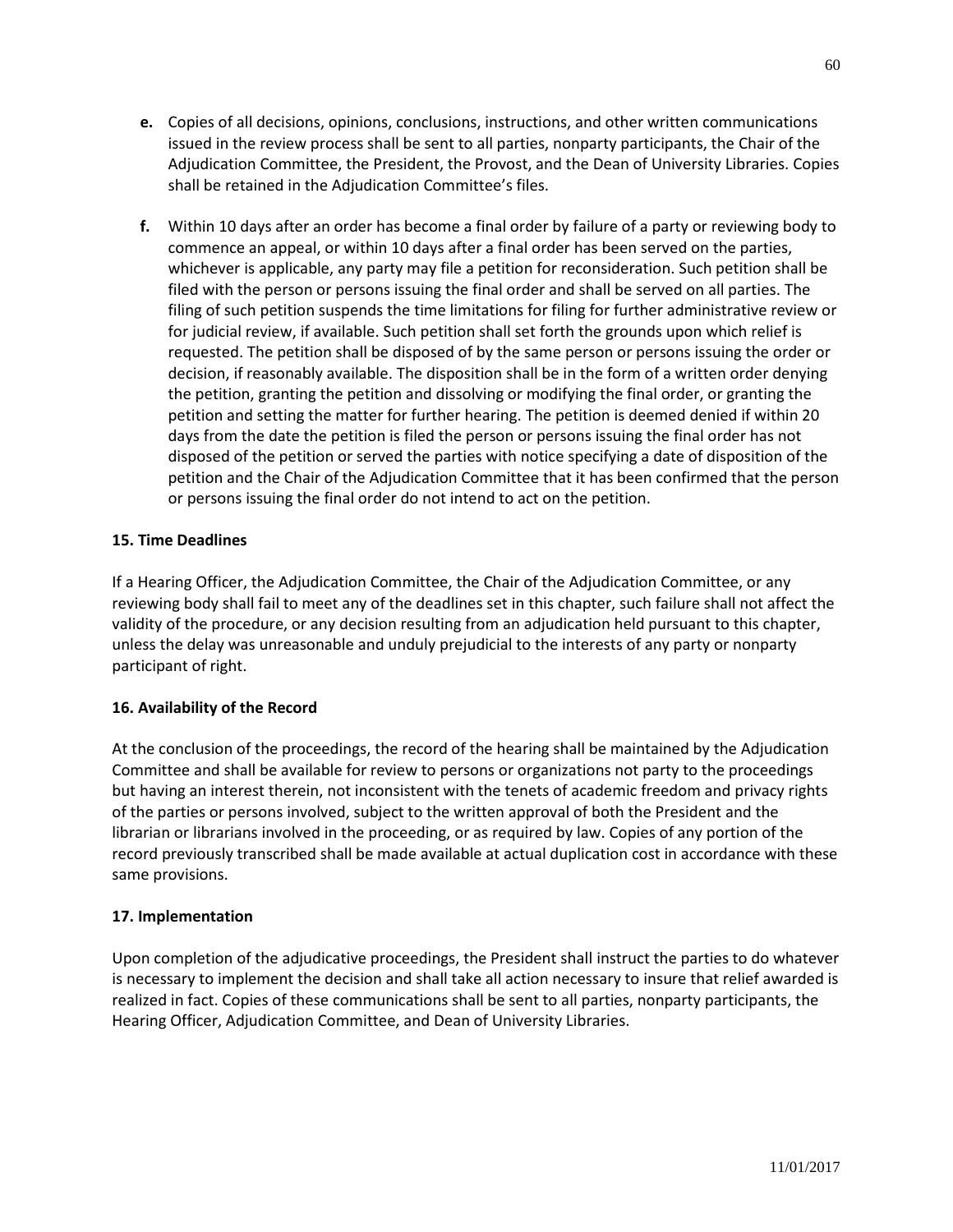### **18. Report of the Adjudication Committee**

The Chair of the Adjudication Committee shall annually report to the librarians in September the number of brief and comprehensive adjudicative proceedings commenced or concluded during the prior academic year and the action that ensued. Names of the grievant or accused shall not be published.

# **H. Code of Conduct**

- **1.** All members of the academic community, including librarians have an obligation to comply with the rules, regulations and policies of the University of Washington, the University of Washington Libraries and their administrative unit.
- **2.** If a librarian is alleged to have violated a rule, regulation, or policy of the University or of the University of Washington Libraries or of the librarian's administrative unit, the librarian's supervisor (e.g., director) shall inform the librarian of the nature and content of the alleged violation and shall offer to meet in order to discuss the alleged violation with the librarian. The librarian may be accompanied by one person during the meeting. The matter may be concluded at this point by the mutual consent of the parties. Allegations involving research misconduct as defined in Executive Order No. 61 shall be handled in accordance with procedures set forth in that UW policy, including but not limited to, the notice and investigation provisions.
- **3.** If a mutually agreeable resolution is not achieved, a senior associate dean or associate dean of University Libraries has the authority to impose immediately corrective and/or disciplinary action(s) if said action(s) is/are less severe than dismissal, reduction in salary, or suspension without pay for more than 120 days. A senior associate dean or associate dean may exercise such authority if the necessary facts of the matter are already established. In other circumstances, before exercising such authority, a senior associate dean/associate dean shall authorize an investigation as provided in paragraphs 4.a or 4.b, as applicable.
- **4.** If a mutually agreeable resolution is not achieved under paragraph 2 and a senior associate dean or associate dean determines that the alleged violation is of sufficient seriousness to justify consideration of the filing of a formal statement of charges that might lead to dismissal, reduction of salary, and/or suspension for more than 120 days and, therefore, paragraph 3 is not applicable, the senior associate dean or the associate dean shall follow one of the following procedures:
	- **a.** In cases wherein the primary focus concerns allegations of unlawful discrimination, harassment, sexual harassment or retaliation as defined by Executive Order No. 31, a senior associate dean or associate dean shall request an institutional investigation by the University Complaint Investigation and Resolution Office (UCIRO) as provided in Administrative Policy Statement 46.3.
	- **b.** In other types of cases that are not covered by 4.a hereinabove, a senior associate dean or associate dean shall appoint a special investigating committee consisting of three librarians who are not directly involved in the matter being considered and who do not have any other conflict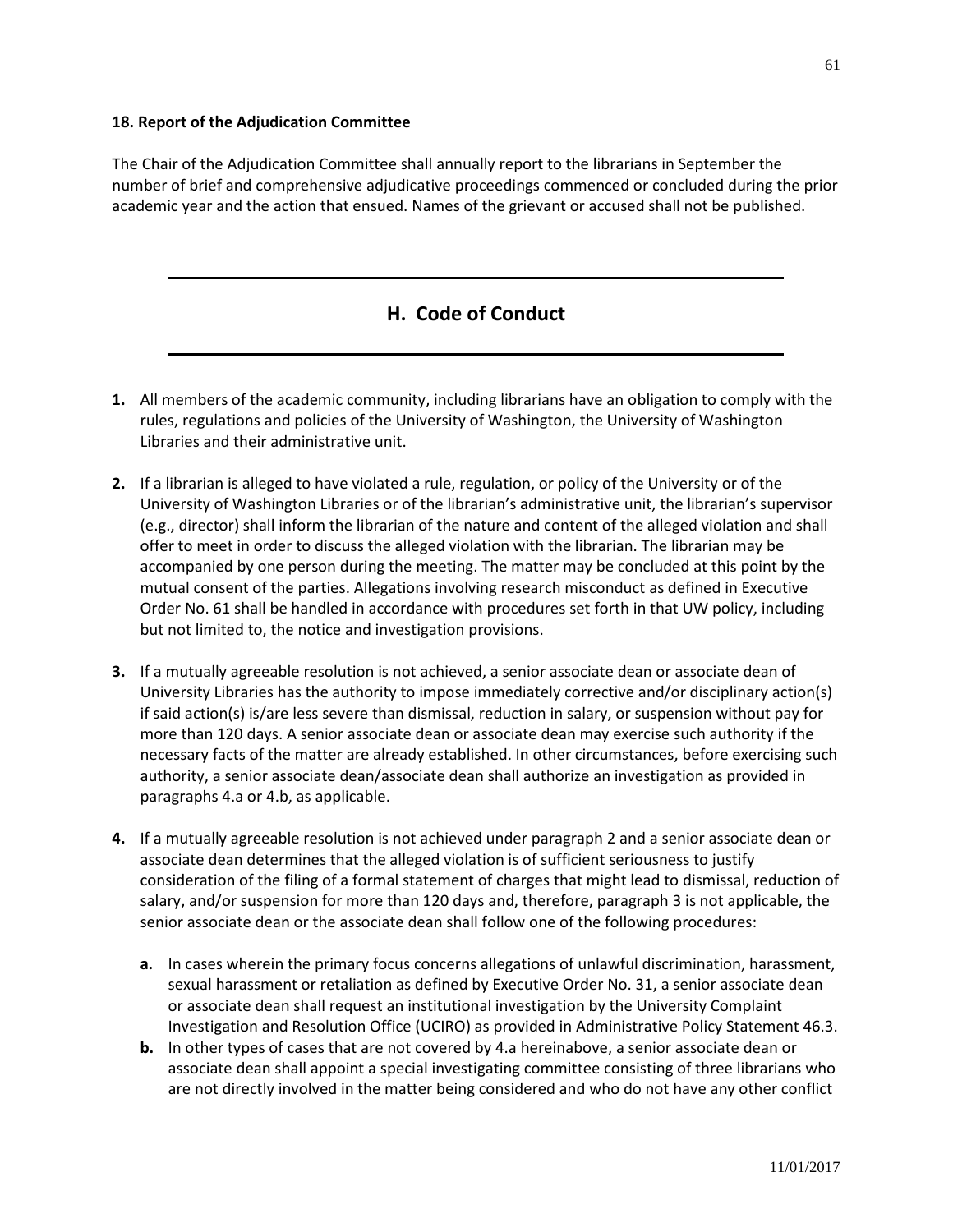of interest. The committee shall assist a senior associate dean or associate dean in the informal and confidential gathering of information and documentation and shall advise a senior associate dean or associate dean of its recommendation as to whether there has been a violation as described in paragraph 2 and, if so, the level of severity of the violation. If as a result of the foregoing investigation, a senior associate dean or associate dean concludes that further action is not merited, then the matter shall be concluded.

- **5.** If, after engaging in the procedures specified in paragraphs 4.a or 4.b, a senior associate dean or associate dean concludes that further action is warranted, the senior associate dean or associate dean may request that the Dean of University Libraries invoke the adjudication process as outlined in "G. Guidelines for Administrative, Conciliatory and Adjudicative Proceedings for the Resolution of Differences". However, it is permissible for a senior associate dean or associate dean to impose corrective and/or disciplinary action that is equivalent to that outlined in paragraph 3 in lieu of invoking "G. Guidelines for Administrative, Conciliatory and Adjudicative Proceedings for the Resolution of Differences".
- **6.** If a senior associate dean or associate dean is the individual alleged to have engaged in any of the failures described in paragraph 2, then the Dean of the University Libraries shall be responsible for administering paragraphs 2, 3, 4 and 5 above.

# **I. Guidelines for Revisions to the Librarian Personnel Code**

Revisions to the Librarian Personnel Code are initiated as written recommendations to the Chair of the Librarian Personnel Committee. Any University of Washington librarian may make recommendations. The Librarian Personnel Committee reviews the recommendations, consulting as appropriate with University of Washington librarians and with the Dean of University Libraries and makes recommendations for Code revisions to the Dean indicating one of the following categories.

At least every ten years, the Librarian Personnel Committee, in consultation with the Dean of University Libraries and the Administrative Officer Responsible for Personnel will consider the need to undertake a comprehensive review of the Code.

## **1. Technical Corrections**

Revisions which are technical, editorial, or factual corrections to the Code (including appendices) will be adopted by the Librarian Personnel Committee and forwarded to the Dean of University Libraries for information purposes.

## **2. Procedural Corrections and Policy Clarifications**

Revisions which are procedural in nature or are clarifications of existing policies will be sent by the Librarian Personnel Committee to all University of Washington librarians for comment. In consultation with the Dean of University Libraries, the Librarian Personnel Committee may incorporate comments in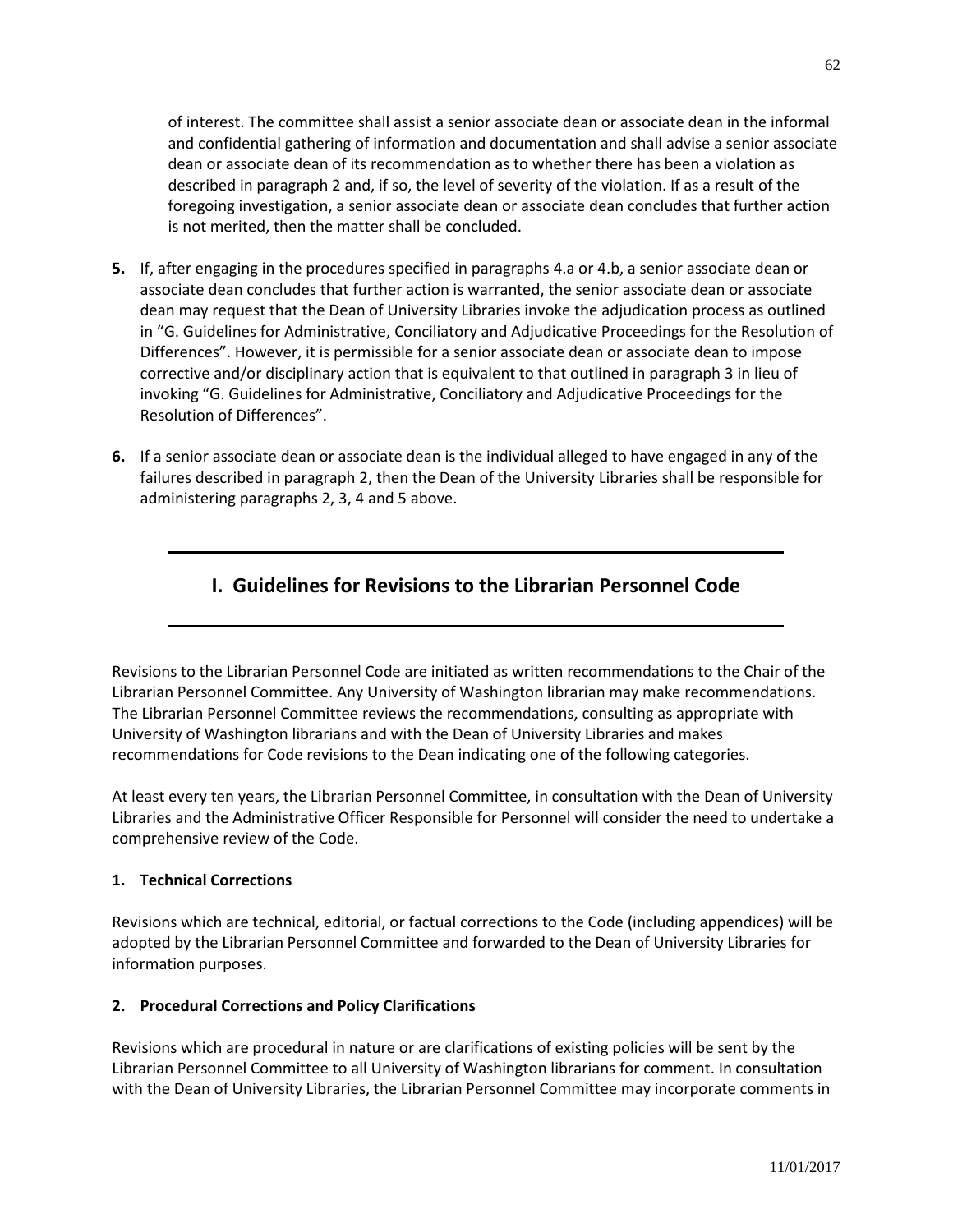the revision. The Librarian Personnel Committee will recommend revisions to the Dean of University Libraries for approval. The Dean will then forward approved revisions to the Provost for information purposes.

# **3. Policy Revisions**

Revisions which represent a change of policy will be sent by the Librarian Personnel Committee to all University of Washington librarians for comment. In consultation with the Dean of University Libraries, the Librarian Personnel Committee may incorporate comments in the revision. Policy revisions will be forwarded by the Librarian Personnel Committee to the Administrator Responsible for Personnel who will submit the proposed revisions to the Provost for review. Discussions with the Provost, which may include editing and re-working of the revisions, will involve the Librarian Personnel Committee as needed.

Once the Provost concurs with the proposed policy revisions, the recommendations for final revisions will be voted on by all University of Washington librarians. The Administrative Officer Responsible for Personnel will distribute the proposed revisions and ballots. The Librarian Personnel Committee will determine the deadline for casting ballots and will be responsible for counting ballots. To be approved, a proposed revision shall require an affirmative majority vote of University of Washington librarians who submit ballots. Librarian-approved policy revisions require approval by the Dean of University Libraries and the Provost prior to implementation.

In all cases, University of Washington librarians will be notified by the Administrative Officer Responsible for Personnel of all implemented revisions to the Librarian Personnel Code.

# **J. Guidelines for Interdepartmental Teaching and Outside Professional Work**

The first obligation of all University of Washington librarians is the preparation for and carrying out of Libraries duties. Full-time librarians are expected to devote full-time effort to their institutional responsibilities as defined in their position descriptions. At the same time, the Libraries recognize that individuals, the Libraries, the University, and the state benefit from librarian involvement in and support of interdepartmental teaching and outside professional work. These teaching experiences provide librarians opportunities to disseminate expert information outside of their traditional university employment while simultaneously providing individuals with enriching experiences, augmenting their ability to carry out their University responsibilities.

Interdepartmental teaching and outside professional work may be considered in the annual performance evaluation process and as an activity supporting reappointment, promotions, and granting of permanent/continuing appointment. Such activities may also be measured when considering salary increases based on merit.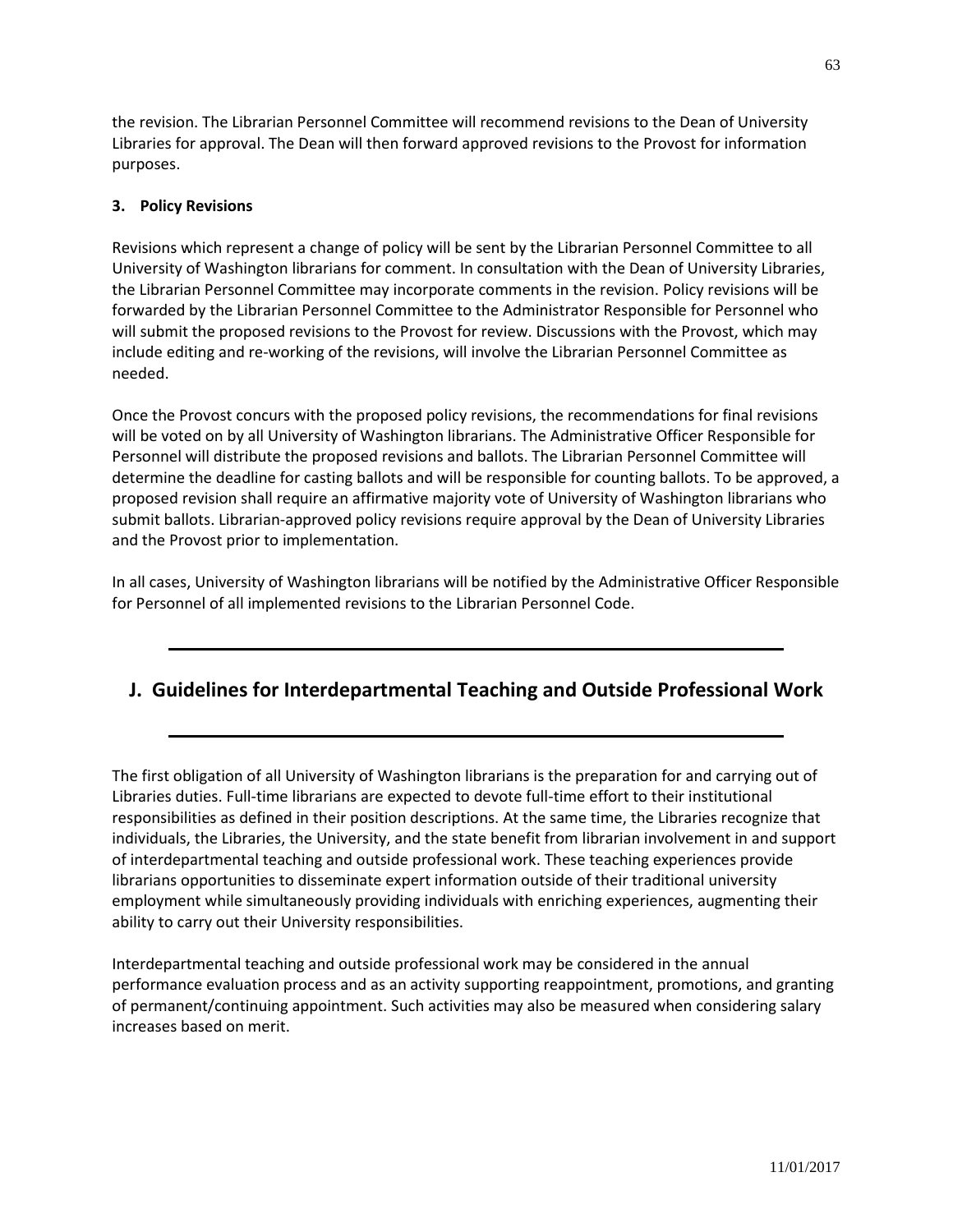These guidelines do not duplicate all the relevant information and requirements contained in the UW Policy Directory related to outside professional work. Therefore, use these guidelines in conjunction with applicable policies contained in the UW Policy Directory.

# **1. Definitions**

For purposes of these guidelines, interdepartmental teaching and outside professional work are defined as teaching and other work that falls outside of an individual's normal duties and position description and is beyond the work represented by compensation provided by the Libraries.

Interdepartmental teaching: teaching an occasional course offered by another UW department, college, or school. Frequently these teaching opportunities are accompanied by departmental temporary appointments at the rank of affiliate faculty (see UW Policy Directory, Faculty Code, Chapter 24, Section 24-34). Interdepartmental teaching does not include library instruction, information literacy instruction, and course-integrated or related instruction that are part of the Libraries' service programs.

Outside professional work: includes responsibility for continuing education activities or teaching credit courses that are not under the aegis of the University of Washington.

These guidelines do not apply to librarians whose formal academic appointment (joint appointment) includes ongoing teaching responsibilities in and compensation from a UW college, school, or department.

Questions about interdepartmental or outside professional work may be addressed to the Libraries' Administrative Officer Responsible for Personnel.

## **2. Appointment Issues**

Librarians should be compensated and supported appropriately by the department or institution where they are teaching. Librarians may be compensated in addition to their regular salary with a Temporary Salary Supplement (TPS). Librarians considering interdepartmental teaching appointments should confirm what support is needed and will be provided by the department or institution where they are teaching. Support can include, but is not limited to, office space, graduate assistant support, clerical support, supplies, server space, course preparation and instructional design services, teacher training and orientation, and course evaluation. Librarians should clarify the terms of appointment and compensation to be received, including, but not limited to, salary, role in the department, and academic title.

## **3. Libraries Support**

To be effective and contributing teachers, librarians may need to use Libraries facilities, equipment and/or office services in carrying out their activities. Librarians may use Libraries facilities, supplies, equipment, and office services on a reasonable and occasional basis for interdepartmental teaching. Likewise, librarians may carry out interdepartmental teaching responsibilities during regular working hours on a reasonable and occasional basis. The Libraries relies on the common sense and good judgment of the librarians to keep usage of resources and time reasonable.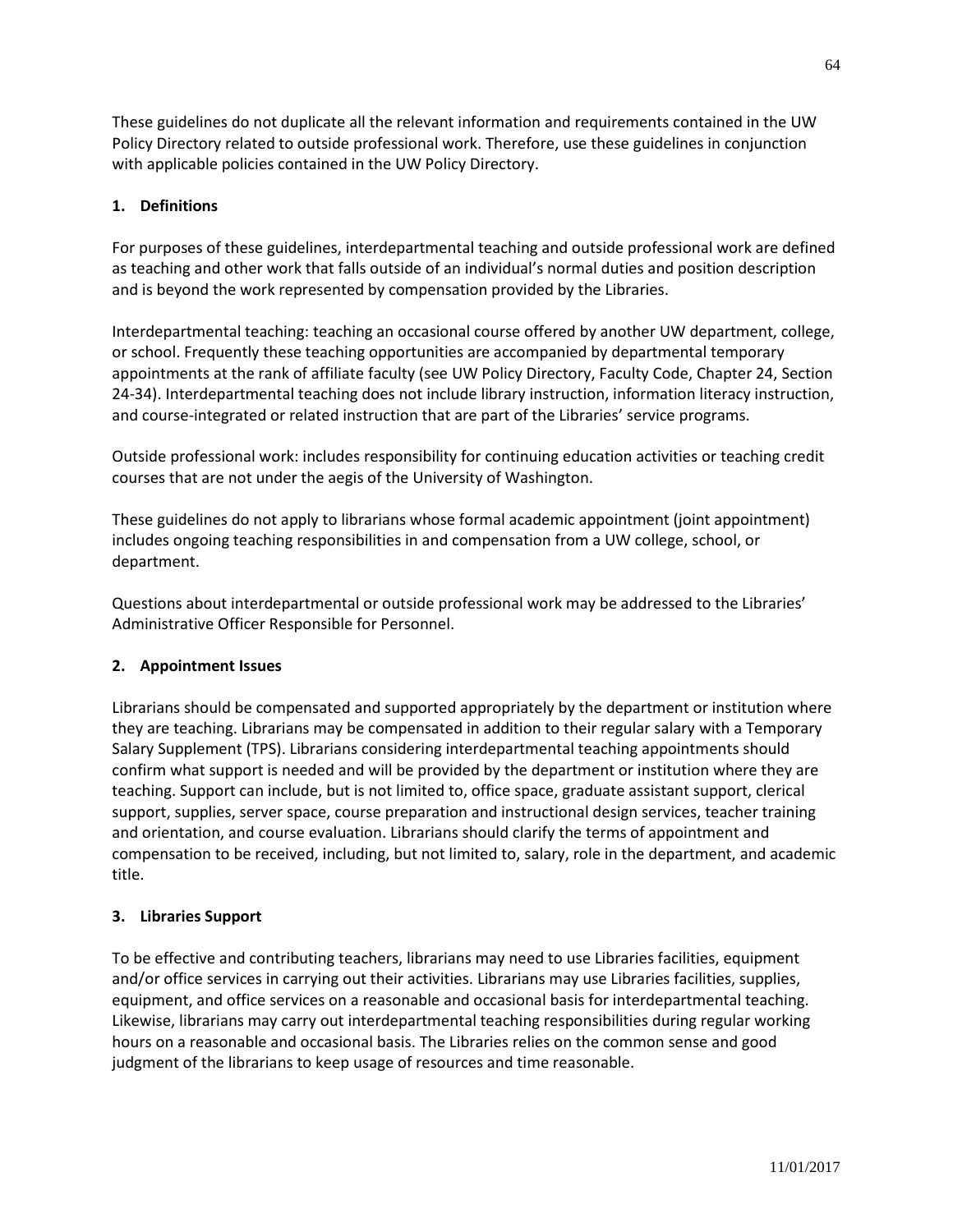Facilities, supplies, equipment, and services that can be used on a reasonable and occasional basis for interdepartmental teaching include, but are not limited to:

- Photocopying
- Office workstation computer and printer
- Postage and mailing services
- General office supplies and paper
- Networked resources

Librarians are expected to request funds from the interdepartmental units where they are teaching to cover expenses that exceed reasonable and occasional use of Libraries resources.

## **4. Approval Process**

**a.** Interdepartmental Teaching

Librarians are to discuss their interdepartmental teaching opportunities with the immediate supervisor as much in advance as possible. Librarians should not make commitments to participate in interdepartmental teaching until Libraries approval is received.

The immediate supervisor may grant approval for interdepartmental teaching, with the director and/or appropriate Assistant, Associate or Senior Associate Dean as needed. The librarian and supervisor need to discuss the following issues: support and resource issues such as the time commitment to the teaching; position responsibilities; expectations for work schedule changes or alterations; level of Libraries support required for teaching; and any necessary staffing or unit adjustments. After approval is granted, the Assistant, Associate or Senior Associate Dean should notify the Libraries' Administrative Officer Responsible for Personnel.

**b.** Outside Professional Work

Prior approval for outside professional work not under the aegis of the UW, must be sought in accordance with current UW policy (e.g., Executive Order No. 57).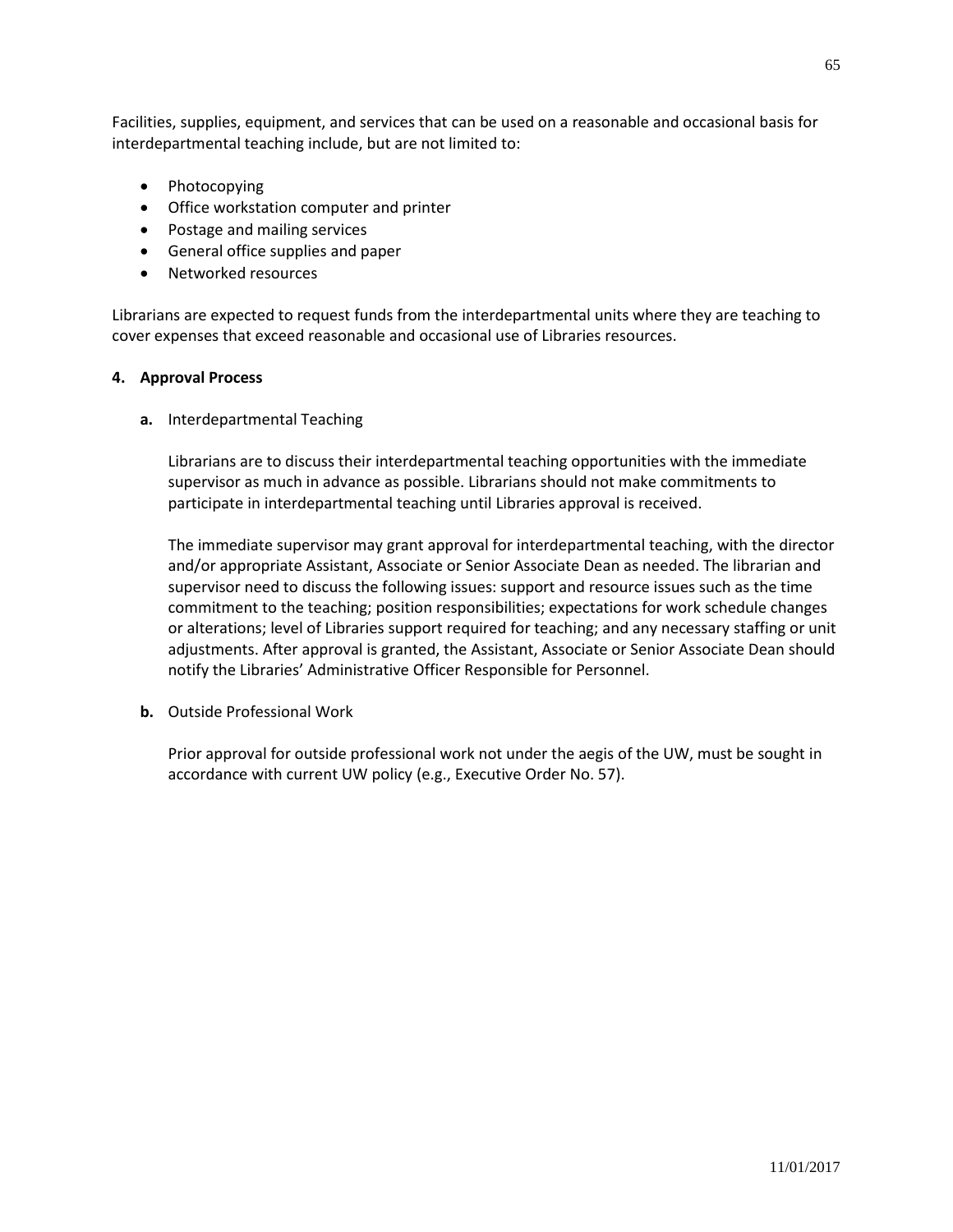# **APPENDIX A: Distribution of Personnel Representation on University Libraries Committees**

Librarians elected to the Librarian Personnel Committee represent personnel groups within the University Libraries. The Librarian Personnel Committee consists of seven members. Cabinet members with librarian appointments, with the exception of Dean and Administrative Officer Responsible for Personnel, will be members of the Personnel Group in which their department is listed. The Administrative Officer Responsible for Personnel will be a member of Personnel Group III.

| <b>Personnel Groups</b> |                                                      | <b>Representatives</b> |  |
|-------------------------|------------------------------------------------------|------------------------|--|
|                         | <b>Access Services</b>                               |                        |  |
|                         | <b>Information Technology Services &amp; Digital</b> |                        |  |
| 1.                      | <b>Strategies</b>                                    | 2                      |  |
|                         | <b>Odegaard Undergraduate Library</b>                |                        |  |
|                         | <b>Reference and Research Services</b>               |                        |  |
|                         | <b>Scholarly Communication &amp; Publishing</b>      |                        |  |
|                         | <b>UW Bothell Library</b>                            |                        |  |
| Н.                      | <b>UW Tacoma Library</b>                             |                        |  |
|                         | <b>Branch Libraries</b>                              |                        |  |
|                         | <b>Health Sciences Libraries</b>                     | 2                      |  |
|                         | <b>Collections &amp; Content</b>                     |                        |  |
|                         | <b>Distinctive Collections</b>                       |                        |  |
| Ш.                      | <b>Office of the Dean</b>                            |                        |  |
|                         |                                                      | $\mathbf{z}$           |  |
|                         |                                                      |                        |  |
|                         | <b>Member at large</b>                               | 1                      |  |

Librarians with split assignments must choose at time of initial appointment in which personnel group they wish to participate. The personnel group chosen will apply to all subsequent elections while the individual holds that position. If a librarian holding provisional, non-continuing, permanent, or continuing status (e.g. any status other than a Temporary Appointment or Emeritus) undertakes a temporary assignment or is appointed to a temporary position within the Libraries, the librarian will retain the librarian's rank, status, personnel group membership, and all other rights and privileges for the duration of the reassignment.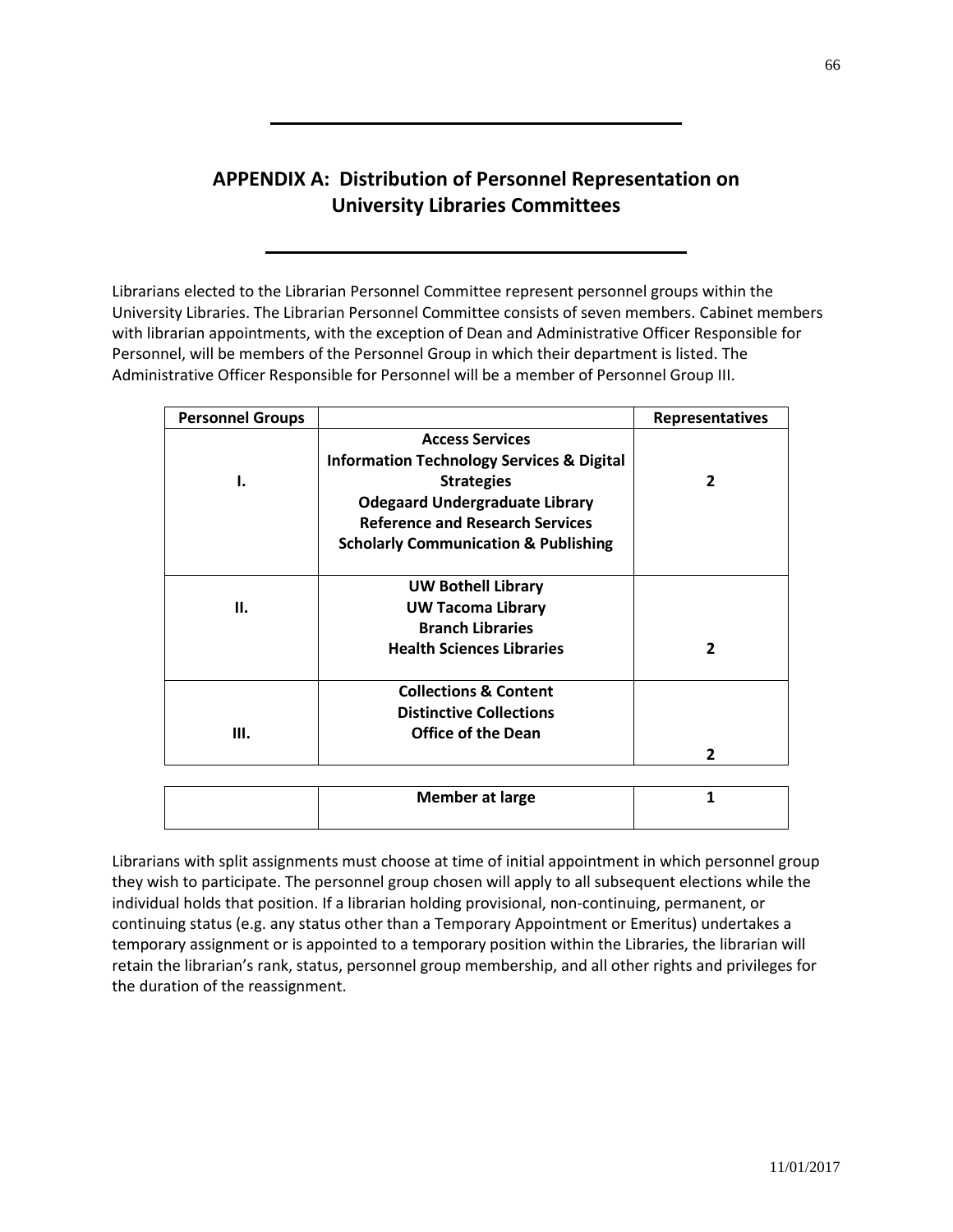# **APPENDIX B. ACTIVITIES REVIEW DOCUMENTATION**

The Activities Review Documentation highlights each librarian's performance in that librarian's position in the University Libraries. This document should be no more than 2,500 words in length. Major emphasis should be on meeting the highest standards of academic librarianship. There is no preprinted documentation form. Each librarian is to prepare the documentation using the attached format as a guide.

All position descriptions applicable for the review period (annotated with inclusive dates) must be reviewed and attached by the appropriate supervisor. Selected documentation which addresses the quality of the librarian's work may include, for example, a class evaluation or an unsolicited letter which addresses work performance factors including comprehensiveness, accuracy, subject knowledge, communication skills, leadership, and supervisory skills. Additional selected documentation may also include a copy of a publication or publicly presented paper.

Address the following areas in the documentation:

**Important contributions.** Include important, position-related contributions to your unit, section and the University Libraries, including professional activities as appropriate. Concentrate on why the contributions are important, how they relate to position responsibilities, the work of the department, unit or University Libraries. Cover all areas listed in the position description and include a statement describing FTE, if less than full time.

**Development.** Describe what you have learned this year, focusing on position-related development and professional activities as appropriate. Include skills in communications, leadership, supervision, organization, subject fields, library technology and/or others as appropriate.

**Progress Toward Last Year's Goals.** State how you have fulfilled last year's goals. Give a progress report on goals which you have been unable to complete.

**Position-Related Goals for the Coming Review Period.** In consultation with your supervisor, provide position-related goals for the coming review period. This list should include goals you have a reasonable expectation of achieving during the review period and long-term goals towards which you are making some progress.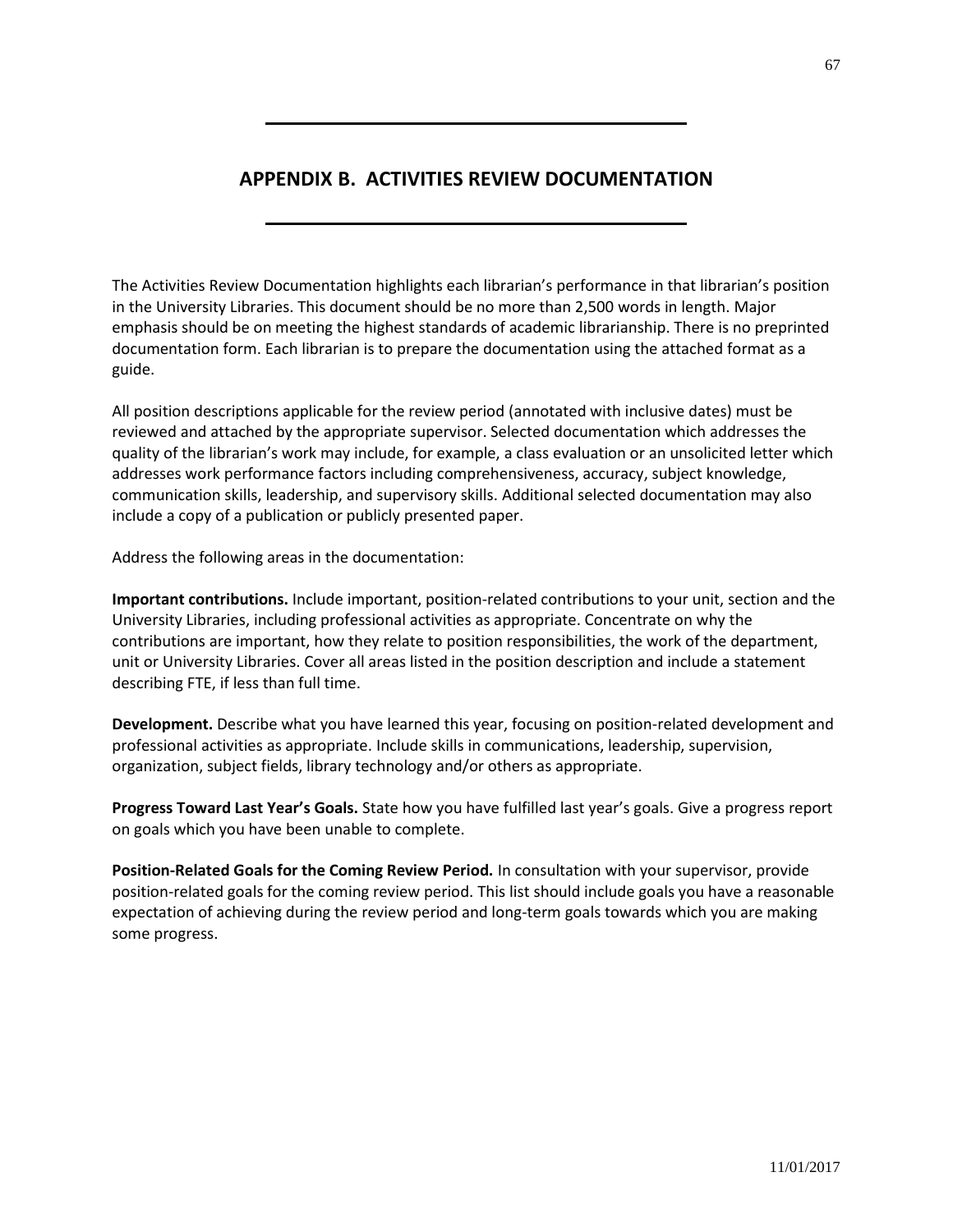## **ACTIVITIES REVIEW DOCUMENTATION**

**Review Period\_\_\_\_\_\_\_\_\_\_\_\_\_\_\_\_\_\_\_\_\_\_\_\_\_\_**

Name

Current Position

Dates of your review period (if less than full year)

[Place the following headings before each section. Maximum length: 2,500 words. Sections may vary in length.]

IMPORTANT CONTRIBUTIONS

DEVELOPMENT

PROGRESS TOWARD LAST YEAR'S GOALS

POSITION-RELATED AND PROFESSIONAL GOALS FOR THE COMING REVIEW PERIOD

ATTACHMENTS (IF APPROPRIATE)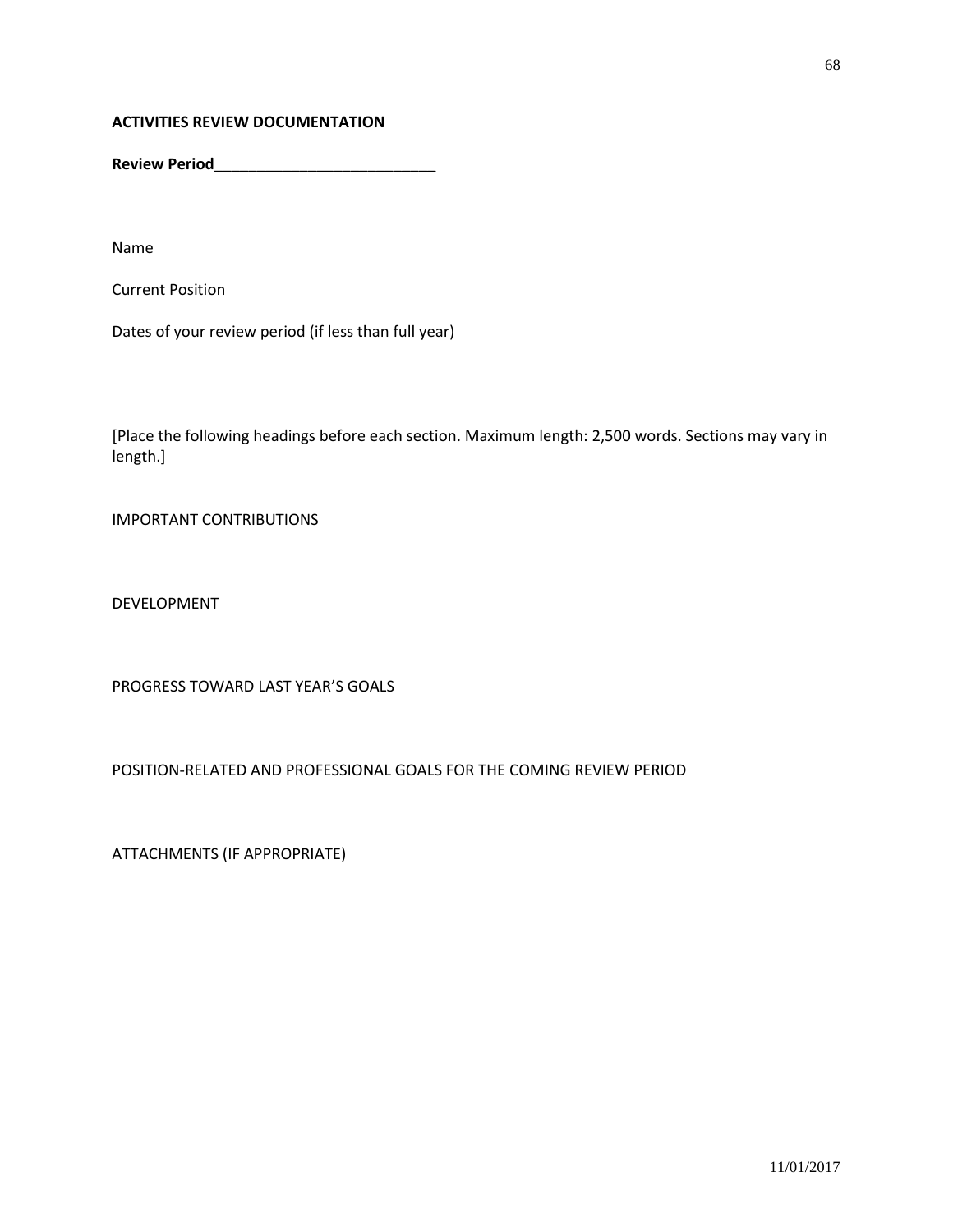# **APPENDIX C. MERIT REVIEW DOCUMENTATION**

| UNIVERSITY OF WASHINGTON LIBRARIES MERIT REVIEW DOCUMENTATION                                                                 |       |  |  |  |
|-------------------------------------------------------------------------------------------------------------------------------|-------|--|--|--|
|                                                                                                                               |       |  |  |  |
| Date:<br><u> 1989 - Jan Stein Stein Stein Stein Stein Stein Stein Stein Stein Stein Stein Stein Stein Stein Stein Stein S</u> |       |  |  |  |
| Name:                                                                                                                         |       |  |  |  |
| Title:                                                                                                                        | Rank: |  |  |  |

Attach a copy of your position description, including added responsibilities assigned on a temporary basis.

1. LIBRARIAN'S COMMENTS.

Briefly state your professional accomplishments during this merit review period. Please limit your comments to 500 words or less.

Consider me for: **Merit Salary Increase No-Merit**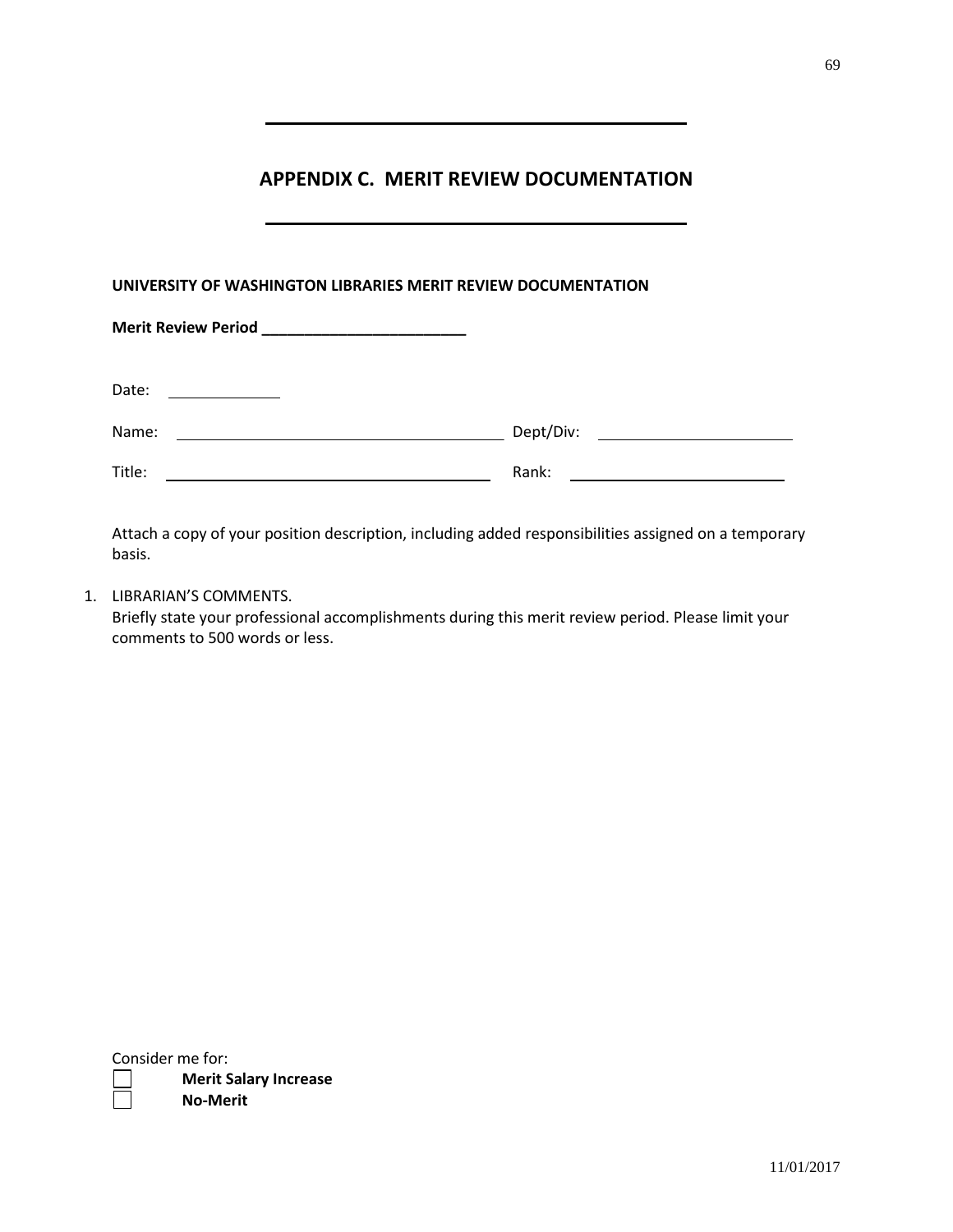## **Page 2 - Merit Review Documentation**

Librarian's Name:

2. SUPERVISOR'S COMMENTS.

In your evaluation, state your recommendation for merit with supporting justification addressing the nature, scope, and quality of the librarian's performance.

Preliminary recommendations:

**Merit Salary Increase No-Merit**

Librarian's signature and a structure Date Supervisor's signature and a structure of  $\overline{C}$ 

Librarian's name (please print) Supervisor's name (please print)

[Librarian's signature implies neither agreement nor disagreement with the recommendation.]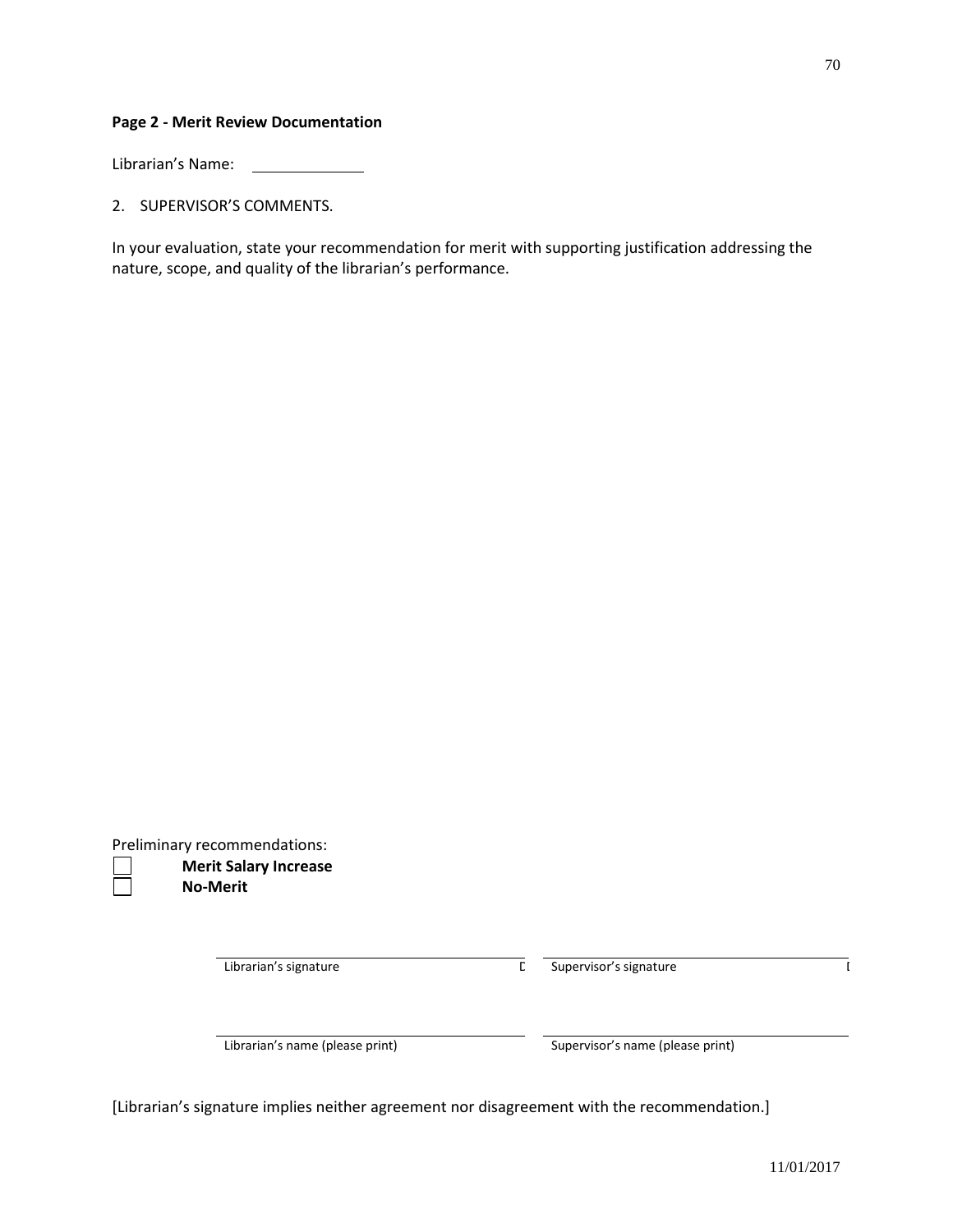71

**Page 3 - Merit Review Documentation**

Librarian's Name:

3. DEPARTMENT/DIRECTOR COMMENTS.

Preliminary recommendations:

**Merit Salary Increase No-Merit**

Department/Director's signature Dat Print name

4. DIRECTOR/ASSOCIATE DEAN COMMENTS.

Preliminary recommendations:

**Merit Salary Increase No-Merit**

Director/Associate Dean's signature Dat Print name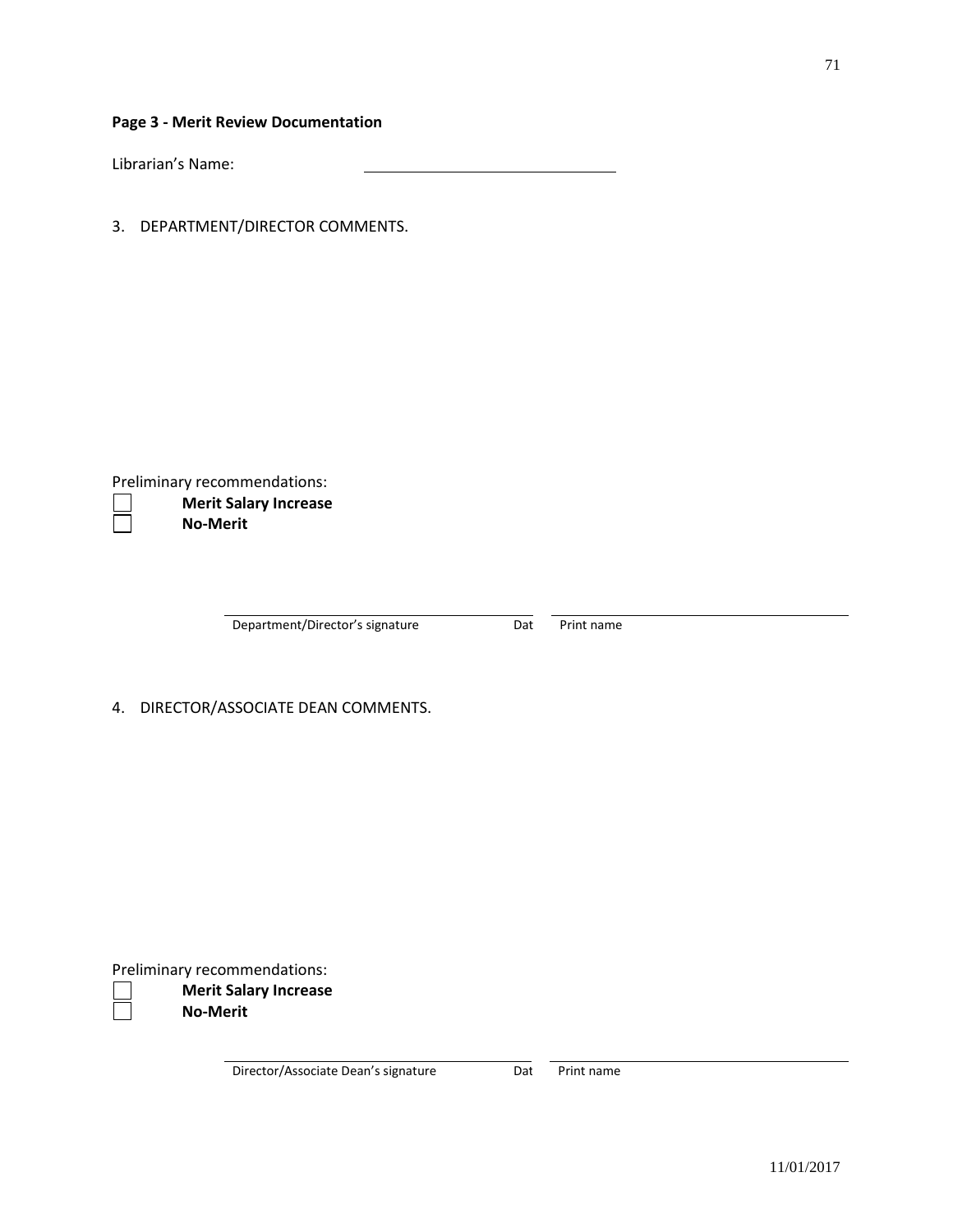Librarian's Name:

5. MERIT REVIEW COMMITTEE COMMENTS.

Preliminary recommendations:

## **Merit Salary Increase No-Merit**

Chair, Merit Review Committee's signature Date Print name

# 6. DEAN OF UNIVERSITY LIBRARIES COMMENTS.

|  | Recommendations: |
|--|------------------|
|--|------------------|

**Merit Salary Increase No-Merit**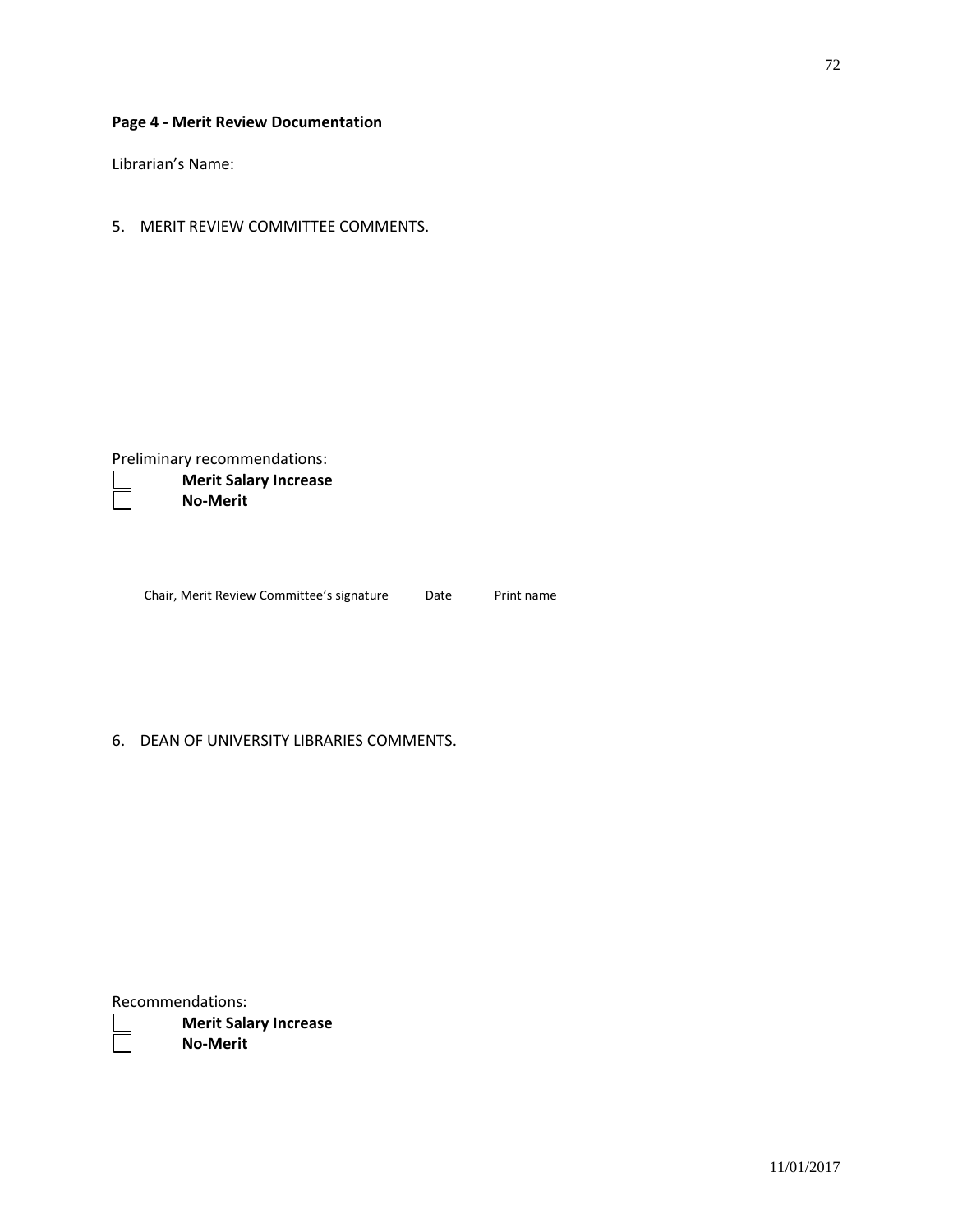Dean of University Libraries' signature Date Print name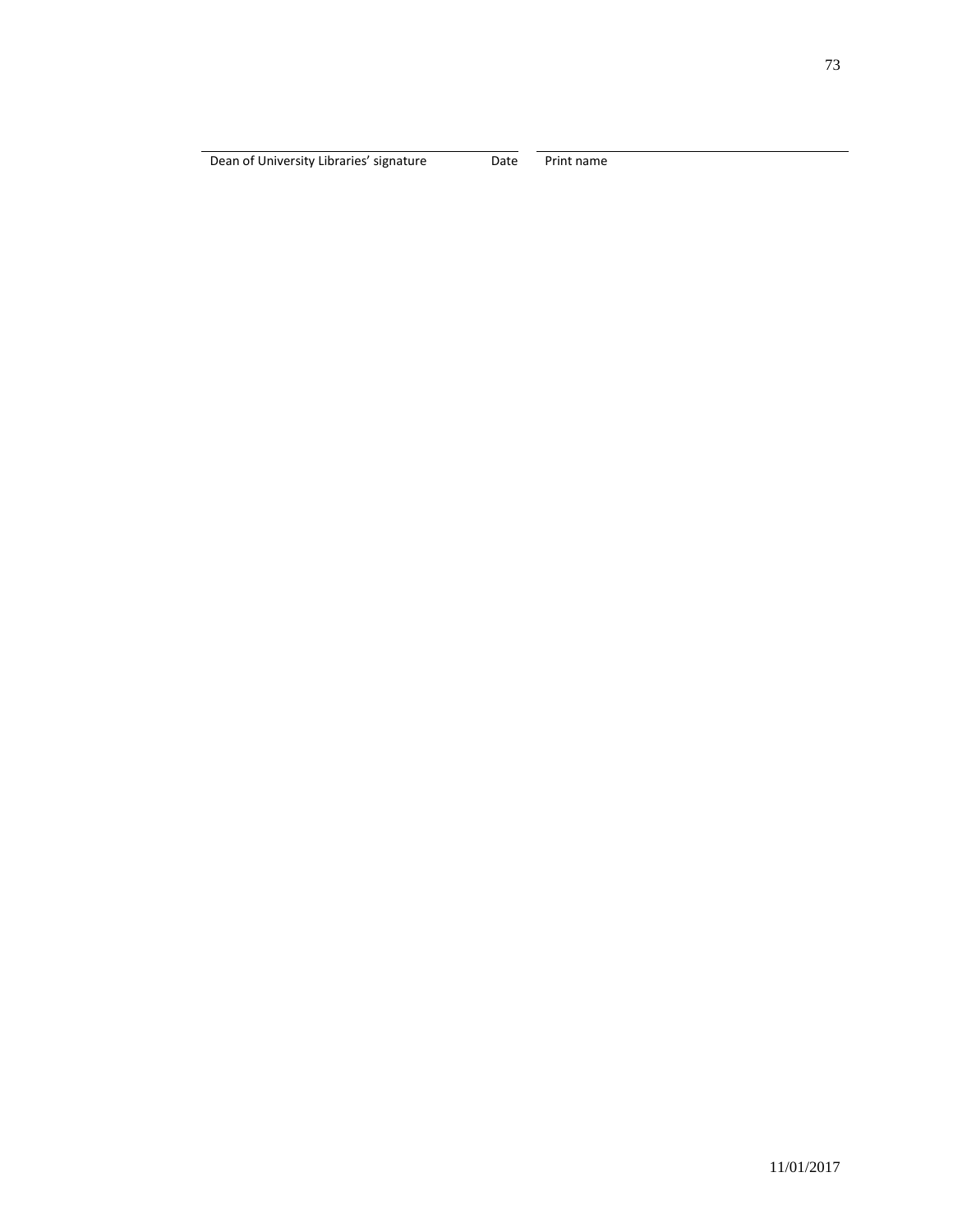### **APPENDIX D. LIBRARIAN ADVISORY PROGRAM**

As part of the Libraries' stated goal to create a workplace of choice, the University of Washington Libraries seeks to develop and retain a highly knowledgeable and diverse staff. There is a need to provide support and encouragement for all librarians on staff, but particularly for newly-hired permanent- and continuing- track librarians as they progress through the promotion procedures outlined in the Librarian Personnel Code.

As the University Libraries applies the highest professional standards in hiring, newly appointed librarians should have every expectation of achieving permanent/continuing status. The attainment of permanent/continuing status is an ongoing process that begins on the first day of employment and continues for several years.

The Librarian Advisory Program is designed to assist in the advancement of the University Libraries' mission to develop a quality staff and to contribute to the library profession. The program is meant to support librarians beyond the University Libraries' general orientation and initial orientations taking place in individual units.

#### **1. Goal**

The goal of the Librarian Advisory Program is to support newly appointed and permanent or continuingtrack librarians as they participate in the procedures outlined in the Librarian Personnel Code. The program is designed to support an environment within the University Libraries where librarians can achieve success in their careers and contribute to the overall mission of the University Libraries and the University.

The Librarian Advisory Program provides two advisors to support each newly appointed librarian in achieving permanent/continuing status. Librarians at the rank of Associate librarian with permanent or continuing status who wish to pursue promotion may request advisors through the Librarian Advisory Program by contacting the chair of the Librarian Advisory Program Committee. All librarians with permanent/continuing status are expected to serve as advisors when asked. The advisors provide guidance and support in the areas of performance, professional development and contributions and service to the University Libraries, the University, and the research and learning community.

#### **2. Librarian Advisory Program Committee**

The Librarian Advisory Program Committee (LAPC) oversees the Librarian Advisory Program (LAP) and reports to the Dean of University Libraries. Each member of the Committee serves a two-year term. Terms of office begin on January 1. The Committee consists of five members:

 Two immediate past members of the Librarian Personnel Committee (LPC). LPC past members serve staggered 2-year terms. LPC representatives are chosen by a process determined by the LPC. At the end of Spring Quarter, the chair of the LAPC will initiate correspondence with the chair of the LPC to ensure that a member is identified and ready to serve by January 1. If either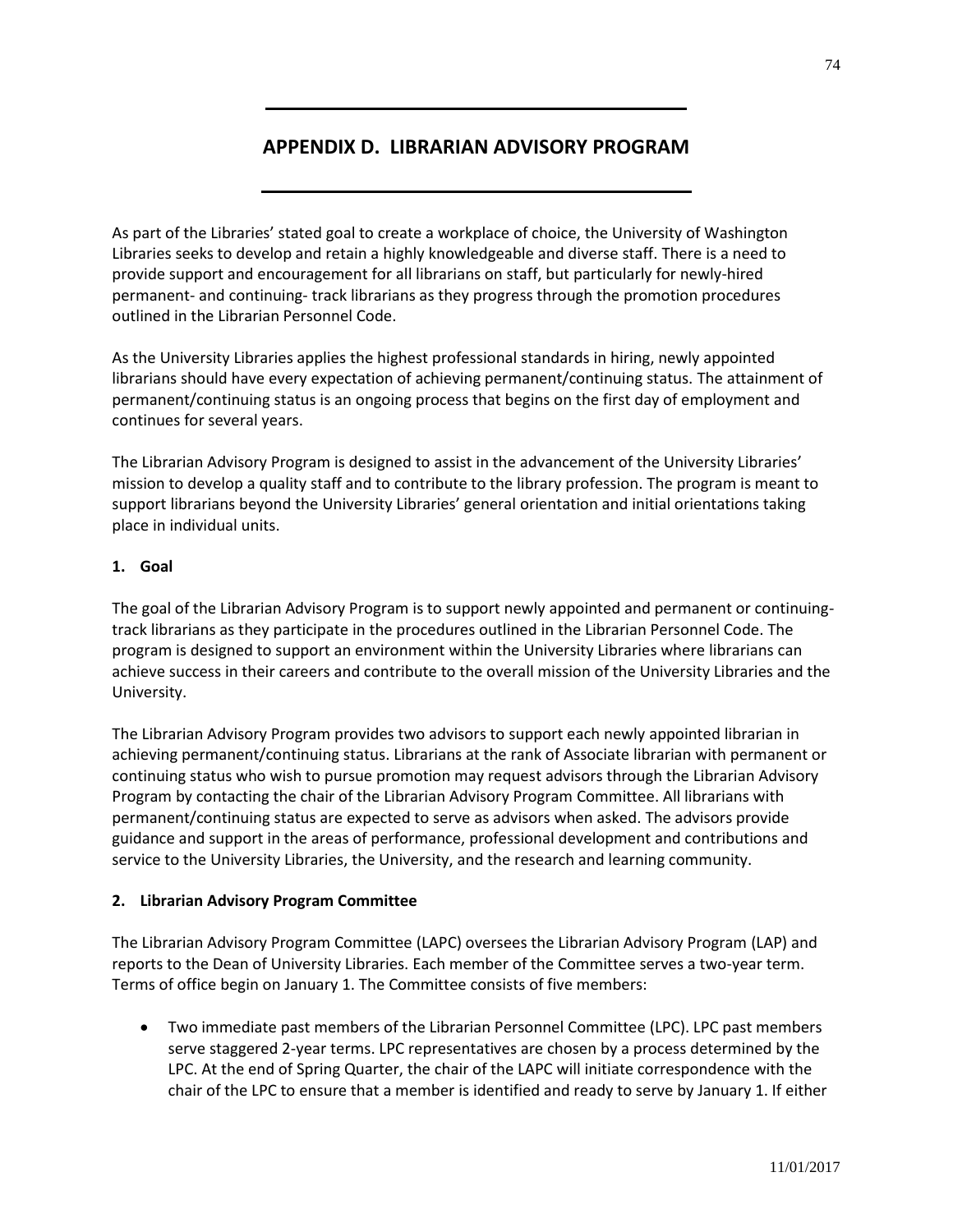position is vacated before end of term, LPC will choose a replacement by a process to be determined by LPC.

- One representative of the Association of Librarians of the University of Washington Executive Board. At the end of Spring Quarter, the chair of the LPC will initiate correspondence with the chair of the ALUW Executive Board to ensure that a representative is identified and ready to serve by January 1. If the position is vacated before the end of the term, ALUW will choose a replacement by a process to be determined by the Executive Board of ALUW.
- Two elected at-large representatives, one with provisional/non-continuing status and one with permanent/continuing status. The Administrative Officer Responsible for Personnel conducts elections during Autumn Quarter. The slate of candidates is established by a nominating committee which consists of the Chair, Librarian Advisory Program Committee; the President, Association of Librarians of the University of Washington; and the Chair, Librarian Personnel Committee. The slate of at-large librarians consists of twice the number of open positions. The vote will be taken under the direction of the Administrative Officer Responsible for Personnel. Voting is open to all librarians except temporary or retired librarians. The Administrative Officer Responsible for Personnel and continuing members of the LPC will be responsible for tallying the ballots. Ad hoc elections will be conducted using these same procedures if any at-large positions are vacated before end of term.

Each year the Librarian Advisory Program Committee will elect its own chair and additional officers as necessary. The Librarian Advisory Program Committee will decide when and how often the Committee will meet.

Newly appointed librarians receive information concerning the Librarian Advisory Program from the Administrative Officer Responsible for Personnel upon employment, and after a period of three months, they are contacted by the Librarian Advisory Program Committee regarding their participation in the program. Two advisors are then assigned by the Librarian Advisory Program Committee for a minimum period of one year, except in unusual circumstances.

These advisors are chosen from a pool of all librarians in the University of Washington Libraries with permanent/continuing appointment, excluding the Dean of University Libraries and the Administrative Officer Responsible for Personnel. If possible, one advisor is from the librarian's area of expertise and the second advisor is chosen from outside of the librarian's area of expertise. Both the advisors and the advisee must agree to the arrangement. Librarians in the supervisory line of an advisee may not serve as advisors for that advisee. At the end of one year the advisory arrangement is reviewed, and the advisors and/or the advisee can choose to end the advisory arrangement, or, ideally, the arrangement can continue until the librarian has achieved permanent/continuing appointment with the University Libraries. The advisee or advisor who wishes to make changes in the advisory arrangement should consult the chair of the Librarian Advisory Program Committee. The advisory arrangement review takes into account the needs and preferences of the advisee.

#### **3. Roles and Responsibilities**

#### **a. Librarian Advisory Program Committee**

- i. Coordinates, monitors, reviews and evaluates the Librarian Advisory Program.
- ii. Elects its own chair and additional officers as necessary.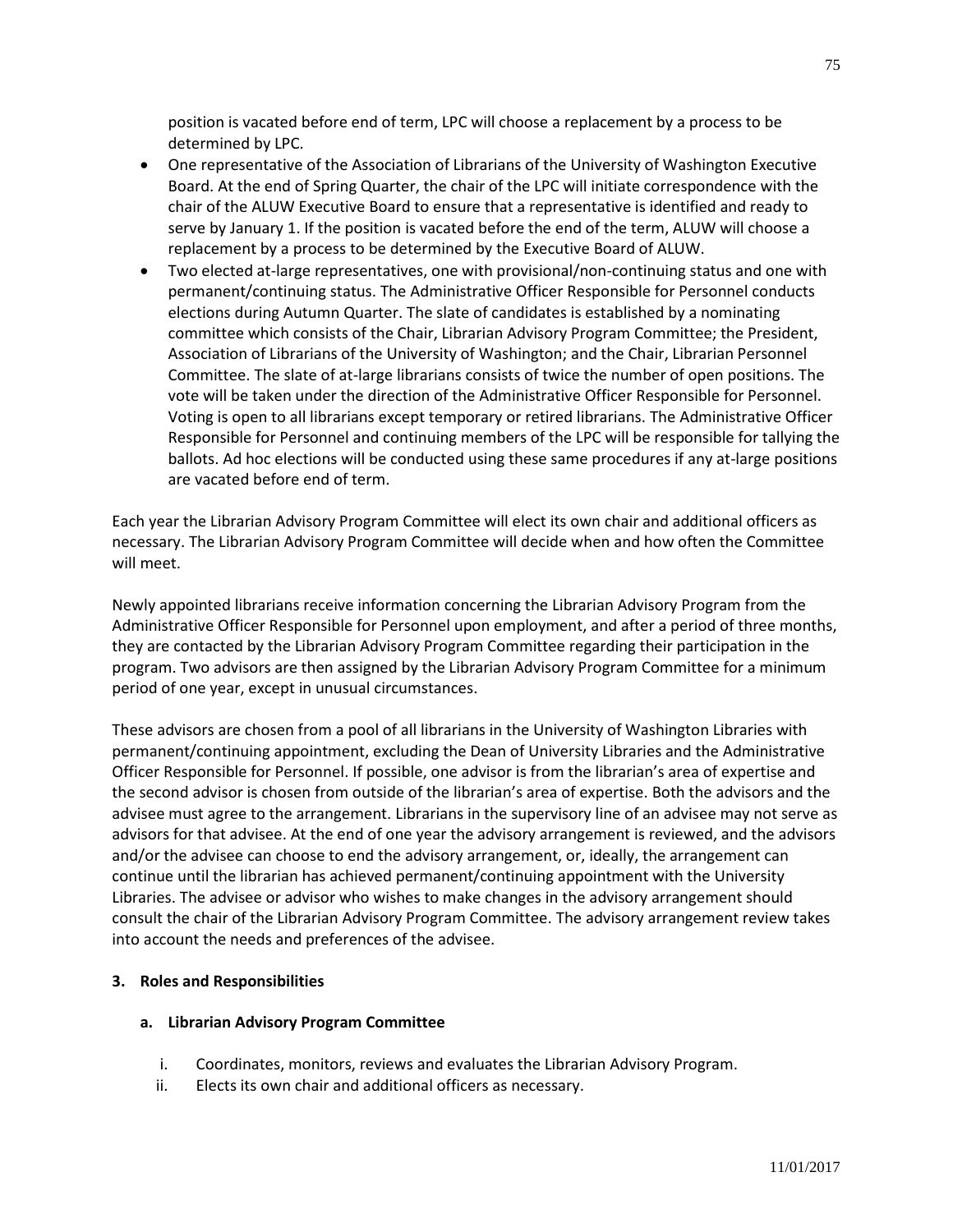- iii. Notifies the chairs of the LPC and ALUW Executive Board when new representatives are needed from these groups.
- iv. Develops a strong knowledge base of the Librarian Personnel Code and the Librarian Advisory Program.
- v. Orients advisors and advisees to the program and expectations of their roles.
- vi. Appoints advisors and makes advisor changes and reassignments as necessary.
- vii. Receives promotion cycle calendar information from the Administrative Officer Responsible for Personnel and plans events in coordination with promotion and tenure cycle.
- viii. Periodically sends reminders to all librarians promoting the services of the Librarian Advisory Program (at least annually).
- ix. Responsible for scheduling and organizing the annual Librarians' Recognition Ceremony.
- x. Submits Annual Report to the Dean of University Libraries.

#### **b. Librarian (Advisee)**

Librarians are responsible for their own success, determining their own levels of performance, professional development and contributions and service to the University Libraries, the University, and the research and learning community as well as for the quality of written documentation. Within the Librarian Advisory Program, the advisee shall:

- i. Attend quarterly events sponsored by the Librarian Advisory Program.
- ii. Inform advisors of projects, interests and areas of concern or need.
- iii. Ask advisors for suggestions and advice or guidance as needed.
- iv. Consult with the advisee's supervisor.
- v. Continue, terminate or request changes of advising arrangement at the end of the first year.

#### **c. Advisors**

All librarians with permanent/continuing appointments, except the Dean of University Libraries and the Administrative Officer Responsible for Personnel, are expected to participate in the program. The number of advisors needed will vary from year to year. It is recommended that advisors not advise more than two advisees at one time.

- i. Encouraged to attend quarterly information sessions presented by the LAPC.
- ii. Initiate first meeting with advisee within three months of being selected to serve as an advisor.
- iii. Consult with advisee's supervisor to assure coordination of advisory and supervisory roles.
- iv. Offer to advisee suggestions, guidance and/or advice on matters of performance, professional development and contributions and service to the University Library, the University, and the research and learning community.
- v. Offer advice on preparation of promotion documentation.
- vi. Serve as a resource and provide referrals as necessary.
- vii. Continue, terminate or request reassignment of advising arrangement at the end of the first year.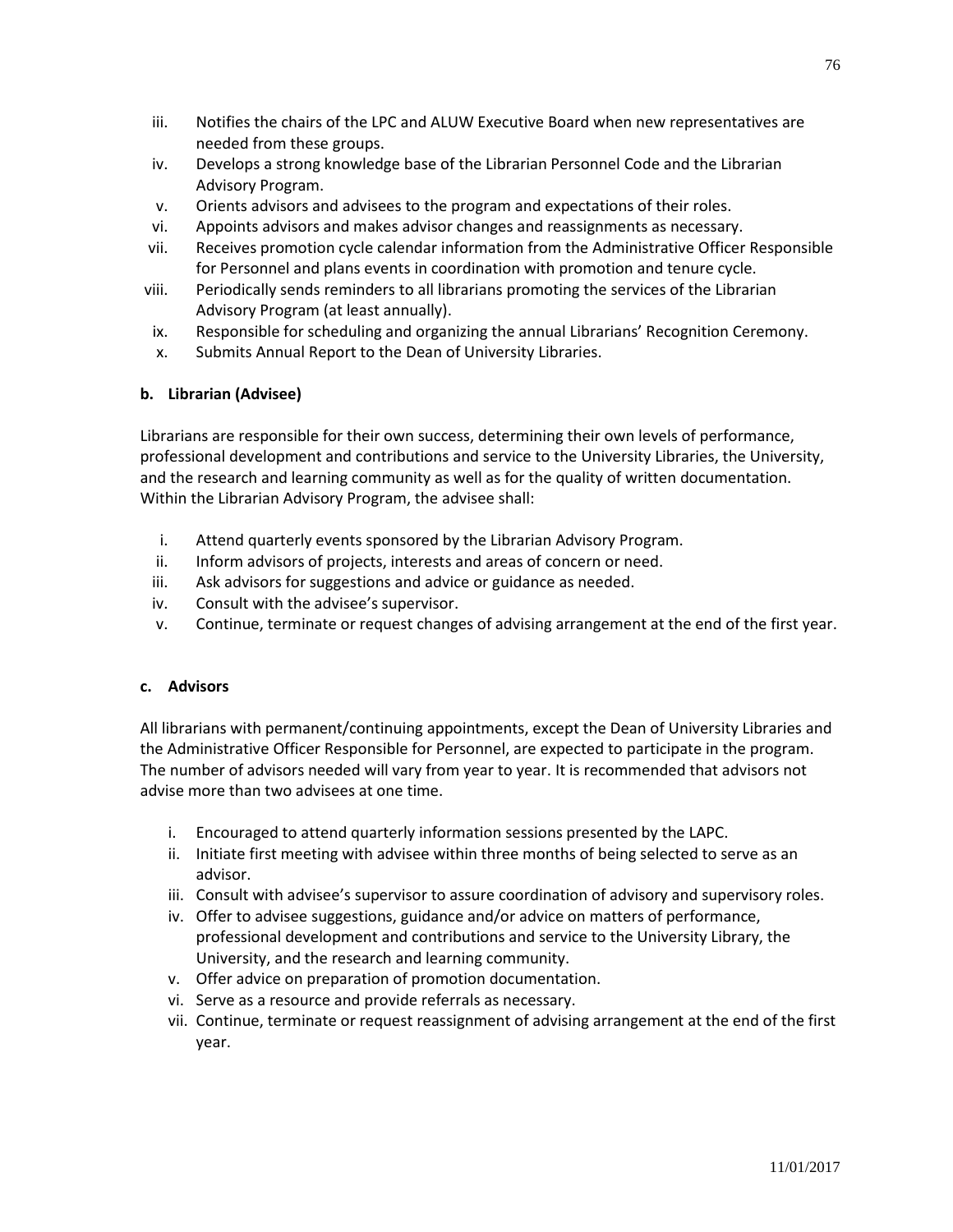#### **d. Supervisor**

The librarian's primary source of guidance in the area of performance is the librarian's supervisor. The supervisor will:

- i. Work with the librarian to develop a position description and performance expectations.
- ii. Recommend avenues for professional development, including committee involvement.
- iii. Consult with advisors to assure coordination of supervisory and advisory roles.
- iv. Provide ongoing feedback to the librarian on the progress of the librarian's performance, including conducting the annual performance evaluation.
- v. Help to create an environment where the librarian will have the opportunity to develop in areas of performance, professional development, and contributions and service to the University Libraries, the University, and the research and learning community.

#### **e. Administrative Officer Responsible for Personnel**

The Administrative Officer Responsible for Personnel will:

- i. Be responsible for promotion cycle calendar.
- ii. Refer names of newly appointed librarians and those whose status has changed to permanent/continuing to the Librarian Advisory Program Committee.
- iii. Include description of program with documentation given to librarians upon appointment.
- iv. Serve as resource for Librarian Advisory Program Committee.
- v. Conduct elections for at-large representatives of the Librarian Advisory Program Committee.

#### **4. Evaluation**

Every five years the Librarian Advisory Program Committee will conduct a review and evaluation of the program to study its effectiveness and to make recommendations for needed changes or improvement.

#### **5. Communication**

The chair of LAPC will ensure effective communication with committee members and librarians, as well as the Administrative Officer Responsible for Personnel as noted in the Committee Communication Responsibility Guidelines.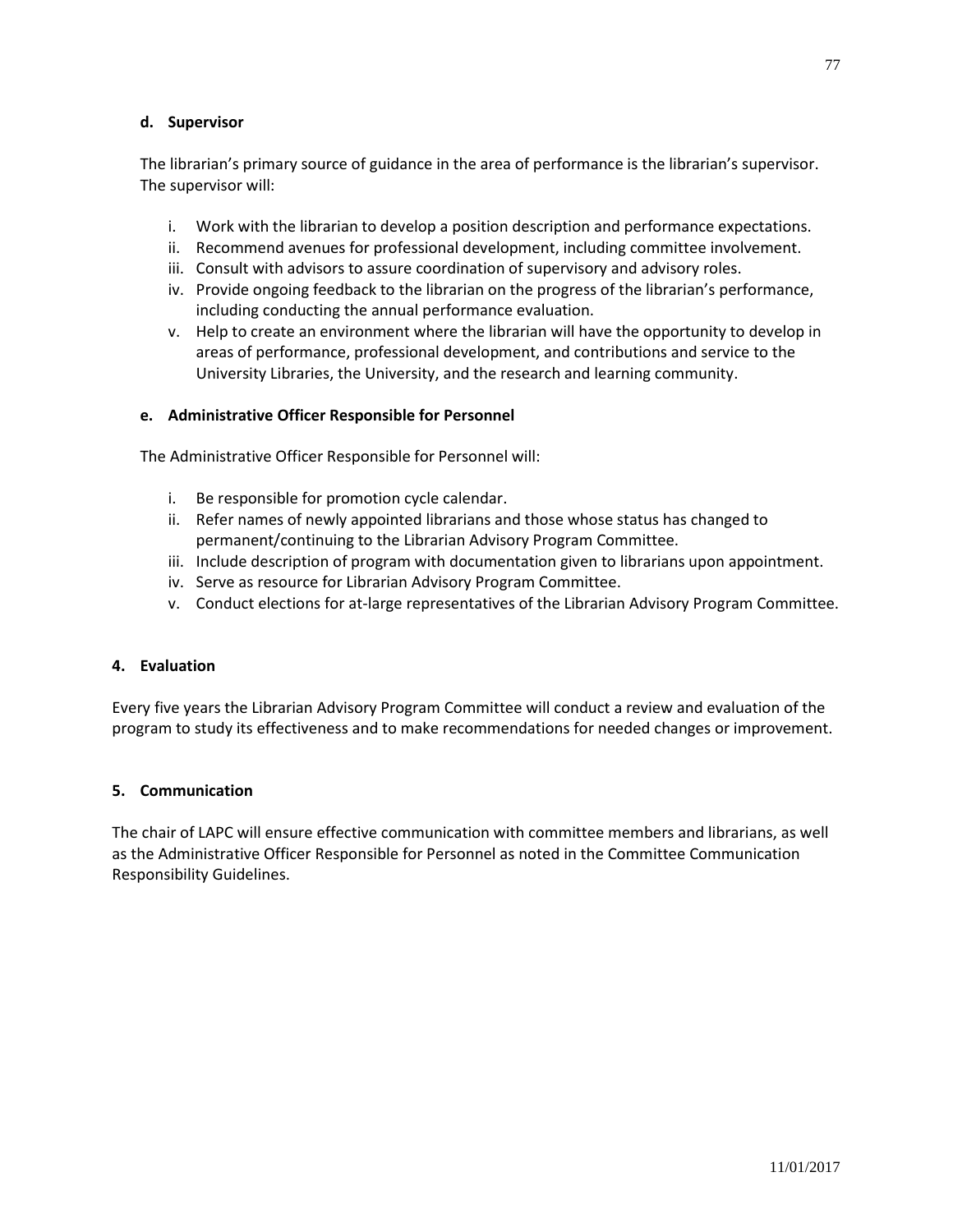# **APPENDIX E. DOCUMENTATION CHECKLIST FOR REAPPOINTMENT, PROMOTION AND PERMANENT/CONTINUING APPOINTMENT**

Candidates must submit the following items of documentation in order to be considered for reappointment, promotion and permanent/continuing appointment. A candidate's documentation should be a complete and accurate reflection of the candidate's career to ensure that any librarian reviewing it will have a full understanding of the candidate's performance. It is the candidate's responsibility to ensure that all required materials are included. Each candidate should use this checklist and read the Librarian Personnel Code thoroughly before submitting documentation. Candidates are strongly advised to share their documentation with supervisors, advisors, and other colleagues to obtain comments and advice.

The documentation should be submitted to the Administrative Officer Responsible for Personnel (AORP) via flash drive or zip file (the Libraries will provide flash drives through Libraries Supplies) with documents labeled as follows (documents for 11-14 will be added by the AORP as necessary):

| 1.  | <b>Table of Contents</b>     |
|-----|------------------------------|
| 2.  | Cover letter                 |
| 3.  | Position descriptions        |
| 4.  | Curriculum vitae             |
| 5.  | Summary document             |
| 6.  | Position expectations        |
| 7.  | Professional development     |
| 8.  | Service contributions        |
| 9.  | <b>Additional materials</b>  |
| 10. | References                   |
| 11. | Internal letters             |
| 12. | Supervisory line evaluations |
| 13. | External reviewer            |
| 14. | Candidate's statement        |
|     |                              |

**Table of Contents.** Include a table of contents which lists the documents and other materials you have in each section.

**Cover letter***.* The cover letter should be addressed to the Administrative Officer Responsible for Personnel and state what action is being requested.

**Position descriptions.** Position descriptions for each position held at the UW Libraries should be submitted. The current position description should be dated and signed by the candidate and candidate's immediate supervisor.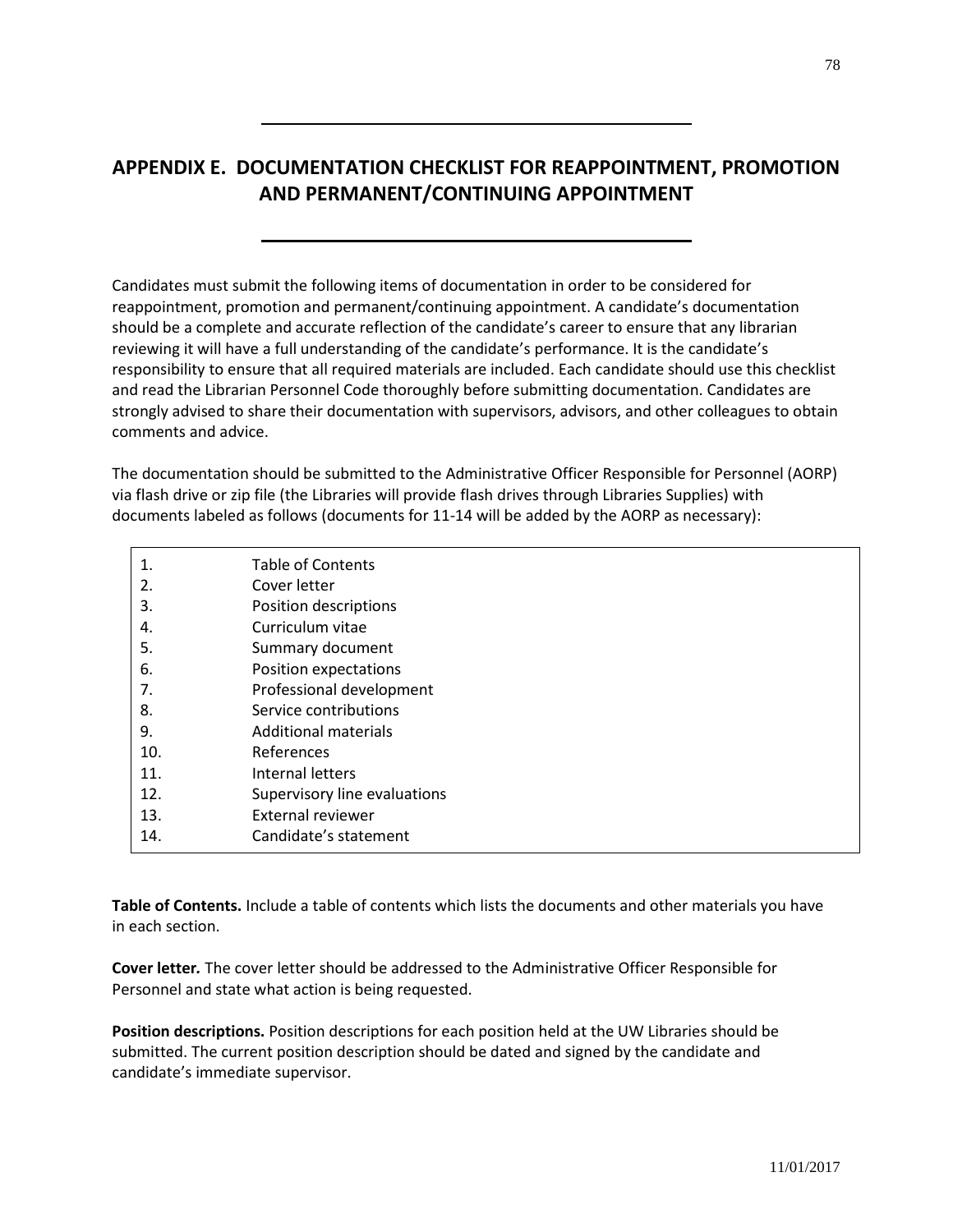If the position held is less than full-time, the position description should so indicate. If previous position descriptions are not available, a general description of responsibilities for each position should be provided.

**Curriculum vitae.** An up-to-date curriculum vitae should be included.

**Summary document.** A candidate should use the summary document to write about the candidate's entire career in whatever style or manner the candidate chooses. It is recommended that the document be at least 500 words, but no more than 1,000. There are no guidelines or suggestions. This is the unique part of the documentation. Candidates are advised to have several colleagues (e.g., supervisors and mentors) read drafts of the summary document.

**Position expectations**. Candidates should provide evidence of excellence in position responsibilities and effectiveness in performance. Consult the Librarian Personnel Code (Chapter IV, Section B, Guidelines for Activities Supporting Reappointment, Promotion, and Permanent/Continuing Appointment) for examples.

**Professional development***.* Candidates should include copies of scholarly and library-related publications, articles, bibliographies, and other writings. Consult the Librarian Personnel Code (Chapter IV, Section B. Guidelines for Activities Supporting Reappointment, Promotion, and Permanent/Continuing Appointment) for a list of sample activities.

**Service contributions.** Candidates should list and describe service to the University Libraries, the University, and the Community. Candidates should refer to the Librarian Personnel Code (Chapter IV, Section B. Guidelines for Activities Supporting Reappointment, Promotion, and Permanent/Continuing Appointment) for examples of contributions.

**Additional materials.** In this section a candidate may include any other materials that will enhance the documentation. Candidates are urged to use good judgment and common sense as to the types and quantities of material.

**References.** The candidate must include the names of at least three references that are knowledgeable about the candidate's accomplishments. Candidates are responsible for asking individuals to serve as references. Candidates may provide the individuals with information (e.g., curriculum vitae and copy of the documentation) that will help them to write letters of reference. Individuals in the direct supervisory line (those who supervise the candidate or those who are supervised by the candidate) should not be included as references. Those who supervise the candidate will be asked to write letters by the Administrative Officer Responsible for Personnel as part of the process. Those supervised by the candidate may submit internal letters if desired.

For those individuals requesting promotion to the rank of Associate Librarian, or for those individuals holding the rank of Associate Librarian applying for permanent/continuing status at the same rank, there must be at least one reference not employed by the University Libraries who is knowledgeable about the candidate's contributions to the profession.

For those individuals requesting promotion to the rank of Librarian, there must be at least two references not employed by the University Libraries who are knowledgeable about the candidate's contributions to the profession.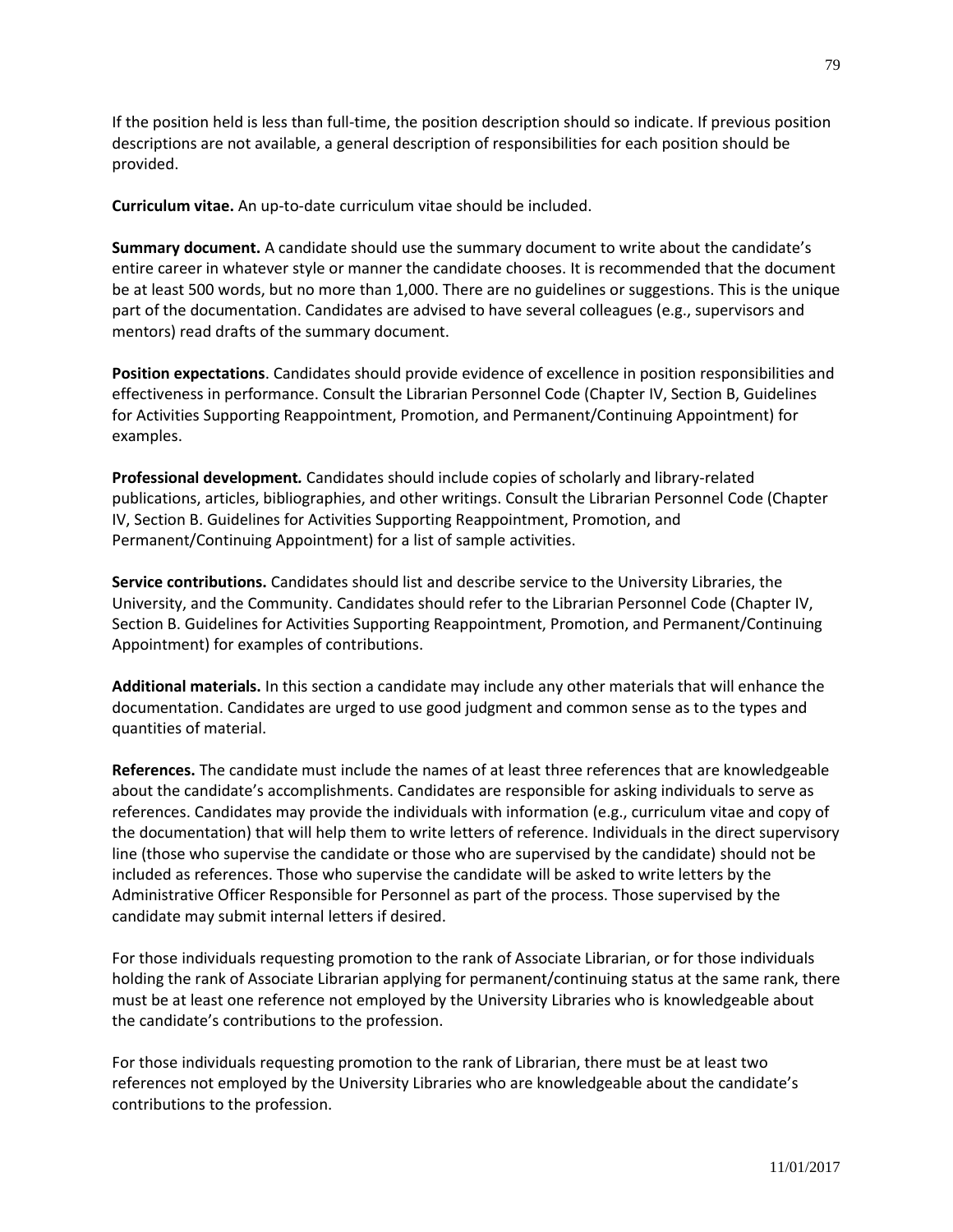Names, addresses, phone numbers, and email addresses of references should be included.

NOTE: When the Administrative Officer Responsible for Personnel receives the letters, the letters will be placed in this section.

**Internal letters.** Letters of reference received by the Administrative Officer Responsible for Personnel after the general call to all University Libraries Staff for letters will be placed in this section.

**Supervisory line evaluations.** When the Administrative Officer Responsible for Personnel receives supervisors' evaluations, the letters will be placed in this section.

**External reviewer.** If appropriate to the rank, candidates should submit three names of people outside the Libraries who could serve as the external reviewer. The three individuals will be from outside the University of Washington.

An external reviewer receives a copy of the documentation and is asked to comment on the documentation. Based on the results of conversations with the supervisor and the candidate, the Administrative Officer Responsible for Personnel selects the external reviewer.

The external reviewer is chosen for the reviewer's ability to evaluate the candidate's professional accomplishments and activities. In identifying three proposed external reviewers, the candidate should consider these guidelines:

- The reviewer should be from (or have worked recently at) a comparable institution (e.g., size and scope) in order to understand and evaluate the UW position responsibilities and the appropriateness and value of the candidate's professional activities and contributions.
- Candidates do not need to know the external reviewer nor is it a concern if they do know the proposed reviewer.
- An "outside" reviewer means the individual has the perspective of someone not familiar with the UW Libraries (i.e., not a former UW librarian).
- The reviewer should hold a comparable position or formerly held a comparable position, or serve as a head of a unit/department that oversees librarians who carry out comparable duties.
- If possible, the reviewer is serving or has formerly served at an institution that has a relatively similar personnel system (academic status with promotion and tenure/permanent status).

**Candidate's statement.** Initially, this section is empty. If the candidate submits a statement explaining points of dispute with the evaluation and recommendation, and/or the internal letters, it will be added to this section during the review process.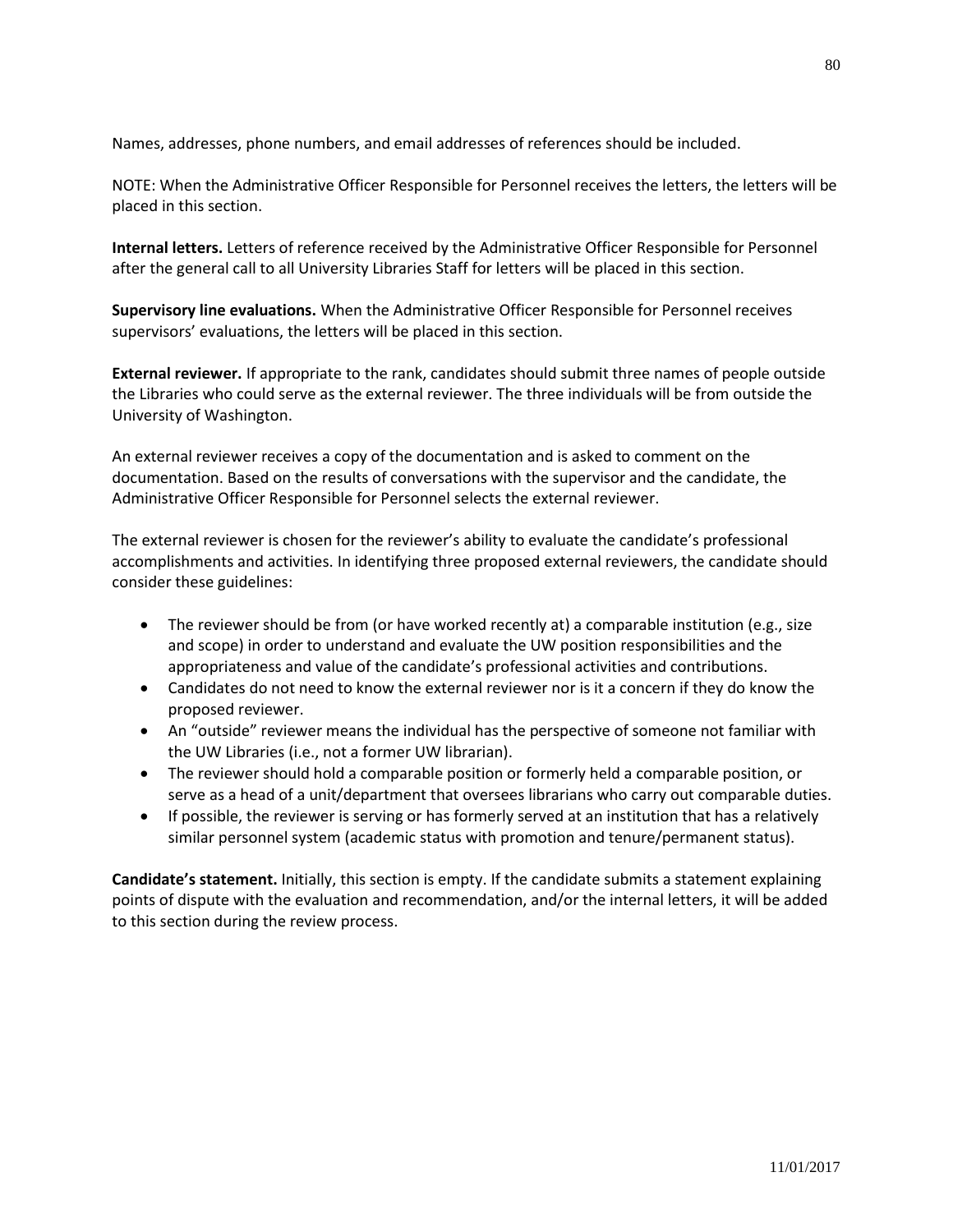#### **INDEX**

### **A**

Activities Review Documentation, 28–30, 67-68 Ad hoc Review Committees, 17 Adjudication availability of records, 56 brief, 50–52 cases appropriate for, 50 cases inappropriate for, 50 decisions in, 51 defined, 41 Hearing Officer role, 51 burden and standard of proof, 46 cases subject to, 44-45 comprehensive decision announcement, 57–58 defined, 41 hearing procedures, 56–57 nonparty participants, 52–53 prehearing conference, 52–54 prehearing order, 54 preliminary proceedings, 53–56 review procedures, 58–60 decision implementation, 60 definitions, 41–42 Hearing Officer appointment, 46 disqualification, 49–50 role of, 42, 46 informal dispute resolution, 42–44 administrative proceedings, 43 availability of, 41–42 conciliatory proceedings, 43–44 initiation manner of initiating, 47–49 time limits, 46–47 time deadlines for process, 60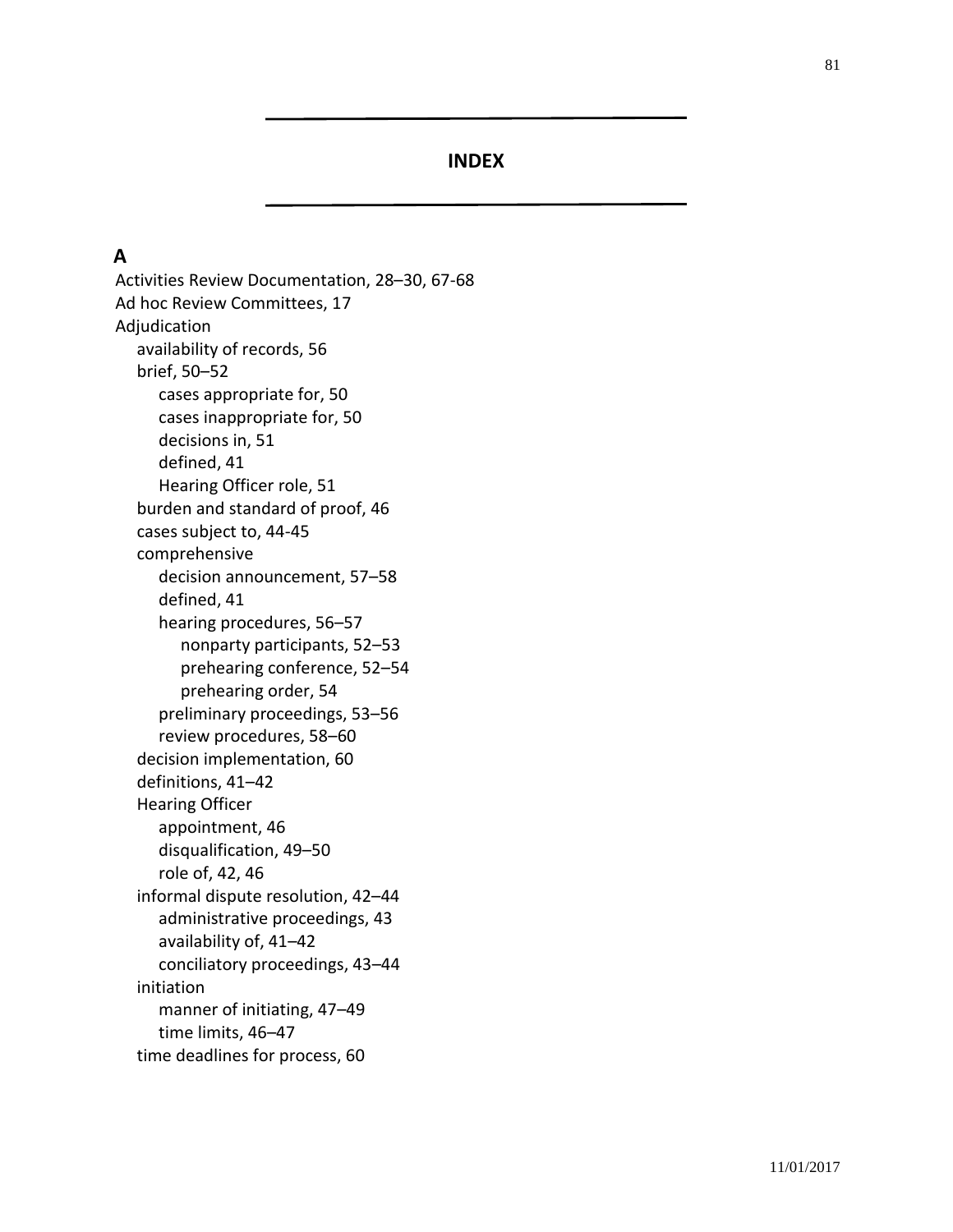Adjudication Committee, 45-46 defined, 18, 41, 45–46 disqualification of members, 49–50 membership, 18 reporting requirements, 58 structure, 18, 45 Administrative Officer Responsible for Personnel Librarian Advisory Program role, 77 promotion process role, 22–23 Administrative proceedings, 43 Advisee, 76 Advisors appointment of, 76 function of, 76 American Library Association, 4, 19 Appeal of involuntary termination, 38 Appointment procedures, 19–20 Appointment status Assistant Librarian, 6 Associate Librarian, 8-9 Emeritus, 12 initial appointments, 19-20 Librarian (rank), 10 positions supported by other than state-appropriated funds, 11 positions supported by state-appropriated funds, 10–11 re-employed retirees, 11–12 Senior Assistant Librarian, 7 temporary appointments, 11 types, definition, 10

### **B**

Brief adjudications, 41, 45, 50–52

# **C**

Certification, 19 Checklist, documentation, 78-80 Committees adjudication, *see* Adjudication Committee Librarian Advisory Program, 18, 74-77 Librarian Personnel, *see* Librarian Personnel Committee (LPC) Libraries Conciliation Board, 41, 43–44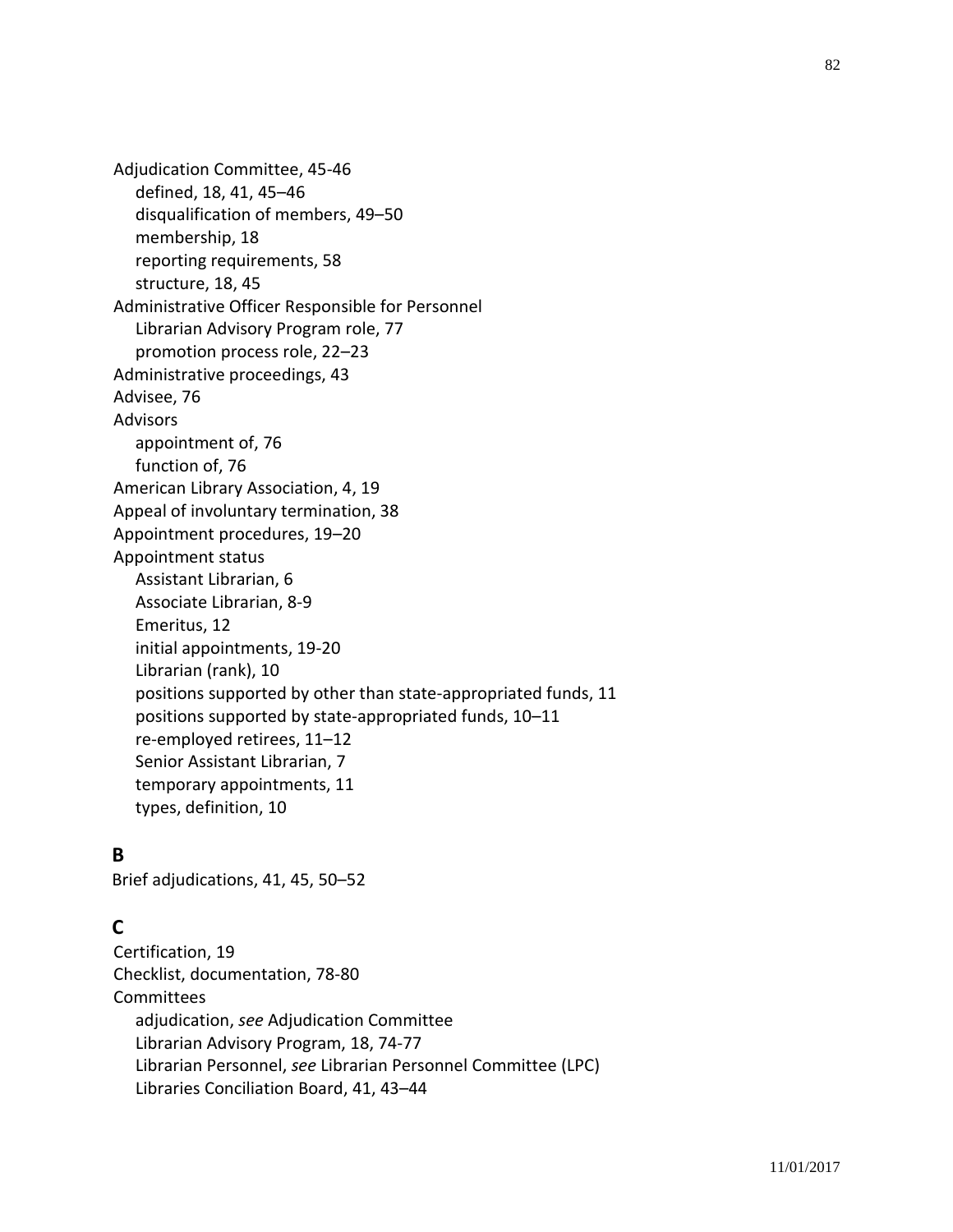Merit Review, *see* Merit Review Committee (MRC) Review, 15–17 Comprehensive adjudication, *see* Adjudication, comprehensive Conciliation procedures, 41 Conciliatory proceedings, 42–44 Continuing appointment, 11 Contributions and service, guidelines for, 28

# **D**

Dean of Libraries promotion process role, 24 Dispute resolution, informal, 41, 47 Documentation checklist, 78-80 external reviewers, 22 guidelines for promotion position expectations, 26 professional development, 26–27 letters of reference, 22 merit review, 69-73 professional activities, format for, 67-68

# **E**

Emeritus status, 12 Evaluations, performance, 28–30 External reviewers, promotion documentation, 80

# **F**

Financial emergency, 37–39 Firing, *see* Involuntary termination

# **G**

Grievance procedures, *see* Adjudication

# **H**

Hearing Officer, adjudication appointment, 46 in brief adjudication, 50–53 disqualification, 49–50 role of, 42, 46

# **I**

Informal dispute resolution, 41, 47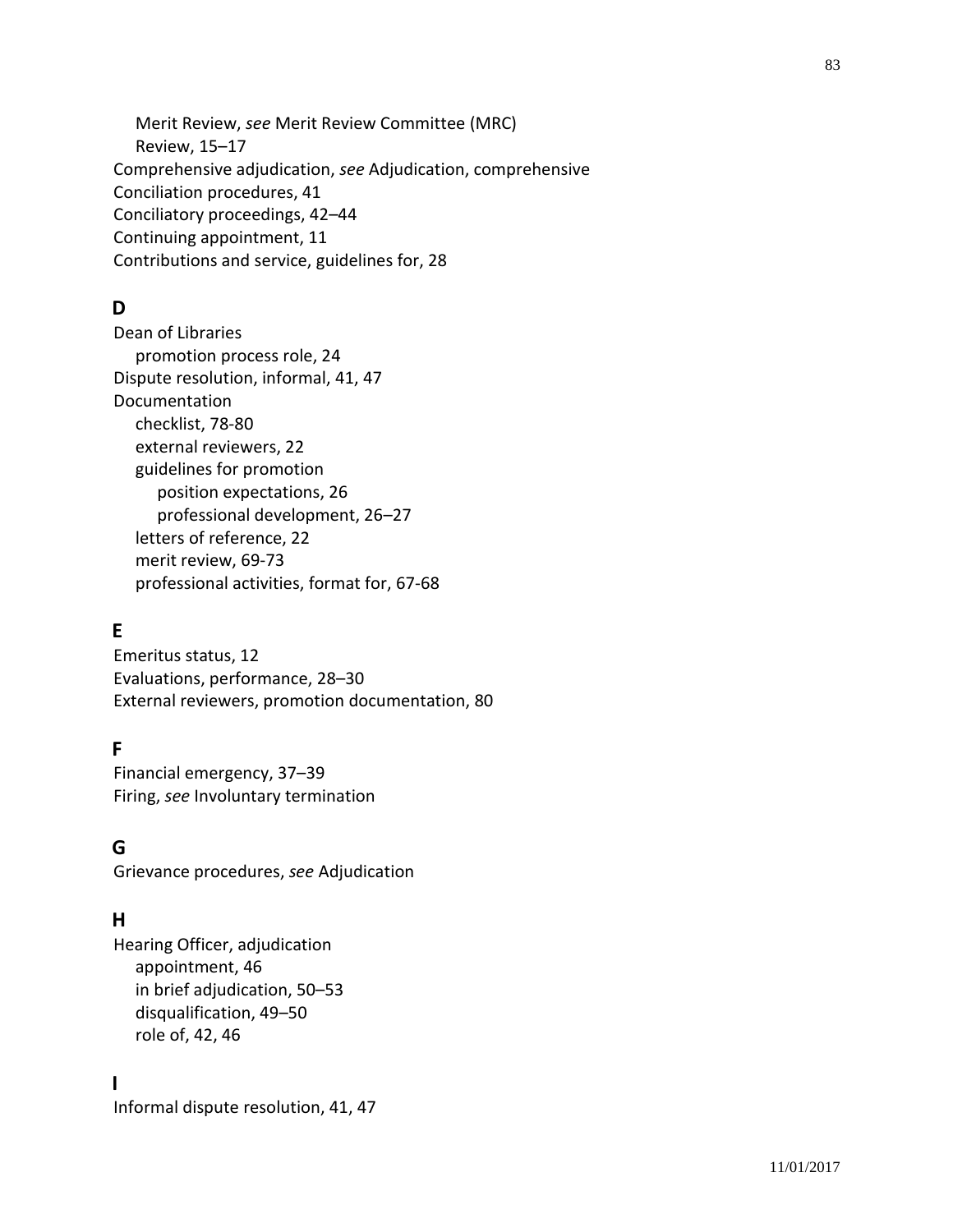Injustice, defined, 45 Integrated contribution, 31 Internal letters of reference, 22 Involuntary termination, 36–37

### **L**

LAP, *see* Librarian Advisory Program Layoff, *see* Involuntary termination Leave professional, *see* Professional leave Librarian Advisory Program (LAP), 74-77, *see also* Professional development Administrative Officer Responsible for Personnel, role of, 77 advisee responsibilities, 76 advisor responsibilities, 76 Committee responsibilities, 75–76 role of, 18 structure, 75–76 goal, 75 program evaluation, 77 supervisor responsibilities, 77 Librarian Personnel Code, *see also specific ranks,* e.g., Assistant Librarian administrative responsibility for, 4 purpose of, 4 ranks, definition of, 5 Librarian Personnel Committee (LPC), 13–15 election procedures, 15 eligibility to serve, 13 promotion process role, 23–24 Librarians, University of Washington as academic personnel, 4 general responsibilities, 4 qualifications for employment, 4, 19 Libraries Conciliation Board, 41, 43–44 LPC, *see* Librarian Personnel Committee (LPC)

### **M**

Merit recognition eligibility, 32 in general, 30 guidelines, 30–35 librarian responsibilities, 32 Merit Review Committee responsibilities, 33–34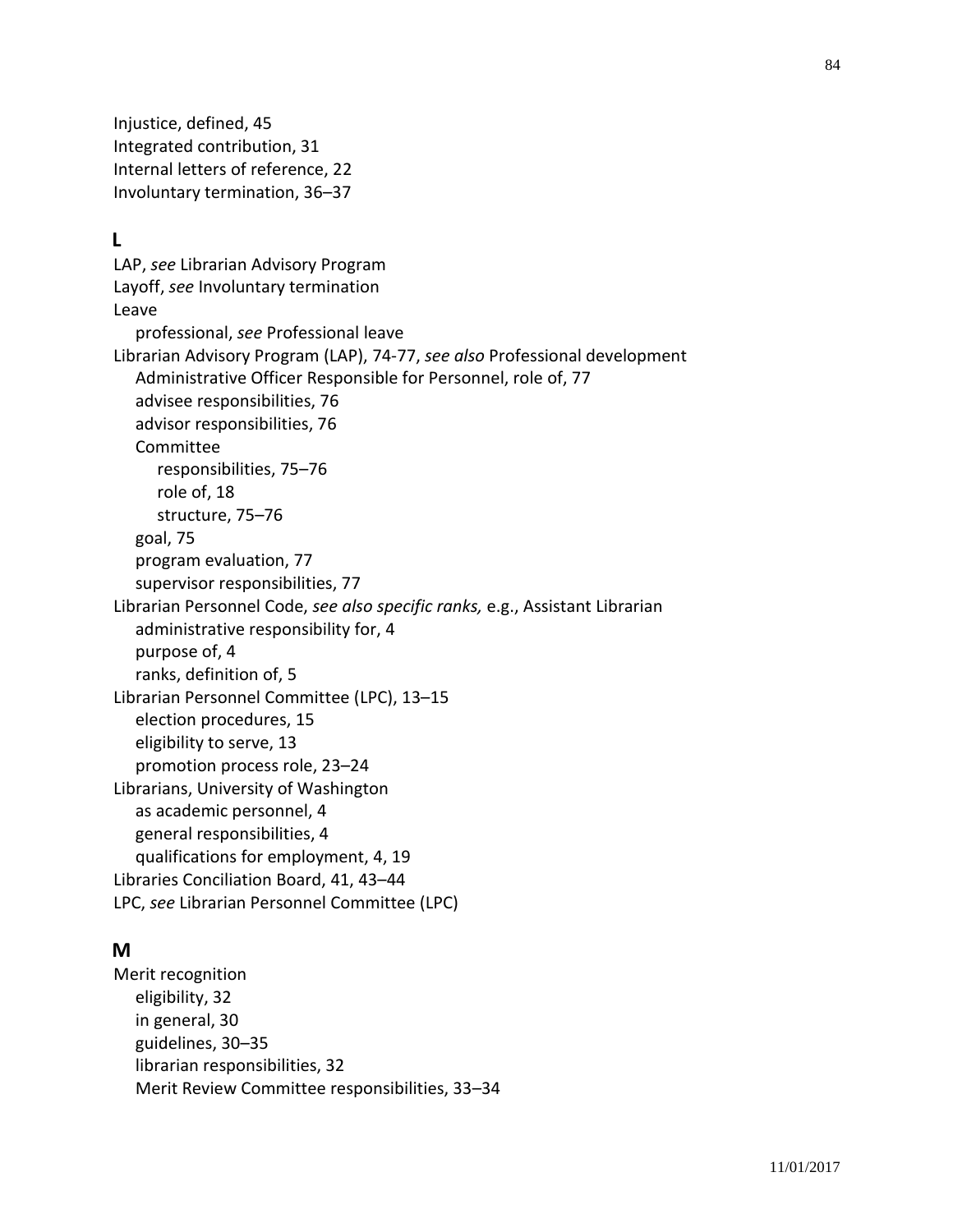merit review documentation, 69-73 meritorious performance, defined, 31 notification of decisions, 35 salary increases alternatives to, 31 categories, 31–32 procedures for determining, 34–35 supervisor responsibilities, 33 Merit Review Committee (MRC) elections, 34 membership, 34 responsibilities of, 33–34 role of, 17 Merit review documentation, 69-73 Merit salary increase, 31–32

### **N**

No-merit, 32 Non-continuing appointment, 11 Non-permanent appointment**,** *see* Provisional appointment Notification of personnel actions, 24

### **P**

Part-time appointments, 19 Performance evaluation, 28–30 eligibility, 29 librarian responsibilities, 29 procedures, 29–30 purpose, 28 supervisor responsibilities, 29 Permanent appointment, 10–11 Personnel groups, 13, 66 Position expectations, 26 Professional development, *see also* Librarian Advisory Program (LAP) guidelines for, 26–27 leave for, 39–40 Professional leave, 39–40 application procedures, 40 eligibility, 39 purpose, 39 reporting requirements, 40 salary support, 39–40 Program elimination, 37–39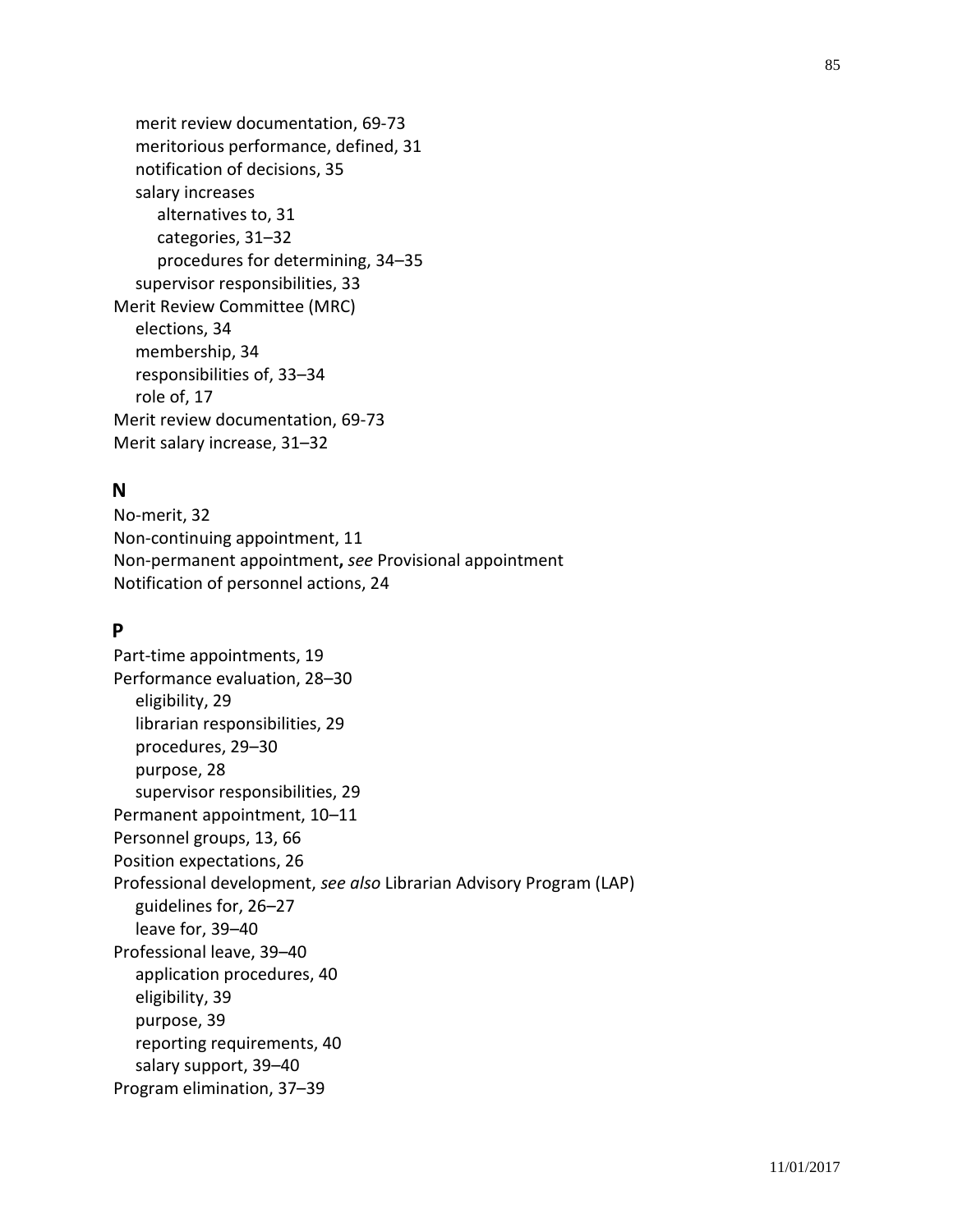Programmatic change, and involuntary termination, 37–39 Provisional appointment, 10

#### **R**

Rank, 5–10, *see also specific ranks,* e.g., Assistant Librarian Re-employment upon retirement, 11–12 Removal for cause, 36-37 Renewal of appointment documentation checklist, 78-80 process described, 21–25 Resignation procedures, 36 Resolution of differences, 41–61 Retirement emeritus status, 12 procedures, 36 re-employment, 11-12 Review committees, 15–17 appointment by LPC, 15 conduct of, 17 confidentiality of deliberations, 16 eligibility to serve, 16 for initial appointments, 17 for Librarian rank, 16 for promotion to Librarian, 16 for Senior Assistant and Associate Librarian, 16

# **S**

Salary merit increases, 31–32 procedures for determining increases, 34–35 support for professional leave, 39–40 Senior Assistant Librarian appointment criteria, 6 appointment status, 7 expectations for rank, 6–7 renewal of appointment, 7-8, 20-24 term of appointment, 9–10 Service, professional, 28 Split assignments, personnel groups, 15, 66